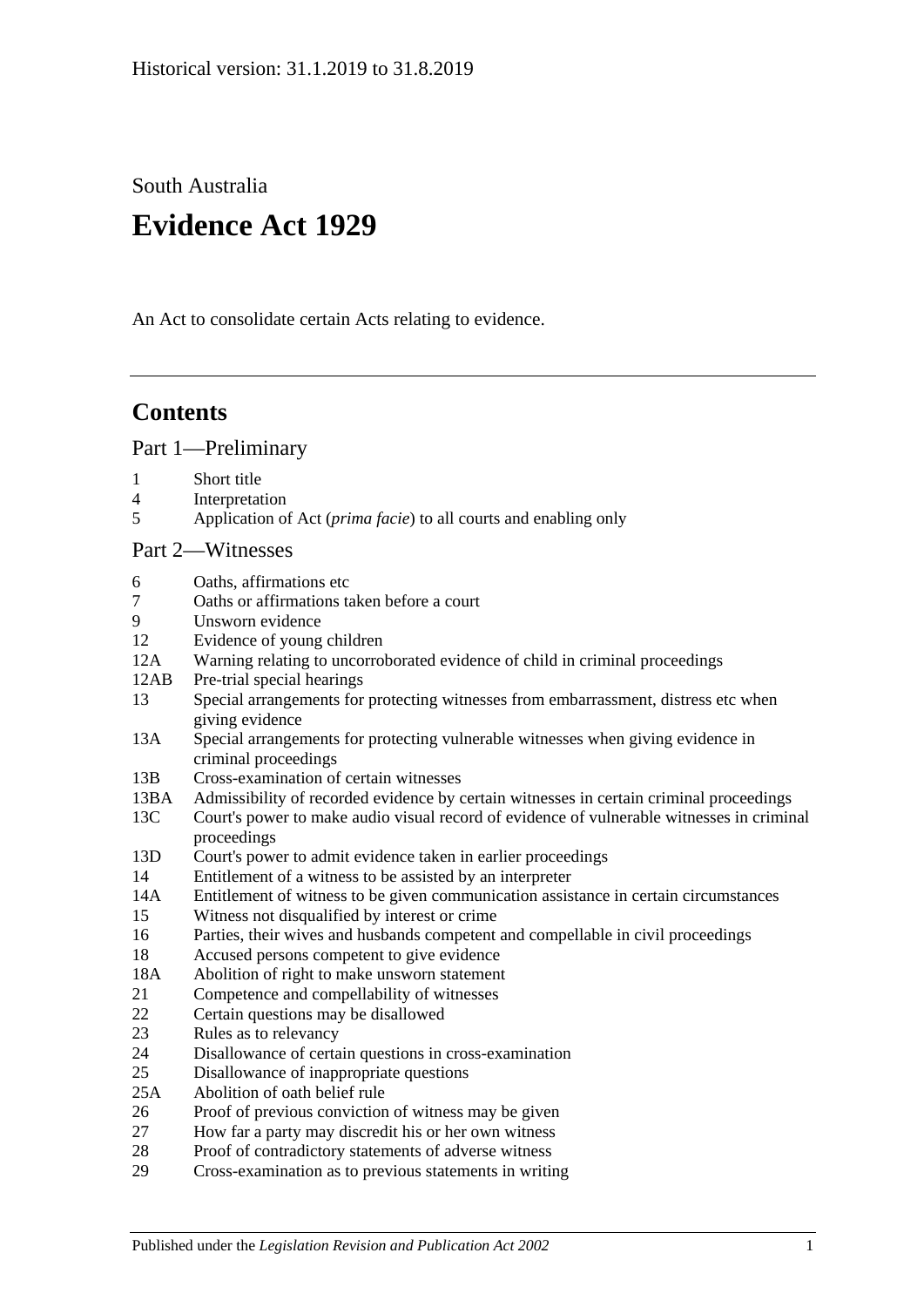29A [Victim who is a witness entitled to be present in court unless court orders otherwise](#page-29-4)

## [Part 3—Miscellaneous rules of evidence](#page-30-0)

[Division 1—Miscellaneous rules of evidence in general cases](#page-30-1)

- 30 [As to comparison of disputed writing](#page-30-2)
- 31 [Attesting witness need not be called in certain cases](#page-30-3)
- 33 [Disclosure in action for defamation](#page-30-4)
- 34 [Admissions by accused persons](#page-30-5)
- 34A [Proof of commission of offence](#page-30-6)
- 34AB [Identification evidence](#page-30-7)
- 34C [Admissibility of documentary evidence as to facts in issue](#page-31-0)
- 34CB [Direction relating to delay where defendant forensically disadvantaged](#page-32-0)
- 34D [Weight to be attached to evidence](#page-33-0)
- 34E [Proof of instrument to validity of which attestation is necessary](#page-33-1)
- 34F [Presumptions as to documents twenty years old](#page-33-2)
- 34G [Interpretation and savings](#page-33-3)
- 34J [Special provision for taking evidence where witness is seriously ill](#page-34-0)
- 34K [Admissibility of depositions at trial](#page-34-1)
- 34KA [Admissibility of evidence of out of court statements by unavailable witnesses](#page-34-2)
- 34KB [Credibility](#page-36-0)
- 34KC [Stopping the case where evidence is unconvincing](#page-36-1)
- 34KD [Court's general discretion to exclude evidence](#page-37-0)

#### [Division 2—Miscellaneous rules of evidence in sexual cases](#page-37-1)

- 34L [Evidence in sexual cases generally](#page-37-2)
- 34LA [Admissibility of evidence of out of court statements by certain alleged victims of sexual](#page-38-0)  [offences](#page-38-0)
- 34M [Evidence relating to complaint in sexual cases](#page-39-0)
- 34N [Directions relating to consent in certain sexual cases](#page-40-0)

#### Division [3—Admissibility of evidence showing discreditable conduct or disposition](#page-40-1)

- 34O [Application of Division](#page-40-2)
- 34P [Evidence of discreditable conduct](#page-41-0)
- 34Q [Use of evidence for other purposes](#page-41-1)
- 34R [Trial directions](#page-41-2)
- 34S [Certain matters excluded from consideration of admissibility](#page-42-0)
- 34T [Severance](#page-42-1)

#### [Part 4—Documents and other records](#page-44-0)

#### [Division 1—Public Acts and documents](#page-44-1)

- 35 [Judicial notice of legislative instruments](#page-44-2)
- 36 [Proof of votes and proceedings of Parliament](#page-44-3)
- 37 [Evidentiary value of official publications](#page-44-4)
- 37A [Proof of Gazette](#page-44-5)
- 37B [Proof of printing by Government Printer](#page-45-0)
- 37C [Proof of Imperial orders-in-Council](#page-45-1)
- 38 [Foreign and Colonial Acts of State, judgments etc provable by copies](#page-45-2)
- 39 [Public documents provable by examined or certified copy](#page-46-0)
- 40 [Proof of documents by examined or certified copies](#page-46-1)
- 41 [Certifying a false document](#page-46-2)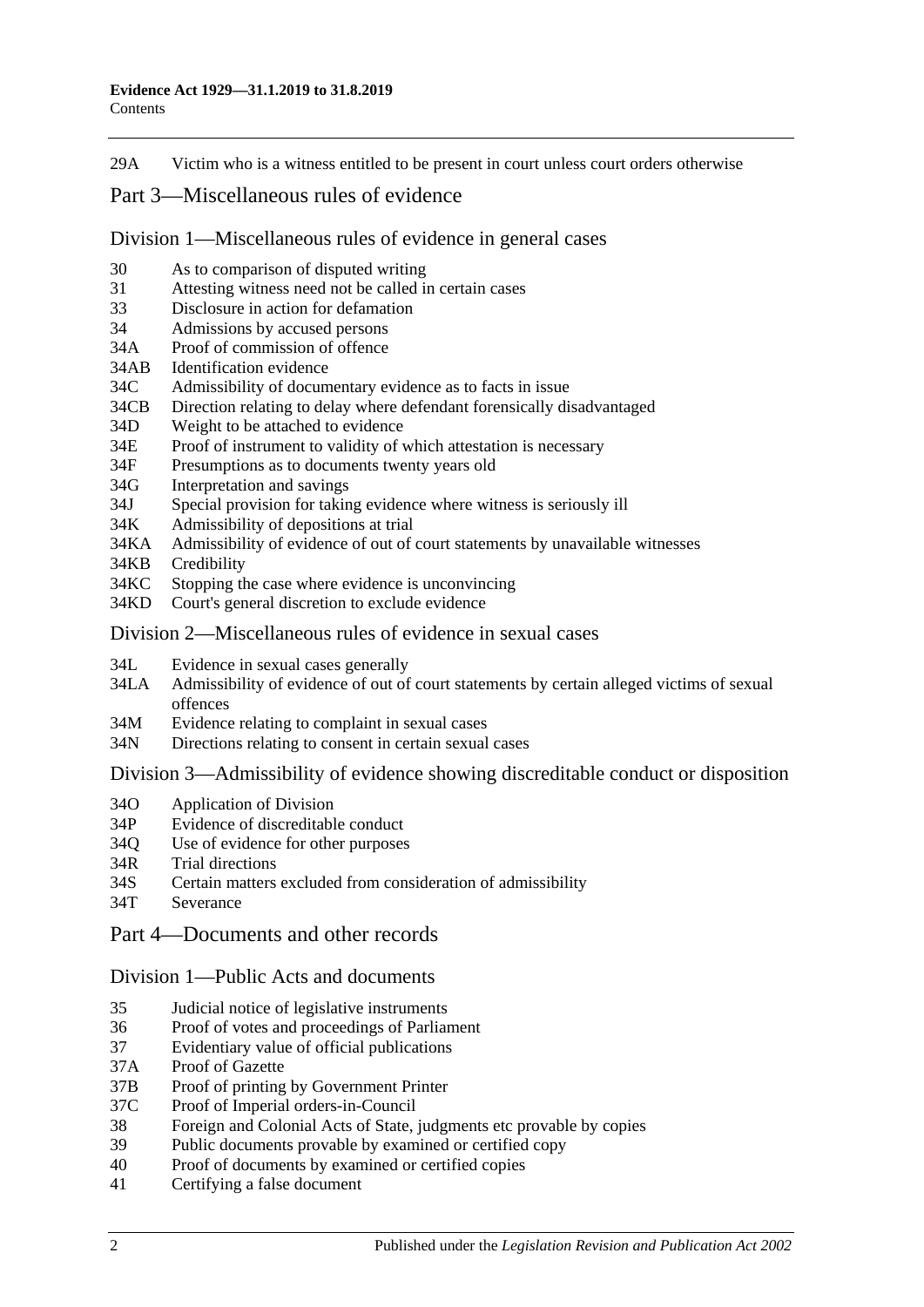#### [Division 2—Proof of convictions, acquittals etc](#page-46-3)

- 42 [Proof of conviction or acquittal of an indictable offence](#page-46-4)
- 43 [Proof of convictions and orders of courts of summary jurisdiction](#page-47-0)
- 43A [Proof of identity of person convicted in another State](#page-47-1)

#### [Division 3—Documents relating to ships or transport](#page-47-2)

- 44 [Registers of British vessels and certificates of registry admissible as](#page-47-3) *prima facie* evidence [of their contents](#page-47-3)
- 45 [Documents relating to transportation of persons or goods](#page-48-0)

#### [Division 4—Banking records](#page-48-1)

- 46 [Interpretation](#page-48-2)
- 47 [Admission of banking record in evidence](#page-49-0)
- 48 [Evidence of non-existence of account may be given by affidavit](#page-49-1)
- 49 [Power to order inspection of banking records etc](#page-49-2)
- 50 [Bank not compellable to produce records except under order](#page-50-0)
- 51 [Costs occasioned by default of bank](#page-51-0)

#### [Division 5—Other documents and records](#page-51-1)

- 52 [Admission of certain documents in evidence](#page-51-2)
- 53 [Admission of business records in evidence](#page-51-3)

#### Division [6—Matters relating to communications](#page-52-0)

- 54 [Electronic communications](#page-52-1)
- 55 [Telegrams and lettergrams](#page-53-0)

#### [Division 7—Miscellaneous](#page-53-1)

- 56 [Evidence produced by processes, machines and other devices](#page-53-2)
- 57 [Modification of best evidence rule](#page-54-0)

## [Part 6B—Obtaining evidence from outside a court's territorial jurisdiction](#page-56-0)

- 59D [Interpretation](#page-56-1)
- 59E [Taking of evidence outside the State](#page-56-2)
- 59F [Power of South Australian Court to take evidence on request](#page-57-0)
- 59G [Depositions to be signed](#page-57-1)
- 59H [Transmission of request](#page-57-2)
- 59I [Saving provision](#page-58-0)

## [Part 6C—Use of audio and audio visual links](#page-60-0)

#### [Division 1—Preliminary](#page-60-1)

- 59IA [Interpretation](#page-60-2)
- 59IB [Transitional](#page-60-3)
- 59IC [Application of Part](#page-60-4)

## [Division 2—Use of interstate audio or audio visual link in proceedings before South](#page-61-0)  [Australian courts](#page-61-0)

- 59ID [Application of this Division](#page-61-1)
- 59IE [State courts may take evidence and submissions from outside State](#page-61-2)
- 59IF [Expenses](#page-61-3)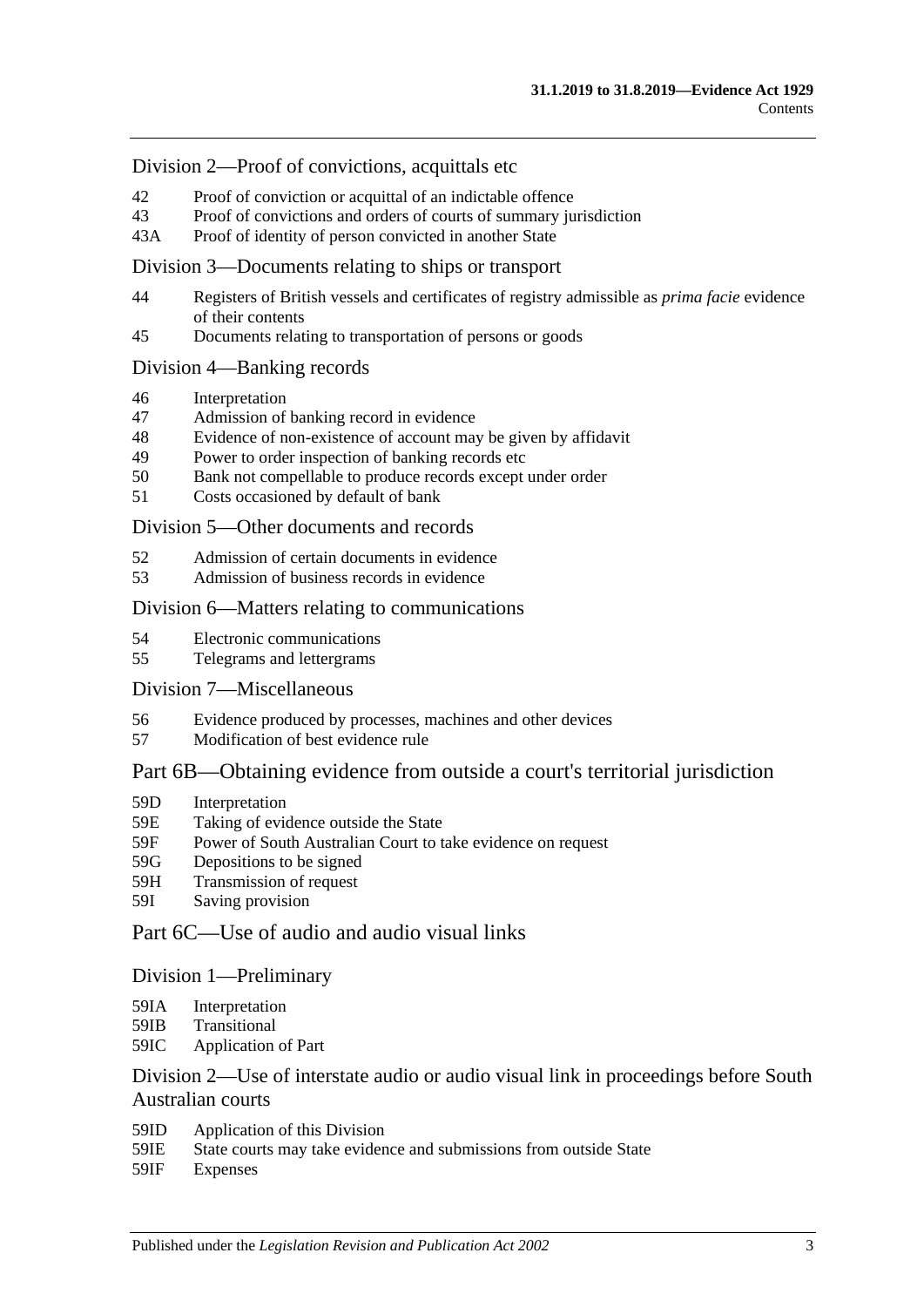#### 59IG [Counsel entitled to practise](#page-61-4)

[Division 3—Use of interstate audio or audio visual link in proceedings in](#page-62-0)  [participating States](#page-62-0)

- 59IH [Application of Division](#page-62-1)
- 59II [Recognised courts may take evidence or receive submissions from persons in South](#page-62-2)  [Australia](#page-62-2)
- 59IJ [Powers of recognised courts](#page-62-3)
- 59IK [Orders made by recognised court](#page-62-4)
- 59IL [Enforcement of order](#page-62-5)
- 59IM [Privileges, protection and immunity of participants in proceedings in courts of](#page-63-0)  [participating States](#page-63-0)
- 59IN [Recognised court may administer oath in South Australia](#page-63-1)
- 59IO [Assistance to recognised court](#page-63-2)
- 59IP [Contempt of recognised courts](#page-63-3)

#### [Division 4—Use of audio visual link or audio link generally](#page-64-0)

- 59IQ [Appearance etc by audio visual link or audio link](#page-64-1)
- 59IR [Communication between lawyer and client](#page-65-0)
- [Part 7—General provisions](#page-66-0)

#### [Division 1—Power to dispense with formal proof](#page-66-1)

- 59J [Court's power to dispense with formal proof](#page-66-2)
- [Division 2—Notice of action](#page-66-3)
- 60 [Sufficiency of notice of action](#page-66-4)

#### [Division 3—Facilitation of proof of certain matters](#page-66-5)

- 62 [Proof of "public place" in certain cases](#page-66-6)
- 62A [Proof of place being within municipality etc](#page-66-7)
- 63 [Proof of foreign law](#page-67-0)
- 63A [Evidence as to foreign law](#page-67-1)
- 64 [Proof of matters of history, science etc](#page-67-2)
- 65 [Reference by court to books, official certificates etc](#page-67-3)
- 65A [Proof of age](#page-68-0)

#### [Division 4—Taking affidavits etc outside the State](#page-68-1)

- 66 [Taking of affidavits out of the State](#page-68-2)
- 66A [Taking of affidavits out of the State by sailors, soldiers and airmen](#page-69-0)
- 67 [Extension of provisions relating to affidavits to attestation etc of other documents](#page-70-0)

#### [Division 5—Admission of official documents in evidence](#page-70-1)

67A [Admissibility of documents without proof of seal etc](#page-70-2)

#### [Division 6—Power of foreign authority to take evidence](#page-71-0)

67AB [Taking of evidence in this State by foreign authorities](#page-71-1)

#### [Division 7—Select Committee evidence](#page-71-2)

67B [Evidence before the Parliamentary Select Committee of Inquiry into Prostitution](#page-71-3)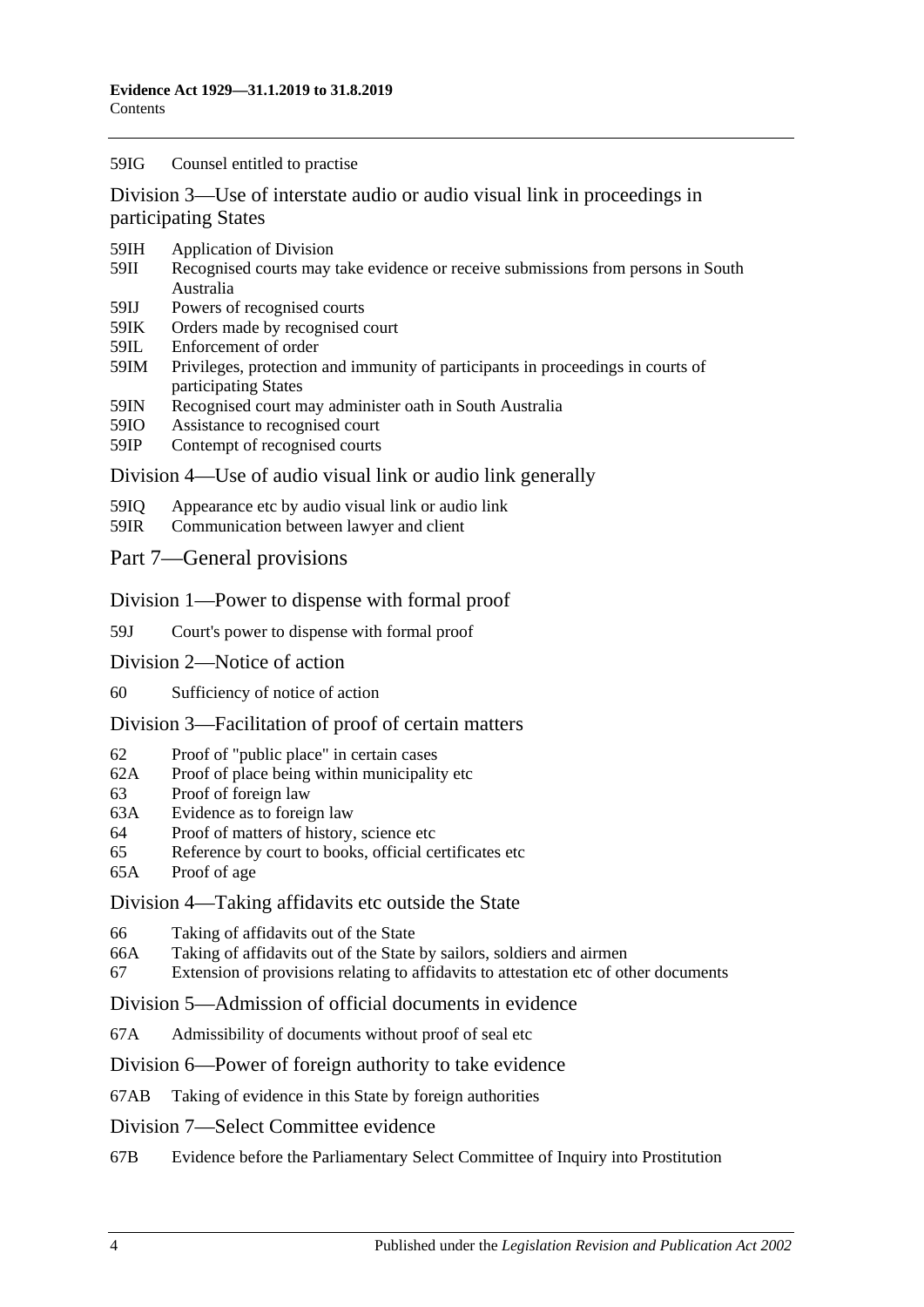[Division 8—Evidence of settlement negotiations](#page-72-0)

67C [Exclusion of evidence of settlement negotiations](#page-72-1)

#### [Division 9—Protected communications](#page-73-0)

- 67D [Interpretation](#page-73-1)
- 67E [Certain communications to be protected by public interest immunity](#page-73-2)
- 67F [Evidence of protected communications](#page-74-0)

#### [Division 10—Sensitive material](#page-75-0)

- 67G [Interpretation and application](#page-75-1)
- 67H [Meaning of sensitive material](#page-77-0)<br>67HA Court may give access to certa
- [Court may give access to certain sensitive material in certain circumstances](#page-77-1)
- 67I [Procedures for giving restricted access to sensitive material](#page-77-2)
- 67J [Improper dissemination of sensitive material](#page-78-0)
- [Part 8—Publication of evidence](#page-80-0)

#### [Division 1—Preliminary](#page-80-1)

68 [Interpretation](#page-80-2)

[Division 2—Orders for clearing court or suppressing publication of evidence etc](#page-80-3)

- 69 [Order for clearing court](#page-80-4)
- 69A [Suppression orders](#page-81-0)
- 69AB [Review of suppression orders](#page-83-0)
- 69AC [Appeal against suppression order etc](#page-84-0)
- 69B [Appeals](#page-85-0)
- 70 [Disobedience to orders under this Division](#page-85-1)
- 71 [Attorney-General to provide annual report](#page-85-2)

[Division 3—Sexual cases](#page-86-0)

71A [Restriction on reporting on sexual offences](#page-86-1)

#### [Division 4—Cases](#page-88-0) generally

- 71B [Publishers required to report result of certain proceedings](#page-88-1)
- 71C [Restriction on reporting of proceedings following acquittals](#page-89-0)

## [Part 8A—Journalists](#page-90-0)

- 72 [Interpretation](#page-90-1)
- 72A [Application of Part](#page-90-2)
- 72B [No liability incurred for failure to disclose identity of informant in court proceedings](#page-90-3)
- 72C [Review of Part](#page-91-0)

## [Part 9—Miscellaneous](#page-92-0)

73 [Regulations](#page-92-1)

## [Schedule 1—Review of identity parade evidence](#page-94-0)

1 [Review and report on section](#page-94-1) 34AB

# [Schedule 4—Affidavit about proof of identity of person convicted in another](#page-95-0)  [State or Territory](#page-95-0)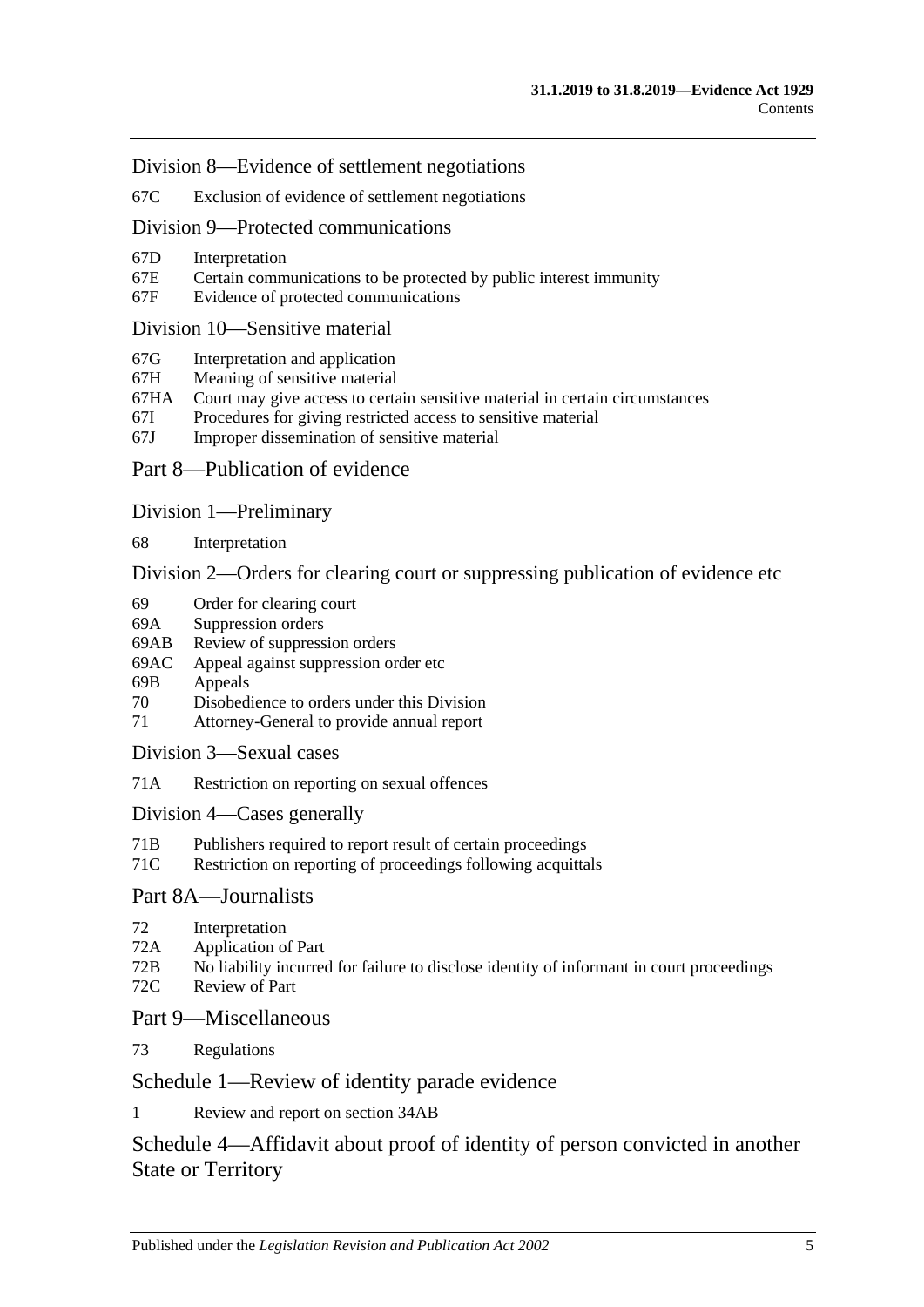# [Legislative history](#page-96-0)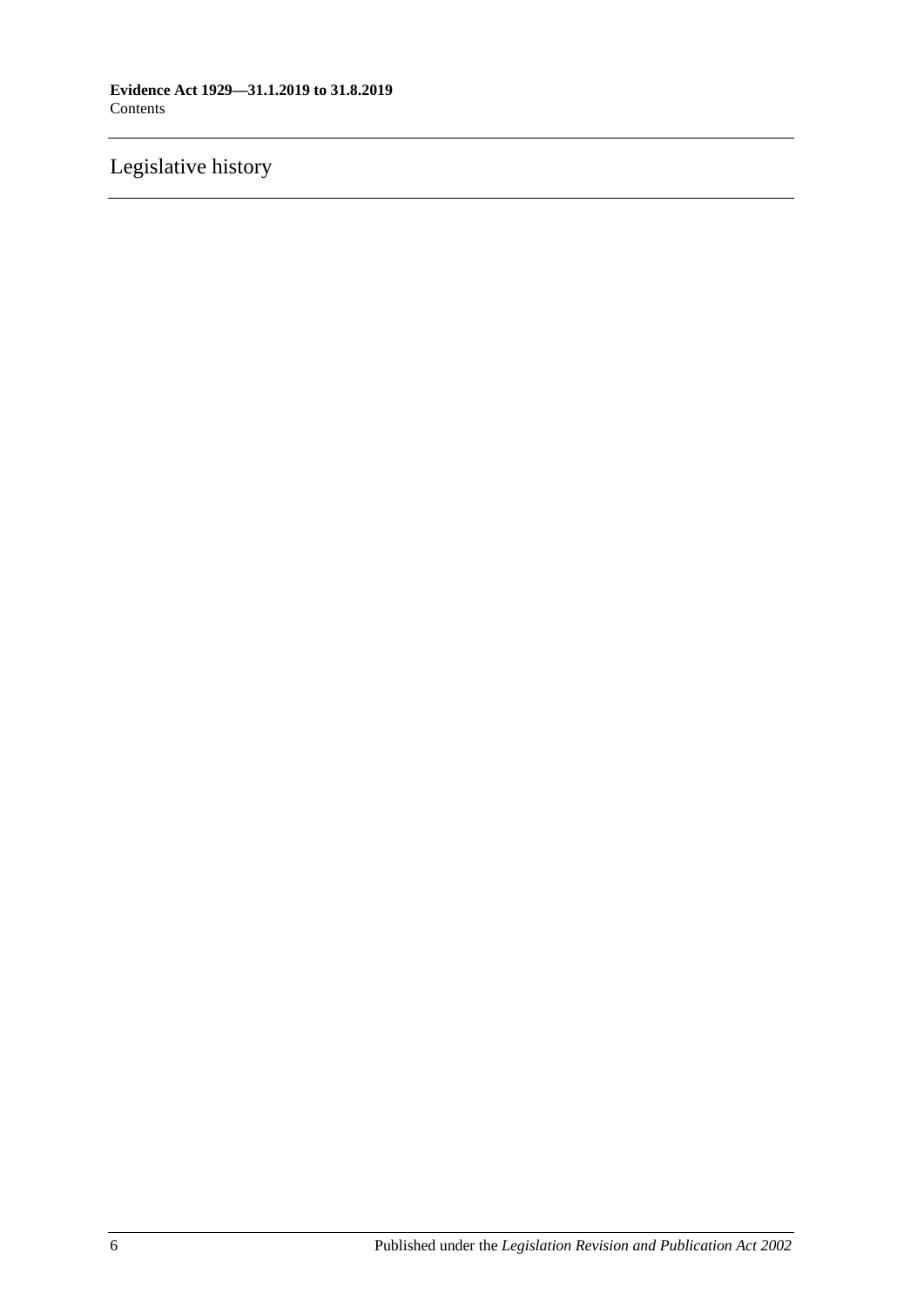## <span id="page-6-0"></span>**The Parliament of South Australia enacts as follows:**

# **Part 1—Preliminary**

## <span id="page-6-1"></span>**1—Short title**

This Act may be cited as the *Evidence Act 1929*.

## <span id="page-6-2"></span>**4—Interpretation**

(1) In this Act, unless some other intention is expressed, or implied by the context—

*child* means a person under the age of 18 years;

*cognitive impairment* includes the following:

- (a) a developmental disability (including, for example, an intellectual disability, Down syndrome, cerebral palsy or an autistic spectrum disorder);
- (b) an acquired disability as a result of illness or injury (including, for example, dementia, a traumatic brain injury or a neurological disorder);
- (c) a mental illness;

*communication partner* means a person, or a person of a class, approved by the Minister for the purposes of providing assistance in proceedings to a witness with complex communication needs;

*court* includes a tribunal, authority or person invested by law with judicial or quasi-judicial powers, or with authority to make any inquiry or to receive evidence;

*domestic partner* means a person who is a domestic partner within the meaning of the *[Family Relationships Act](http://www.legislation.sa.gov.au/index.aspx?action=legref&type=act&legtitle=Family%20Relationships%20Act%201975) 1975*, whether declared as such under that Act or not;

*judge* includes the member or members of any court having authority to admit evidence;

*legal proceeding* or *proceeding* includes any action, trial, inquiry, cause, or matter, whether civil or criminal, in which evidence is or may be given and includes an arbitration;

*serious offence against the person* means—

- (a) attempted murder; or
- (b) attempted manslaughter; or
- (c) a sexual offence; or
- $(d)$ 
	- (i) an offence of stalking under section 19AA of the *[Criminal Law](http://www.legislation.sa.gov.au/index.aspx?action=legref&type=act&legtitle=Criminal%20Law%20Consolidation%20Act%201935)  [Consolidation Act](http://www.legislation.sa.gov.au/index.aspx?action=legref&type=act&legtitle=Criminal%20Law%20Consolidation%20Act%201935) 1935*; or
	- (ii) an offence of causing serious harm under section 23 of the *[Criminal](http://www.legislation.sa.gov.au/index.aspx?action=legref&type=act&legtitle=Criminal%20Law%20Consolidation%20Act%201935)  [Law Consolidation Act](http://www.legislation.sa.gov.au/index.aspx?action=legref&type=act&legtitle=Criminal%20Law%20Consolidation%20Act%201935) 1935*; or
	- (iii) an offence involving an unlawful threat to kill or endanger life; or
	- (iv) an offence involving abduction; or
	- (v) an offence involving blackmail; or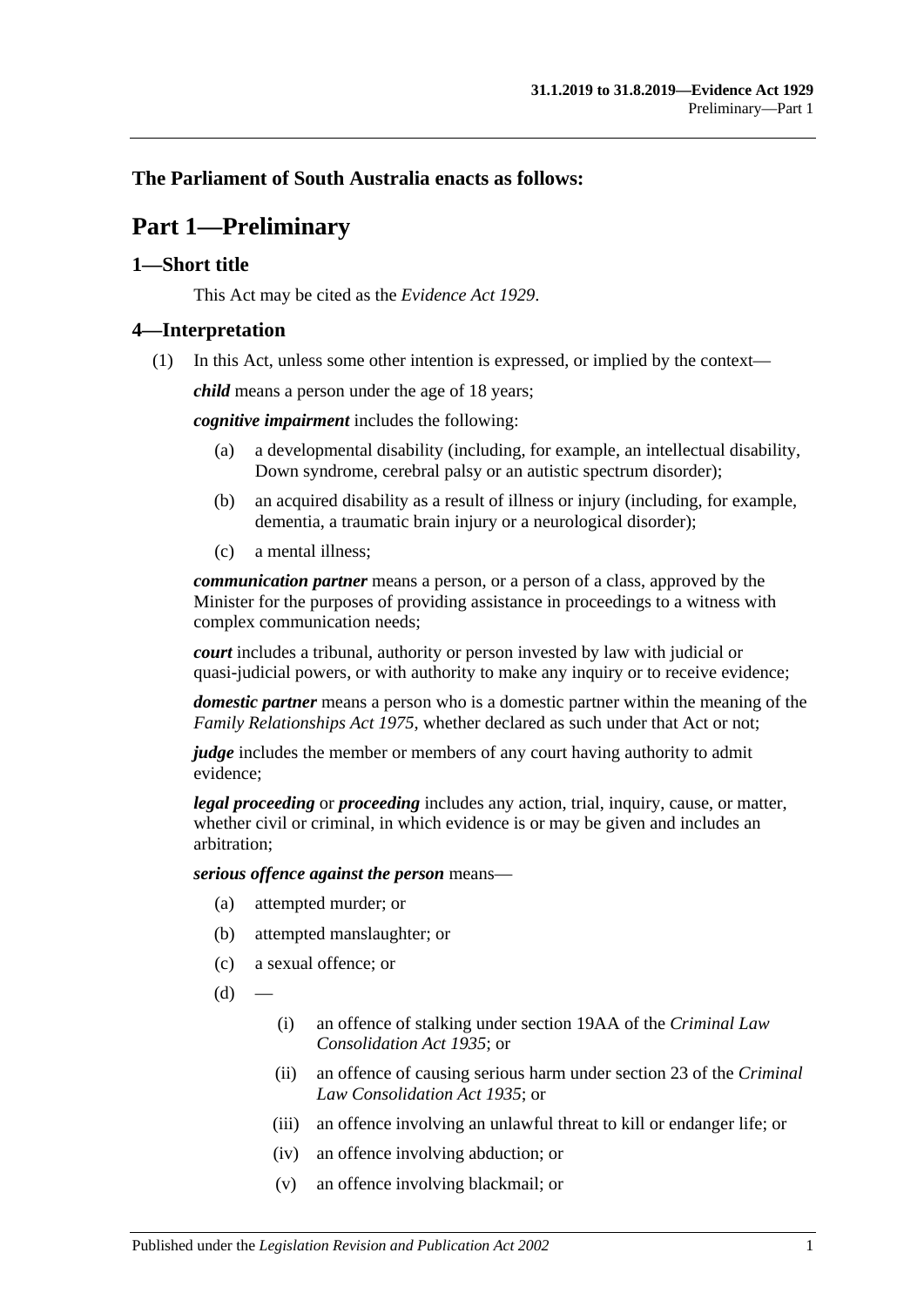(vi) an attempt to commit, or assault with intent to commit, any of the offences in the preceding subparagraphs;

#### *sexual offence* means—

- (a) rape; or
- (ab) compelled sexual manipulation; or
- (b) indecent assault; or
- (c) any offence involving unlawful sexual intercourse or an act of gross indecency; or
- (d) incest; or
- (da) any offence involving sexual exploitation or abuse of a child, or exploitation of a child as an object of prurient interest; or
- (db) an offence of sexual exploitation of a person with a cognitive impairment under section 51 of the *[Criminal Law Consolidation Act](http://www.legislation.sa.gov.au/index.aspx?action=legref&type=act&legtitle=Criminal%20Law%20Consolidation%20Act%201935) 1935*; or
- (e) any attempt to commit, or assault with intent to commit, any of the foregoing offences;

*spouse*—a person is the spouse of another if they are legally married;

*statement* includes a statement however made;

*sworn evidence* means evidence given under the obligation of an oath or an affirmation; and *unsworn evidence* has a corresponding meaning;

*electric telegraph* means any system of telecommunication operated by the Australian Telecommunication Commission or any other authority approved by proclamation;

*telegraphic message* means any message or other communication transmitted, or intended for transmission, or purporting to have been transmitted, by electric telegraph;

*telegraph station* means a station established or used by the Australian Telecommunication Commission or other authority approved by proclamation for the receipt or transmission of telegraphic messages;

#### *vulnerable witness* means—

- (a) a witness who is under 16 years of age; or
- (b) a witness who is cognitively impaired; or
- (c) a witness who is the alleged victim of an offence to which the proceedings relate—
	- (i) where the offence is a serious offence against the person; or
	- (ii) in any other case—where, because of the circumstances of the witness or the circumstances of the case, the witness would, in the opinion of the court, be specially disadvantaged if not treated as a vulnerable witness; or
- (d) a witness who—
	- (i) has been subjected to threats of violence or retribution in connection with the proceedings; or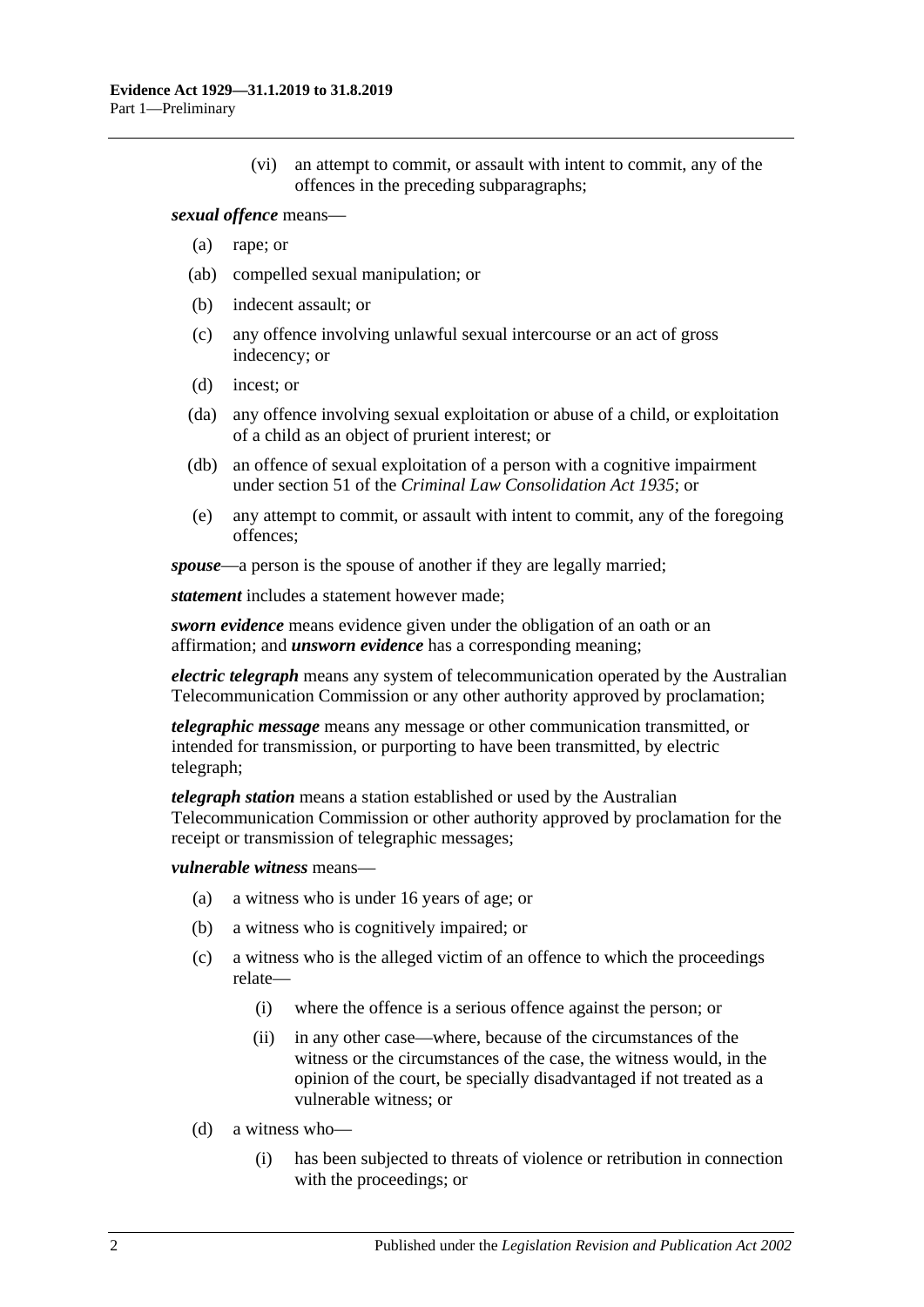- (ii) has reasonable grounds to fear violence or retribution in connection with the proceedings; or
- (e) in the case of proceedings for a serious and organised crime offence (within the meaning of the *[Criminal Law Consolidation Act](http://www.legislation.sa.gov.au/index.aspx?action=legref&type=act&legtitle=Criminal%20Law%20Consolidation%20Act%201935) 1935*)—a person who will only consent to being a witness in the proceedings if he or she is treated as a vulnerable witness for the purposes of the proceedings;

*young child* means a child of or under the age of 14 years.

- (2) For the purposes of this Act, a witness who is to give oral evidence in proceedings will be taken to have *complex communication needs* if the witness's ability to give the evidence is significantly affected by a difficulty to communicate effectively with the court, whether the communication difficulty is temporary or permanent and whether caused by disability, illness, injury or some other cause.
- (3) However, a witness who is to give oral evidence in proceedings whose native language is not English will not be taken to have *complex communication needs* merely because the witness is not reasonably fluent in English (although the witness may be entitled to give the evidence through an interpreter under [section](#page-23-0) 14).

#### <span id="page-8-0"></span>**5—Application of Act (***prima facie***) to all courts and enabling only**

The provisions of this Act, unless an intention to the contrary is expressed, or appears or is implied by the context—

- (a) apply to every proceeding before any court whatever; and
- (b) are in addition to, and not in derogation of, any rules of evidence, or power, or right, or duty in relation to procedure or evidence, whether existing at common law, or provided for by any law, at any time, in force in the State.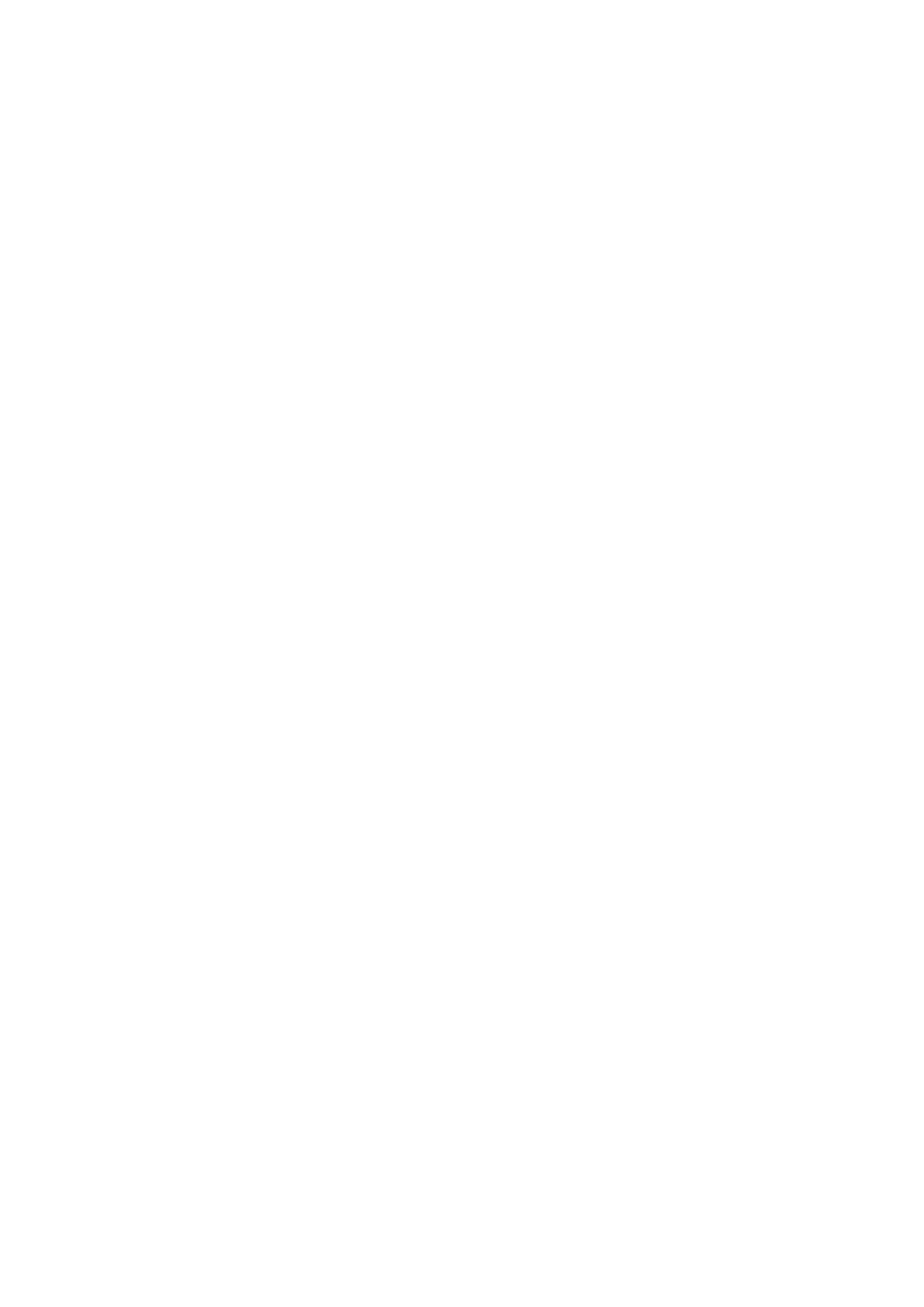# <span id="page-10-0"></span>**Part 2—Witnesses**

## <span id="page-10-1"></span>**6—Oaths, affirmations etc**

- (1) An oath shall be administered and taken as follows:
	- (a) the person taking the oath shall hold a copy of the Bible (being a book that contains the New Testament, the Old Testament or both) in his hand and, after the oath has been tendered to him, shall say "I swear"; or
	- (b) in any other manner and form which the person taking the oath declares to be binding on his conscience; or
	- (c) in any other manner or form authorised or permitted by law.
- (2) Where an oath has been lawfully administered and taken, the fact that the person taking the oath had no religious belief, or that the oath was not taken so as to be binding on his conscience, shall not affect, at law, the validity or effect of the oath.
- (3) A person is permitted, and should be offered the choice, to make an affirmation instead of an oath in all circumstances in which, and for all purposes for which, an oath is required or permitted by law.
- (4) An affirmation is to be administered to a person by asking the person "Do you solemnly and truly affirm" followed by the words of the appropriate oath (omitting any words of imprecation or calling to witness) after which the person must say "I do solemnly and truly affirm".
- (5) Every affirmation has, at law, the same force and effect as an oath.
- (6) No oath or affirmation is invalid by reason of a procedural or formal error or deficiency.

## <span id="page-10-2"></span>**7—Oaths or affirmations taken before a court**

- (1) Every court has authority to administer an oath or an affirmation.
- (2) Where an oath or affirmation is to be taken before a court, or in connection with proceedings before a court, it may be administered by—
	- (a) the court itself; or
	- (b) an officer of the court; or
	- (c) any person authorised by the court to administer the oath or affirmation; or
	- (d) any other person authorised by law to administer the oath or affirmation.

## <span id="page-10-3"></span>**9—Unsworn evidence**

- (1) A person is presumed to be capable of giving sworn evidence in any proceedings unless the judge determines that the person does not have sufficient understanding of the obligation to be truthful entailed in giving sworn evidence.
- (2) If the judge determines that a person does not have sufficient understanding of the obligation to be truthful entailed in giving sworn evidence, the judge may permit the person to give unsworn evidence provided that—
	- (a) the judge—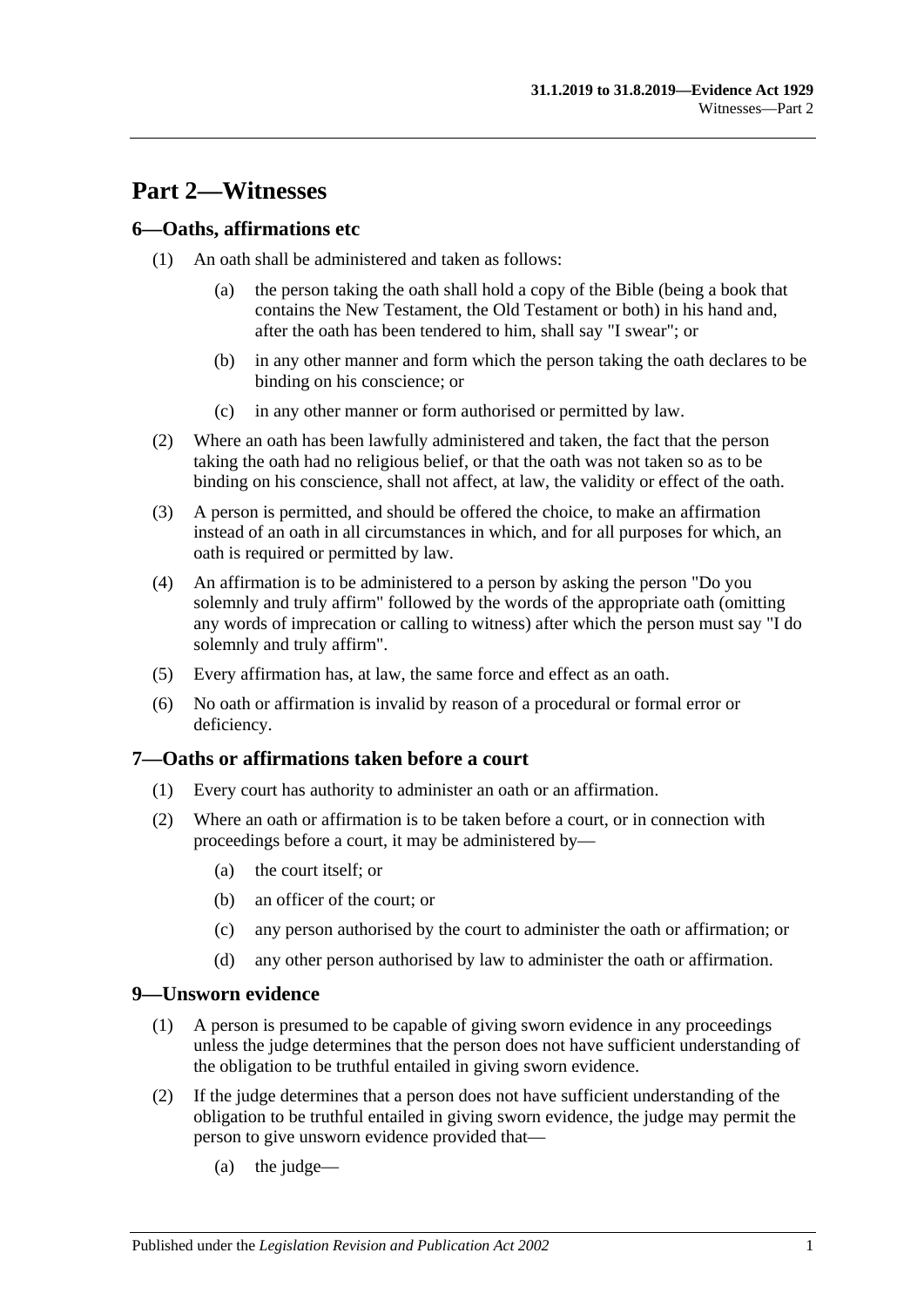- (i) is satisfied that the person understands the difference between the truth and a lie; and
- (ii) tells the person that it is important to tell the truth; and
- (b) the person indicates that he or she will tell the truth.
- (3) In determining a question under this section, the judge is not bound by the rules of evidence, but may inform himself or herself as the judge thinks fit.
- (4) If unsworn evidence is given under this section in a criminal trial, the judge—
	- (a) must explain to the jury the reason the evidence is unsworn; and
	- (b) may, and if a party so requests must, warn the jury of the need for caution in determining whether to accept the evidence and the weight to be given to it.
- (5) A justice to whom it appears that a person who desires to lay a complaint or information does not have sufficient understanding of the obligation to be truthful entailed in giving sworn evidence may ascertain by inquiry the subject matter of the complaint or information and reduce it into the appropriate form, and any action or proceedings may be taken on the complaint or information in all respects as if the complainant or informant had deposed to the truth of the contents on oath or affirmation.
- (6) Subject to this Act, this section does not apply to a statement made outside of a court admitted as evidence in any proceedings under an exception to the rule against hearsay at common law or under this Act.

## <span id="page-11-2"></span><span id="page-11-0"></span>**12—Evidence of young children**

- (4) A young child who is called as a witness is, while giving evidence, entitled to have present in the court, and within reasonable proximity, a person of his or her choice to provide emotional support (but the person must not interfere in the proceedings).
- (5) Unless the court otherwise allows, a witness or prospective witness in the proceedings cannot be chosen under [subsection](#page-11-2) (4) to provide emotional support for a young child.

## <span id="page-11-1"></span>**12A—Warning relating to uncorroborated evidence of child in criminal proceedings**

- (1) In a criminal trial, a judge must not warn the jury that it is unsafe to convict on a child's uncorroborated evidence unless—
	- (a) the warning is warranted because there are, in the circumstances of the particular case, cogent reasons, apart from the fact that the witness is a child, to doubt the reliability of the child's evidence; and
	- (b) a party asks that the warning be given.
- (2) In giving any such warning, the judge is not to make any suggestion that the evidence of children is inherently less credible or reliable, or requires more careful scrutiny, than the evidence of adults.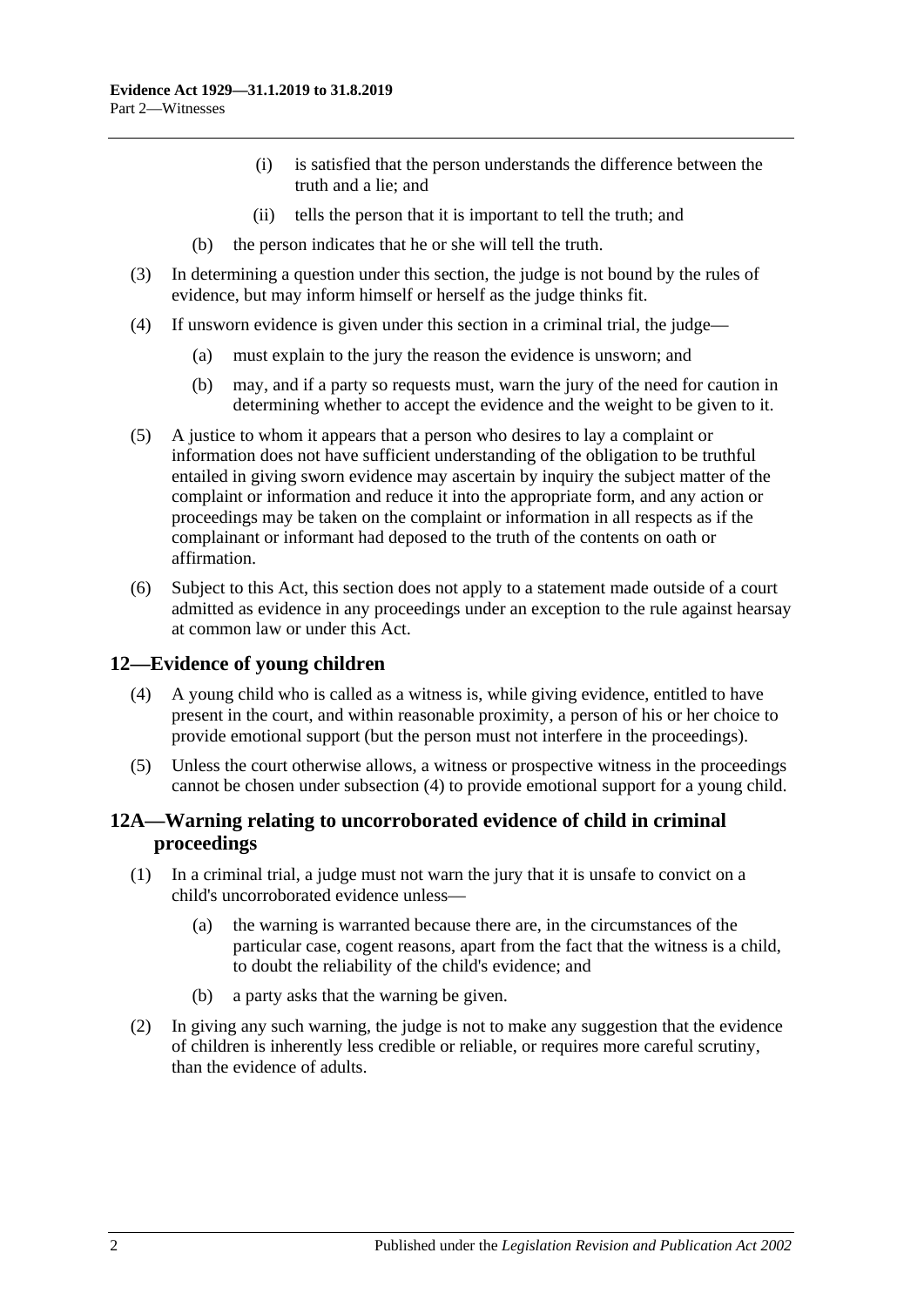## <span id="page-12-0"></span>**12AB—Pre-trial special hearings**

- <span id="page-12-1"></span>(1) Subject to this section, if—
	- (a) the evidence of a witness to whom this section applies is necessary for the purposes of the trial of a charge of an offence to which this section applies; and
	- (b) the facilities necessary to take the evidence of the witness are readily available to the court and it is otherwise practicable to make arrangements for a special hearing to be convened as a proceeding preliminary to the trial (a *pre-trial special hearing*); and
	- (c) the arrangements can be made without prejudice to any party to the proceedings,

<span id="page-12-2"></span>the court should, on application under this section, order that arrangements be made relating to the giving of evidence by the witness at a pre-trial special hearing.

- <span id="page-12-3"></span>(2) An order for a pre-trial special hearing—
	- (a) must make provision for each of the following matters:
		- (i) that a hearing be convened as a proceeding preliminary to the trial of the charge of the offence for the purpose of taking the evidence of the witness in any setting that the court thinks fit in the circumstances (including an informal setting);
		- (ii) if the witness has a physical disability or cognitive impairment—that the evidence be taken in a particular way (to be specified by the court) that will, in the court's opinion, facilitate the taking of evidence from the witness or minimise the witness's embarrassment or distress (including, if the witness has complex communication needs, with such communication assistance as may be specified by the court);

**Note—**

Communication assistance for a witness may be provided, for example, by a communication partner or by using a device (such as a speak-and-spell communication device).

- (iii) that an audio visual record of the evidence be made;
- (iv) that the taking of evidence at the hearing be transmitted to the defendant by means of closed circuit television;
- (v) if the defendant attends the hearing in person—that appropriate measures be taken to prevent the witness and the defendant from directly seeing or hearing each other before, during or after the hearing; and
- (b) may make provision for the witness to be accompanied at the hearing by a relative, friend or other person for the purpose of providing emotional support; and
- (c) may specify that the hearing is convened for any (or all) of the following purposes:
	- (i) examination of the witness;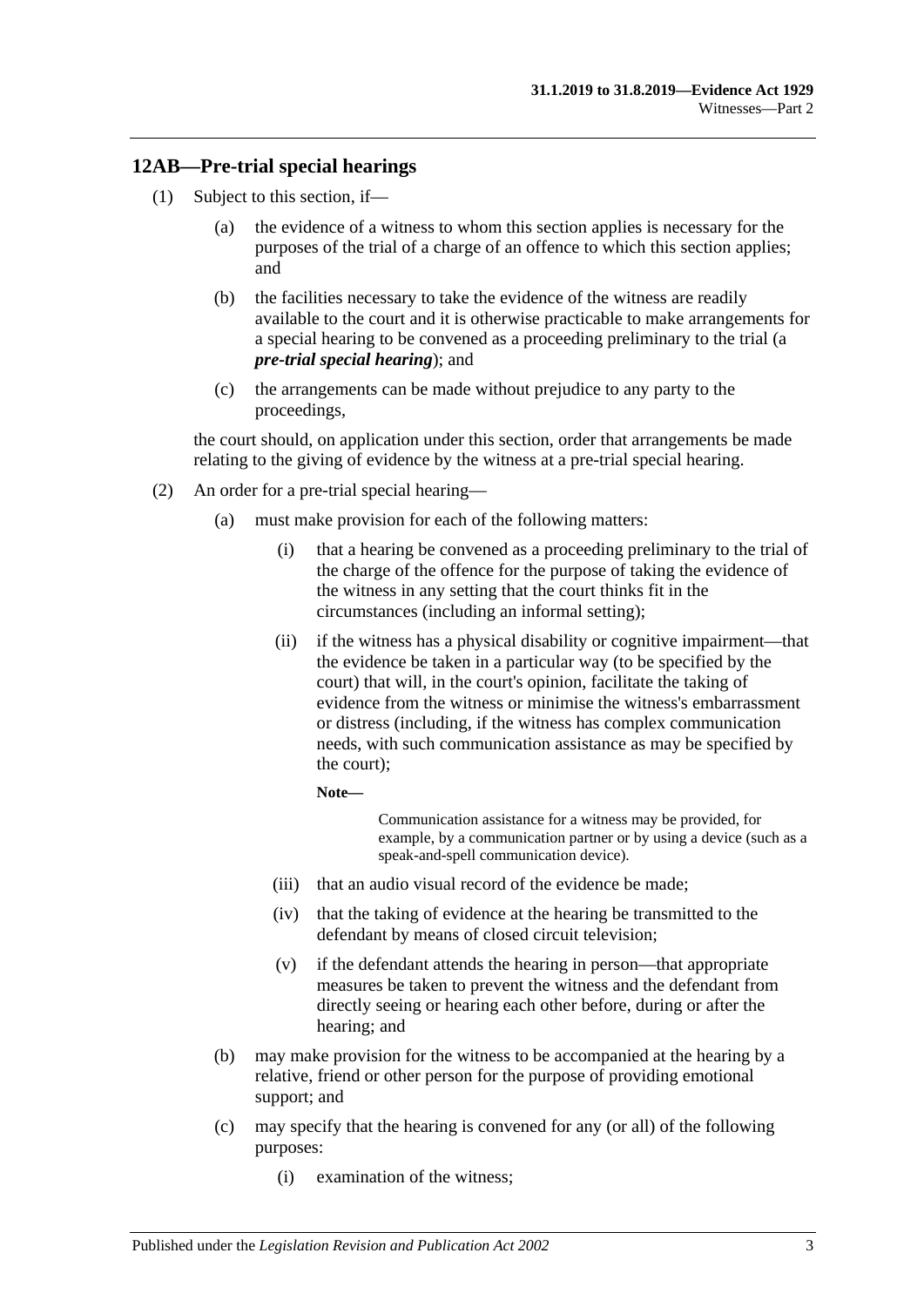- (ii) cross-examination of the witness;
- (iii) re-examination of the witness; and
- (d) may make provision for any other matter that the court thinks fit.
- (3) An order for a pre-trial special hearing must not be made if the effect of the order would be—
	- (a) to relieve a witness from the obligation to give evidence; or
	- (b) to relieve a witness from the obligation to submit to cross-examination; or
	- (c) to prevent the judge or defendant from observing the witness's demeanour in giving evidence (but the observation may be direct or by live transmission of the witness's voice and image); or
	- (d) to prevent the defendant from instructing counsel while the witness is giving evidence.
- (4) If a witness to whom this section applies is accompanied by a person for the purpose of providing emotional support or communication assistance—
	- (a) the accompanying person must be visible to the judge while the witness is giving evidence; and
	- (b) if the defendant is prevented from seeing the accompanying person directly while the witness is giving evidence—the court must ensure that the defendant is able to observe that person by direct transmission of images of the witness together with that person while the witness is giving evidence; and
	- (c) the audio visual record of the evidence must show the accompanying person throughout the taking of the evidence.
- (5) A person may only provide communication assistance—
	- (a) if the person—
		- (i) is a communication partner or has been approved by the court to provide such assistance to the witness; and
		- (ii) takes an oath or makes an affirmation that he or she will communicate accurately with both the witness and the court; and
	- (b) in a case where a party to the proceedings disputes the person's ability or impartiality in providing communication assistance—if the judge is satisfied as to the person's ability and impartiality.
- (6) The fact that a person has provided communication assistance to a witness in a pre-trial special hearing under this section does not of itself prevent that person also from being called as a witness in the trial of the charge of the offence or in any other relevant proceedings.
- (7) An application for a pre-trial special hearing order must—
	- (a) be made in writing by the party calling the witness to whom this section applies to give evidence; and
	- (b) be filed in the court as a proceeding preliminary to the commencement of the trial; and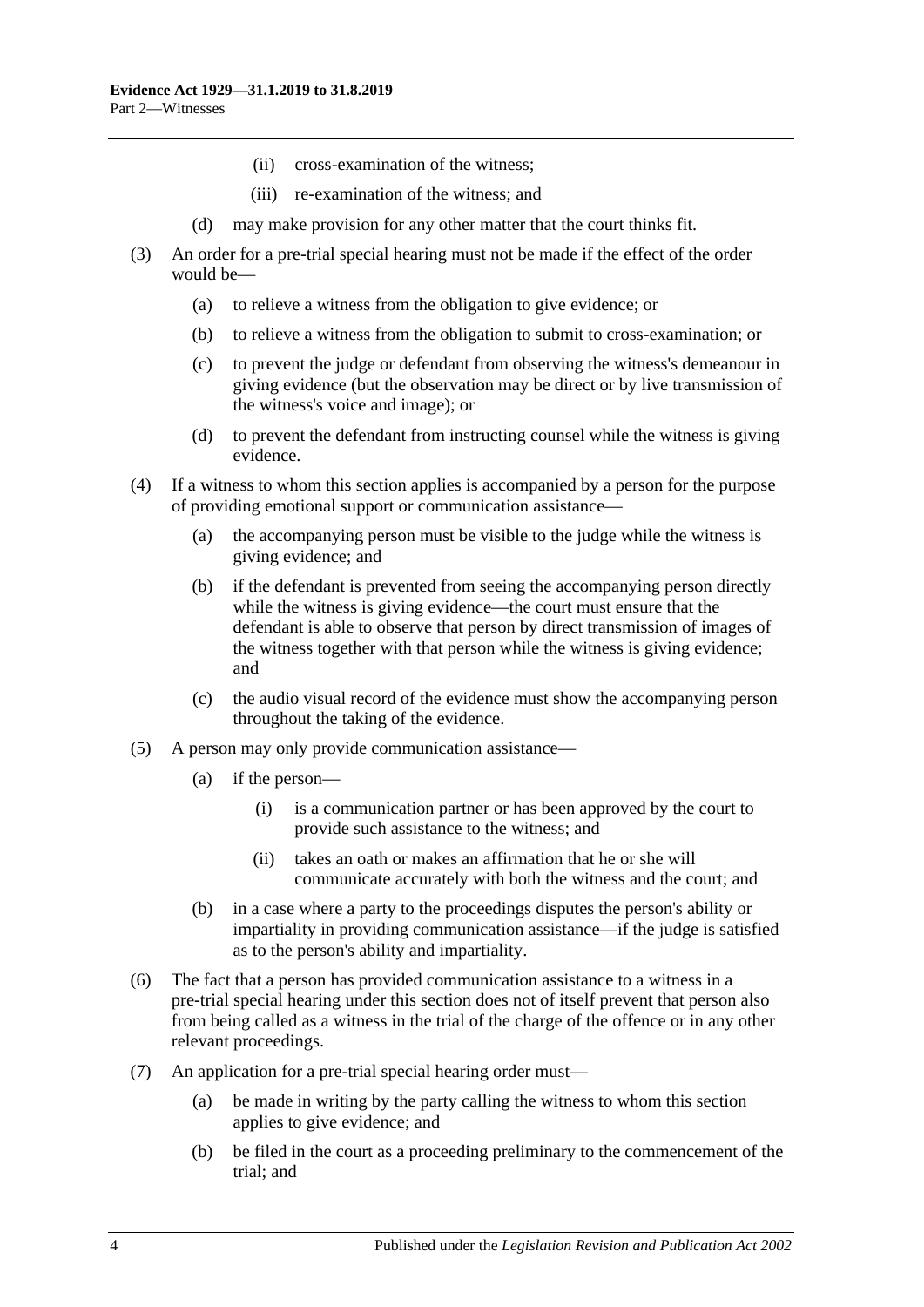- (c) within 14 days of being filed in the court—be served on the other party to the proceedings (the *respondent*); and
- (d) specify why the witness is a witness to whom this section applies and the reasons why the special hearing is sought; and
- (e) otherwise be made in accordance with the rules of court.
- (8) The respondent may, if of the opinion that the witness on whose behalf the application has been made is not in fact a witness to whom this section applies, within 14 days of being served with the application (the *prescribed period*), file an answering document in the court objecting to the application on that ground.
- (9) If an objection to the application is filed within the prescribed period, the court must determine the application before the commencement of the trial—
	- (a) in the absence of the applicant and respondent; or
	- (b) by conducting a hearing in a room closed to the public.
- (10) If no objection to the application is filed within the prescribed period, the court must, subject to [subsection](#page-12-1) (1)(b) and [\(c\),](#page-12-2) make a pre-trial special hearing order pursuant to this section.
- (11) A pre-trial special hearing order may be made, varied or revoked on the court's own initiative, or on the application of a party to the proceedings.
- (12) A determination or order made by a judge under this section is binding on the judge presiding at the trial of the defendant, whether the trial is the first or a new trial following a stay of the proceedings, discontinuance of an earlier trial or an appeal, unless the trial judge considers that it would not be in the interests of justice for the determination or order to be binding or the determination or order is inconsistent with an order made on such an appeal.
- (13) Subject to [section](#page-20-0) 13BA, an audio visual record of the evidence of a witness made at a pre-trial special hearing is admissible as evidence of the witness in the trial of a charge of an offence to which this section applies.
- (14) In this section—

*trial of a charge of an offence to which this section applies* means—

- (a) the trial of a charge of a serious offence against the person; or
- (b) the trial of a charge of an offence of contravening or failing to comply with an intervention order under the *[Intervention Orders \(Prevention of Abuse\)](http://www.legislation.sa.gov.au/index.aspx?action=legref&type=act&legtitle=Intervention%20Orders%20(Prevention%20of%20Abuse)%20Act%202009)  Act [2009](http://www.legislation.sa.gov.au/index.aspx?action=legref&type=act&legtitle=Intervention%20Orders%20(Prevention%20of%20Abuse)%20Act%202009)*; or
- (c) the trial of a charge of an offence of contravening or failing to comply with a restraining order under the *[Summary Procedure Act](http://www.legislation.sa.gov.au/index.aspx?action=legref&type=act&legtitle=Summary%20Procedure%20Act%201921) 1921*;

#### *witness to whom this section applies* means—

- (a) a young child; or
- (b) a person with a disability that adversely affects the person's capacity to give a coherent account of the person's experiences or to respond rationally to questions.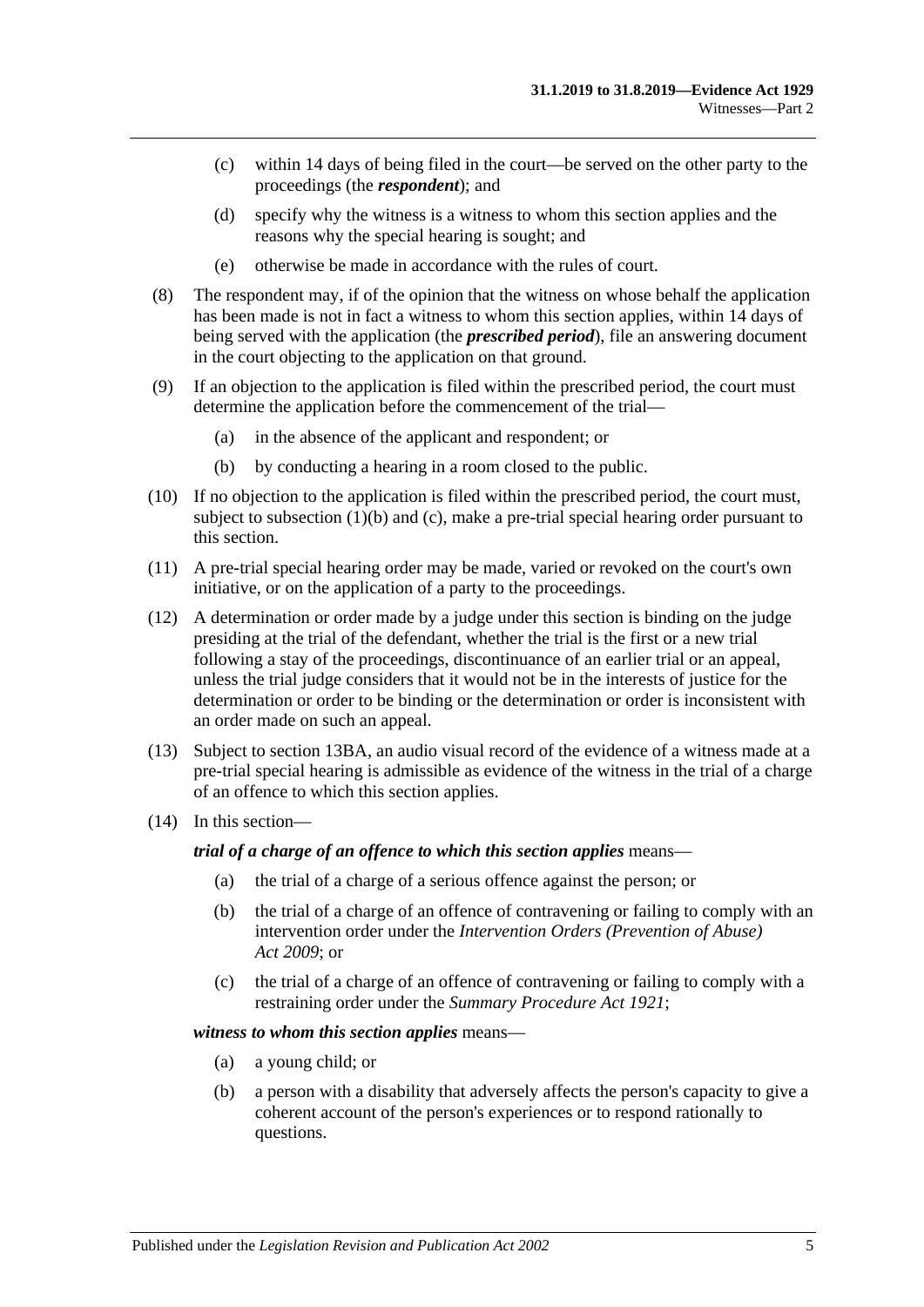## <span id="page-15-0"></span>**13—Special arrangements for protecting witnesses from embarrassment, distress etc when giving evidence**

- (1) Subject to this section, if—
	- (a) it is desirable to make special arrangements for taking evidence from a witness in a trial in order to protect the witness from embarrassment or distress, to protect the witness from being intimidated by the atmosphere of the courtroom or for any other proper reason; and
	- (b) the facilities necessary for the special arrangements are readily available to the court and it is otherwise practicable to make the special arrangements; and
	- (c) the special arrangements can be made without prejudice to any party to the proceedings,

the court should, on its own initiative, order that special arrangements be made for taking the evidence of the witness.

- (2) Without limiting the kind of order that may be made under this section, the court may make 1 or more of the following orders:
	- (a) an order that the evidence be given outside the trial court and transmitted to the trial court by means of closed circuit television;
	- (b) an order that the evidence be taken outside the trial court, and that an audio visual record of the evidence be made and replayed in the trial court;
	- (c) an order that a screen, partition or one-way glass be placed to obscure the view of a party to whom the evidence relates or some other person;
	- (d) an order that a defendant be excluded from the place where the evidence is taken, or otherwise be prevented from directly seeing and hearing the witness while giving evidence;
	- (e) an order that the witness be accompanied by a relative or friend for the purpose of providing emotional support;
	- (f) if the witness has a physical disability or cognitive impairment—an order that the evidence be taken in a particular way (to be specified by the court) that will, in the court's opinion, facilitate the taking of evidence from the witness or minimise the witness's embarrassment or distress.
- (3) The court may, if of the opinion that expert evidence would assist the court to determine the special arrangements that should be made for taking the evidence of the witness, receive such evidence and, if the native language of the witness is not English and the witness is not reasonably fluent in English, evidence about any additional difficulty that may be caused by the witness giving evidence through an interpreter.
- (4) Special arrangements made under this section may relate to the witness's evidence as a whole or to particular aspects of the witness's evidence, such as cross-examination and re-examination.
- (5) An order must not be made under this section if the effect of the order would be—
	- (a) to relieve a witness from the obligation to give sworn evidence; or
	- (b) to relieve a witness from the obligation to submit to cross-examination; or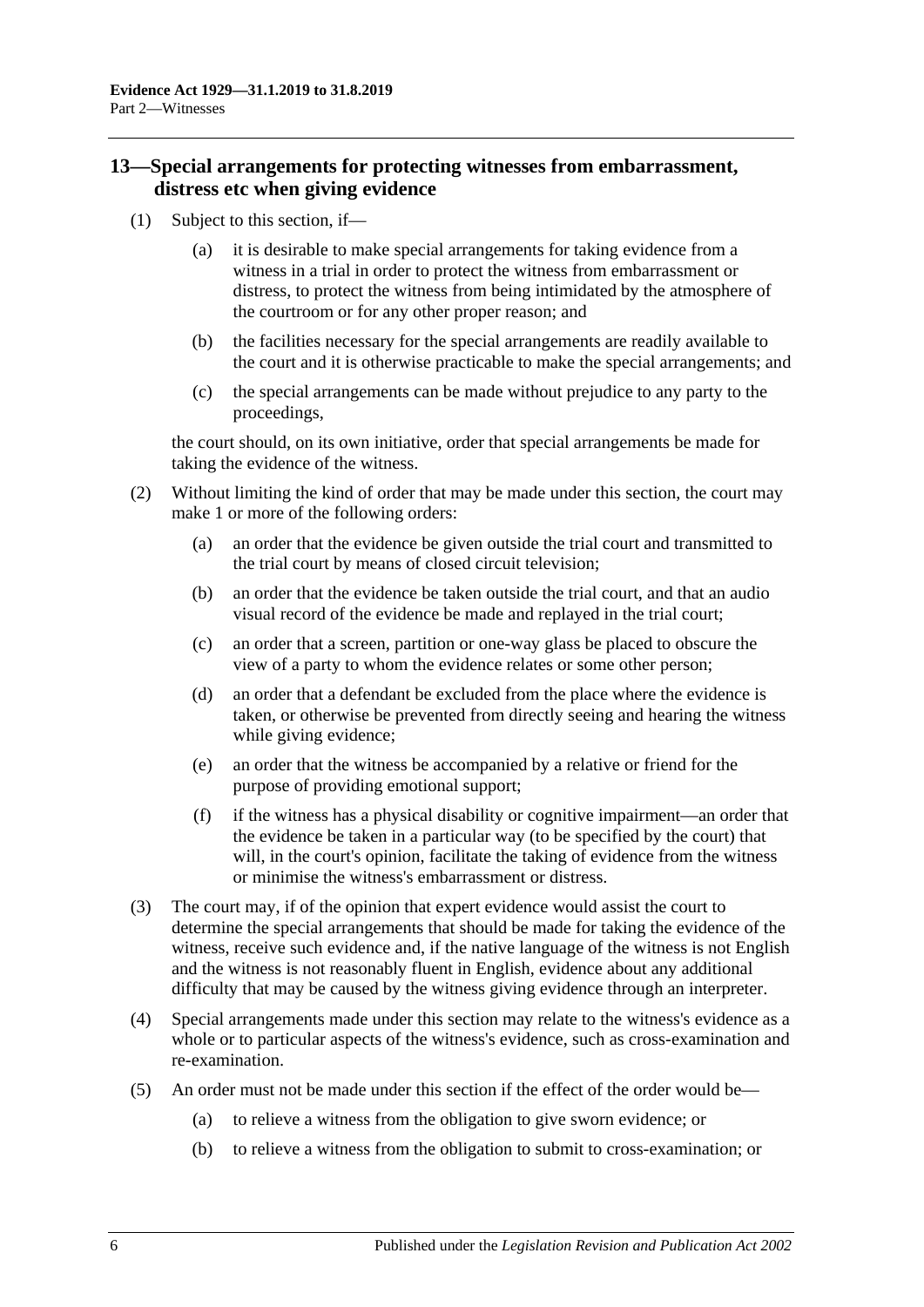- (c) to prevent the judge, jury or defendant from observing the witness's demeanour in giving evidence (but the observation may be direct or by live transmission of the witness's voice and image or by replay of a recording of the witness's voice and image); or
- (d) to prevent the defendant from instructing counsel while the witness is giving evidence.
- (6) If a witness is accompanied by a relative or friend for the purpose of providing emotional support, that person must be visible to the judge and jury (if any) while the witness is giving evidence and, if, in consequence of an order under this section, a party is prevented from seeing that person directly while the witness gives evidence, the court must ensure that the party is able to observe that person either—
	- (a) by direct transmission of images of the witness together with that person while the witness is giving evidence; or
	- (b) by the later replay of a recording of images of the witness together with that person made while the witness was giving evidence.
- (7) If, in a criminal trial, a court makes special arrangements for taking the evidence of a witness, the judge must warn the jury not to draw from that fact any inference adverse to the defendant, and not to allow the special arrangements to influence the weight to be given to the evidence.
- (8) An order under this section may be made, varied or revoked on the court's own initiative, or on the application of a party or witness.

#### <span id="page-16-0"></span>**13A—Special arrangements for protecting vulnerable witnesses when giving evidence in criminal proceedings**

- (1) Subject to this section, if—
	- (a) a vulnerable witness is to give evidence in criminal proceedings; and
	- (b) the facilities necessary for the special arrangements are readily available to the court and it is otherwise practicable to make the special arrangements; and
	- (c) the special arrangements can be made without prejudice to any party to the proceedings,

the court must, on application under this section, order that special arrangements be made for taking the evidence of the witness.

- <span id="page-16-1"></span>(2) Without limiting the kind of order that may be made under this section, the court may make 1 or more of the following orders:
	- (a) an order that the evidence be given outside the trial court and transmitted to the trial court by means of closed circuit television;
	- (b) an order that the evidence be taken outside the trial court, and that an audio visual record of the evidence be made and replayed in the trial court;
	- (c) an order that a screen, partition or one-way glass be placed to obscure the view of a party to whom the evidence relates or some other person;
	- (d) an order that a defendant be excluded from the place where the evidence is taken, or otherwise be prevented from directly seeing and hearing the vulnerable witness while giving evidence;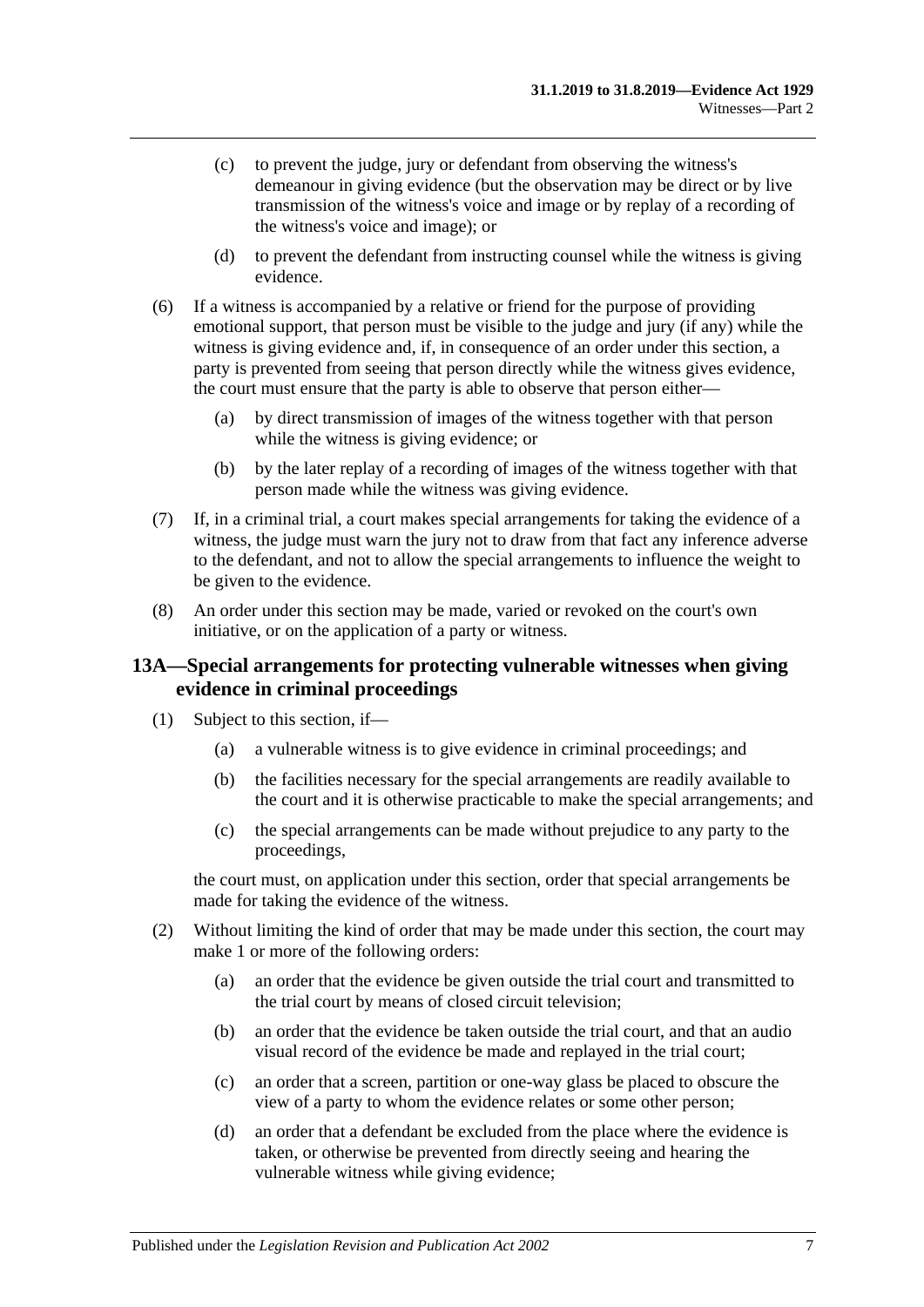- (e) an order that the evidence be taken in a particular way (to be specified by the court) that will, in the court's opinion, facilitate the taking of evidence from the vulnerable witness or minimise the witness's embarrassment or distress, including (for example)—
	- (i) that the witness be accompanied by a relative, friend or other person for the purpose of providing emotional support; and
	- (ii) if the witness has a physical disability or cognitive impairment—that the evidence be taken in a particular way (to be specified by the court) that will, in the court's opinion, facilitate the taking of evidence from the witness or minimise the witness's embarrassment or distress (including, if the witness has complex communication needs, with such communication assistance as may be specified by the court); and

**Note—**

Communication assistance for a vulnerable witness with complex communication needs may be provided, for example, by a communication partner or by using a device (such as a speak-and-spell communication device).

- (iii) that extra allowance be made for breaks during, and time to be given for, the taking of evidence; and
- (iv) that, while the evidence is being taken, the judge and any lawyer present in the court not wear a wig or gown (or both).
- (3) Special arrangements made under this section may relate to the vulnerable witness's evidence as a whole or to particular aspects of the witness's evidence, such as cross-examination and re-examination.
- (4) An order must not be made under this section if the effect of the order would be—
	- (a) to relieve a vulnerable witness from the obligation to give sworn evidence; or
	- (b) to relieve a vulnerable witness from the obligation to submit to cross-examination; or
	- (c) to prevent the judge, jury or defendant from observing the vulnerable witness's demeanour in giving evidence (but the observation may be direct or by live transmission of the witness's voice and image or by replay of a recording of the witness's voice and image); or
	- (d) to prevent the defendant from instructing counsel while the vulnerable witness is giving evidence.
- (5) If a vulnerable witness is accompanied by a person for the purpose of providing emotional support or communication assistance, that person must be visible to the judge and jury (if any) while the witness is giving evidence and, if, in consequence of an order under this section, a party is prevented from seeing that person directly while the witness gives evidence, the court must ensure that the party is able to observe that person either—
	- (a) by direct transmission of images of the witness together with that person while the witness is giving evidence; or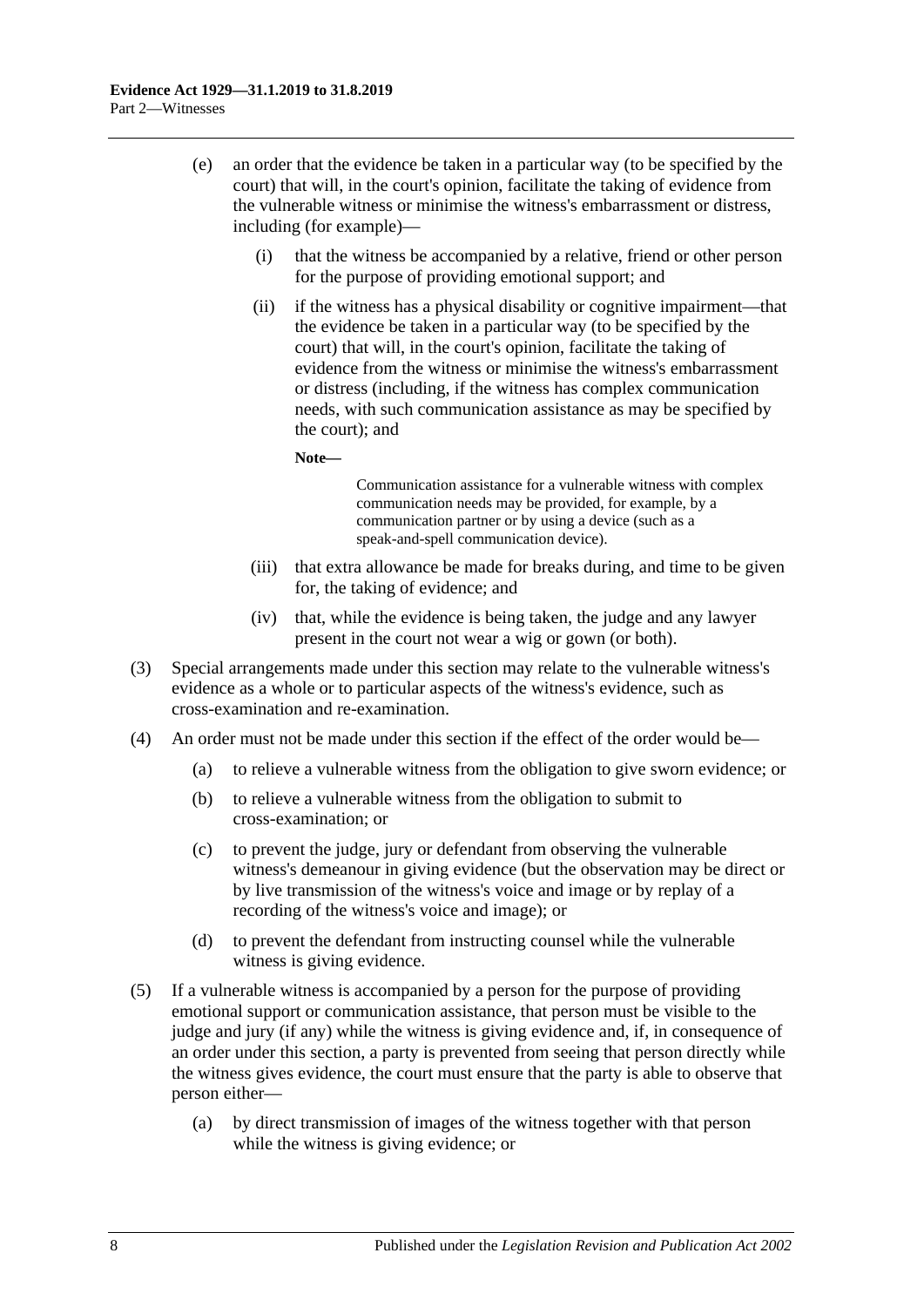- (b) by the later replay of a recording of images of the witness together with that person made while the witness was giving evidence.
- (5a) A person may only provide communication assistance to a witness—
	- (a) if the person—
		- (i) is a communication partner or has been approved by the court to provide such assistance to the witness; and
		- (ii) takes an oath or makes an affirmation that he or she will communicate accurately with both the witness and the court; and
	- (b) in a case where a party to the proceedings disputes the person's ability or impartiality in providing communication assistance—if the judge is satisfied as to the person's ability and impartiality.
- (5b) The fact that a person has provided communication assistance to a witness in proceedings under this section does not of itself prevent that person also from being called as a witness to give evidence in the proceedings or in any other relevant proceedings.
- (6) An application for an order under this section must—
	- (a) be made in writing by the party calling the vulnerable witness to give evidence; and
	- (b) be filed in the court before the commencement of the trial; and
	- (c) within 14 days of being filed in the court—be served on the other party to the proceedings (the *respondent*); and
	- (d) specify the nature of the vulnerability of the witness, the special arrangements sought and the reasons for the arrangements; and
	- (e) otherwise be made in accordance with the rules of court.
- (7) The respondent may, if of the opinion that the witness on whose behalf the application has been made is not in fact a vulnerable witness, within 14 days of being served with the application (the *prescribed period*), file an answering document in the court objecting to the application on that ground.
- (8) If an objection to the application is filed within the prescribed period, the court must determine the application before the commencement of the trial—
	- (a) in the absence of the applicant and respondent; or
	- (b) by conducting a hearing in a room closed to the public.
- (9) The court may, if of the opinion that expert evidence would assist the court to determine the special arrangements that should be made for taking the evidence of the vulnerable witness, receive such evidence and, if the native language of the witness is not English and the witness is not reasonably fluent in English, evidence about any additional difficulty that may be caused by the witness giving evidence through an interpreter.
- (10) If no objection to the application is filed within the prescribed period, the court may order that appropriate special arrangements be made for taking the evidence of the vulnerable witness at the trial.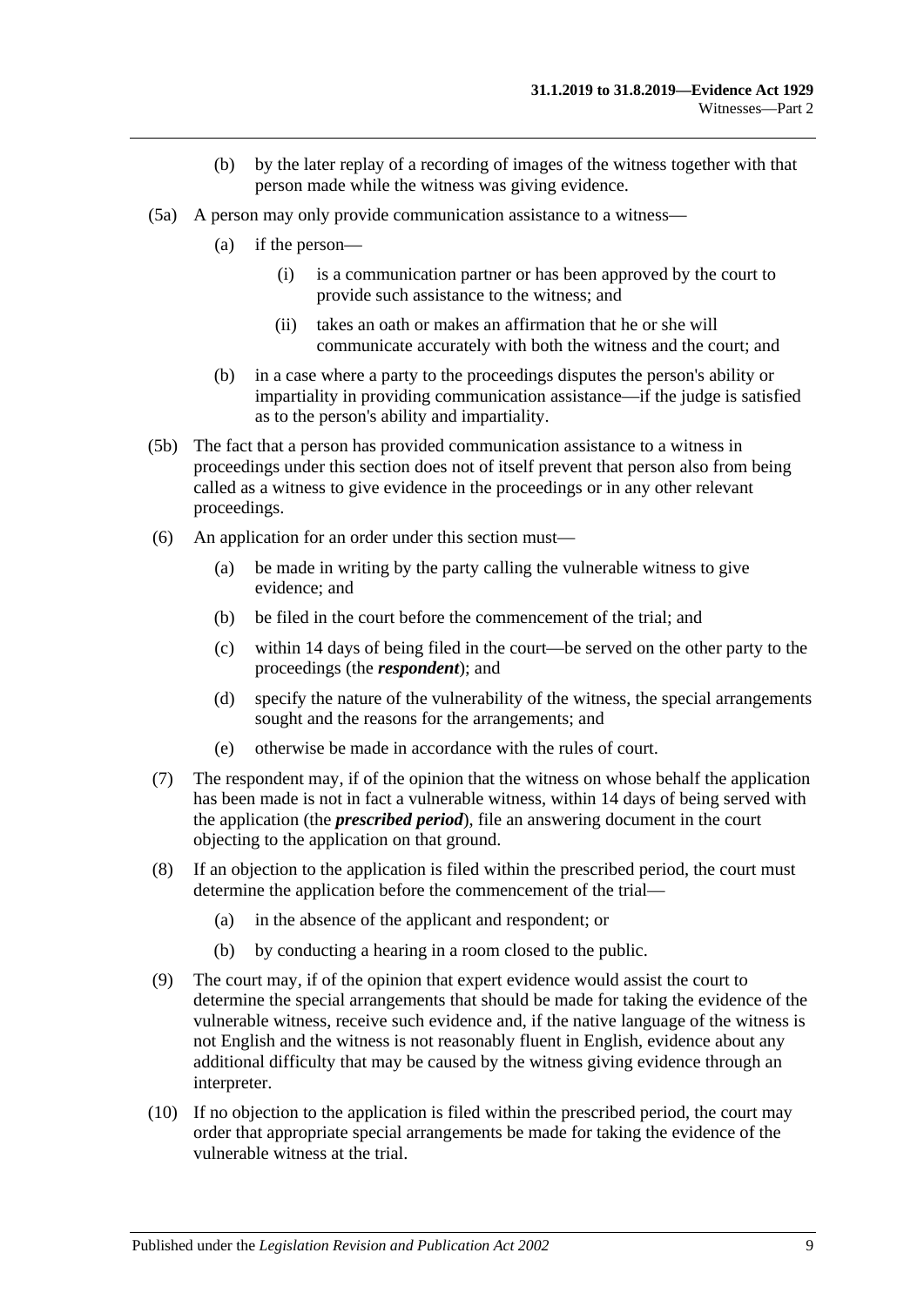#### (11) The court—

- (a) may dispense with special arrangements for taking the evidence of a vulnerable witness in criminal proceedings if—
	- (i) the witness is an adult; and
	- (ii) the court is satisfied that—
		- (A) the facilities necessary for the special arrangements are not readily available to the court; and
		- (B) taking into account the following matters, it is not reasonably practicable to make the facilities available:
			- the cost, inconvenience and delay involved in procuring the necessary facilities or in adjourning to some other place where the necessary facilities are available;
			- the urgency of the proceedings; and
- (b) must give reasons for its decision.
- (12) If, in a criminal trial, a court makes special arrangements for taking the evidence of a vulnerable witness, the judge must warn the jury not to draw from that fact any inference adverse to the defendant, and not to allow the special arrangements to influence the weight to be given to the evidence.
- (13) An order under this section may be made, varied or revoked on the court's own initiative, or on the application of a party to the proceedings.

#### <span id="page-19-0"></span>**13B—Cross-examination of certain witnesses**

- (1) A defendant is not to be permitted to cross-examine a witness who is the alleged victim of an offence to which this section applies—
	- (a) in a criminal trial (whether or not related to the offence) unless the cross-examination is by counsel;
	- (b) in civil proceedings relating to the offence unless—
		- (i) the cross-examination is by counsel; or
		- (ii) if the defendant is not legally represented in the proceedings—to be undertaken—
			- (A) by the defendant submitting to the judge, in the manner required by the judge, the questions the defendant proposes the witness be asked in cross-examination and the judge (or the judge's delegate) asking the witness those of the questions submitted that are determined by the judge to be allowable in cross-examination; or
			- (B) as otherwise directed by the judge.
- (3) If a defendant is not legally represented in a criminal trial that will involve the taking of evidence from any such witness, the court must ensure that the defendant—
	- (a) has been warned of the limitation on the right of cross-examination imposed by this section; and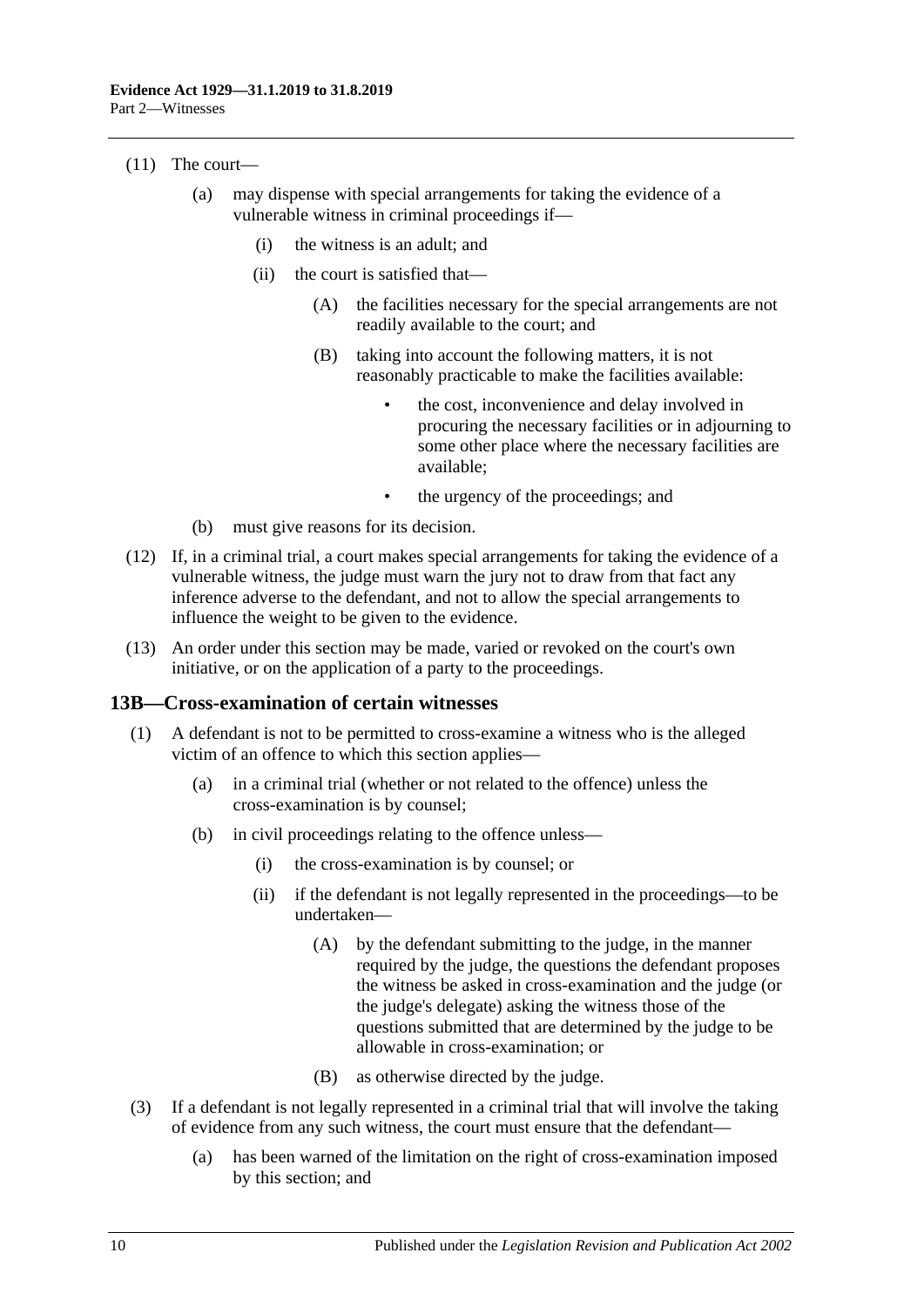- (b) has been informed—
	- (i) that he or she may be entitled to legal assistance under the *[Legal](http://www.legislation.sa.gov.au/index.aspx?action=legref&type=act&legtitle=Legal%20Services%20Commission%20Act%201977)  [Services Commission Act](http://www.legislation.sa.gov.au/index.aspx?action=legref&type=act&legtitle=Legal%20Services%20Commission%20Act%201977) 1977*;
	- (ii) in any case—of his or her rights under the *[Criminal Law \(Legal](http://www.legislation.sa.gov.au/index.aspx?action=legref&type=act&legtitle=Criminal%20Law%20(Legal%20Representation)%20Act%202001)  [Representation\) Act](http://www.legislation.sa.gov.au/index.aspx?action=legref&type=act&legtitle=Criminal%20Law%20(Legal%20Representation)%20Act%202001) 2001* to obtain the assistance of counsel for the purpose of cross-examining the witness; and
- (c) has had a reasonable opportunity to obtain the assistance of counsel before the evidence is taken.
- (4) If, in a criminal trial, an unrepresented defendant obtains the assistance of counsel for the purpose of cross-examining such a witness, the judge must—
	- (a) explain to the jury the limitation imposed by this section on the defendant's right to personally cross-examine the witness; and
	- (b) warn the jury that no adverse inference may be drawn against the defendant from the requirement for the unrepresented defendant to obtain the assistance of counsel to cross-examine the witness.
- (5) In this section—

#### *offence to which this section applies* means—

- (aa) an offence under section 24 of the *[Criminal Law Consolidation Act](http://www.legislation.sa.gov.au/index.aspx?action=legref&type=act&legtitle=Criminal%20Law%20Consolidation%20Act%201935) 1935*; or
- (a) a serious offence against the person; or
- (ab) an aggravated offence under section 20 of the *[Criminal Law Consolidation](http://www.legislation.sa.gov.au/index.aspx?action=legref&type=act&legtitle=Criminal%20Law%20Consolidation%20Act%201935)  Act [1935](http://www.legislation.sa.gov.au/index.aspx?action=legref&type=act&legtitle=Criminal%20Law%20Consolidation%20Act%201935)*, where the aggravating circumstances of the offence are the circumstances referred to in section 5AA(1)(g) of that Act; or
- (b) an offence of contravening or failing to comply with an intervention order under the *[Intervention Orders \(Prevention of Abuse\) Act](http://www.legislation.sa.gov.au/index.aspx?action=legref&type=act&legtitle=Intervention%20Orders%20(Prevention%20of%20Abuse)%20Act%202009) 2009*; or
- (c) an offence of contravening or failing to comply with a restraining order under the *[Summary Procedure Act](http://www.legislation.sa.gov.au/index.aspx?action=legref&type=act&legtitle=Summary%20Procedure%20Act%201921) 1921*.

## <span id="page-20-0"></span>**13BA—Admissibility of recorded evidence by certain witnesses in certain criminal proceedings**

- <span id="page-20-1"></span>(1) Subject to this section, the court may, in the trial of a charge of an offence order that the evidence of a witness be admitted in the form of an audio visual record.
- (2) An application for an order under [subsection](#page-20-1) (1) must—
	- (a) be made in writing by the party wishing to have the audio visual record of the evidence admitted in the trial; and
	- (b) be filed in the court; and
	- (c) within 14 days of being filed in the court—be served on the other party to the proceedings (the *respondent*); and
	- (d) otherwise be made in accordance with the rules of court.
- <span id="page-20-2"></span>(3) An audio visual record of the evidence of a witness may be admitted under this section if—
	- (a) the recording has been made pursuant to—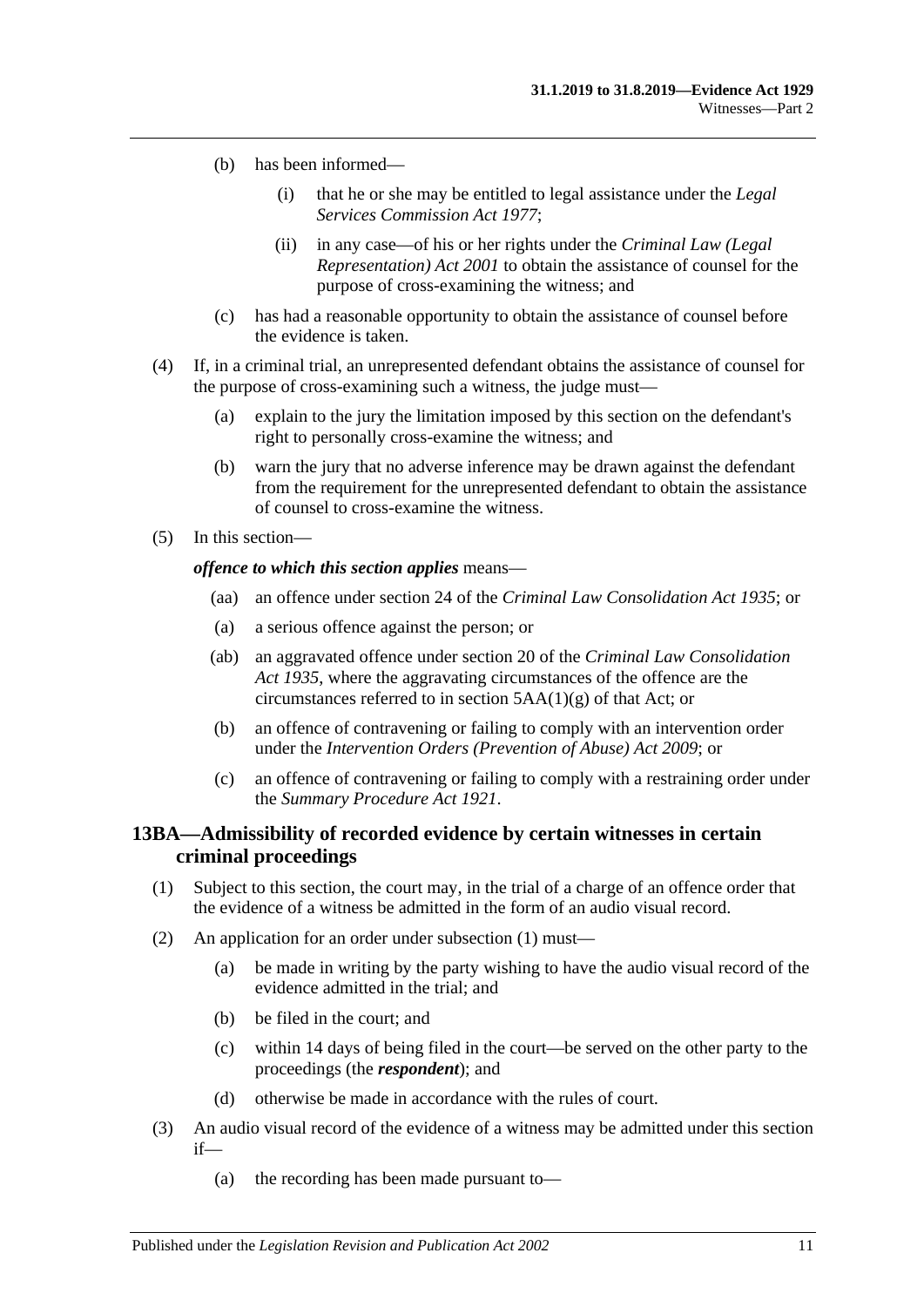- (i) [section](#page-12-0) 12AB; or
- (ii) Part 17 Division 3 of the *[Summary Offences Act](http://www.legislation.sa.gov.au/index.aspx?action=legref&type=act&legtitle=Summary%20Offences%20Act%201953) 1953*; and
- (b) the court is satisfied as to the witness's capacity to give sworn or unsworn evidence at the time the recording was made; and
- (c) the court is satisfied that the respondent has been given a reasonable opportunity to view the recording; and
- (d) during the course of the trial, the witness is available, if required, for further examination, cross-examination or re-examination.
- <span id="page-21-0"></span>(4) The court's discretion to exclude evidence is not affected by [subsection](#page-20-2) (3) and the court may—
	- (a) rule as inadmissible the whole or any part of the recording; or
	- (b) before admitting the recording, order that it be edited so as to exclude evidence that is inadmissible for any reason.
- (5) Despite [subsection](#page-21-0)  $(3)(d)$ , the witness cannot be further examined, cross-examined or re-examined on the evidence admitted in the trial without the permission of the court which may only be given, on application by a party to the proceedings—
	- (a) if the court is satisfied that a party to the proceedings has, since the making of the audio visual record, become aware of a matter of which the party could not reasonably have been aware at the time the record was made; or
	- (b) if the witness gives evidence in the trial apart from or in addition to evidence admitted under this section in the form of an audio visual record and the court is satisfied that it is in the interests of justice that the witness be further examined, cross-examined or re-examined; or
	- (c) if the court is satisfied that it is otherwise in the interests of justice to permit the witness to be further examined, cross-examined or re-examined.
- (6) If a court admits evidence in the form of an audio visual record under this section, the judge must—
	- (a) explain to the jury that the law allows the court to admit evidence in this form; and
	- (b) warn the jury—
		- (i) not to draw from the admission of evidence in that form any inference adverse to the defendant; and
		- (ii) not to allow the admission of evidence in that form to influence the weight to be given to the evidence.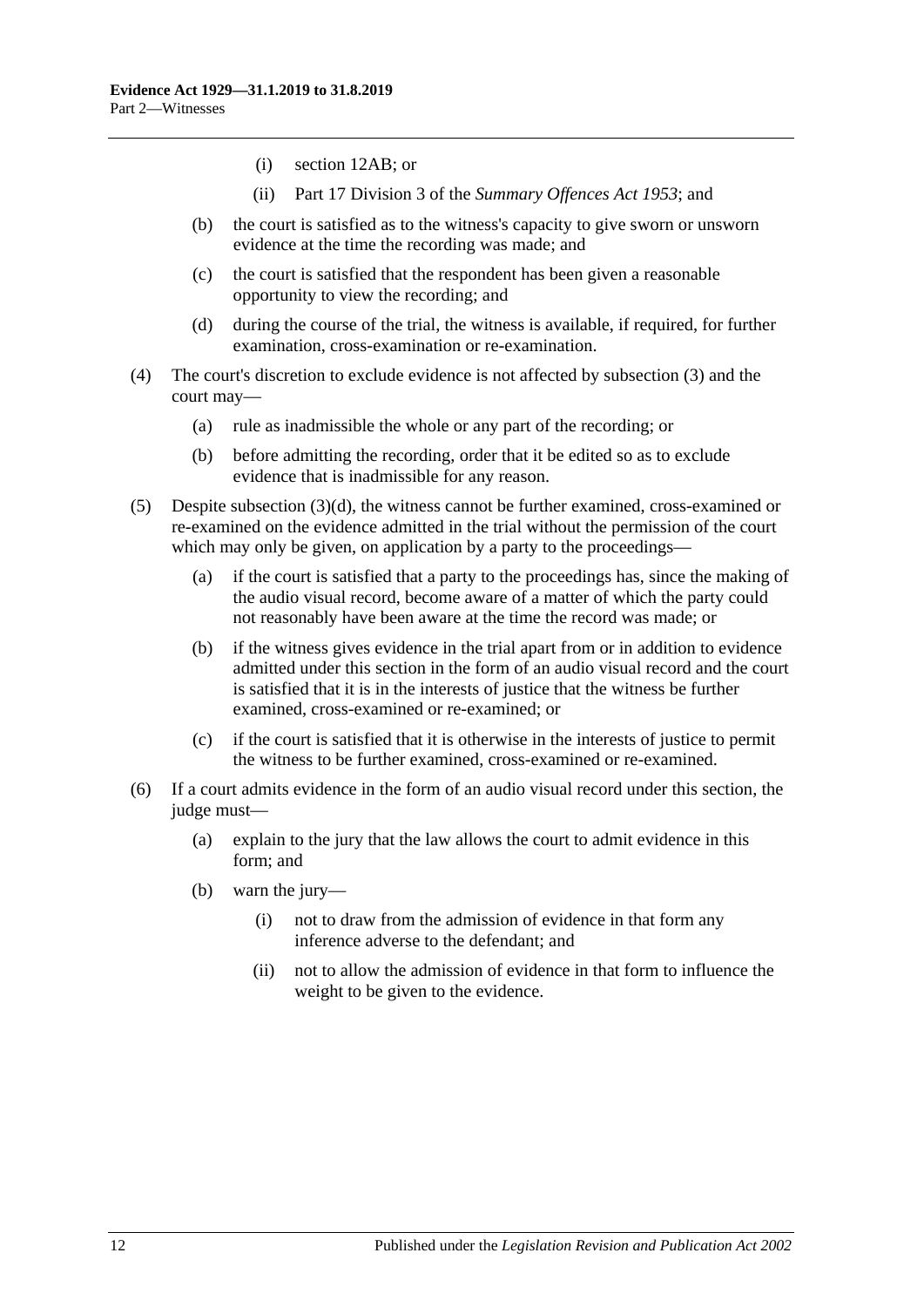## <span id="page-22-0"></span>**13C—Court's power to make audio visual record of evidence of vulnerable witnesses in criminal proceedings**

- (1) If a vulnerable witness is to give evidence in criminal proceedings, the following provisions apply:
	- (a) in the case of a vulnerable witness who is a child of or under the age of 16 years and who is the alleged victim of a sexual offence—the court must order that an audio visual record be made of the witness's evidence before the court (unless an order has already been made in respect of the witness's evidence under section  $12AB(2)(a)$  or  $13A(2)(b)$ ;
	- (b) in the case of any other vulnerable witness—the court may, on application by the prosecution, order that an audio visual record be made of the witness's evidence before the court if—
		- (i) the facilities necessary for making an audio visual record of the evidence are readily available to the court; and
		- (ii) it is otherwise practicable to make such a record.
- (2) Subject to [subsection](#page-22-2) (3), an audio visual record of evidence (whether made by order under this section, section  $12AB(2)(a)$  or  $13A(2)(b)$  is to be kept in the custody of the court.
- (2a) Rules of court may be made regulating access to, and responsibility for, an audio visual record in the custody of the court.
- <span id="page-22-2"></span>(3) The court (or a superior court) may authorise a person to take custody of the audio visual record of evidence, or to have some other form of access to it, if satisfied that the custody or access is reasonably necessary for the purposes of related proceedings that have been commenced or are in contemplation.
- (4) Despite any other law, access to an audio visual record of evidence is not to be allowed except as provided by this section.

## <span id="page-22-1"></span>**13D—Court's power to admit evidence taken in earlier proceedings**

- (1) If, on application by a party to civil or criminal proceedings before a court, the court is satisfied that—
	- (a) evidence given by a witness in earlier criminal proceedings is relevant to the proceedings before the court; and
	- (b) the witness—
		- (i) has died; or
		- (ii) has become too ill or infirm to give evidence; or
		- (iii) has not, after diligent search, been found; or
		- (iv) is a vulnerable witness,

the court in the later proceedings has a discretion to admit an official record of the evidence.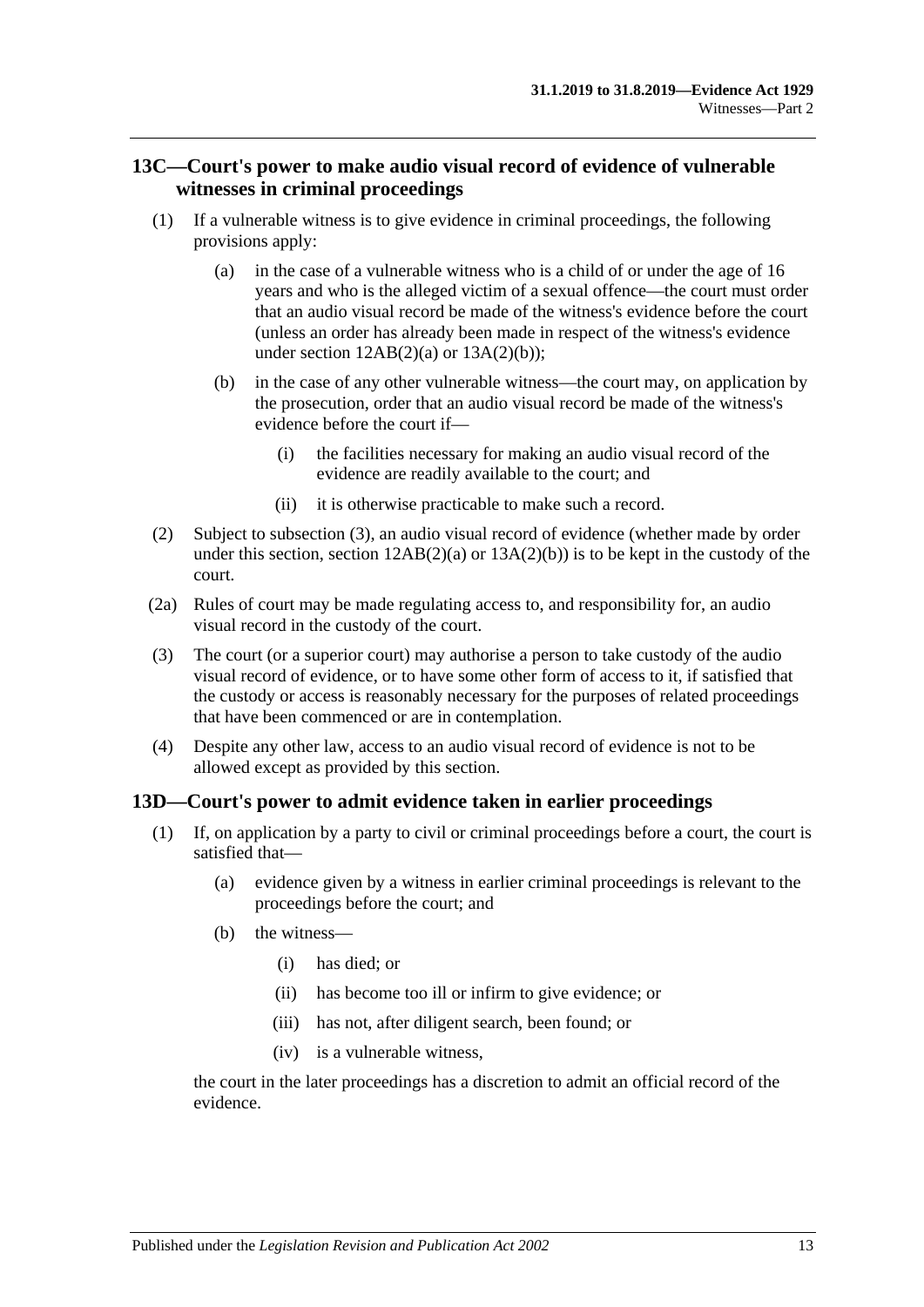- (2) An *official record* of evidence is a record made at the direction or with the approval of the court before which the evidence was taken and, if an audio or audio visual record of the evidence was taken at the direction or with the approval of the court, in addition to a written transcript, the official record of evidence includes the audio or audio visual record.
- (3) Before the court admits an official record into evidence in proceedings under this section, the record must be edited—
	- (a) as agreed between the parties to those proceedings so as to exclude material that is not relevant to those proceedings; and
	- (b) so as to exclude evidence that is inadmissible in those proceedings for any other reason.
- (4) If the court admits an official record into evidence under this section, it may relieve the witness, wholly or in part, from an obligation to give evidence in the later proceedings.

## <span id="page-23-0"></span>**14—Entitlement of a witness to be assisted by an interpreter**

- (1) Where—
	- (a) the native language of a witness who is to give oral evidence in any proceedings is not English; and
	- (b) the witness is not reasonably fluent in English,

the witness is entitled to give that evidence through an interpreter.

- (1a) A person may only act as an interpreter—
	- (a) if the person takes an oath or makes an affirmation to interpret accurately; and
	- (b) in a case where a party to the proceeding disputes the person's ability or impartiality as an interpreter, if the judge is satisfied as to the person's ability and impartiality.
- (2) An affidavit or other written deposition in a language other than English shall be received in evidence in the same circumstances as an affidavit or other written deposition in English if it has annexed to it—
	- (a) a translation of its contents into English; and
	- (b) an affidavit by the translator to the effect that the translation accurately reproduces in English the contents of the original.

## <span id="page-23-1"></span>**14A—Entitlement of witness to be given communication assistance in certain circumstances**

- (1) Subject to this section, if—
	- (a) a witness in proceedings is a person with complex communication needs; and
	- (b) assistance of a kind to meet the needs of the witness with understanding and communicating with the court during proceedings is readily available and it is otherwise practicable to make the assistance available,

the court may, on application under this section or on its own initiative, order that the evidence be given by the witness using assistance of a kind specified in the order (*communication assistance*).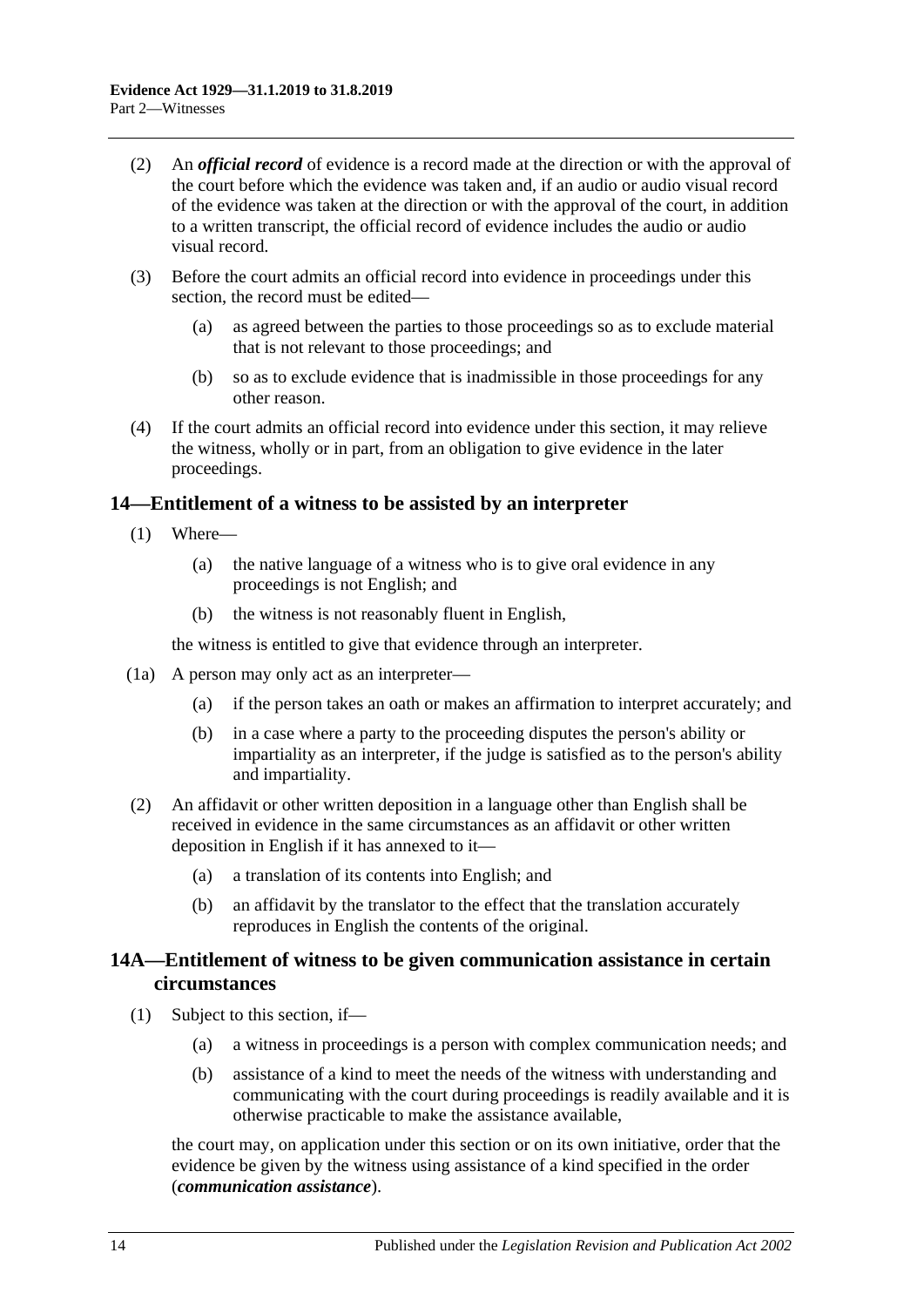- (2) An order under this section need not be made in respect of a witness if the court is satisfied that the witness is able to understand and communicate with the court during the proceedings, including the ability to answer questions put orally and respond to them.
- (3) Without limiting the kind of order that may be made under this section, the court may make 1 or more of the following orders:
	- (a) an order that the witness be accompanied by a communication partner;
	- (b) an order that the witness use a device or device of a kind, approved by the court, for the purpose of facilitating the taking of evidence from the witness;
	- (c) an order that the evidence be taken in some other particular way (to be specified by the court) that will, in the court's opinion, facilitate the taking of evidence from the witness.
- (4) A person may only provide communication assistance to a witness—
	- (a) if the person—
		- (i) is a communication partner or has been approved by the court to provide such assistance to the witness; and
		- (ii) takes an oath or makes an affirmation that he or she will communicate accurately with both the witness and the court; and
	- (b) in a case where a party to the proceeding disputes the person's ability or impartiality in providing communication assistance—if the judge is satisfied as to the person's ability and impartiality.

## <span id="page-24-0"></span>**15—Witness not disqualified by interest or crime**

No person shall be excluded from giving evidence on the ground—

- (a) that he has or may have an interest in the matter in question or in the event of the proceeding, or
- (b) that he has previously been convicted of any crime or offence.

## <span id="page-24-1"></span>**16—Parties, their wives and husbands competent and compellable in civil proceedings**

In any proceeding not being a criminal proceeding the parties thereto and the persons on whose behalf such proceeding is brought or defended, and the husbands and wives of such parties or persons respectively, shall, subject to the provisions of this Act, be competent and compellable to give evidence on behalf of either or any of the parties to such proceeding.

#### <span id="page-24-2"></span>**18—Accused persons competent to give evidence**

- (1) Every person charged with an offence shall be a competent witness for the defence at every stage of the proceedings, whether the person so charged is charged solely or jointly with any other person: Provided as follows:
	- (a) a person so charged shall not be called as a witness in pursuance of this Act except upon his own application;
	- (b) the failure of any person charged with an offence to give evidence shall not be made the subject of any comment by the prosecution;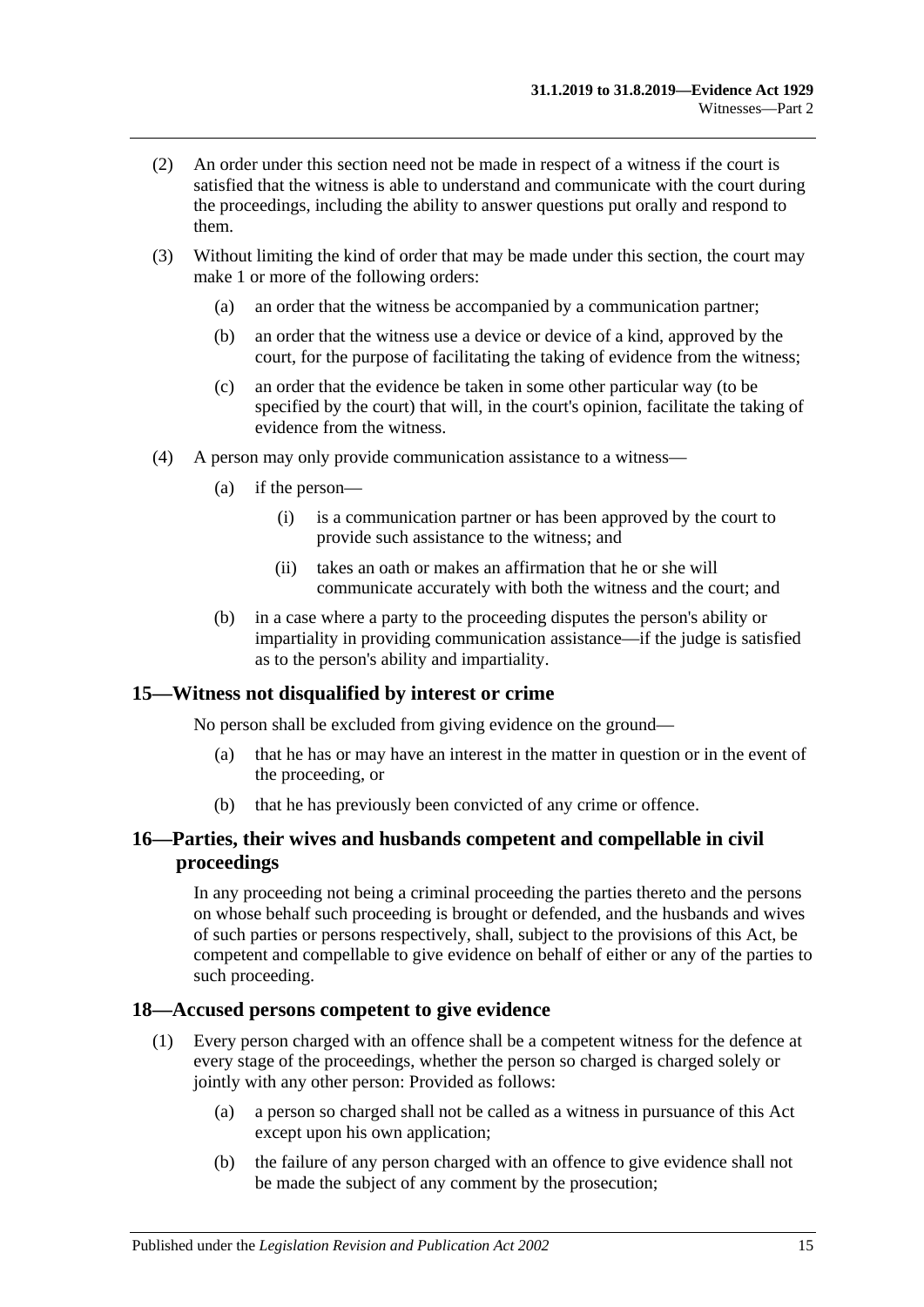- (c) a person charged and being a witness in pursuance of this Act may be asked any question in cross-examination notwithstanding that it would tend to criminate him as to the offence charged;
- <span id="page-25-2"></span>(d) a person charged and called as a witness in pursuance of this Act shall not be asked, and if asked, shall not be required to answer, any question tending to show that he has committed or been convicted of or been charged with any offence other than that wherewith he is then charged, or is of bad character, unless—
	- (i) the evidence to be elicited by the question is admissible as tending to show that he is guilty or not guilty of the offence with which he is charged; or
	- (ii) he has personally or by his advocate asked questions of the witnesses for the prosecution with a view to establish his own good character or has given evidence of his good character; or
	- (iii) he forfeits the protection of this paragraph by virtue of [subsection](#page-25-1) (2); or
	- (iv) he has given evidence against any other person charged with the same offence;
- (e) every person called as a witness in pursuance of this Act shall, unless otherwise ordered by the court, give his evidence from the witness box or other place from which the other witnesses give their evidence;
- (f) nothing herein contained shall affect the provisions of section 110 of the *[Justices Act](http://www.legislation.sa.gov.au/index.aspx?action=legref&type=act&legtitle=Justices%20Act%201921) 1921*.
- <span id="page-25-1"></span>(2) A defendant forfeits the protection of [subsection](#page-25-2)  $(1)(d)$  if—
	- (a) the nature or conduct of the defence is such as to involve imputations on the character of the prosecutor or a witness for the prosecution; and
	- (b) the imputations are not such as would necessarily arise from a proper presentation of the defence.
- (3) Notwithstanding the provisions of [subsection](#page-25-1) (2), a defendant does not forfeit the protection of [subsection](#page-25-2)  $(1)(d)$  by reason of imputations on the character of the prosecutor or a witness for the prosecution arising from evidence of the conduct of the prosecutor or witness—
	- (a) in the events or circumstances on which the charge is based; or
	- (b) in the investigation of those events or circumstances, or in assembling evidence in support of the charge; or
	- (c) in the course of the trial, or proceedings preliminary to the trial.

# <span id="page-25-0"></span>**18A—Abolition of right to make unsworn statement**

A person charged with an offence is not entitled to make at the trial for the offence any unsworn statement of fact in defence of the charge (except in the course of giving unsworn evidence under [section](#page-10-3) 9).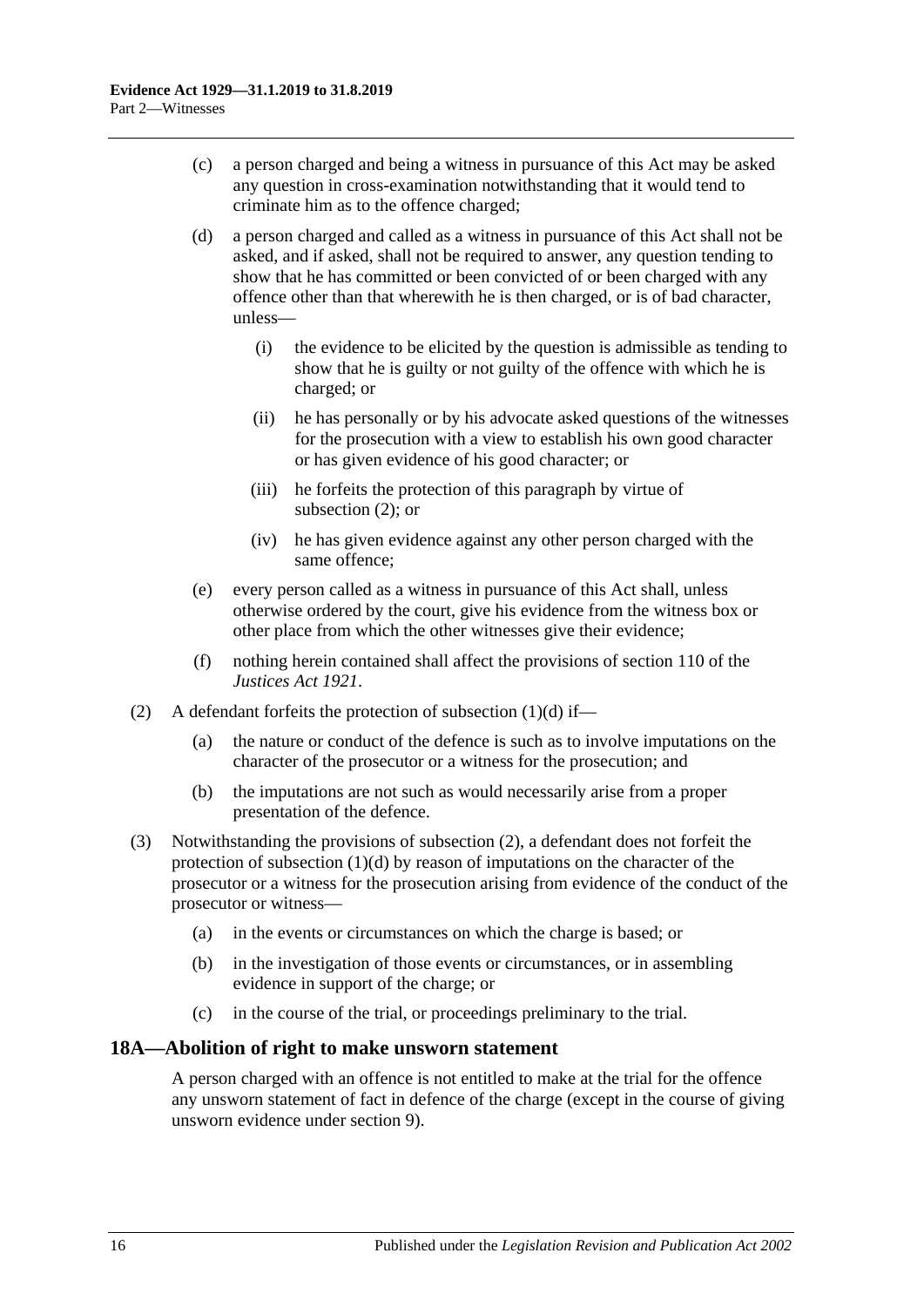#### <span id="page-26-0"></span>**21—Competence and compellability of witnesses**

- (1) A close relative of a person charged with an offence is competent and compellable to give evidence for the defence and, subject to this section, is competent and compellable to give evidence for the prosecution.
- <span id="page-26-1"></span>(2) If a person is charged with an offence and a close relative of the accused is required by law (whether by subpoena or other process) to give evidence against the accused in any proceedings related to the charge (including proceedings for the grant, variation or revocation of bail, or an appeal at which fresh evidence is to be taken), the prospective witness may apply to the court for an exemption from the requirement to give evidence against the accused in the proceedings.
- <span id="page-26-2"></span>(3) If, on an application under [subsection](#page-26-1) (2), the court considers that—
	- (a) if the prospective witness were to give evidence, or evidence of a particular kind, against the accused, there would be a substantial risk of—
		- (i) serious harm to the relationship between the prospective witness and the accused; or
		- (ii) serious harm of a material, emotional or psychological nature to the prospective witness; and
	- (b) having regard to the nature and gravity of the alleged offence and the importance to the proceedings of the evidence that the prospective witness is in a position to give, there is insufficient justification for exposing the prospective witness to that risk,

the court may exempt the prospective witness (wholly or in part) from the requirement to give evidence against the accused in the proceedings before the court.

- <span id="page-26-3"></span>(4) A court may, on its own initiative, grant an exemption under [subsection](#page-26-2) (3) where no application has been made under [subsection](#page-26-1) (2) if—
	- (a) the prospective witness who is required by law to give evidence against the accused is a young child or is cognitively impaired; and
	- (b) the court is of the opinion that such an exemption should be granted.
- <span id="page-26-4"></span>(5) Despite [subsection](#page-26-3) (4), in proceedings in which a close relative of an accused person is called as a witness against the accused, the court is not required to make any inquiry about whether the prospective witness—
	- (a) is aware of his or her right to apply for an exemption under this section; or
	- (b) is incapable (whether by reason of age or some other reason) of understanding his or her right to apply for an exemption under this section.
- (6) If a court is constituted of a judge and jury—
	- (a) an application for an exemption under this section must be heard and determined by the judge in the absence of the jury; and
	- (b) the following matters may not be made the subject of a question put to a witness in the presence of the jury or of any comment to the jury by counsel or the judge:
		- (i) whether or not a person applied for an exemption under this section;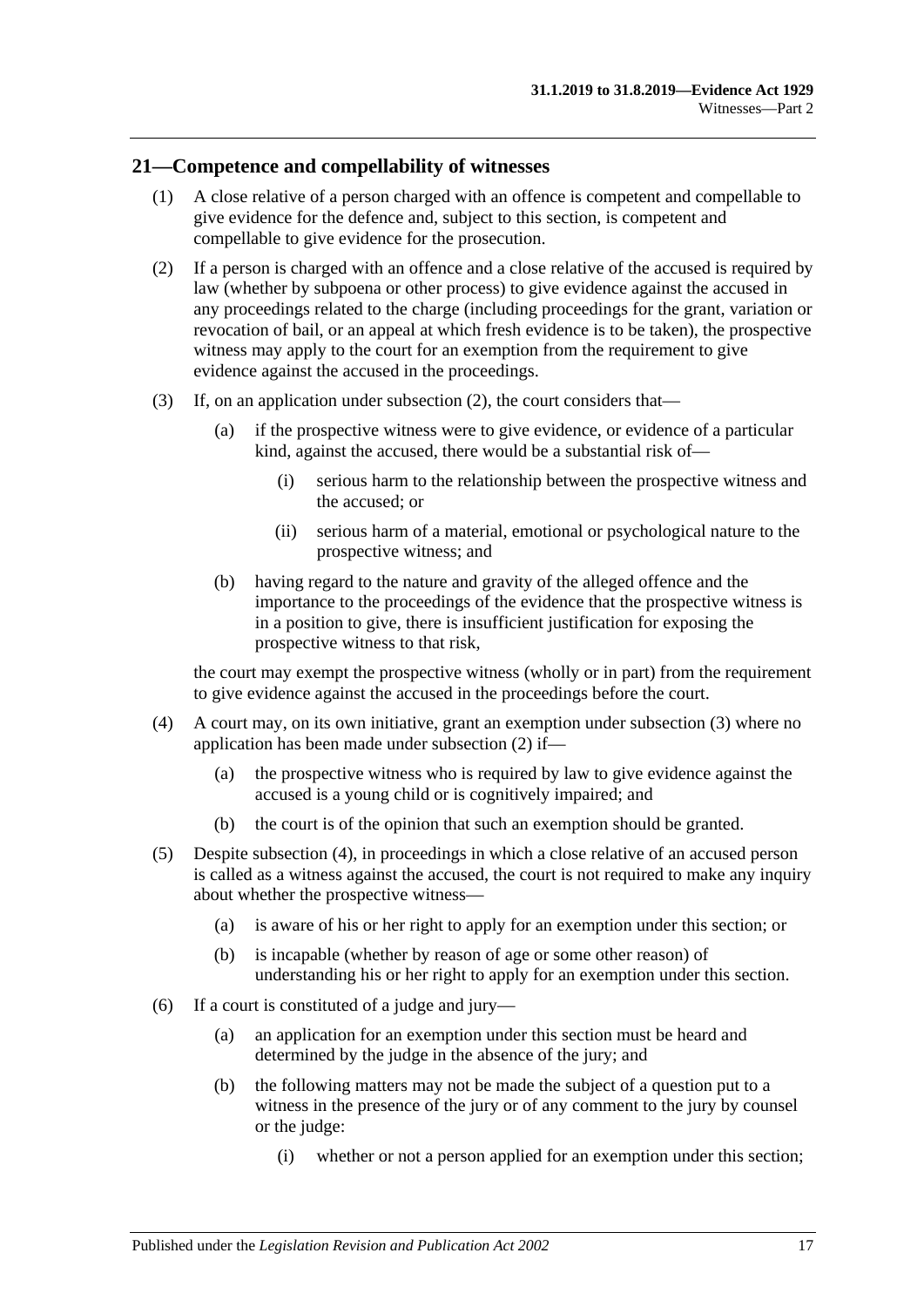- (ii) whether or not the court considered granting an exemption under this section;
- (iii) whether a person has been granted or refused an exemption under this section.
- (7) A decision or order of a court made under this section, or the failure of a court to make an inquiry under [subsection](#page-26-4) (5), does not give rise to a ground of appeal under section 157(1)(a)(i) or (ii) of the *[Criminal Procedure Act](http://www.legislation.sa.gov.au/index.aspx?action=legref&type=act&legtitle=Criminal%20Procedure%20Act%201921) 1921*.
- (8) This section does not operate to make a person who has been charged with an offence compellable to give evidence in proceedings related to that charge.
- (9) In this section—

*close relative* of an accused person means a spouse, domestic partner, parent or child.

## <span id="page-27-0"></span>**22—Certain questions may be disallowed**

In any proceeding in any court, whether civil or criminal, the judge may disallow any questions put in cross-examination of any party or other witness which may appear to him to be vexatious and not relevant to any matter proper to be inquired into in the proceeding.

#### <span id="page-27-1"></span>**23—Rules as to relevancy**

In deciding whether a question affecting the credibility of a witness is relevant, or ought to be allowed, the judge shall have regard to the following considerations:

- (a) such questions are proper if they are of such a nature that the truth of the imputation conveyed by them would seriously affect the opinion of the court as to the credibility of the witness on the matter to which he testifies;
- (b) such questions are improper if the imputation which they convey relates to matters so remote in time, or of such a character, that the truth of the imputation would not affect, or would affect only in a slight degree, the opinion of the court as to the credibility of the witness on the matter to which he testifies;
- (c) such questions are improper if there is a great disproportion between the importance of the imputation made against the witness's character and the importance of his evidence.

#### <span id="page-27-2"></span>**24—Disallowance of certain questions in cross-examination**

- (1) If any question put to a witness upon cross-examination relates to a matter not relevant to the proceeding, except in so far as it affects the credit of the witness by injuring his character, it shall be the duty of the court to decide whether or not the witness shall be compelled to answer it, and the court may, if it thinks fit, inform the witness that he is not obliged to answer it.
- (2) In exercising this discretion the court shall have regard to the considerations referred to in [section](#page-27-1) 23.

## <span id="page-27-3"></span>**25—Disallowance of inappropriate questions**

- (1) A question is an *inappropriate question* if—
	- (a) the question is misleading or confusing; or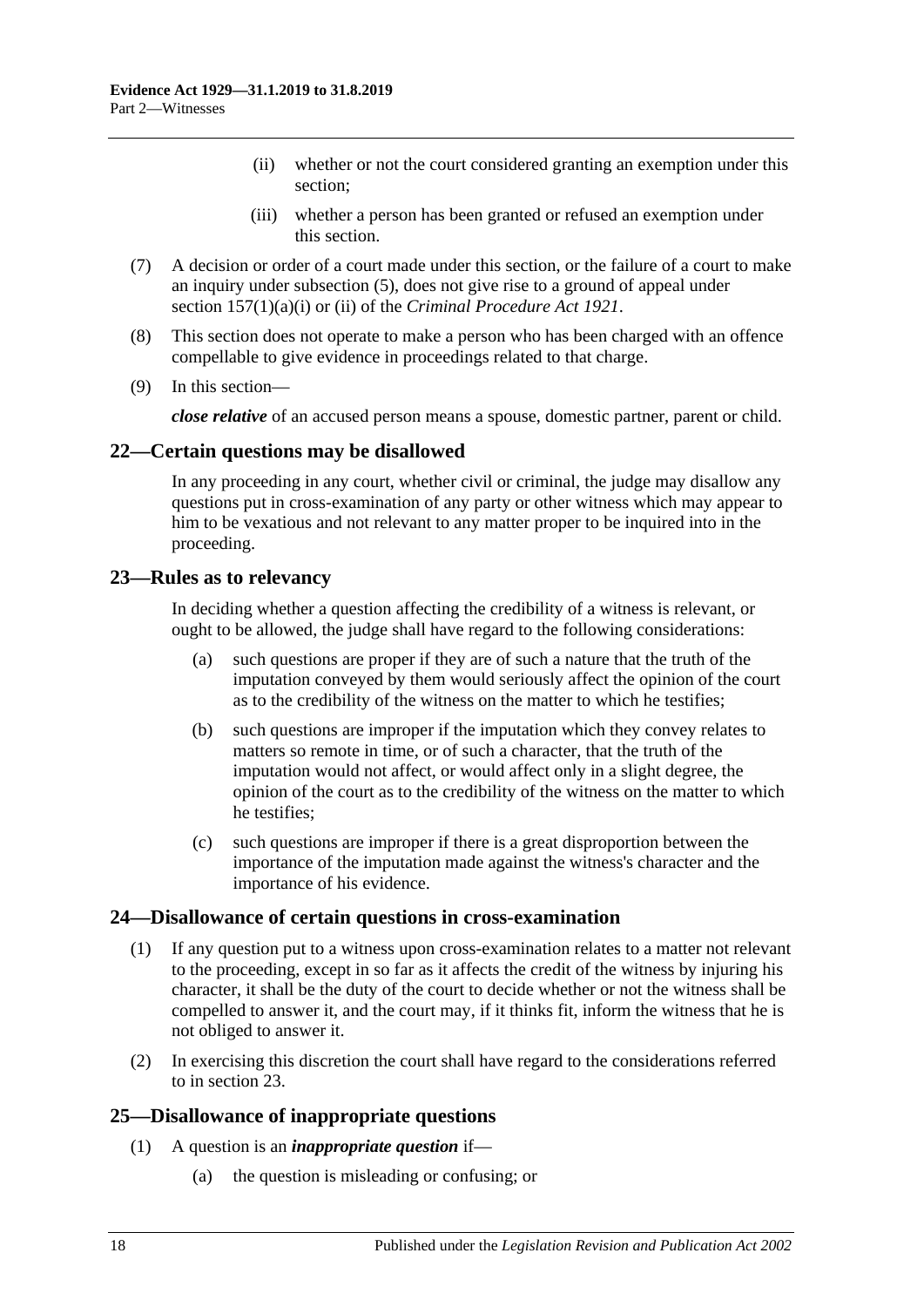- (ab) the question is expressed in language that is unnecessarily complicated; or
- (b) the question is apparently based on a stereotype, including a sexual, racial, ethnic or cultural stereotype or a stereotype based on age or physical or mental disability; or
- (c) the question is unnecessarily repetitive, offensive or oppressive, or is 1 of a series of questions that is unnecessarily repetitive, offensive or oppressive; or
- (d) the question is put in a humiliating, insulting or otherwise inappropriate manner or tone.
- (2) A question is not, however, inappropriate only because—
	- (a) it challenges the truthfulness of the witness, or the consistency or accuracy of statements made by the witness; or
	- (b) it deals with matters the witness would find distasteful or intrudes on the witness's privacy.
- (3) If an inappropriate question is put to a witness in cross-examination, the court must—
	- (a) disallow the question; and
	- (b) inform the witness that the question need not be answered.
- (4) In determining whether a question is inappropriate, the court may take into account—
	- (a) the age, personality and educational level of the witness; and
	- (b) any physical disability or cognitive impairment of the witness; and
	- (c) the witness's ethnic and cultural background; and
	- (d) any other characteristics of the witness that may be relevant; and
	- (e) the context in which the question is put, including—
		- (i) the nature of the proceedings and, if the proceedings are criminal proceedings, the nature of the offence to which they relate; and
		- (ii) the relationship (if any) between the witness and a party to the proceedings; and
	- (f) any other relevant factor.
- (5) The failure to exercise the discretion in relation to a question does not affect the admissibility of any answer given in response to the question.

#### <span id="page-28-0"></span>**25A—Abolition of oath belief rule**

The rule of law or practice known as the oath belief rule that allows a witness in a trial to be questioned and express an opinion about whether the evidence given on oath by another witness in court is credible is abolished.

#### **Note—**

See R v J, SM [2013] SASFC 96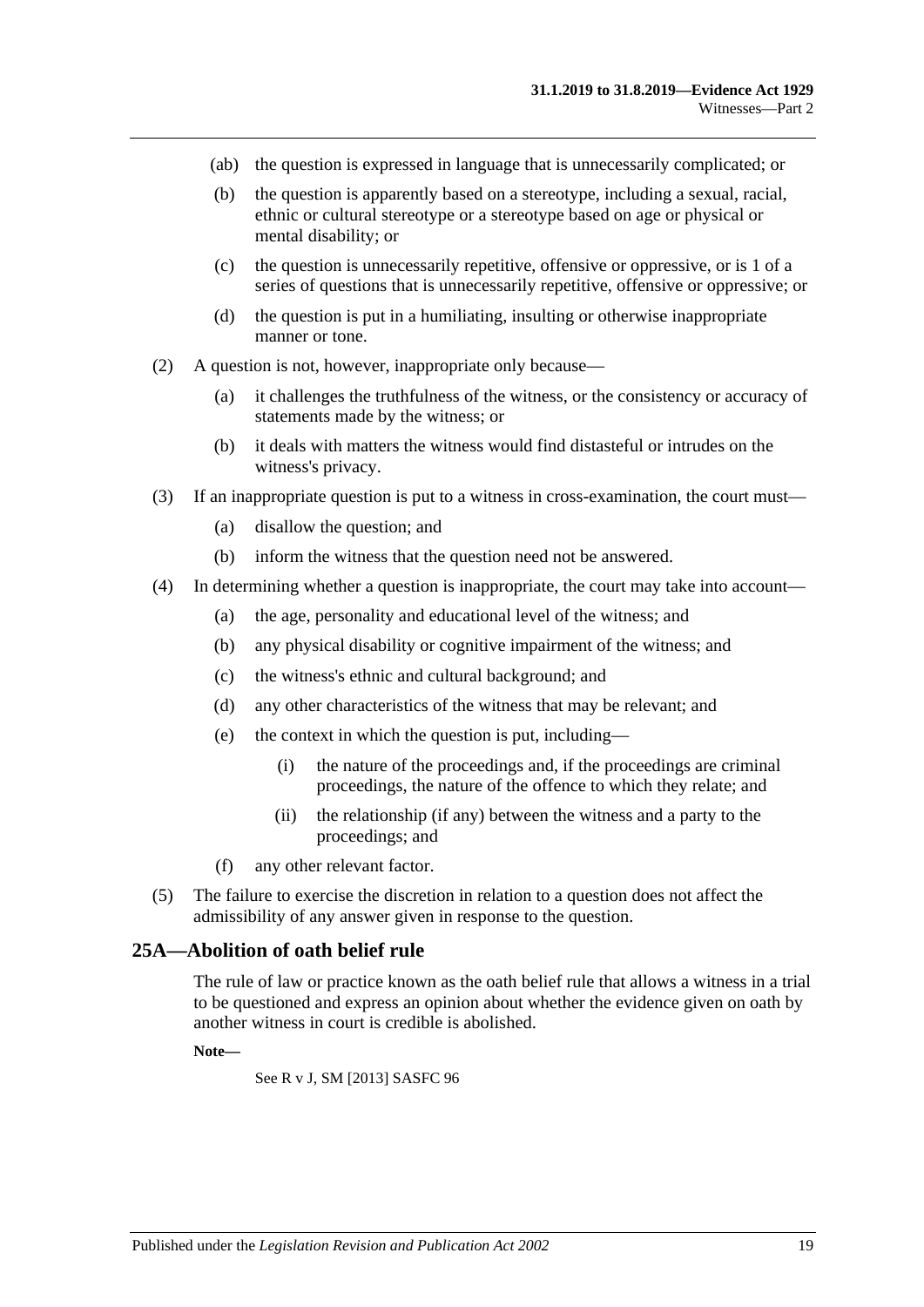#### <span id="page-29-0"></span>**26—Proof of previous conviction of witness may be given**

A witness may, subject to any other provisions of this Act, be questioned as to whether he has been convicted of any offence, and upon being so questioned, if he either denies or does not admit the fact, or refuses to answer, it shall be lawful for the cross-examining party to prove such conviction.

#### <span id="page-29-1"></span>**27—How far a party may discredit his or her own witness**

A party producing a witness shall not be allowed to impeach his credit by general evidence of bad character; but if the judge is of opinion that the witness is adverse, the party may—

- (a) contradict the witness by other evidence; or
- (b) with the permission of the judge, prove that the witness has made, at any other time, a statement inconsistent with his present testimony: Provided that, before giving such last-mentioned proof, the circumstances of the supposed statement sufficient to designate the particular occasion, must be mentioned to the witness, and he must be asked whether or not he has made the statement.

#### <span id="page-29-2"></span>**28—Proof of contradictory statements of adverse witness**

If any witness, upon cross-examination as to a former statement made by him, relative to the subject matter of the cause, and inconsistent with his present testimony, does not distinctly admit that he has made the statement, proof may be given that he did in fact make it; but before such proof can be given, the circumstances of the supposed statement, sufficient to designate the particular occasion, must be mentioned to the witness, and he must be asked whether or not he has made the statement.

#### <span id="page-29-3"></span>**29—Cross-examination as to previous statements in writing**

A witness may be cross-examined as to previous statements made by him in writing, or reduced into writing, relative to the subject matter of the cause, without the writing being shown to him; but if it is intended to contradict the witness by the writing, his attention must, before such contradictory proof can be given, be called to those parts of the writing which are to be used for the purpose of so contradicting him: Provided always, that the judge, at any time during the trial, may require the production of the writing for his inspection; and may thereupon make such use of it, for the purposes of the trial, as he thinks fit.

## <span id="page-29-4"></span>**29A—Victim who is a witness entitled to be present in court unless court orders otherwise**

- (1) A court in a criminal proceeding may only order a victim of the offence who is a witness in the proceeding to leave the courtroom until required to give evidence if the court considers it appropriate to do so, whether to ensure a fair trial or for any other reason.
- (2) Nothing in this section prevents a court from ordering a victim who is a witness in the proceeding to leave the courtroom at any time after giving evidence if the court considers it appropriate to do so.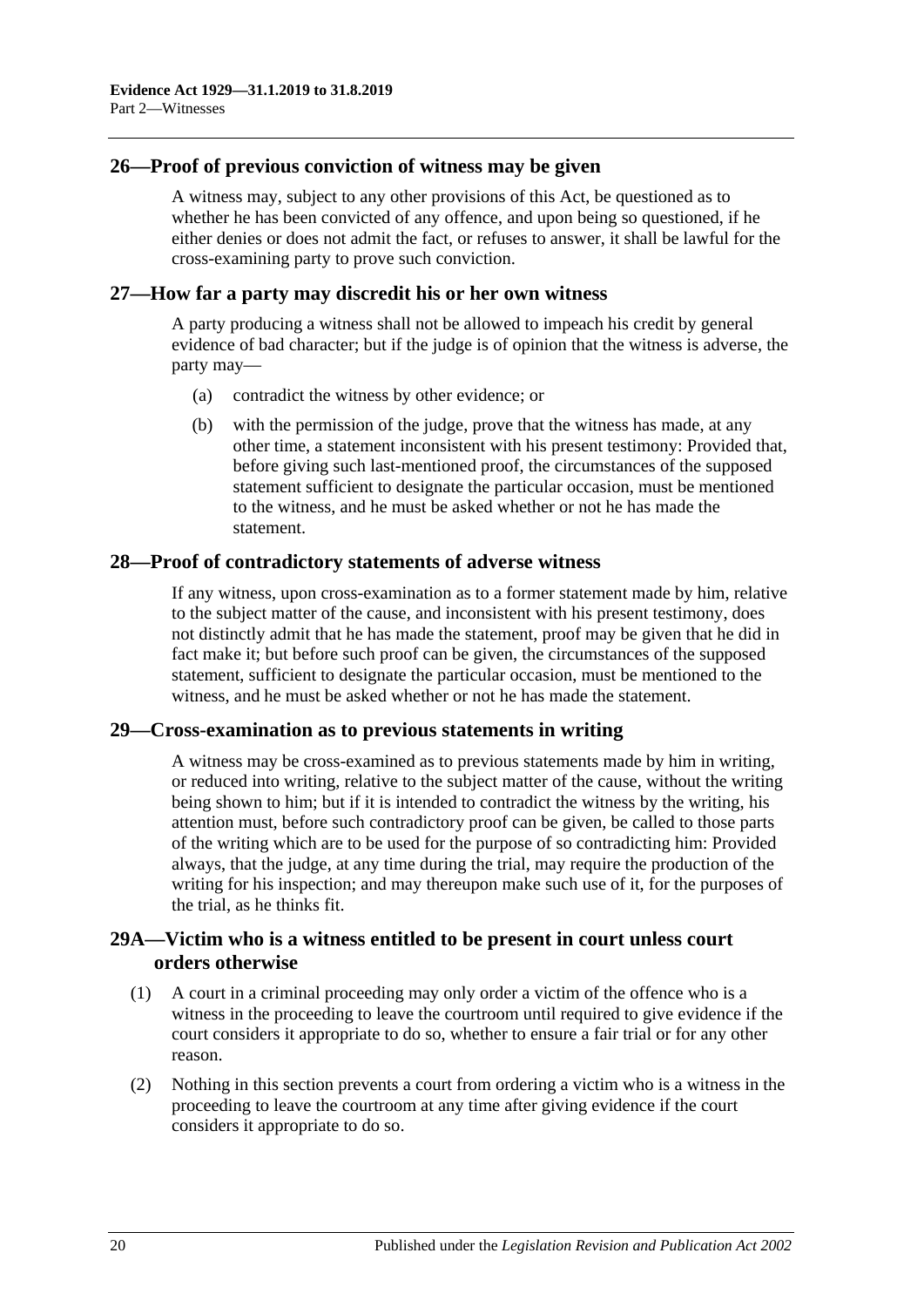# <span id="page-30-0"></span>**Part 3—Miscellaneous rules of evidence**

# <span id="page-30-1"></span>**Division 1—Miscellaneous rules of evidence in general cases**

## <span id="page-30-2"></span>**30—As to comparison of disputed writing**

Comparison of a disputed writing with any writing proved to the satisfaction of the judge to be genuine shall be permitted to be made by witnesses; and such writings, and the evidence of witnesses respecting the same, may be submitted to the court as evidence of the genuineness or otherwise of the writing in dispute.

## <span id="page-30-3"></span>**31—Attesting witness need not be called in certain cases**

It shall not be necessary to prove, by the attesting witness, any instrument to the validity of which attestation is not requisite; and such instrument may be proved by admission or otherwise, as if there had been no attesting witness thereto.

## <span id="page-30-4"></span>**33—Disclosure in action for defamation**

- (1) A person who is required to answer a question, or to disclose or produce a document or thing, in civil proceedings for defamation is not excused from answering the question or disclosing or producing the document or thing on the ground that the answer to the question or the disclosure or production of the document or thing might tend to incriminate the person of an offence.
- (2) However, any answer given to a question, or document or thing disclosed or produced, by a natural person in compliance with the requirement is not admissible in evidence against the person in any other action or proceedings.

# <span id="page-30-5"></span>**34—Admissions by accused persons**

A person may admit on his trial any fact alleged or sought to be proved against him, and such admission shall be sufficient proof of the fact without other evidence: Provided that the admission shall be made by the accused either personally or by his counsel or solicitor in his presence, or, in the case of a body corporate, by its counsel or solicitor.

## <span id="page-30-6"></span>**34A—Proof of commission of offence**

Where a person has been convicted of an offence or found by a court exercising criminal jurisdiction to have committed an offence and the commission of the offence is in issue or relevant to an issue in a civil proceeding, the conviction or finding is evidence of the commission of the offence and admissible in the proceeding against the person or a party claiming through or under the person.

# <span id="page-30-7"></span>**34AB—Identification evidence**

- (1) In a criminal trial, evidence of the identity of a person alleged to have committed an offence is not inadmissible, and is not to be excluded, merely because it was obtained other than by means of an identity parade involving a physical line-up of persons.
- <span id="page-30-8"></span>(2) In a criminal trial, evidence of the identity of a person alleged to have committed an offence obtained by means of an identity parade is to be excluded unless—
	- $(a)$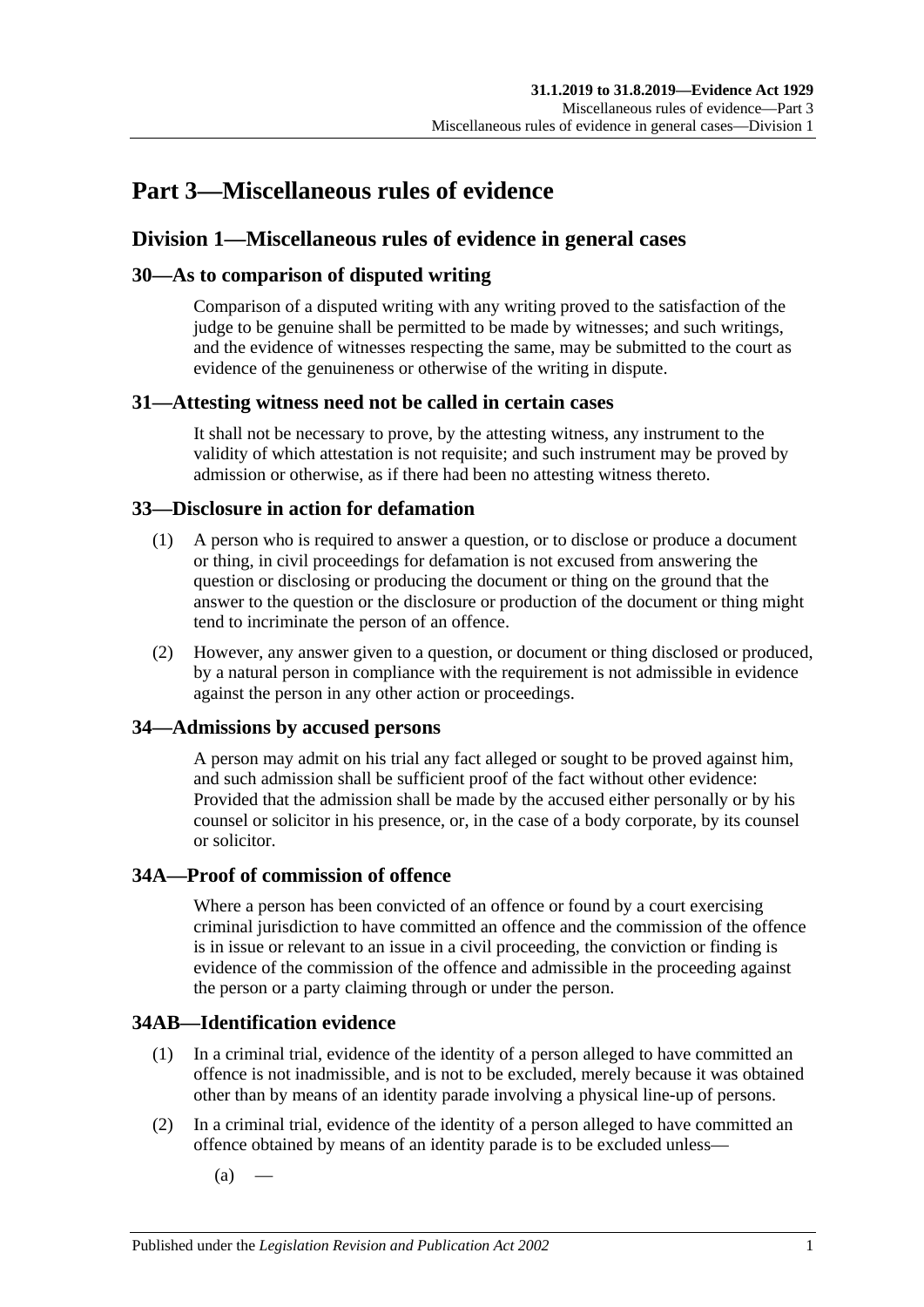- (i) an audio visual record of the identity parade is made and kept in accordance with the regulations; and
- (ii) if the regulations prescribe procedures for the conduct of an identity parade—the identity parade is conducted in accordance with the prescribed procedures; or
- (b) the judge is satisfied that the interests of justice require the admission of the evidence despite the failure to comply with [paragraph](#page-30-8) (a).
- (3) In a criminal trial where the identity of a person alleged to have committed an offence is in issue, the judge must, if evidence of the identity of the person is admitted, inform the jury—
	- (a) of the need for caution before accepting identification evidence; and
	- (b) of the reasons for the need for caution, both generally and in the circumstances of the case.
- (4) In giving any such information, the judge is not required to use any particular form of words but may not suggest that identification evidence obtained from an identity parade by any means other than by a physical line-up of persons is inherently or intrinsically less reliable than evidence obtained from an identity parade by such means.
- (5) To avoid doubt, this section does not—
	- (a) make evidence admissible that would otherwise be inadmissible; or
	- (b) affect the court's discretion to exclude evidence.
- (6) In this section—

*identity parade* means a contemporaneous presentation (whether by a physical line-up or by means of images) of a number of persons to a witness for the purpose of identifying a person.

## <span id="page-31-1"></span><span id="page-31-0"></span>**34C—Admissibility of documentary evidence as to facts in issue**

- (1) In any civil proceedings where direct oral evidence of a fact would be admissible, any statement made by a person in a document and tending to establish that fact shall, on production of the original document, be admissible as evidence of that fact if the following conditions are satisfied, that is to say—
	- (a) if the maker of the statement either—
		- (i) had personal knowledge of the matters dealt with by the statement; or
		- (ii) where the document in question is or forms part of a record purporting to be a continuous record, made the statement (in so far as the matters dealt with thereby are not within his personal knowledge) in the performance of a duty to record information supplied to him by a person who had, or might reasonably be supposed to have, personal knowledge of those matters; and
	- (b) if the maker of the statement is called as a witness in the proceedings.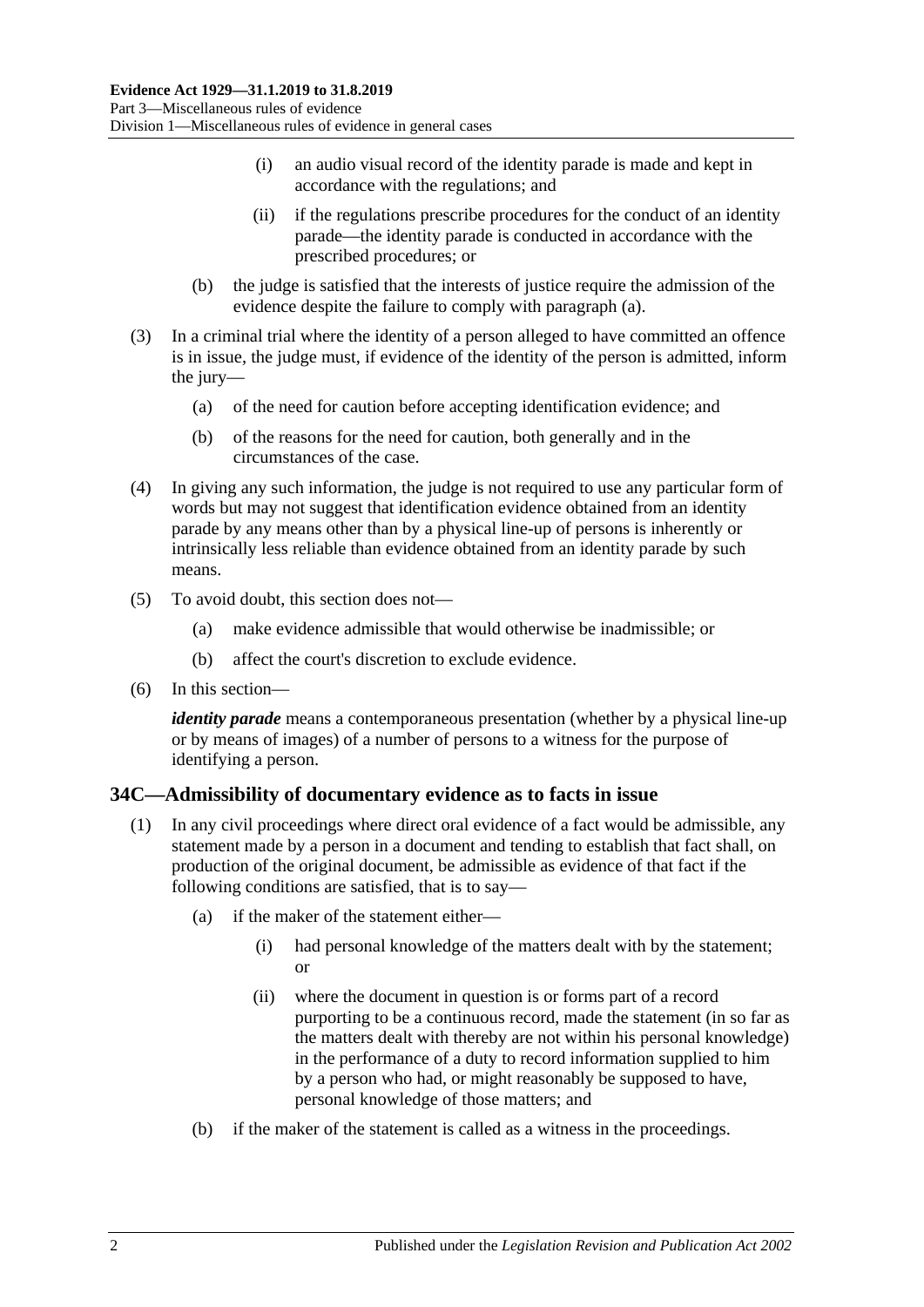- (1a) However, the condition that the maker of the statement shall be called as a witness need not be satisfied if he is dead, or unfit by reason of his bodily or mental condition to attend as a witness, or if he is beyond the seas and it is not reasonably practicable to secure his attendance, or if all reasonable efforts to find him have been made without success.
- (2) In any civil proceedings, the court may at any stage of the proceedings, if having regard to all the circumstances of the case it is satisfied that undue delay or expense would otherwise be caused, order that such a statement as is mentioned in [subsection](#page-31-1) (1) of this section shall be admissible as evidence or may, without any such order having been made, admit such a statement in evidence—
	- (a) notwithstanding that the maker of the statement is available but is not called as a witness;
	- (b) notwithstanding that the original document is not produced, if in lieu thereof there is produced a copy of the original document or of the material part thereof certified to be a true copy in such manner as may be specified in the order or as the court may approve, as the case may be.
- (3) Nothing in this section shall render admissible as evidence any statement made by a person interested at a time when proceedings were pending or anticipated involving a dispute as to any fact which the statement might tend to establish.
- (4) For the purposes of this section, a statement in a document shall not be deemed to have been made by a person unless the document or the material part thereof was written, made or produced by him with his own hand, or was signed or initialled by him or otherwise recognised by him in writing as one for the accuracy of which he is responsible.
- (5) For the purpose of deciding whether or not a statement is admissible as evidence by virtue of the foregoing provisions, the court may draw any reasonable inference from the form or contents of the document in which the statement is contained, or from any other circumstances, and may, in deciding whether or not a person is fit to attend as a witness, act on a certificate purporting to be the certificate of a legally qualified medical practitioner and where the proceedings are with a jury, the court may in its discretion reject the statement notwithstanding that the requirements of this section are satisfied with respect thereto, if for any reason it appears to it to be inexpedient in the interests of justice that the statement should be admitted.

# <span id="page-32-0"></span>**34CB—Direction relating to delay where defendant forensically disadvantaged**

(1) A rule of law or practice obliging a judge in a trial of a charge of an offence to give a warning of a kind known as a *Longman* warning is abolished.

**Note—**

#### See *Longman v The Queen* (1989) 168 CLR 79

- <span id="page-32-1"></span>(2) If, in a trial of a charge of an offence, the court is of the opinion that the period of time that has elapsed between the alleged offending and the trial has resulted in a significant forensic disadvantage to the defendant, the judge must—
	- (a) explain to the jury the nature of the forensic disadvantage; and
	- (b) direct that the jury must take the forensic disadvantage into account when scrutinising the evidence.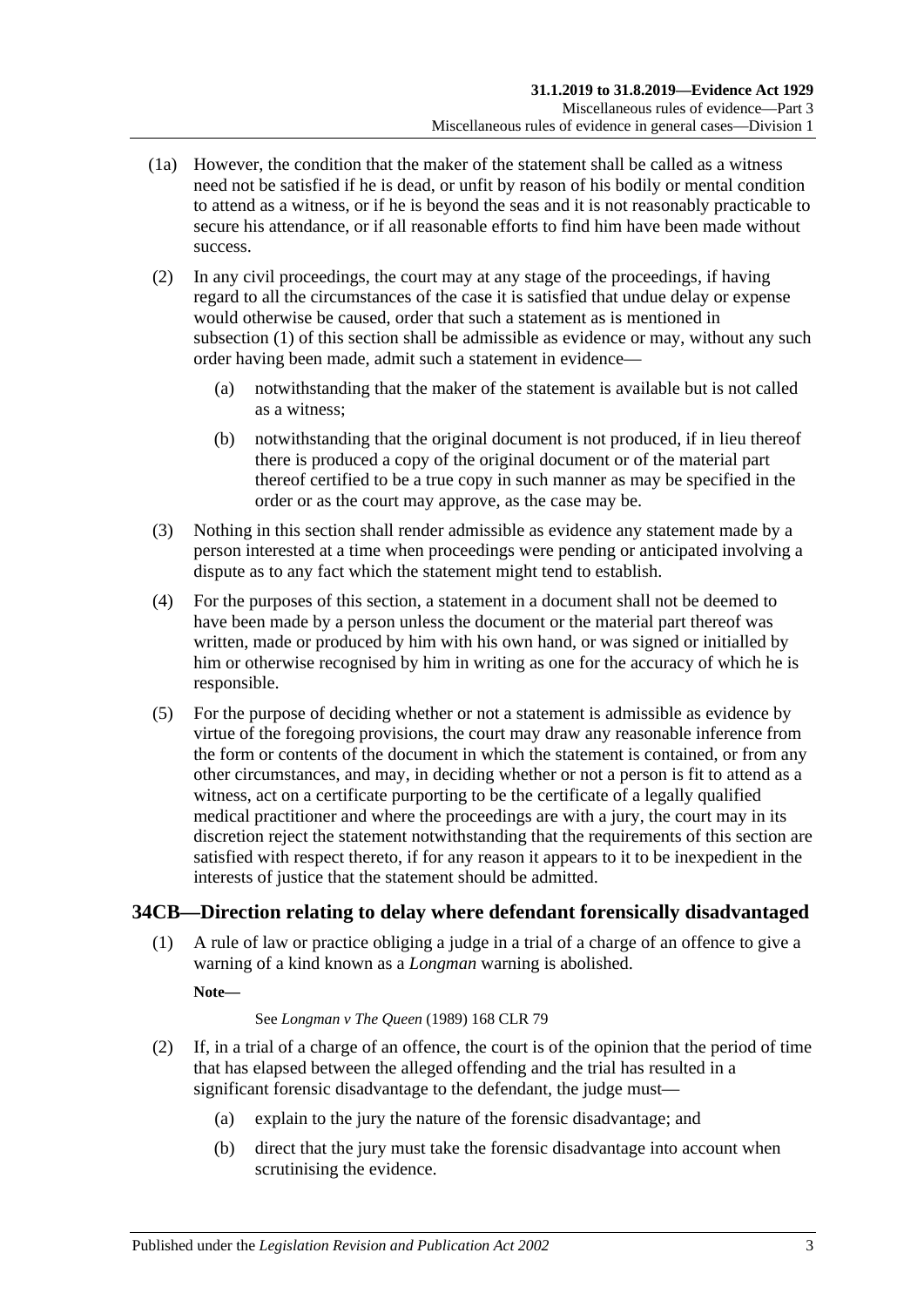- (3) An explanation or direction under [subsection](#page-32-1) (2) may not take the form of a warning and—
	- (a) must be specific to the circumstances of the particular case; and
	- (b) must not include the phrase "dangerous or unsafe to convict" or similar words or phrases.

#### <span id="page-33-0"></span>**34D—Weight to be attached to evidence**

- (1) In estimating the weight, if any, to be attached to a statement rendered admissible as evidence by this Act, regard shall be had to all the circumstances from which any inference can reasonably be drawn as to the accuracy or otherwise of the statement, and in particular to the question whether or not the statement was made contemporaneously with the occurrence or existence of the facts stated, and to the question whether or not the maker of the statement had any incentive to conceal or misrepresent facts.
- (2) For the purpose of any rule of law or practice requiring evidence to be corroborated or regulating the manner in which uncorroborated evidence is to be treated, a statement rendered admissible as evidence by this Act shall not be treated as corroboration of evidence given by the maker of the statement.

#### <span id="page-33-1"></span>**34E—Proof of instrument to validity of which attestation is necessary**

Subject as hereinafter provided, in any proceedings, whether civil or criminal, an instrument to the validity of which attestation is requisite may, instead of being proved by an attesting witness, be proved in the manner in which it might be proved if no attesting witness were alive: Provided that nothing in this section shall apply to the proof of wills or other testamentary documents.

#### <span id="page-33-2"></span>**34F—Presumptions as to documents twenty years old**

In any proceedings, whether civil or criminal, there shall, in the case of a document proved, or purporting, to be not less than twenty years old, be made any presumption which immediately before the commencement of this Act would have been made in the case of a document of like character proved, or purporting, to be not less than thirty years old.

#### <span id="page-33-3"></span>**34G—Interpretation and savings**

(1) In [sections](#page-31-0) 34C to [34F](#page-33-2) (inclusive) of this Act—

*document* includes books, maps, plans, drawings and photographs;

*statement* includes any representation of fact, whether made in words or otherwise;

*proceedings* includes arbitrations and references, and *court* shall be construed accordingly.

- (2) Nothing in [sections](#page-31-0) 34C to [34F](#page-33-2) (inclusive) of this Act shall—
	- (a) prejudice the admissibility of any evidence which would apart from the provisions of those sections be admissible; or
	- (b) enable documentary evidence to be given as to any declaration relating to a matter of pedigree, if that declaration would not have been admissible as evidence if those sections had not been enacted.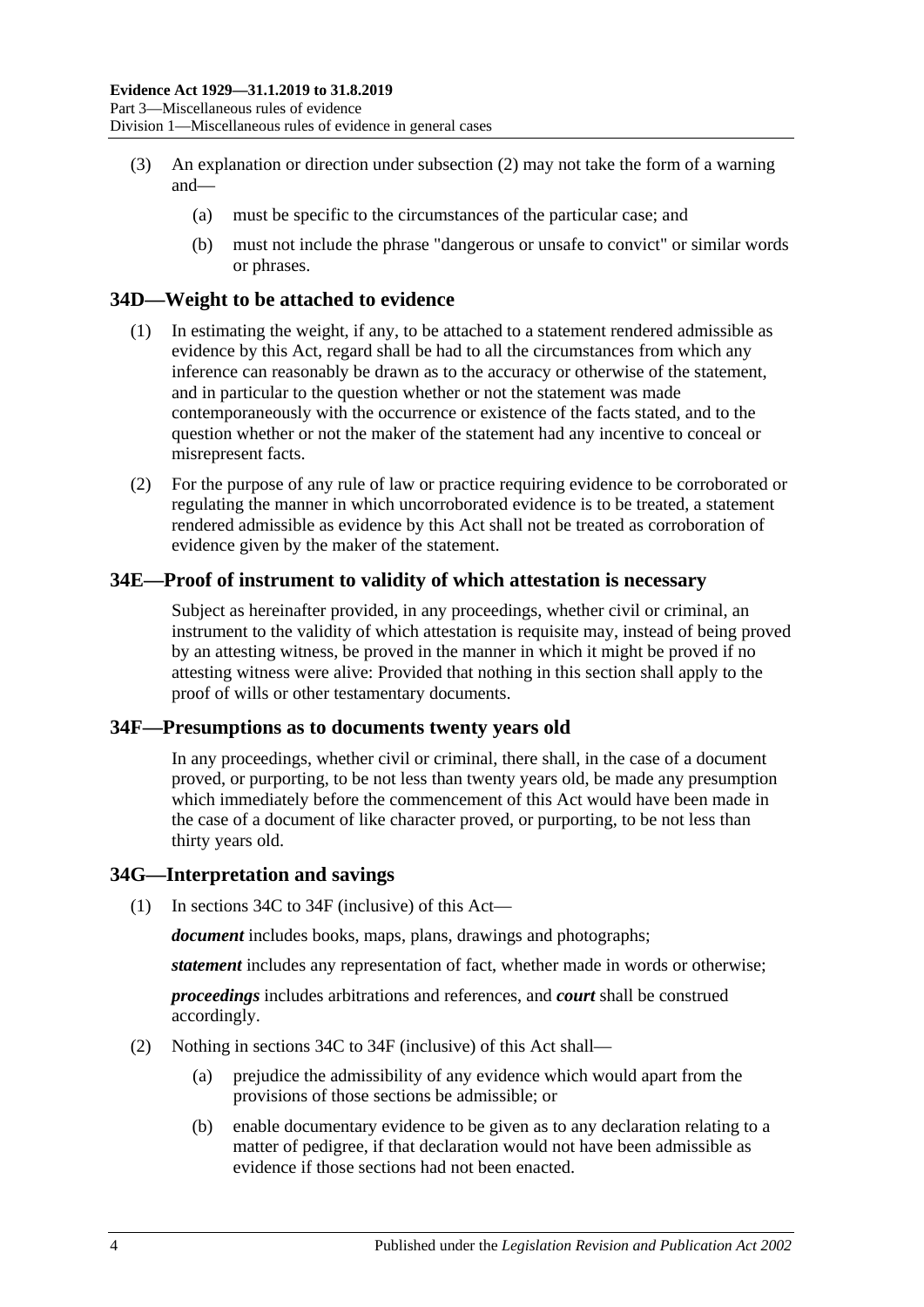## <span id="page-34-0"></span>**34J—Special provision for taking evidence where witness is seriously ill**

- (1) Where a person who may be in a position to give information in relation to an indictable offence is dangerously ill and, in the opinion of a medical practitioner, unlikely to recover from the illness, a magistrate or justice may take a statement from that person.
- (2) The statement is to be a sworn statement unless the magistrate or justice determines that the person making the statement does not have sufficient understanding of the obligation to be truthful entailed in giving sworn evidence.
- (3) Where a person is subsequently charged with an indictable offence to which the statement is relevant, the statement is admissible in evidence at the committal proceedings or trial of the charge if it is established—
	- (a) that the person from whom the statement was taken is dead or unable to give evidence because of illness or infirmity; and
	- (b) that the prosecutor or defendant (as the case requires) had reasonable notice of the proposal to take evidence and a reasonable opportunity to attend and cross-examine the person.

## <span id="page-34-1"></span>**34K—Admissibility of depositions at trial**

- (1) Where—
	- (a) a statement from a witness is filed or tendered for the purpose of committal proceedings relating to a charge of an indictable offence or oral evidence is taken from a witness in committal proceedings; and
	- (b) the witness subsequently dies or becomes so ill or infirm that he or she cannot give evidence at the trial,

the record of the witness's evidence in the committal proceedings may, with the permission of the court of trial, be read as evidence at the trial.

(2) Permission to admit evidence for the prosecution under this section will not be granted if the court considers that admission of the evidence without the opportunity of cross-examination would, in the circumstances of the case, be unfair to the defendant.

## <span id="page-34-2"></span>**34KA—Admissibility of evidence of out of court statements by unavailable witnesses**

- (1) Subject to this section, in prescribed proceedings, a statement not made in oral evidence in the proceedings (an *out of court statement*) is admissible as evidence of any matter stated if—
	- (a) oral evidence given in the proceedings by the person who made the out of court statement would be admissible as evidence of that matter; and
	- (b) the person who made the out of court statement (the *relevant person*) is identified to the court's satisfaction; and
	- (c) any 1 of the conditions specified in [subsection](#page-34-3) (2) is satisfied.
- <span id="page-34-3"></span>(2) The conditions are as follows:
	- (a) that the relevant person is dead;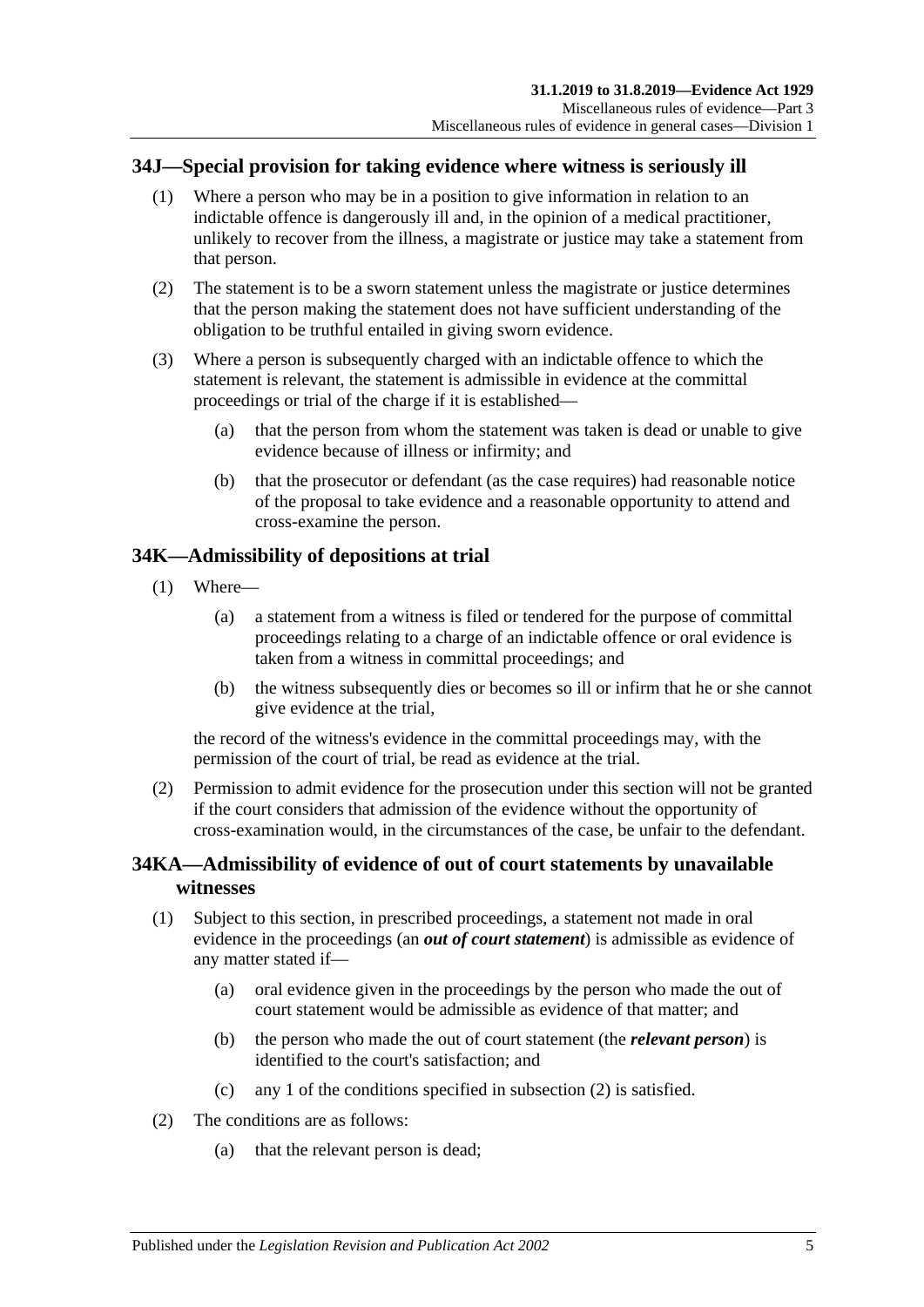- (b) that the relevant person is unfit to be a witness because of a bodily or mental condition;
- (c) that the relevant person is outside of the State and it is not reasonably practicable to secure his or her attendance;
- (d) that the relevant person cannot be found although such steps as it is reasonably practicable to take to find him or her have been taken;
- <span id="page-35-0"></span>(e) that through fear the relevant person does not give (or does not continue to give) oral evidence in the proceedings, either at all or in connection with the subject matter of the out of court statement, and the court gives leave for the out of court statement to be given in evidence.
- (3) For the purposes of [subsection](#page-35-0) (2)(e) *fear* is to be widely construed and includes, for example, fear of the death or injury of another person or of financial loss.
- (4) Leave may be given under [subsection](#page-35-0) (2)(e) only if the court considers that the out of court statement ought to be admitted in the interests of justice, having regard to—
	- (a) any information (whether or not given in evidence, or of a kind that could be given in evidence) suggesting threats have been made to the witness, whether directly or indirectly; and
	- (b) the statement's contents; and
	- (c) any risk that its admission or exclusion will result in unfairness to a defendant in the proceedings (and in particular to how difficult it will be to challenge the statement if the relevant person does not give oral evidence and the defendant is not able to cross-examine the person); and
	- (d) any other measures that could be taken by the court in relation to the relevant person; and
	- (e) any other relevant circumstances.
- (5) A condition set out in any paragraph of [subsection](#page-34-3) (2) which is in fact satisfied is to be treated as not satisfied if it is shown that the circumstances described in that paragraph are caused—
	- (a) by the person in support of whose case it is sought to give the out of court statement in evidence; or
	- (b) by a person acting on his or her behalf, in order to prevent the relevant person giving oral evidence in the proceedings (whether at all or in connection with the subject matter of the out of court statement).
- (6) Nothing in this section makes an out of court statement admissible as evidence if it was made by a person who was not competent at the time when he or she made the statement.
- (7) This section is in addition to, and does not derogate from, any other power of a court to admit an out of court statement into evidence.
- (8) In this section—

*prescribed proceedings* means—

- (a) proceedings for a criminal offence; or
- (b) proceedings under the *[Serious and Organised Crime \(Control\) Act](http://www.legislation.sa.gov.au/index.aspx?action=legref&type=act&legtitle=Serious%20and%20Organised%20Crime%20(Control)%20Act%202008) 2008*.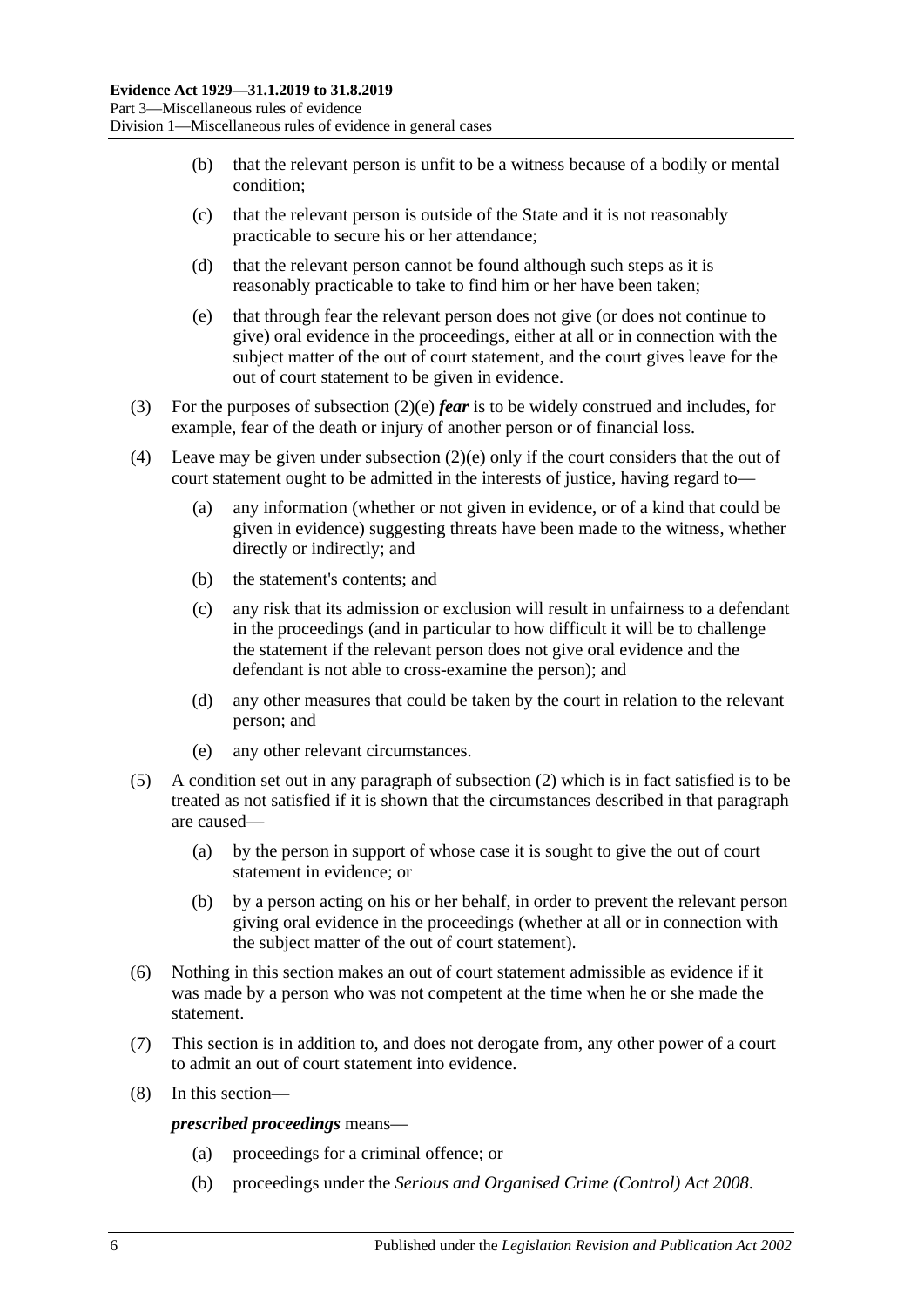### **34KB—Credibility**

- (1) This section applies if in prescribed proceedings—
	- (a) a statement not made in oral evidence in the proceedings (an *out of court statement*) is admitted as evidence of a matter stated; and
	- (b) the maker of the out of court statement does not give oral evidence in connection with the subject matter of the statement.
- (2) In a case to which this section applies—
	- (a) any evidence which (if the person who made the out of court statement had given such evidence) would have been admissible as relevant to the reliability of the statement and the person's credibility as a witness is so admissible in the proceedings; and
	- (b) evidence may, with the court's leave, be given of any matter which (if the person who made the out of court statement had given such evidence) could have been put to the person in cross-examination as relevant to the reliability of the statement and the person's credibility as a witness but of which evidence could not have been adduced by the cross-examining party; and
	- (c) evidence tending to prove that the person who made the out of court statement made (at whatever time) any other statement inconsistent with the statement admitted as evidence is admissible for the purpose of showing that the person contradicted himself or herself.
- (3) If as a result of evidence admitted under this section an allegation is made against the maker of a statement, the court may permit a party to lead additional evidence of such description as the court may specify for the purposes of denying or answering the allegation.
- (4) In this section—

#### *prescribed proceedings* means—

- (a) proceedings for a criminal offence; or
- (b) proceedings under the *[Serious and Organised Crime \(Control\) Act](http://www.legislation.sa.gov.au/index.aspx?action=legref&type=act&legtitle=Serious%20and%20Organised%20Crime%20(Control)%20Act%202008) 2008*.

#### <span id="page-36-0"></span>**34KC—Stopping the case where evidence is unconvincing**

- (1) If on a defendant's trial before a judge and jury for an offence the judge is satisfied at any time after the close of the case for the prosecution that—
	- (a) the case against the defendant is based wholly or partly on a statement not made in oral evidence in the proceedings (an *out of court statement*); and
	- (b) the evidence provided by the out of court statement is so unconvincing that, considering its importance to the case against the defendant, a conviction of the offence would be unsafe,

the judge must either direct the jury to acquit the defendant of the offence or, if it considers that there ought to be a retrial, discharge the jury.

- (2) Where—
	- (a) a jury is directed under [subsection](#page-36-0) (1) to acquit a defendant of an offence; and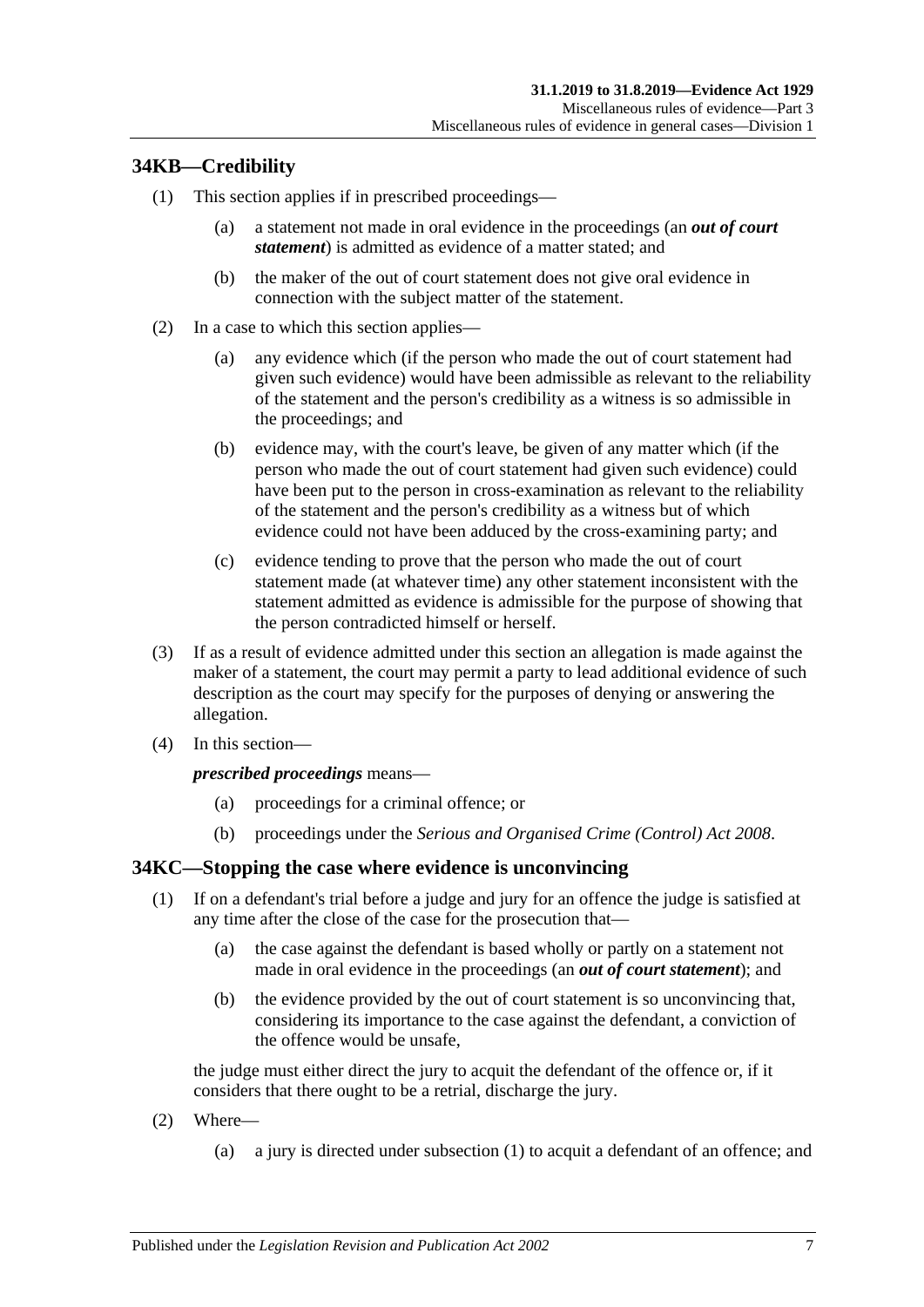(b) the circumstances are such that, apart from this subsection, the defendant could if acquitted of that offence be found guilty of another offence,

the defendant may not be found guilty of that other offence if the judge is satisfied as mentioned in [subsection](#page-36-0) (1) in respect of it.

(3) This section does not prejudice any other power a judge may have to direct a jury to acquit a person of an offence or to discharge a jury.

#### **34KD—Court's general discretion to exclude evidence**

- (1) In prescribed proceedings the court may refuse to admit a statement as evidence of a matter stated if—
	- (a) the statement was made otherwise than in oral evidence in the proceedings; and
	- (b) the court is satisfied that the case for excluding the statement, taking account of the danger that to admit it would result in undue waste of time, substantially outweighs the case for admitting it, taking account of the value of the evidence.
- (2) Nothing in this section derogates from any other power of a court to exclude evidence at its discretion (whether by preventing questions from being put or otherwise).
- (3) In this section—

*prescribed proceedings* means—

- (a) proceedings for a criminal offence; or
- (b) proceedings under the *[Serious and Organised Crime \(Control\) Act](http://www.legislation.sa.gov.au/index.aspx?action=legref&type=act&legtitle=Serious%20and%20Organised%20Crime%20(Control)%20Act%202008) 2008*.

### **Division 2—Miscellaneous rules of evidence in sexual cases**

#### **34L—Evidence in sexual cases generally**

- <span id="page-37-0"></span>(1) In proceedings in which a person is charged with a sexual offence, no question may be asked or evidence admitted—
	- (a) as to the sexual reputation of the alleged victim of the offence; or
	- (b) except with the permission of the judge—as to the alleged victim's sexual activities before or after the events of and surrounding the alleged offence (other than recent sexual activities with the accused).
- (2) In deciding whether permission should be granted under [subsection](#page-37-0) (1)(b), the judge must give effect to the principle that alleged victims of sexual offences should not be subjected to unnecessary distress, humiliation or embarrassment through the asking of questions or admission of evidence of the kind referred to in that subsection, and must not grant permission unless satisfied that the evidence in respect of which permission is sought—
	- (a) is of substantial probative value; or
	- (b) would, in the circumstances, be likely materially to impair confidence in the reliability of the evidence of the alleged victim,

and that its admission is required in the interests of justice.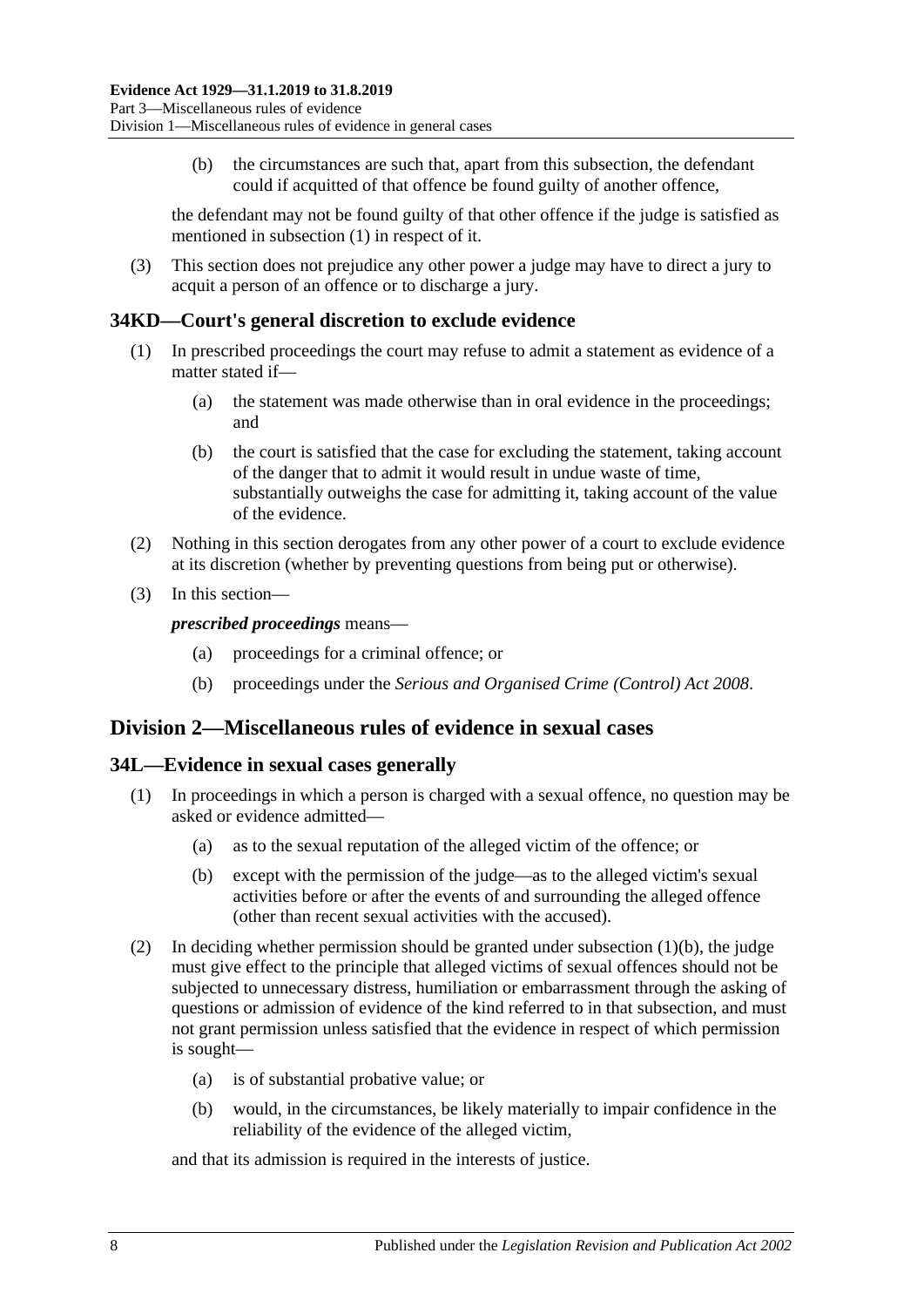- (3) Permission must not be granted under [subsection](#page-37-0) (1)(b) authorising the asking of questions or the admission of evidence the purpose of which is only to raise inferences from some general disposition of the alleged victim.
- (4) An application for permission under [subsection](#page-37-0) (1)(b) must be heard and determined in the absence of the jury (if any).
- <span id="page-38-0"></span>(5) In a trial of a charge of a sexual offence, the judge is not required by any rule of law or practice to warn the jury that it is unsafe to convict the accused on the uncorroborated evidence of the alleged victim of the offence.
- (6) [Subsection](#page-38-0) (5) does not affect the operation of any provision of this or any other Act requiring that the evidence of a witness be corroborated.
- (7) In this section—

*evidence* includes an allegation or statement made by way of an unsworn statement;

*sexual activities* includes sexual experience or lack of sexual experience.

### **34LA—Admissibility of evidence of out of court statements by certain alleged victims of sexual offences**

- (1) In proceedings in which a person is charged with a sexual offence, a statement not made in oral evidence in the proceedings (an *out of court statement*) is admissible as evidence of any matter stated if—
	- (a) oral evidence given in the proceedings by the person who made the out of court statement would be admissible as evidence of that matter; and
	- (b) the person who made the out of court statement is identified to the court's satisfaction; and
	- (c) each of the conditions specified in [subsection](#page-38-1) (2) is satisfied.
- <span id="page-38-2"></span><span id="page-38-1"></span>(2) The conditions are as follows:
	- (a) the person who made the out of court statement is the alleged victim of the sexual offence;
	- (b) the person will not be called as a witness in the proceedings because the judge is satisfied that, at the time the person made the out of court statement, the person was—
		- (i) a young child; or
		- (ii) a person with a disability that adversely affects the person's capacity to give a coherent account of the person's experiences or to respond rationally to questions;
	- (c) the out of court statement was not made by the person to an investigating or other authority as part of a formal interview process conducted in relation to the alleged offence;
	- (d) after considering the out of court statement, the circumstances in which it was made and any other relevant factor, the judge is of the opinion that the evidence has sufficient probative value to justify its admission.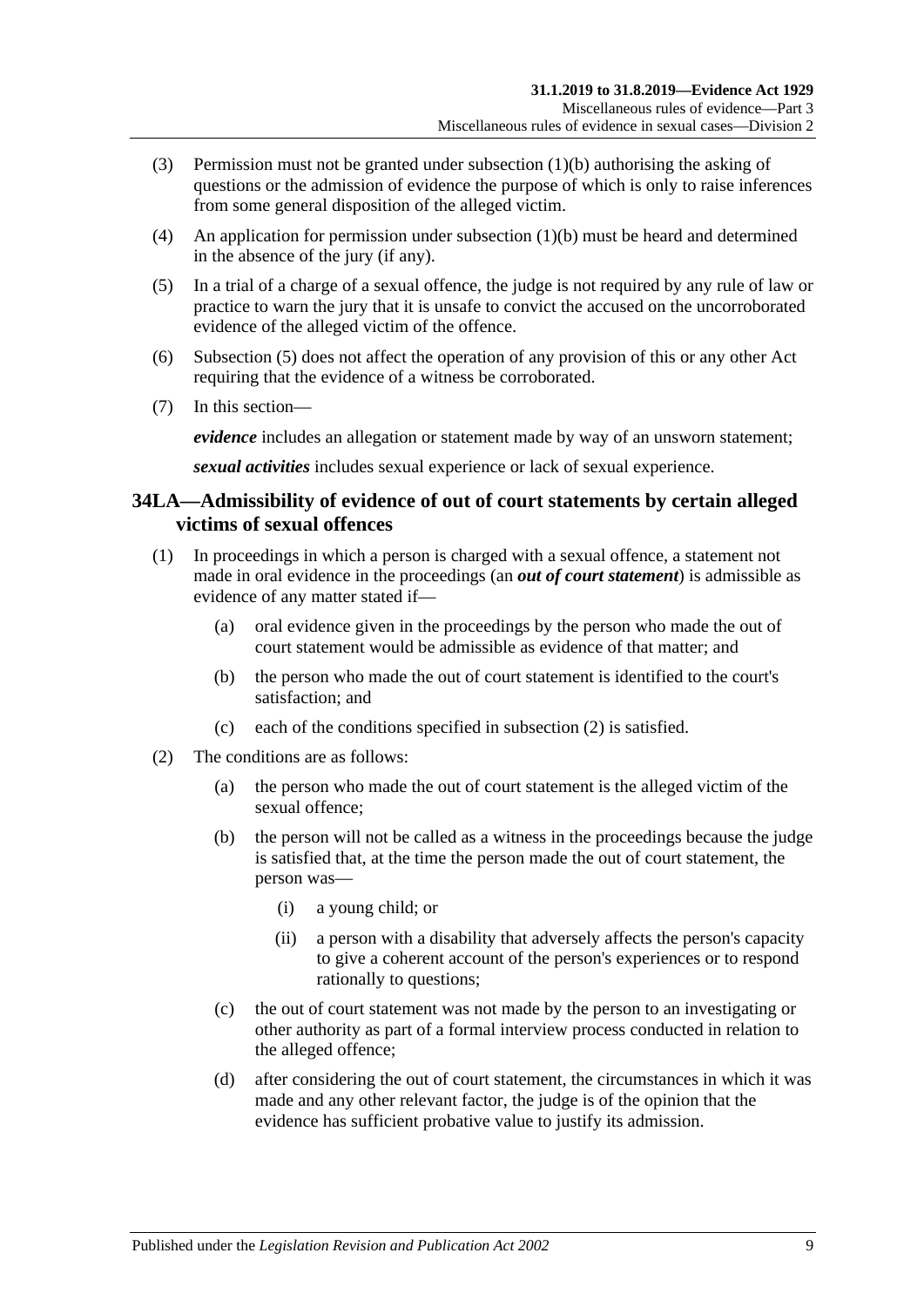- (3) [Subsection \(2\)\(b\)](#page-38-2) applies regardless of the age of the person or the person's capacity at the time the judge is considering whether to admit the evidence of the out of court statement in the proceedings.
- (4) Evidence of an out of court statement admitted under this section may be used to prove the truth of the facts asserted in the statement.
- (5) If evidence of an out of court statement is admitted under this section, the judge must warn the jury to treat the evidence of the out of court statement with particular care because it has not been tested by way of examination or cross-examination of the alleged victim.

#### **34M—Evidence relating to complaint in sexual cases**

(1) This section abolishes the common law relating to recent complaint in sexual cases. **Note—**

See *Kilby v The Queen* (1973) 129 CLR 460; *Crofts v The Queen* (1996) 186 CLR 427

- (2) In a trial of a charge of a sexual offence, no suggestion or statement may be made to the jury that a failure to make, or a delay in making, a complaint of a sexual offence is of itself of probative value in relation to the alleged victim's credibility or consistency of conduct.
- <span id="page-39-0"></span>(3) Despite any other rule of law or practice, evidence related to the making of an initial complaint of an alleged sexual offence is admissible in a trial of a charge of the sexual offence.

#### **Examples—**

Evidence may be given by any person about—

- when the complaint was made and to whom:
- the content of the complaint;
- how the complaint was solicited;
- why the complaint was made to a particular person at a particular time:
- why the alleged victim did not make the complaint at an earlier time.
- <span id="page-39-1"></span>(4) If evidence referred to in [subsection](#page-39-0) (3) is admitted in a trial, the judge must direct the jury that—
	- (a) it is admitted—
		- (i) to inform the jury as to how the allegation first came to light; and
		- (ii) as evidence of the degree of consistency of conduct of the alleged victim; and
	- (b) it is not admitted as evidence of the truth of what was alleged; and
	- (c) there may be varied reasons why the alleged victim of a sexual offence has made a complaint of the offence at a particular time or to a particular person,

but that, otherwise, it is a matter for the jury to determine the significance (if any) of the evidence in the circumstances of the particular case.

(5) It is not necessary that a particular form of words be used in giving the direction under [subsection](#page-39-1)  $(4)$ .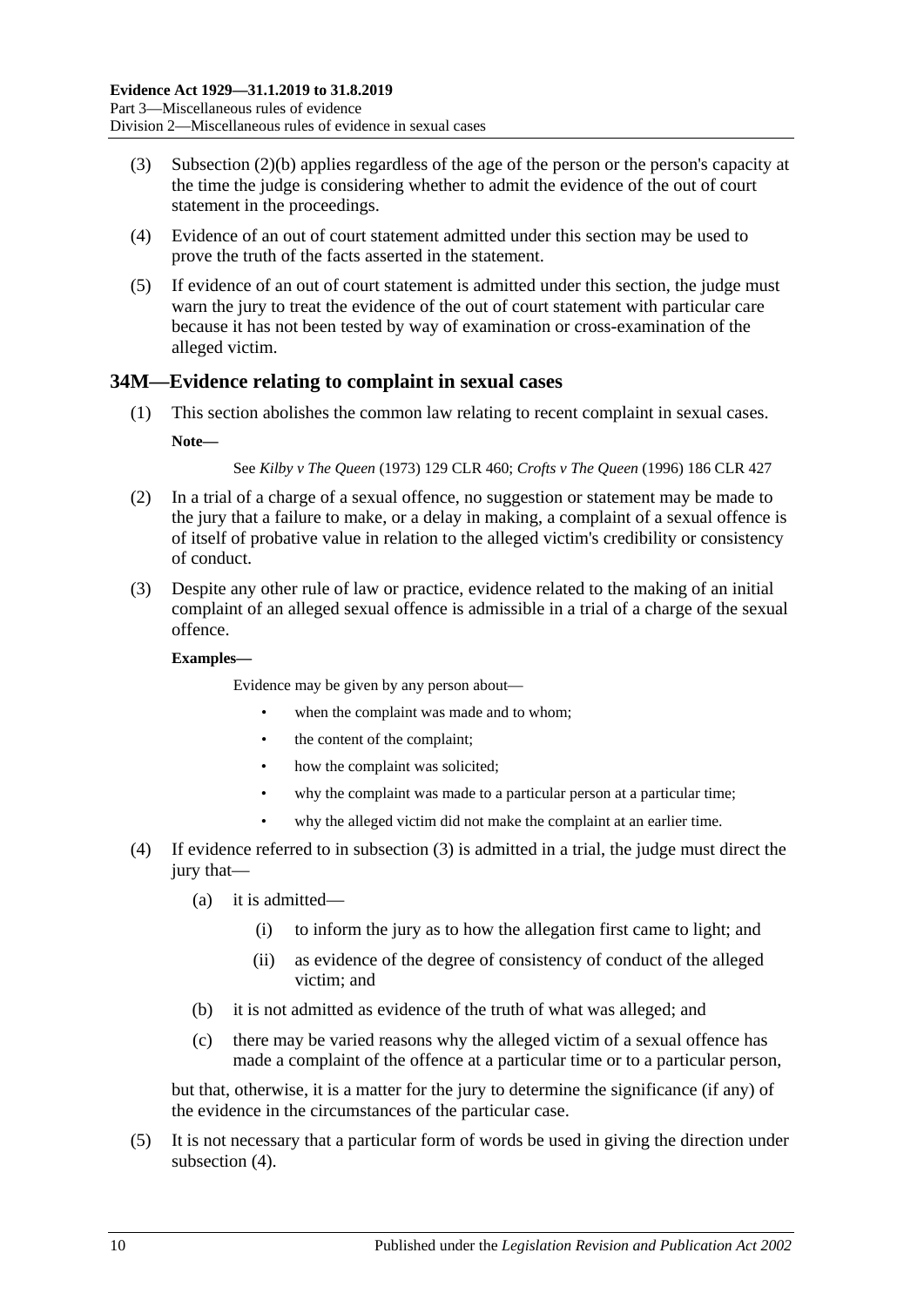(6) In this section—

*complaint*, in relation to a sexual offence, includes a report or any other disclosure (whether to a police officer or otherwise);

*initial complaint*, in relation to a sexual offence, includes information provided by way of elaboration of the initial complaint (whether provided at the time of the initial complaint or at a later time).

#### <span id="page-40-0"></span>**34N—Directions relating to consent in certain sexual cases**

- (1) In a trial of a charge of a sexual offence where a lack of consent of a person in relation to a particular sexual activity is in issue, the judge must direct the jury that the person is not to be regarded as having consented to the sexual activity the subject of the charge merely because—
	- (a) the person did not say or do anything to indicate that he or she did not freely and voluntarily agree to the sexual activity; or
	- (b) the person did not protest to or physically resist the sexual activity; or
	- (c) the person was not physically injured in the course of, or in connection with, the sexual activity; or
	- (d) 1 or more of the following circumstances apply:
		- (i) the person freely and voluntarily agreed to sexual activity of a different kind with the defendant;
		- (ii) the person had freely and voluntarily agreed to sexual activity (whether or not of the same kind) with the defendant on an earlier occasion;
		- (iii) the person had, on that or some other occasion, freely and voluntarily agreed to sexual activity (whether or not of the same kind) with another person.
- (2) The judge must, in a trial referred to in [subsection](#page-40-0) (1), give each of the directions referred to in that subsection as may be applicable in the circumstances of the particular case.
- (3) In this section—

*consent*, in relation to a sexual activity, has the same meaning as in the *[Criminal Law](http://www.legislation.sa.gov.au/index.aspx?action=legref&type=act&legtitle=Criminal%20Law%20Consolidation%20Act%201935)  [Consolidation Act](http://www.legislation.sa.gov.au/index.aspx?action=legref&type=act&legtitle=Criminal%20Law%20Consolidation%20Act%201935) 1935*;

*sexual activity* includes sexual intercourse (within the meaning of the *[Criminal Law](http://www.legislation.sa.gov.au/index.aspx?action=legref&type=act&legtitle=Criminal%20Law%20Consolidation%20Act%201935)  [Consolidation Act](http://www.legislation.sa.gov.au/index.aspx?action=legref&type=act&legtitle=Criminal%20Law%20Consolidation%20Act%201935) 1935*).

### **Division 3—Admissibility of evidence showing discreditable conduct or disposition**

#### **34O—Application of Division**

(1) This Division applies to the trial of a charge of an offence and prevails over any relevant common law rule of admissibility of evidence to the extent of any inconsistency.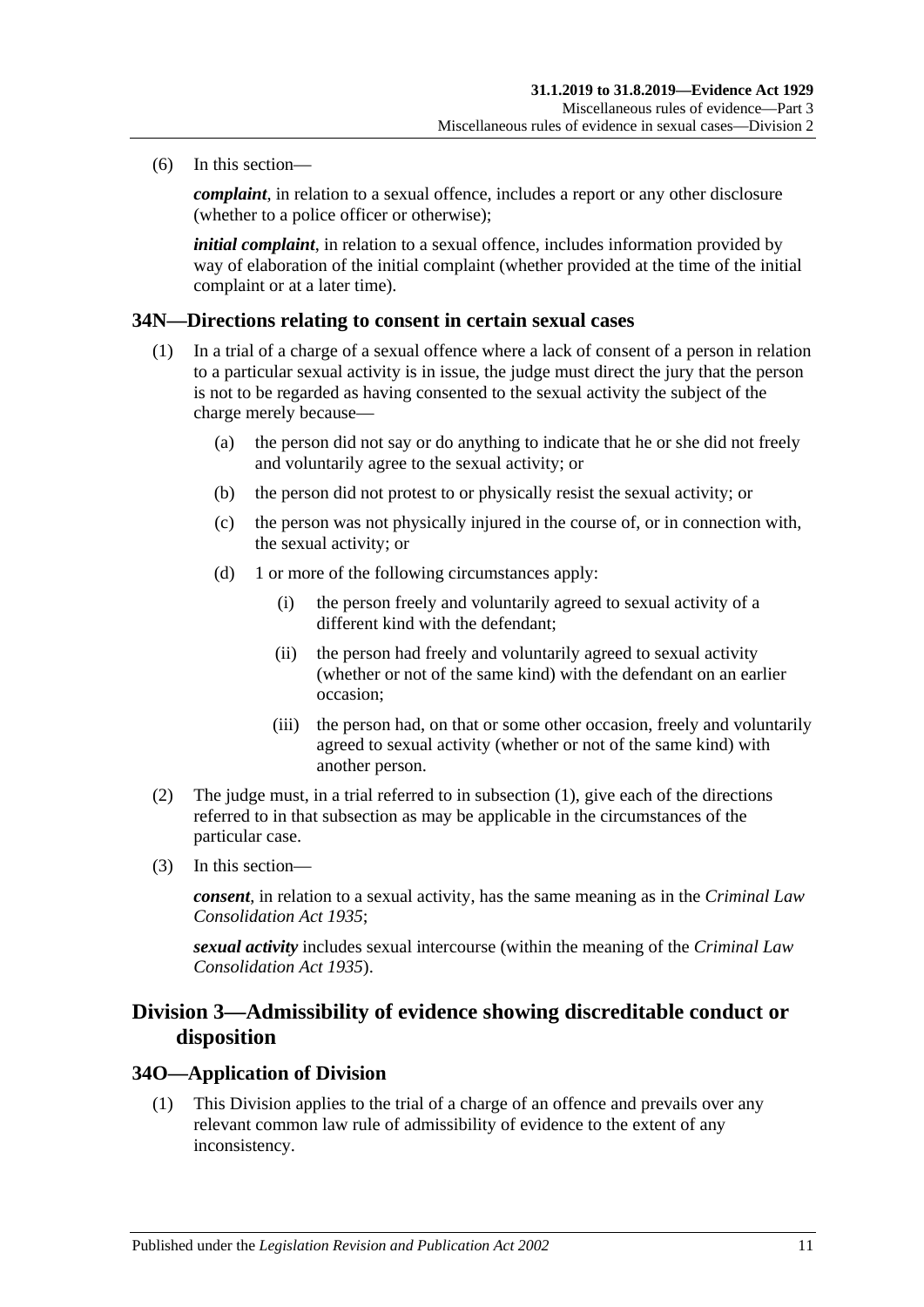- (2) This Division does not apply to—
	- (a) evidence adduced pursuant to [section](#page-24-0) 18; or
	- (b) evidence of the character, reputation, conduct or disposition of a person as a fact in issue.

#### <span id="page-41-4"></span>**34P—Evidence of discreditable conduct**

- (1) In the trial of a charge of an offence, evidence tending to suggest that a defendant has engaged in discreditable conduct, whether or not constituting an offence, other than conduct constituting the offence (*discreditable conduct evidence*)—
	- (a) cannot be used to suggest that the defendant is more likely to have committed the offence because he or she has engaged in discreditable conduct; and
	- (b) is inadmissible for that purpose (*impermissible use*); and
	- (c) subject to [subsection](#page-41-0) (2), is inadmissible for any other purpose.
- <span id="page-41-1"></span><span id="page-41-0"></span>(2) Discreditable conduct evidence may be admitted for a use (the *permissible use*) other than the impermissible use if, and only if—
	- (a) the judge is satisfied that the probative value of the evidence admitted for a permissible use substantially outweighs any prejudicial effect it may have on the defendant; and
	- (b) in the case of evidence admitted for a permissible use that relies on a particular propensity or disposition of the defendant as circumstantial evidence of a fact in issue—the evidence has strong probative value having regard to the particular issue or issues arising at trial.
- (3) In the determination of the question in [subsection](#page-41-1) (2)(a), the judge must have regard to whether the permissible use is, and can be kept, sufficiently separate and distinct from the impermissible use so as to remove any appreciable risk of the evidence being used for that purpose.
- <span id="page-41-3"></span>(4) Subject to [subsection](#page-41-2) (5), a party seeking to adduce evidence that relies on a particular propensity or disposition of the defendant as circumstantial evidence of a fact in issue under this section must give reasonable notice in writing to each other party in the proceedings in accordance with the rules of court.
- <span id="page-41-2"></span>(5) The court may, if it thinks fit, dispense with the requirement in [subsection](#page-41-3) (4).

#### **34Q—Use of evidence for other purposes**

Evidence that under this Division is not admissible for 1 use must not be used in that way even if it is relevant and admissible for another use.

#### **34R—Trial directions**

(1) If evidence is admitted under [section](#page-41-4) 34P, the judge must (whether or not sitting with a jury) identify and explain the purpose for which the evidence may, and may not, be used.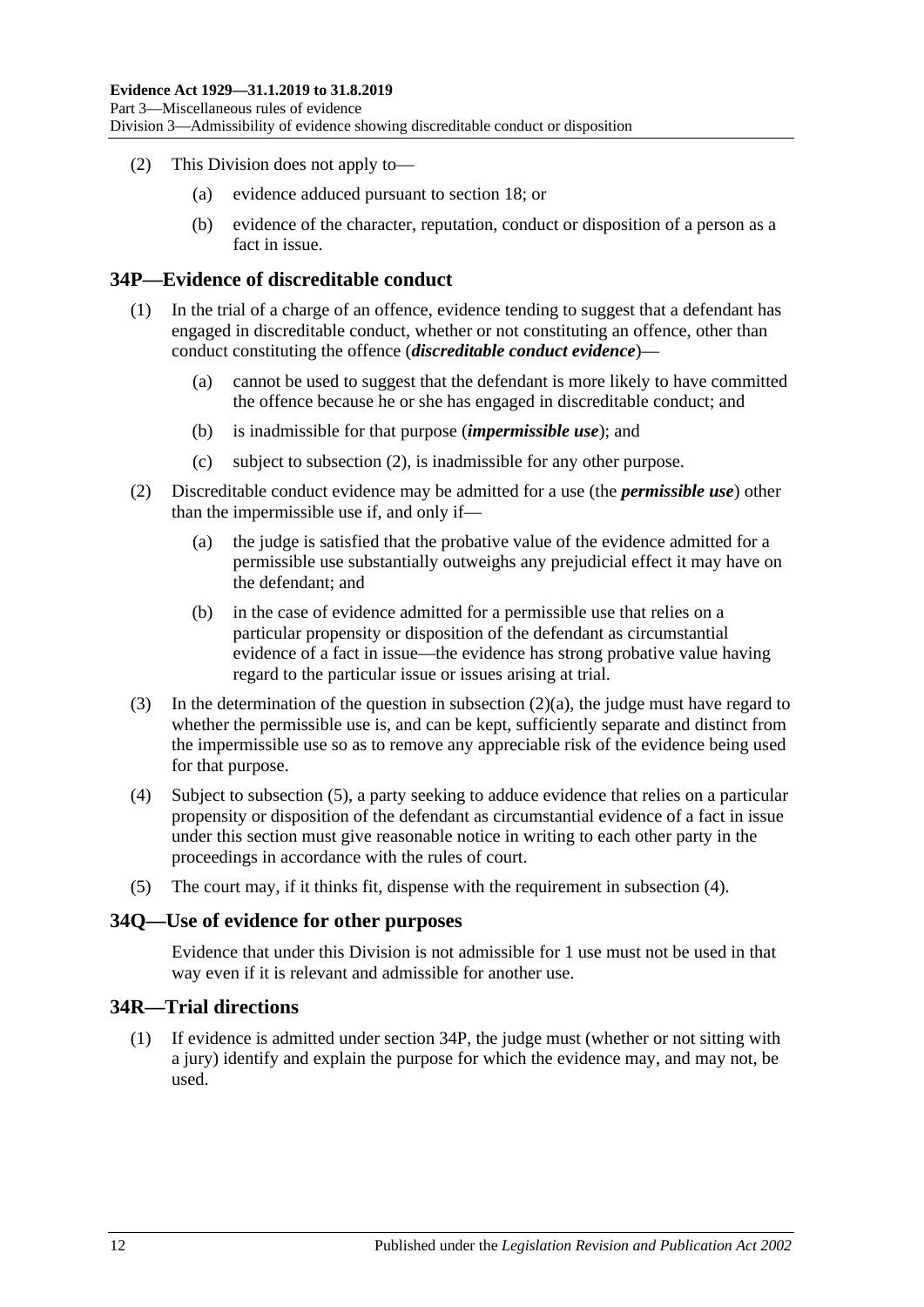(2) If evidence is admitted under [section](#page-41-4) 34P and that evidence is essential to the process of reasoning leading to a finding of guilt, the evidence cannot be used unless on the whole of the evidence, the facts in proof of which the evidence was admitted are established beyond reasonable doubt, and the judge must (whether or not sitting with a jury) give a direction accordingly.

### **34S—Certain matters excluded from consideration of admissibility**

Evidence may not be excluded under this Division if the only grounds for excluding the evidence would be either (or both) of the following:

- (a) there is a reasonable explanation in relation to the evidence consistent with the innocence of the defendant;
- (b) the evidence may be the result of collusion or concoction.

### **34T—Severance**

Where—

- (a) 2 or more defendants are charged in the same information; and
- (b) a party proposes to adduce discreditable conduct evidence; and
- (c) a defendant (the *applicant*) applies prior to or during a trial for a separate trial or for a charge to be severed from the information,

the court, when considering the application, must give strong weight to a real possibility that the applicant may be prejudiced by—

- (d) evidence proposed to be adduced by the prosecutor against another defendant which is not admissible against the applicant; or
- (e) evidence proposed to be adduced by another defendant which is not admissible against the applicant; or
- (f) the applicant's inability to adduce with respect to another defendant relevant evidence that would be admissible but for the operation of [section](#page-41-4) 34P.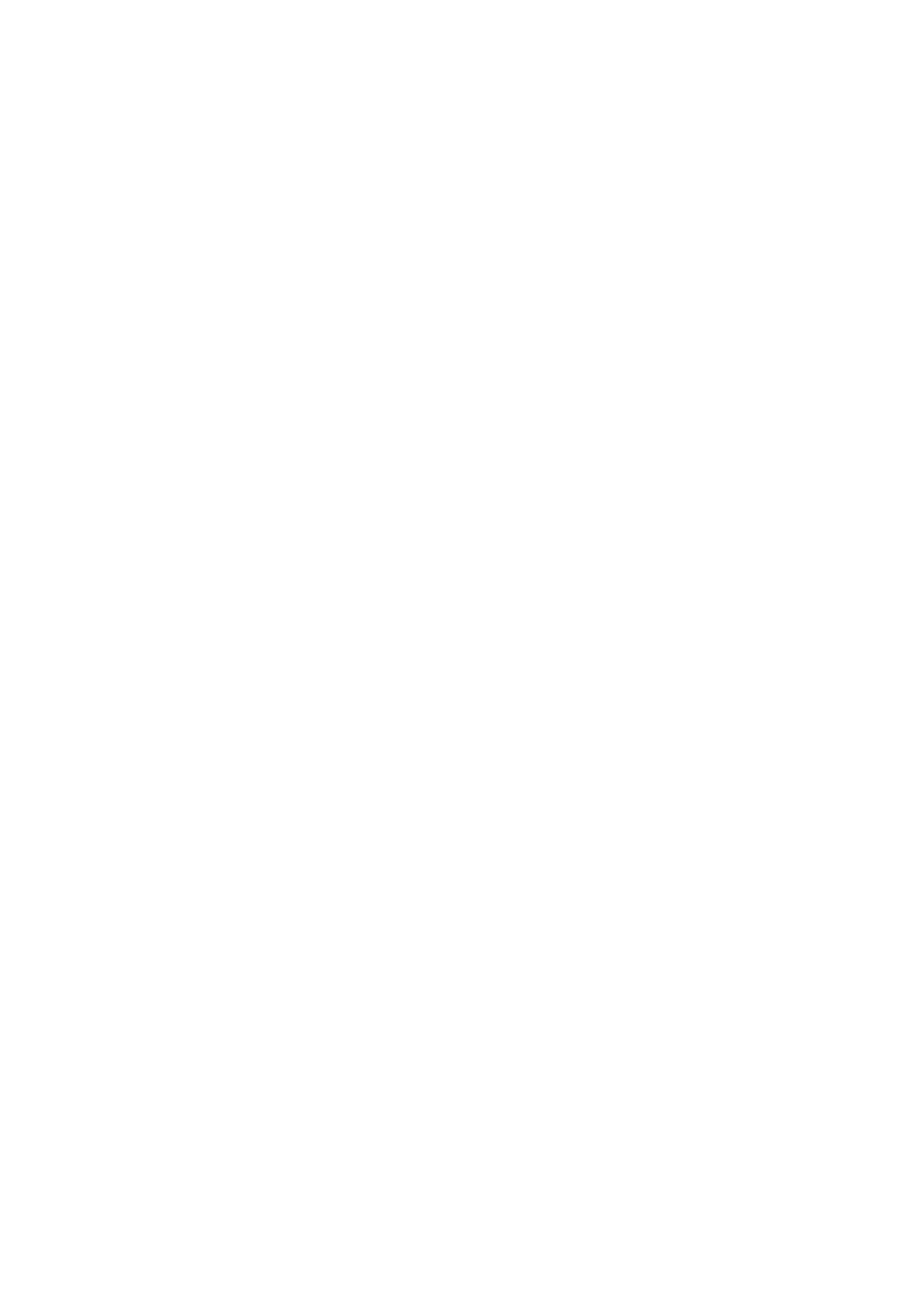# **Part 4—Documents and other records**

### **Division 1—Public Acts and documents**

### **35—Judicial notice of legislative instruments**

- (1) A court must take judicial notice of a legislative instrument.
- (2) In this section—

#### *legislative instrument* means—

- (a) an Act of this State, or an Act or ordinance of any other State or a Territory of the Commonwealth;
- (b) an Act of the Imperial Parliament that forms part of the law of this State or of any other State or a Territory of the Commonwealth;
- (c) a regulation, rule, by-law or other form of subordinate legislation made under the law of this State or of any other State or a Territory of the Commonwealth;
- (d) a proclamation, order or notice published in the Gazette or the corresponding official publication of some other State or a Territory of the Commonwealth;
- (e) an Act or other instrument of a kind referred to in a preceding paragraph as published or republished under—
	- (i) the *[Legislation Revision and Publication Act](http://www.legislation.sa.gov.au/index.aspx?action=legref&type=act&legtitle=Legislation%20Revision%20and%20Publication%20Act%202002) 2002*; or
	- (ii) a former Act, or provision of an Act, of this State that provided for the reprinting or consolidation of any such instruments; or
	- (iii) a corresponding Act or ordinance of any other State or a Territory of the Commonwealth.

#### **36—Proof of votes and proceedings of Parliament**

All documents purporting to be copies of the votes and proceedings or journals or minutes of either House of Parliament, or of papers presented to either House of Parliament, if purporting to be printed by the Government Printer, shall on their mere production be admitted as evidence thereof.

#### **37—Evidentiary value of official publications**

The Gazette or the corresponding official publication of some other State or a Territory of the Commonwealth is admissible in any legal proceedings as evidence of any legislative, judicial or administrative acts published or notified in it.

#### **37A—Proof of Gazette**

The mere production of a paper purporting to be the Gazette shall in all courts be evidence that the paper is the Gazette and was published on the day on which it bears date.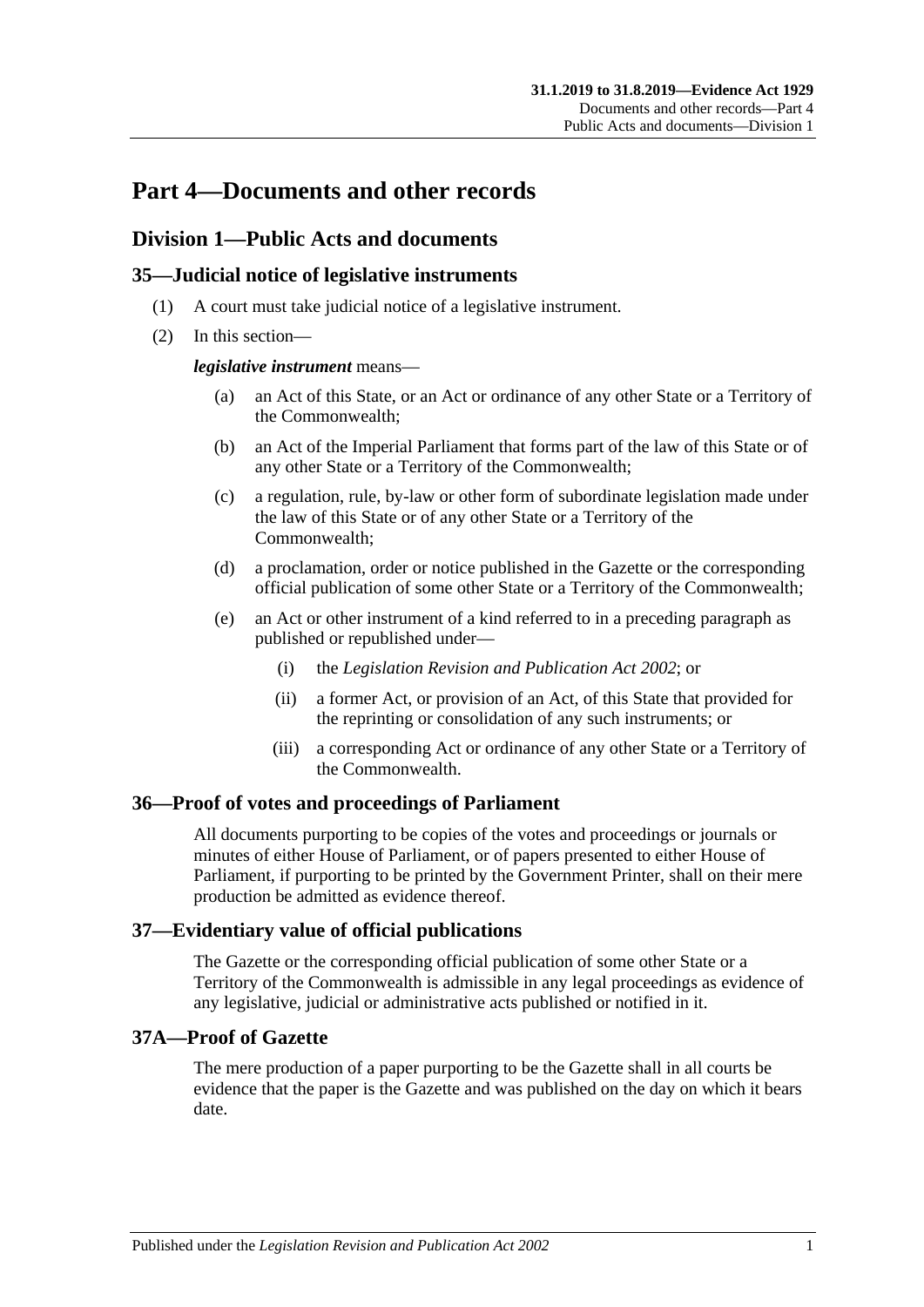### **37B—Proof of printing by Government Printer**

The mere production of a paper purporting to be printed by the Government Printer or by the authority of the Government of the State shall in all courts be evidence that the paper was printed by the Government Printer or by such authority.

#### **37C—Proof of Imperial orders-in-Council**

(1) In this section—

*Imperial order-in-Council* means—

- (a) any letters patent or Imperial order-in-Council; or
- (b) any admiralty map or chart issued by, or under the authority of, the Government of Great Britain, or the United Kingdom.
- <span id="page-45-0"></span>(2) Evidence of the making and contents of an Imperial order-in-Council may be given by production of a document purporting to be certified by the Secretary to the Attorney-General as a true copy of the Imperial order-in-Council.
- (3) A statement in a document produced in evidence under [subsection](#page-45-0) (2) of this section as to the date of publication of the Imperial order-in-Council shall be evidence that the Imperial order-in-Council was published on that date.

#### **38—Foreign and Colonial Acts of State, judgments etc provable by copies**

- (1) Evidence of any proclamation, treaty, or other act of State, of any foreign State, or in any part of His Majesty's Dominions outside the Commonwealth and other than the United Kingdom, may be given by the production of a document, purporting to be a copy thereof and—
	- (a) proved to be an examined copy thereof; or
	- (b) purporting to be sealed with the seal of the foreign State or of the said part of His Majesty's Dominions.
- (2) Evidence of any judgment, decree, order or other judicial proceeding of any court of justice in the United Kingdom or in any foreign State or part of His Majesty's Dominions outside the Commonwealth and other than the United Kingdom (including any affidavit, pleading, or other legal document filed or deposited in the court) may be given by the production of a document purporting to be a copy thereof; and
	- (a) proved to be an examined copy thereof; or
	- (b) purporting to be sealed with the seal of such court; or
	- (c) purporting to be signed by a judge of such court with a statement in writing attached by him to his signature that such court has no seal, and without proof of his judicial character, or of the truth of such statement.
- (3) If any such document as aforesaid purports to be sealed or signed as aforesaid it shall be admissible without proof of the seal or of the signature as the case may be.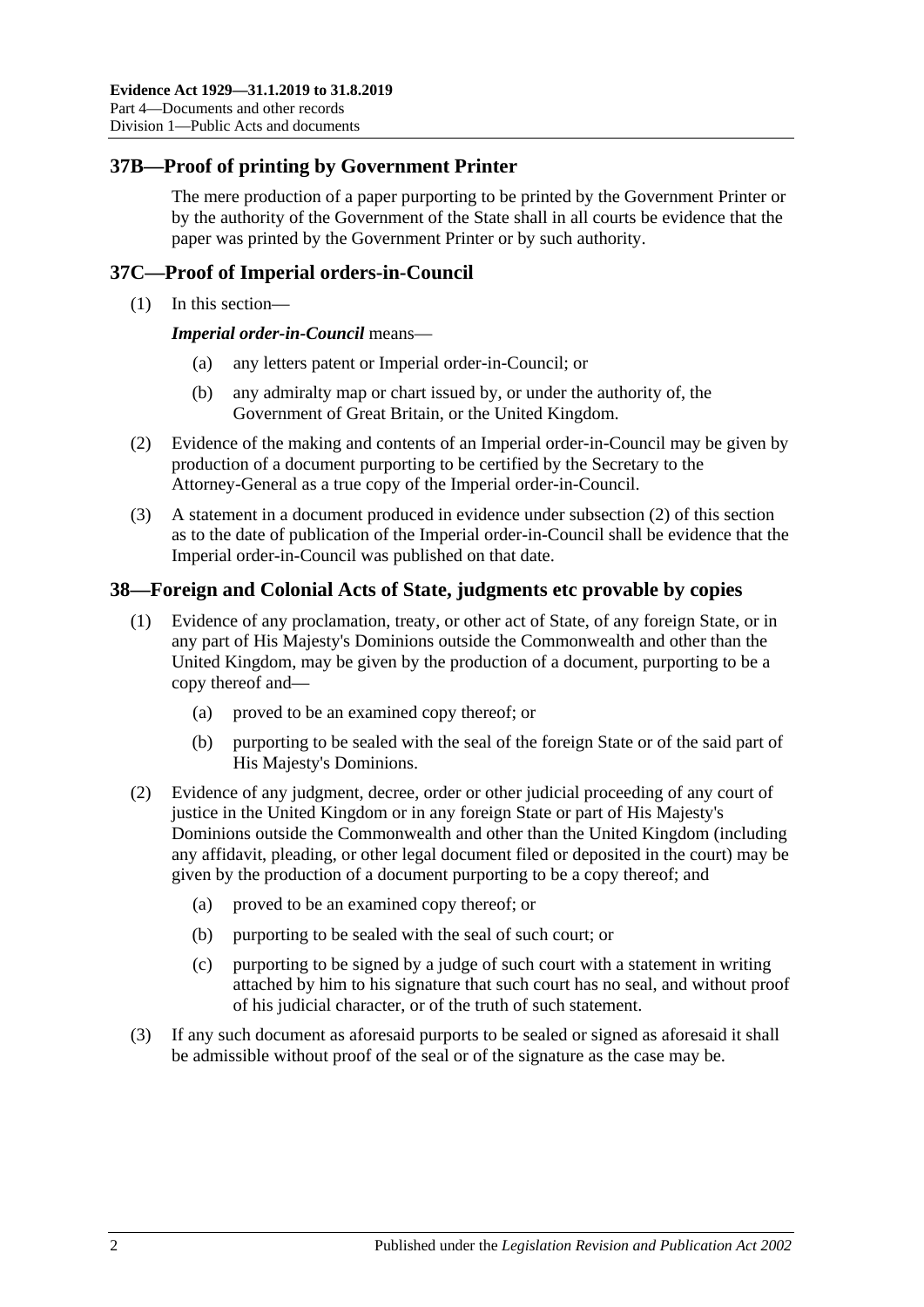### **39—Public documents provable by examined or certified copy**

- (1) Whenever any book or other document is of such a public nature as to be admissible in evidence on its mere production from the proper custody, and no Act exists which renders its contents provable by means of a copy, any copy thereof or extract therefrom shall be admissible in evidence,
	- (a) if it is proved to be an examined copy or extract; or
	- (b) it purports to be signed and certified as a true copy or extract by the officer to whose custody the original is entrusted.
- (2) Every such officer is hereby required to furnish such certified copy or extract to any person applying for the same at a reasonable time, upon payment of a reasonable sum for the same, not exceeding five cents for every folio of ninety words.

### **40—Proof of documents by examined or certified copies**

Whenever any book, or other document, in the United Kingdom, or in any part of His Majesty's Dominions outside the Commonwealth and other than the United Kingdom, is provable (according to the law of England, or of the said part of His Majesty's Dominions) by means of a copy, any copy thereof or extract therefrom shall be admissible in evidence if it—

- (a) is proved to be an examined copy or extract; or
- (b) purports to be signed and certified as a true copy or extract by some officer who shall further certify that he is the officer to whose custody the original is entrusted.

#### **41—Certifying a false document**

If any officer authorised or required by this Act to furnish any certified copy or extract shall wilfully certify any document as being a true copy or extract, knowing that the same is not a true copy or extract, as the case may be, he shall be guilty of an offence, and be liable, on conviction, to imprisonment for any term not less than eighteen months or more than three years.

### **Division 2—Proof of convictions, acquittals etc**

#### **42—Proof of conviction or acquittal of an indictable offence**

- (1) The information, trial, and conviction, or acquittal of any person for an indictable offence may be proved by a certificate purporting to be under the hand of the Registrar of the Supreme Court or the District Court or the associate or other officer having the custody of the records of the court where such conviction, or acquittal took place, or of the deputy of such associate or other officer.
- (2) The certificate may set forth the substance and effect of the record omitting the formal parts thereof.
- (3) A conviction for any offence committed in any other State or any Territory of the Commonwealth may be proved by a like certificate.
- (4) No proof shall be required of the handwriting or official position of any person certifying in pursuance of this section.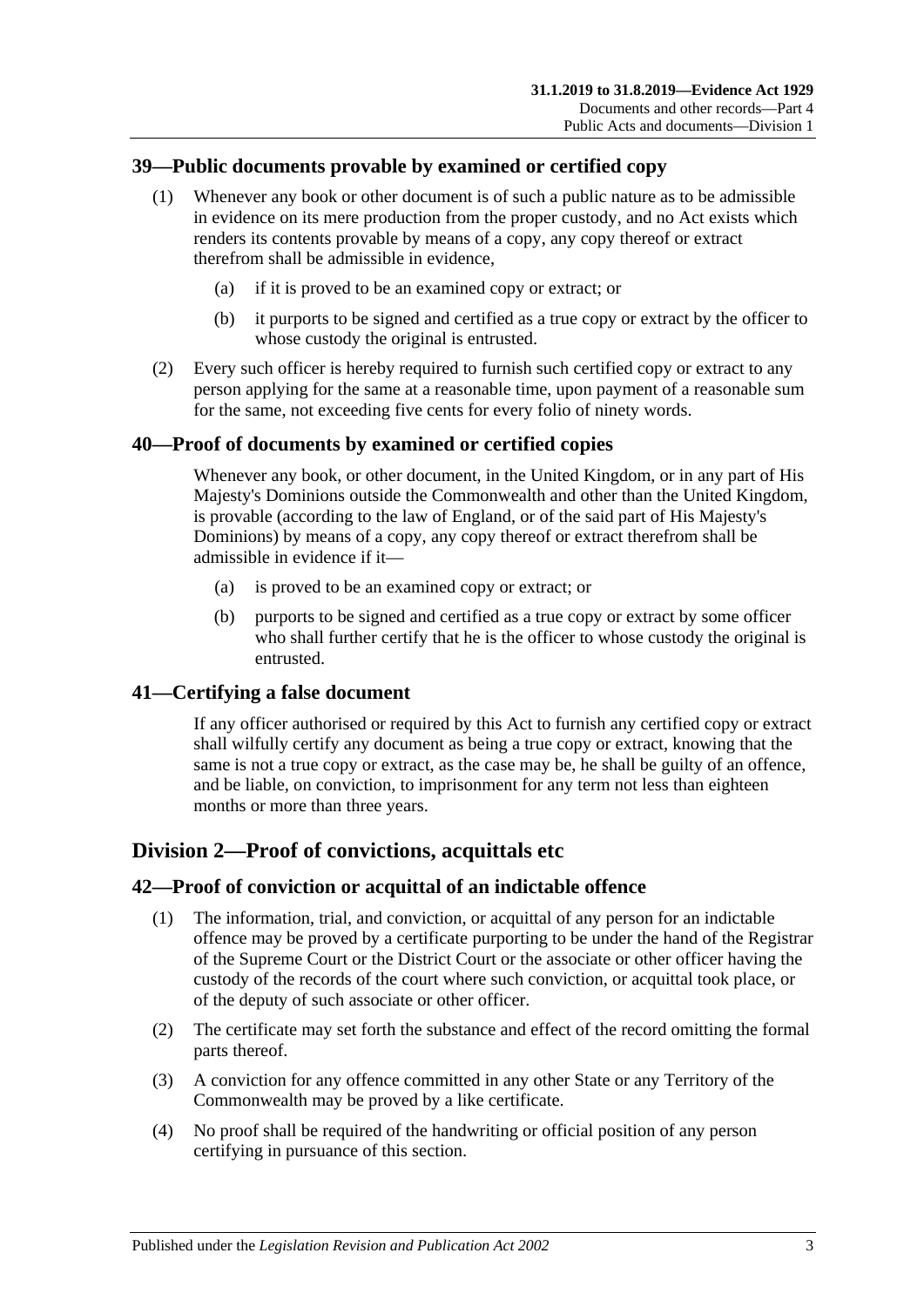(5) The mode of proof authorised by this section shall be in addition to and not to the exclusion of any other authorised mode of proof.

#### **43—Proof of convictions and orders of courts of summary jurisdiction**

- (1) Any conviction, order of dismissal or other order made by a court of summary jurisdiction may be proved in any court whatever by the production of a copy of such conviction, order of dismissal or other order, purporting to be certified by the clerk of the court by which such conviction, order of dismissal or other order was made, or by the deputy of such clerk.
- (2) No proof shall be required of the signature or official character of the person appearing to have signed any such copy as aforesaid.
- (3) This section shall apply to any conviction, order of dismissal or other order made before or after the commencement of this Act.
- (4) In this section the expression *court of summary jurisdiction* shall mean any court, by whatever name called, which in any State or Territory of the Commonwealth has jurisdiction to try offences summarily.

#### **43A—Proof of identity of person convicted in another State**

For the purpose of proving the identity of any person alleged to have been convicted in any other State, or any Territory of the Commonwealth, an affidavit substantially in the form of [Schedule 4](#page-95-0) shall be admissible in evidence in all courts and shall be *prima facie* evidence that the person whose finger-prints are exhibited thereto—

- (a) is the person who in any document exhibited to the said affidavit and purporting to be a certificate of conviction or a certified copy of conviction, is referred to as having been convicted;
- (b) has been convicted of the offences mentioned in the said affidavit.

#### **Division 3—Documents relating to ships or transport**

#### **44—Registers of British vessels and certificates of registry admissible as** *prima facie* **evidence of their contents**

- (1) Every register of vessels kept under any of the Acts of the Imperial Parliament relating to the registry of British vessels, may be proved either by the production of the original or by an examined copy thereof, or by a copy thereof purporting to be certified under the hand of the person having the charge of the original.
- (2) Every such register, or such copy of a register, and also every certificate of registry granted under any of the said Acts relating to the registry of British vessels, and purporting to be signed as required by law, shall be received in evidence as *prima facie* proof of all the matters contained or recited in such register when the register or such copy thereof as aforesaid is produced, and of all matters contained or recited in or endorsed on such certificate of registry when the said certificate is produced.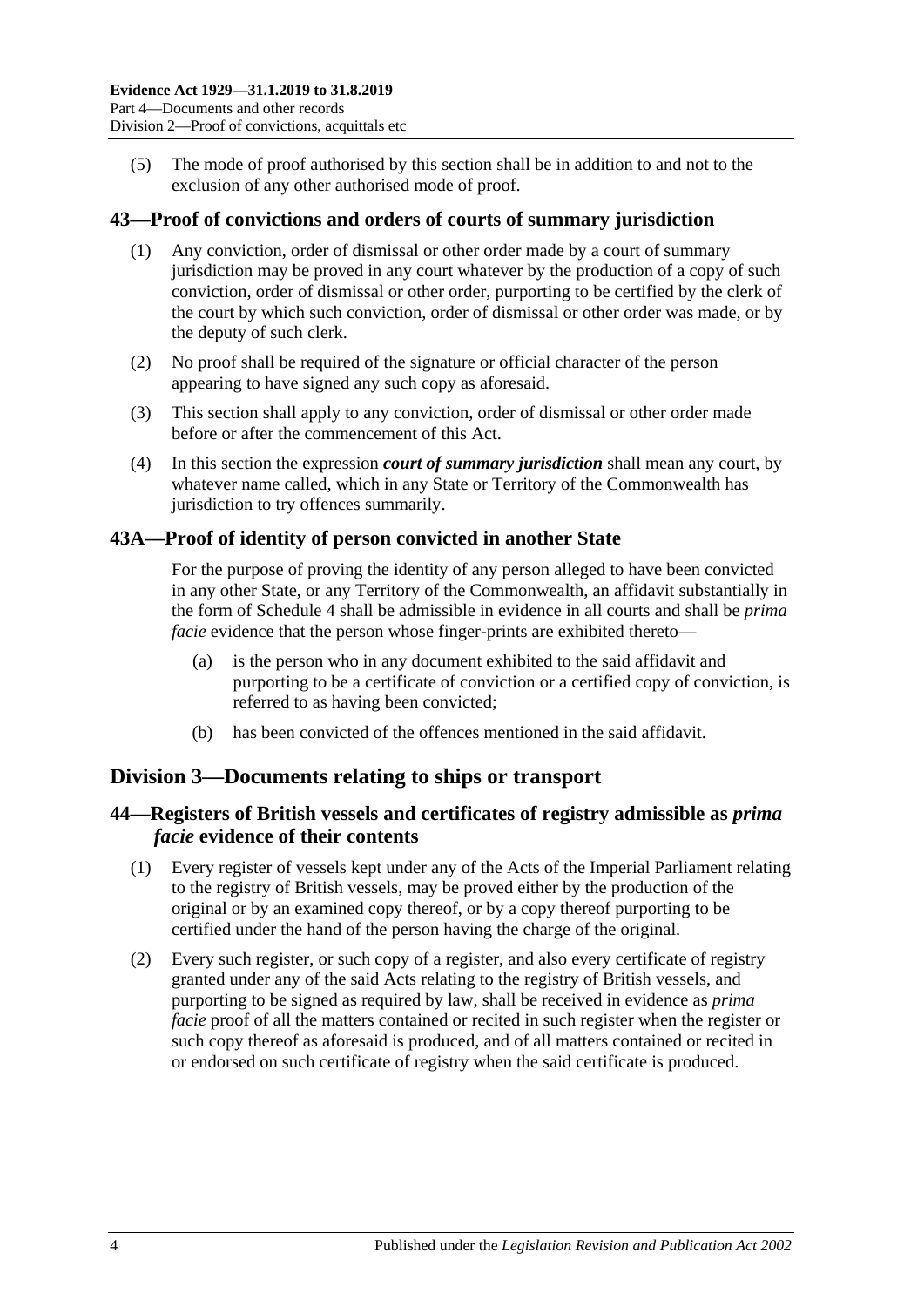#### **45—Documents relating to transportation of persons or goods**

- (1) An apparently genuine document purporting to be a document of a prescribed nature and to relate to the transportation or shipment of any person or goods, from one place to another—
	- (a) shall be admissible in evidence on production without further proof; and
	- (b) shall be evidence of any fact stated, or referred to, in the document, or to be inferred from the document, and where the document relates to the shipment of goods, shall be evidence that the ownership of goods referred to in the document is in the consignee named in the document or his assignee.
- (2) Evidence of the description of any package or property, or of any inscription or mark upon any package or property shall be admissible (without production of the original inscription or mark) for the purpose of raising an inference as to the identity of the package or property with that referred to in a document admissible in evidence under this section.
- (3) For the purpose of determining the evidentiary weight, if any, of a document admitted in evidence under this section, consideration shall be given to the source from which the document is produced, the safeguards (if any) that have been taken to ensure its accuracy and any other relevant matters.
- (4) In this section—

#### *document of a prescribed nature* means—

- (a) bill of lading, manifest, shipping receipt, consignment note, way-bill, delivery sheet, register or order, invoice, ticket, passenger list or register, and any document of a like nature; or
- (b) any reproduction of any such document by photographic, photostatic, lithographic or other like process;

*shipment* means carriage by any means by air, land or water.

### **Division 4—Banking records**

#### **46—Interpretation**

In this Division—

*bank* means—

- (a) a body corporate carrying on the business of banking in a State or Territory of the Commonwealth; or
- (d) any other body that accepts money on deposit from the public;

#### *banking records* means—

- (a) books of account, accounts, and accounting records (including working papers and other documents necessary to explain the methods and calculations by which accounts are made up); and
- (b) books, diaries, or other records used in the course of carrying on the business of a bank; and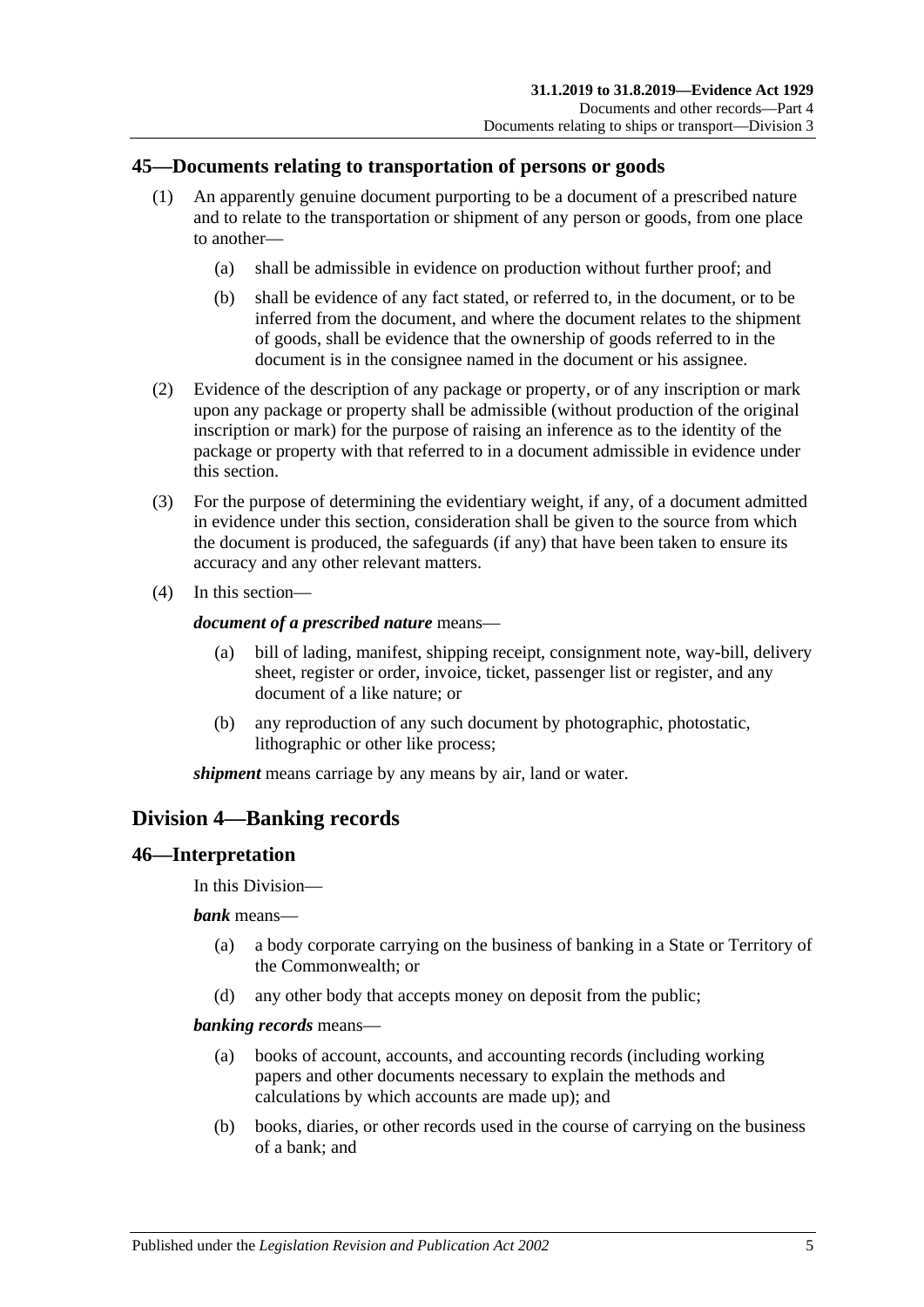- (c) cheques, bills of exchange, promissory notes, deposit slips, orders for the payment of money, invoices, receipts and vouchers; and
- (d) securities, and documents of title to securities,

in the possession or control of a bank;

*copy*, in relation to a banking record made by microfilming or by a mechanical or electronic process, means a document produced from the record containing, in an intelligible form, the information stored in the record.

#### **47—Admission of banking record in evidence**

- (1) Subject to [subsection](#page-49-0) (2), a copy of a banking record is admissible in legal proceedings as evidence—
	- (a) of the record; and
	- (b) of the transactions or matters to which the record relates.
- <span id="page-49-0"></span>(2) The copy shall not be admitted in evidence unless it is first proved—
	- (a) that the record was compiled in the ordinary course of business; and
	- (b) that the record is in the custody or control of the bank; and
	- (c) that reasonable steps have been taken to ensure that the copy is an accurate copy of the record, or accurately reproduces information stored in the record.
- (3) Evidence may be given orally or by affidavit by an officer of the bank for the purpose of proving the matters referred to in [subsection](#page-49-0) (2).

#### **48—Evidence of non-existence of account may be given by affidavit**

An affidavit made by an officer of a bank stating that a person named in the affidavit had at a time, or over a period, specified in the affidavit no account at the bank, or at a specified branch, is admissible in legal proceedings as evidence of the fact stated.

#### **49—Power to order inspection of banking records etc**

- (1) On the application of any party to a legal proceeding a judge may order that such party be at liberty to inspect and take copies of a banking record for any of the purposes of such proceedings.
- <span id="page-49-1"></span>(1a) Where—
	- (a) a Judge of the Supreme Court; or
	- (b) a District Court Judge; or
	- (c) a Magistrate,

is satisfied on the application of a member of the police force or an officer of the Corporate Affairs Commission that it would be in the interests of the administration of justice to permit the applicant to inspect and take copies of banking records, the Judge may order that the applicant be at liberty to inspect and take copies of those banking records.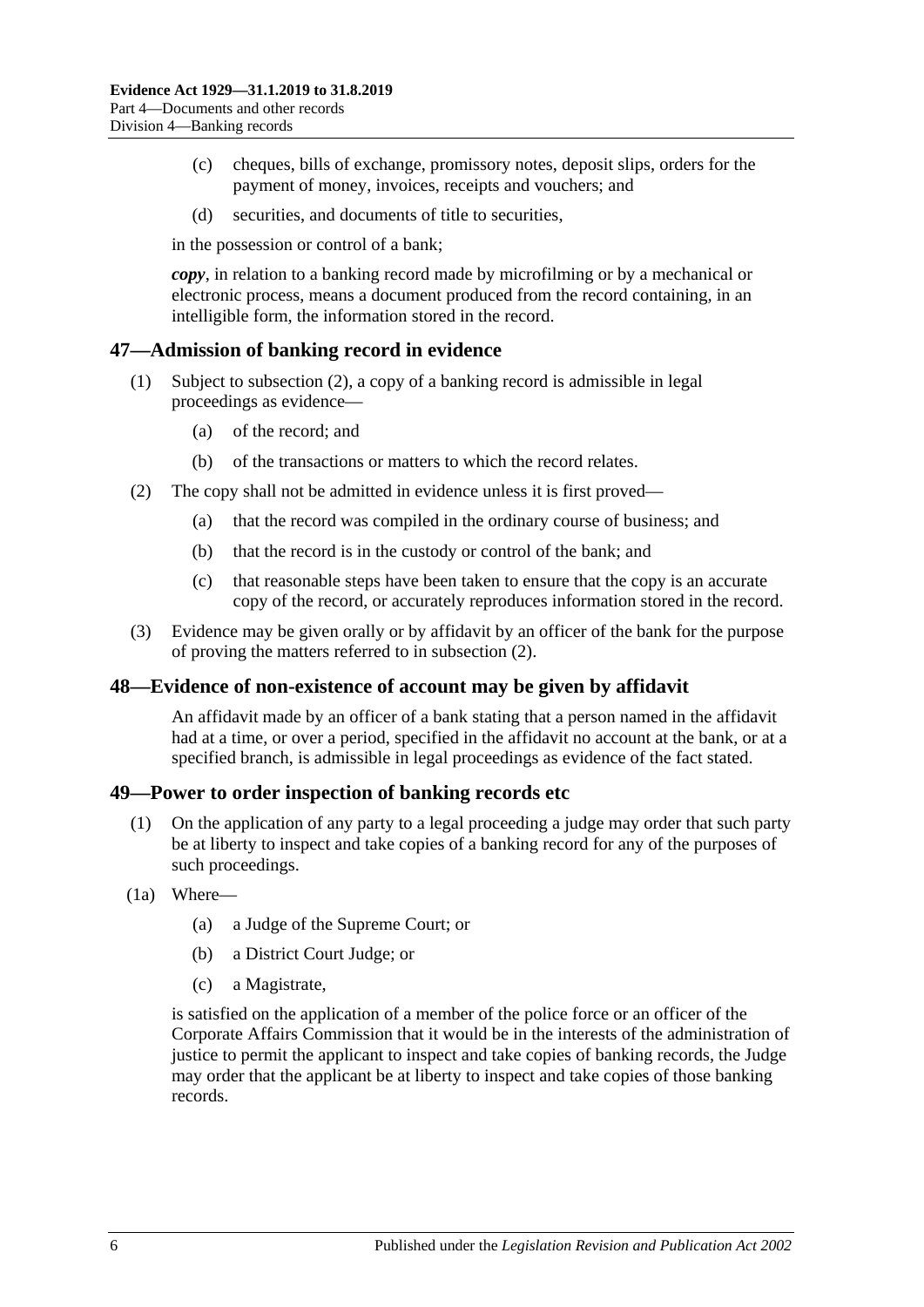- (2) An order under this section may be made either with or without summoning the bank or any other person, and shall be served on the bank three clear days before the same is to be obeyed, unless the judge otherwise directs. Any Sunday or public holiday shall be excluded from the computation of time under this section.
- <span id="page-50-1"></span>(3) Subject to [subsection](#page-50-0) (4), where an order is made under [subsection](#page-49-1) (1a), the applicant shall cause a copy of the order to be served personally or by post on the person subject to investigation within six months of the date of the order or such further period as may be allowed by a Judge.

Maximum penalty: \$1 000.

- <span id="page-50-0"></span>(4) Service of a copy of an order is not required under [subsection](#page-50-1) (3)—
	- (a) if evidence of the commission of an offence was obtained in pursuance of the order and, within the period allowed under [subsection](#page-50-1) (3) for service of a copy of the order, the person subject to investigation is charged with that offence; or
	- (b) if the whereabouts of the person on whom the copy is to be served is unknown and not ascertainable by reasonable inquiry.
- (5) A reference in [subsection](#page-50-1) (3) or [\(4\)](#page-50-0) to the person subject to investigation shall be construed as a reference to the person to whose financial transactions the banking records subject to inspection in pursuance of an order under [subsection](#page-49-1) (1a) relate.
- (6) Copies of applications made under [subsection](#page-49-1) (1a) shall be retained for a period of six years—
	- (a) in the case of applications made by members of the police force—by the Commissioner of Police; and
	- (b) in the case of applications made by officers of the Corporate Affairs Commission—by the Corporate Affairs Commission.
- <span id="page-50-2"></span>(7) The Commissioner of Police shall in each calendar year report to the Minister responsible for the police force the number of applications made under [subsection](#page-49-1) (1a) by members of the police force during the previous calendar year, and the Corporate Affairs Commission shall in each calendar year report to the Minister to whom it is responsible the number of applications made under [subsection](#page-49-1) (1a) by officers of the Commission during the previous calendar year.
- (8) A report under [subsection](#page-50-2) (7) may be incorporated in any other annual report that the Commissioner of Police or the Corporate Affairs Commission (as the case may be) is required by or under statute to make to the Minister to whom the report under that subsection is to be submitted.
- (9) A person who divulges, otherwise than in the course of his official duties, information obtained by him by virtue of an order under [subsection](#page-49-1) (1a) shall be guilty of an offence and liable to a penalty not exceeding \$5 000.

#### **50—Bank not compellable to produce records except under order**

A bank or officer of a bank shall not in any legal proceeding to which the bank is not a party be compellable—

(a) to produce any banking record, the contents of which can be proved under this Act; or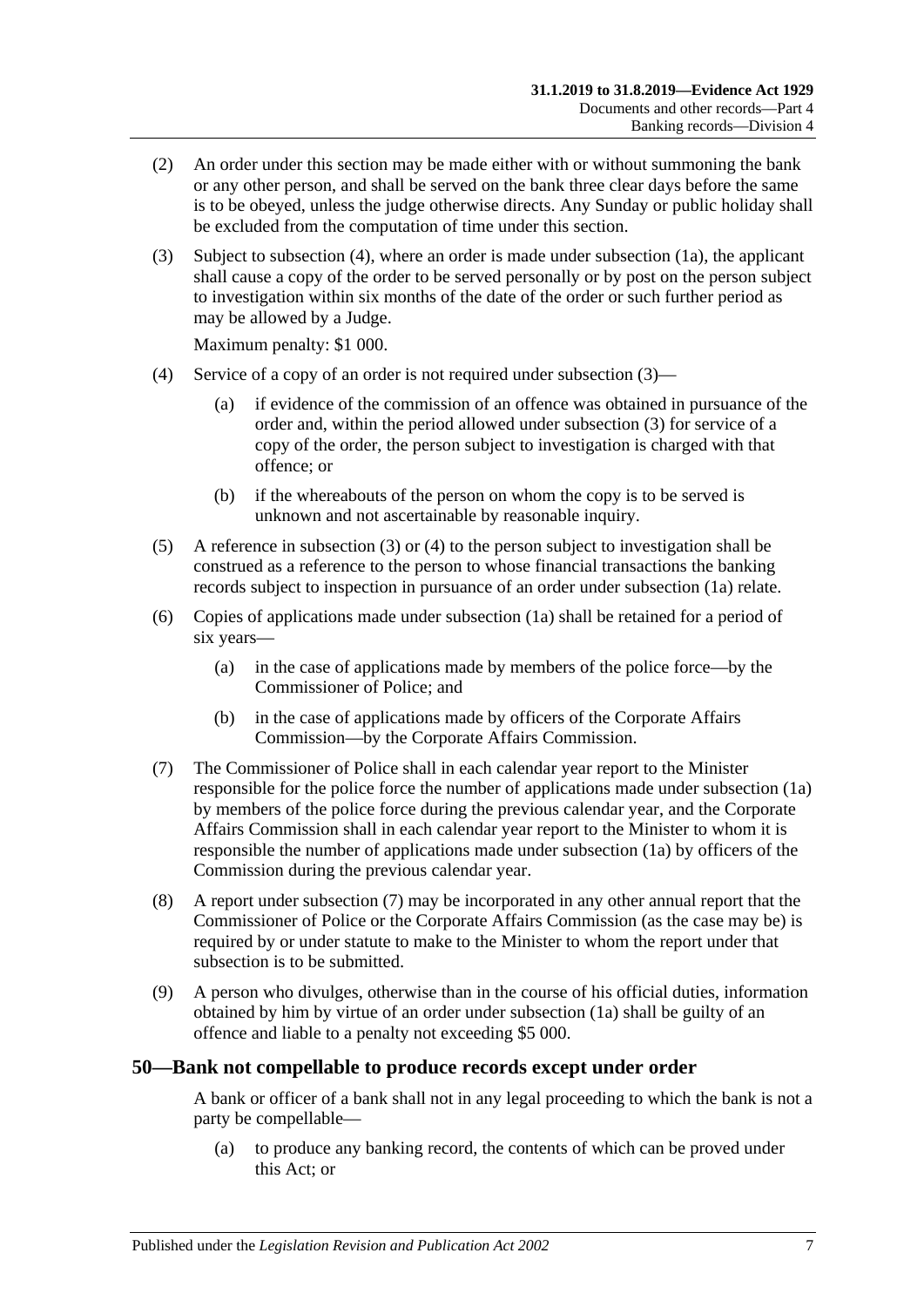(b) to appear as a witness to prove the matters, transactions, and accounts recorded in a banking record,

unless by order of a judge made for special cause.

#### **51—Costs occasioned by default of bank**

- (1) Costs occasioned by a default or delay by a bank in complying with an order under this Part (not being an order under [section](#page-49-1) 49(1a)) may be awarded by the judge against the bank.
- (2) Any such order against a bank may be enforced as if the bank were a party to the proceedings in aid of which the application is made.

### **Division 5—Other documents and records**

#### <span id="page-51-0"></span>**52—Admission of certain documents in evidence**

- (1) An apparently genuine document purporting to contain a statement of fact, or written, graphical or pictorial matter in which a statement of fact is implicit, or from which a statement of fact may be inferred is, subject to this section, admissible in evidence.
- (2) A document must not be admitted in evidence under [subsection](#page-51-0) (1) if the court is not satisfied that the person by whom, or at whose direction, the document was prepared could, at the time of the preparation of the document have deposed of his or her own knowledge to the statement that is contained or implicit in, or may be inferred from, the contents of the document.
- (3) A document must not be admitted in evidence under [subsection](#page-51-0) (1) if the court is of the opinion—
	- (a) that the person by whom, or at whose direction, the document was prepared can and should be called by the party tendering the document to give evidence of the matters contained in the document; or
	- (b) that the evidentiary weight of the document is slight and is outweighed by the prejudice that might result to any of the parties from the admission of the document in evidence; or
	- (c) that it would be otherwise contrary to the interests of justice to admit the document in evidence.
- (4) In determining whether to admit a document in evidence under this section, the court may receive evidence by affidavit of any matter pertaining to the admission of that document in evidence.
- (5) For the purpose of determining the evidentiary weight (if any) of a document admitted in evidence under this section, consideration must be given to the source from which the document was produced, the safeguards (if any) that have been taken to ensure its accuracy, and any other relevant matters.

#### <span id="page-51-1"></span>**53—Admission of business records in evidence**

- (1) An apparently genuine document purporting to be a business record—
	- (a) is admissible in evidence without further proof; and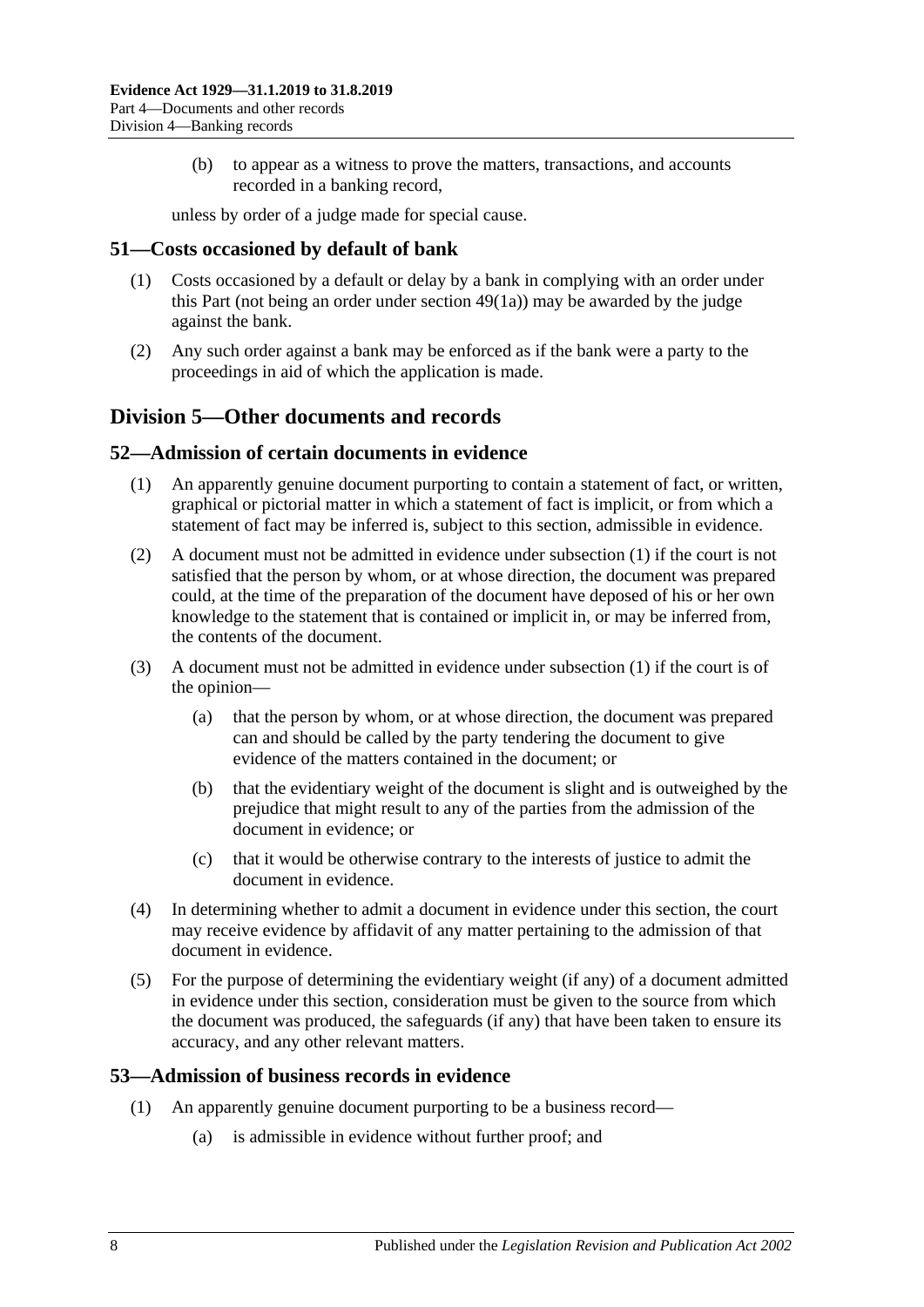- (b) is evidence of a fact stated in the record, or any fact that may be inferred from the record (whether the inference arises wholly from the matter contained in the record, or from that matter in conjunction with other evidence).
- (2) A document must not be admitted in evidence under [subsection](#page-51-1) (1) if the court is of the opinion—
	- (a) that the person by whom, or at whose direction, the document was prepared can and should be called by the party tendering the document to give evidence of the matters contained in the document; or
	- (b) that the evidentiary weight of the document is slight and is outweighed by the prejudice that might result to any of the parties from the admission of the document in evidence; or
	- (c) that it would be otherwise contrary to the interests of justice to admit the document in evidence.
- (3) For the purpose of determining the evidentiary weight (if any) of a document admitted in evidence under [subsection](#page-51-1) (1), consideration must be given to the source from which the document is produced, the safeguards (if any) that have been taken to ensure its accuracy, and any other relevant matters.
- (4) In this section—

*business* means business, occupation, trade or calling and includes the business of any governmental or local governmental body or instrumentality;

#### *business record* means—

- (a) any book of account or other document prepared or used in the ordinary course of a business for the purpose of recording any matter relating to the business; or
- (b) any reproduction of any such record by photographic, photostatic, lithographic or other like process.

### **Division 6—Matters relating to communications**

#### <span id="page-52-0"></span>**54—Electronic communications**

- (1) If an apparently genuine document purports to contain a record of an electronic communication (other than one referred to in [section](#page-53-0) 55), it will be presumed in the absence of evidence to the contrary, that the communication—
	- (a) was sent or made in the form of electronic communication that appears from the document to have been the form by which it was sent or made; and
	- (b) was sent or made by or on behalf of the person by or on whose behalf it appears from the document to have been sent or made; and
	- (c) was sent or made on the day on which, at the time at which and from the place from which it appears from the document to have been sent or made; and
	- (d) was received at the destination to which it appears from the document to have been sent; and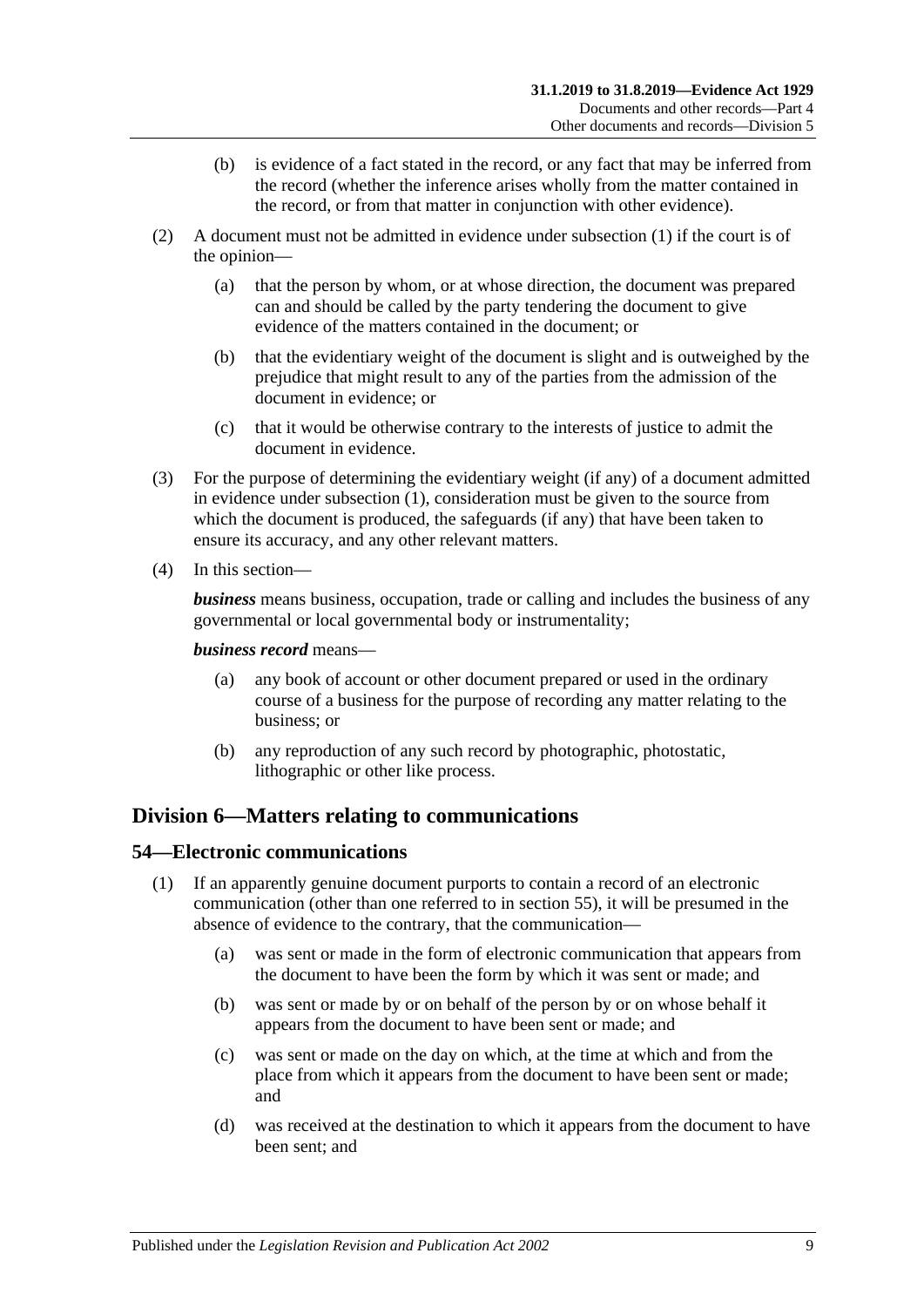- (e) if it appears from the document that the sending of the communication concluded at a particular time—was received at that destination at that time.
- (2) A provision of [subsection](#page-52-0) (1) does not apply in proceedings if—
	- (a) the proceedings relate to a contract; and
	- (b) all parties to the proceedings are parties to the contract; and
	- (c) the provision is inconsistent with a term of the contract.
- (3) A document referred to in [subsection](#page-52-0) (1) may be admitted in proceedings as evidence of any of the following representations contained in the document:
	- (a) the identity of the person from whom or on whose behalf the electronic communication was sent;
	- (b) the date on which or the time at which the communication was sent;
	- (c) the destination of the communication or the identity of the person to whom the communication was addressed.
- (4) In this section—

*electronic communication* has the same meaning as in the *[Electronic Transactions](http://www.legislation.sa.gov.au/index.aspx?action=legref&type=act&legtitle=Electronic%20Transactions%20Act%202000)  Act [2000](http://www.legislation.sa.gov.au/index.aspx?action=legref&type=act&legtitle=Electronic%20Transactions%20Act%202000)*.

#### <span id="page-53-1"></span><span id="page-53-0"></span>**55—Telegrams and lettergrams**

- (1) If a document purporting to contain a record of a message is transmitted by means of a lettergram or telegram, it will be presumed, in the absence of evidence to the contrary, that the message was received by the person to whom the message is addressed no later than 24 hours after the message was delivered to a post office for transmission as a lettergram or telegram.
- (2) This section does not apply in proceedings if—
	- (a) the proceedings relate to a contract; and
	- (b) all parties to the proceedings are parties to the contract; and
	- (c) [subsection \(1\)](#page-53-1) is inconsistent with a term of the contract.

#### **Division 7—Miscellaneous**

#### **56—Evidence produced by processes, machines and other devices**

- (1) This section applies to a document or thing—
	- (a) that is produced wholly or partly by a device or process; and
	- (b) that is tendered by a party to proceedings who asserts that, in producing the document or thing, the device or process has produced a particular outcome.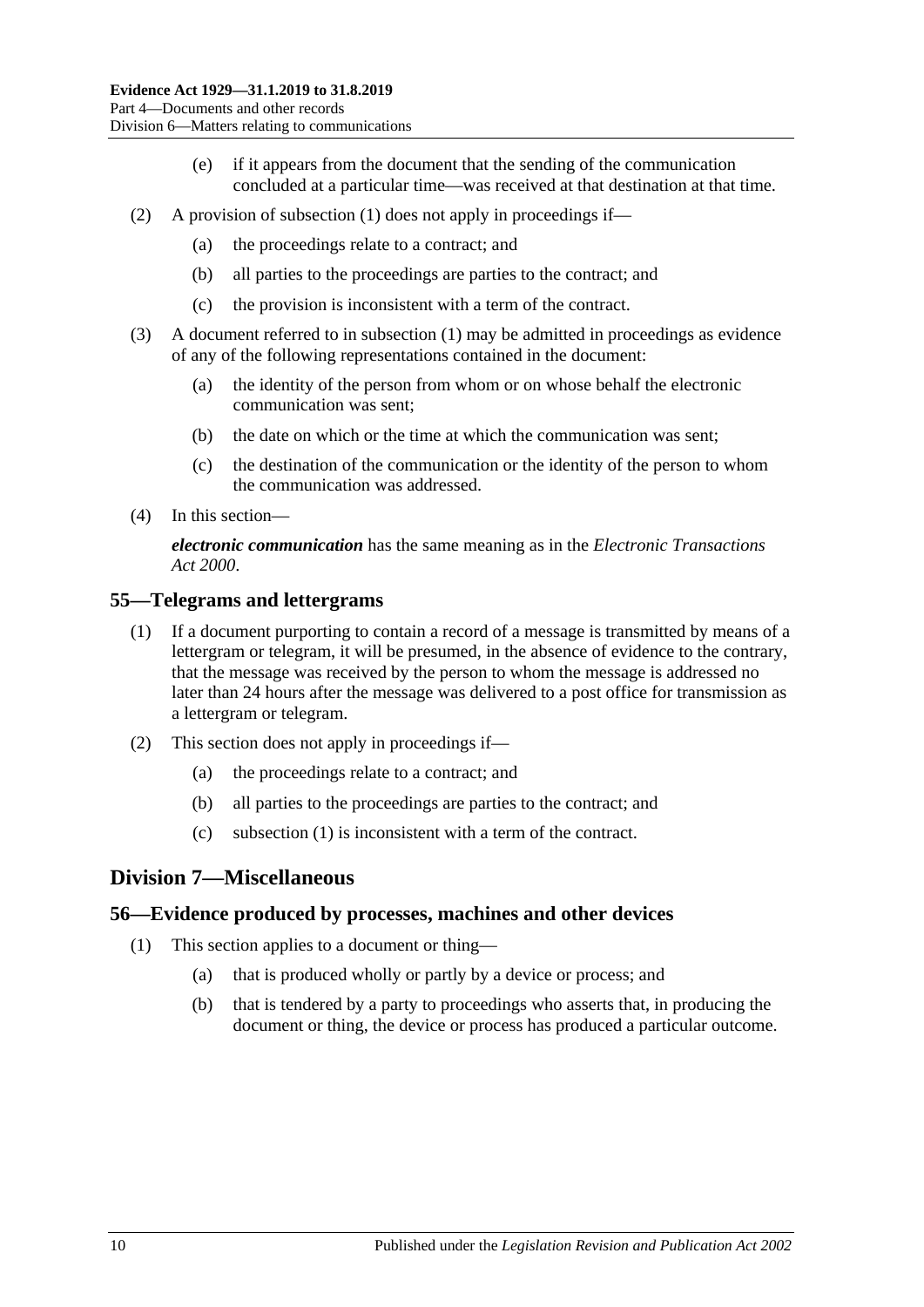(2) If a device or process is one that, or is of a kind that, if properly used, will ordinarily produce that outcome, it will be presumed, in the absence of evidence to the contrary, that, in producing the document or thing on the occasion in question, the device or process produced that outcome.

#### **Example—**

It would not be necessary to call evidence to prove that a photocopier normally produced complete copies of documents and that it was working properly when it was used to photocopy a particular document.

#### **57—Modification of best evidence rule**

- (1) A document that reproduces the contents of another document is admissible in evidence before a court in the same circumstances, and for the same purposes, as that other document (whether or not that other document still exists).
- (2) This section applies to a reproduction made—
	- (a) by an instantaneous process; or
	- (b) by a process in which the contents of a document—
		- (i) recorded by photographic, electronic or other means; or
		- (ii) stored on a data storage device,

are reproduced, whether in the same form or in some other form; or

- (c) in any other way.
- (3) If a court admits or refuses to admit a document under this section, the court must, if so requested by a party to the proceedings, state the reason for its decision.
- (4) In determining whether a particular document accurately reproduces the contents of another, a court is not bound by the rules of evidence and, in particular, the court may rely on its own knowledge of the nature and reliability of the processes by which the reproduction was made.

#### **Example—**

A photograph displaying the contents of an image on a computer screen, or a transcript of sounds or words captured on an audio recording, may be admissible as a reproduction of the contents of the image or recording (as the case may be).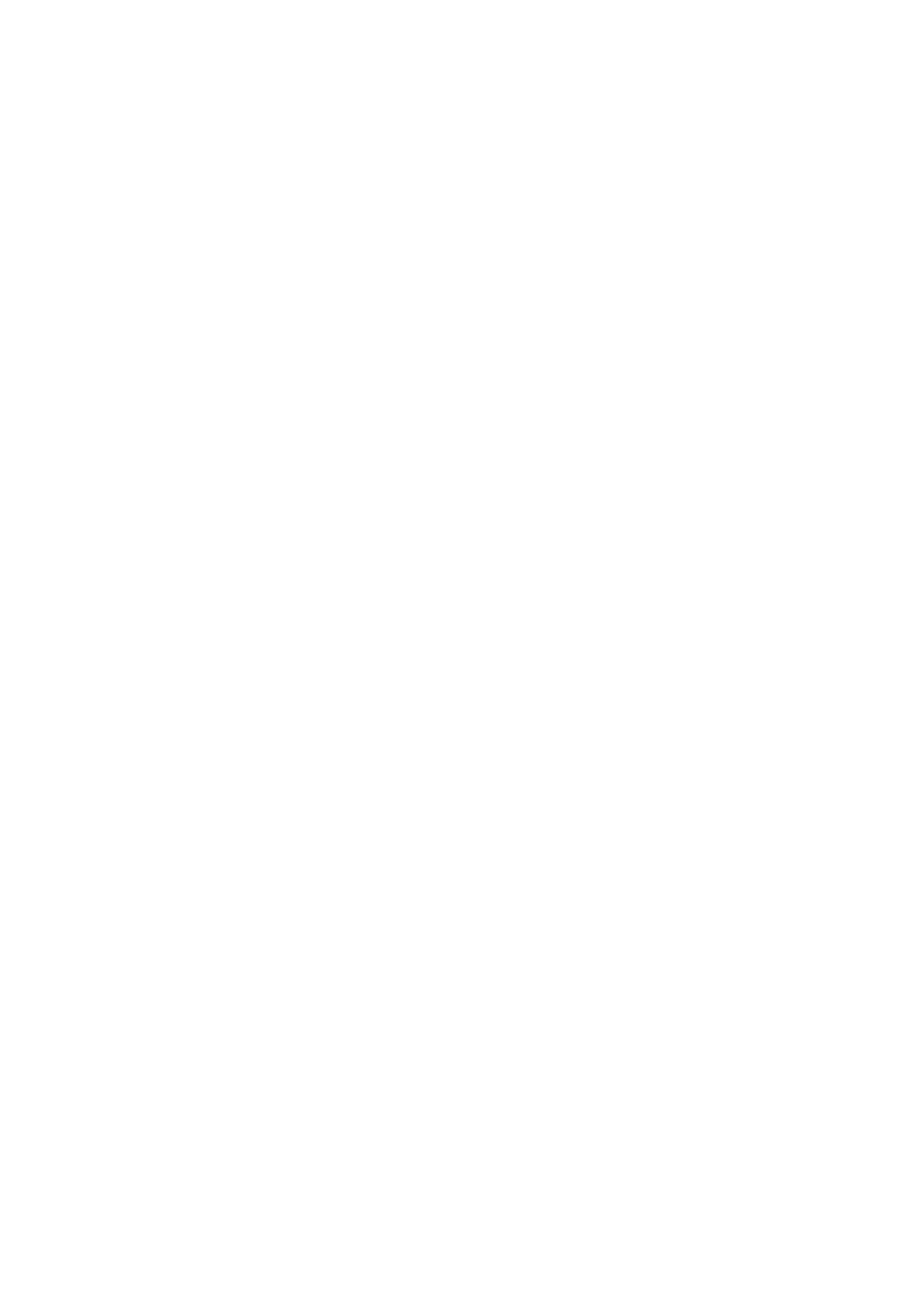# **Part 6B—Obtaining evidence from outside a court's territorial jurisdiction**

### **59D—Interpretation**

(1) In this Part—

#### *authorised South Australian court* means—

- (a) the Supreme Court;
- (b) the District Court;
- (c) the Magistrates Court;
- (e) a court or tribunal declared by the Attorney-General, by notice in the Gazette, to be an authorised South Australian court for the purposes of this Part;

*foreign court* means a court established under the law of some country, state or territory other than this State.

- (2) This Part applies in respect of—
	- (a) civil proceedings originating in courts within or outside Australia;
	- (b) criminal proceedings originating in Australian courts.

### **59E—Taking of evidence outside the State**

- (1) Where, in the opinion of an authorised South Australian court, it is necessary or expedient that evidence relating to proceedings before it be taken outside the State, the court may—
	- (a) sit outside the State for the purpose of taking the evidence; or
	- (b) issue a commission to an officer of the court or some other appropriate person to take the evidence; or
	- (c) request a foreign court to take the evidence.
- (2) Subject to any just exception—
	- (a) any depositions taken on commission or by a foreign court that takes evidence in pursuance of a request under this Part may be put in as evidence at the hearing of the proceedings to which they relate; and
	- (b) any documents produced to a commissioner or a foreign court that takes evidence in pursuance of a request under this Part are admissible at the hearing of the proceedings to which they relate as if produced at the hearing.
- (3) Any documents appearing to be depositions or documents so taken or produced, will, in the absence of evidence to the contrary, be accepted as such.
- (4) An authorised South Australian court may take evidence from a place outside the State by video link or any other form of telecommunication that the court thinks appropriate in the circumstances.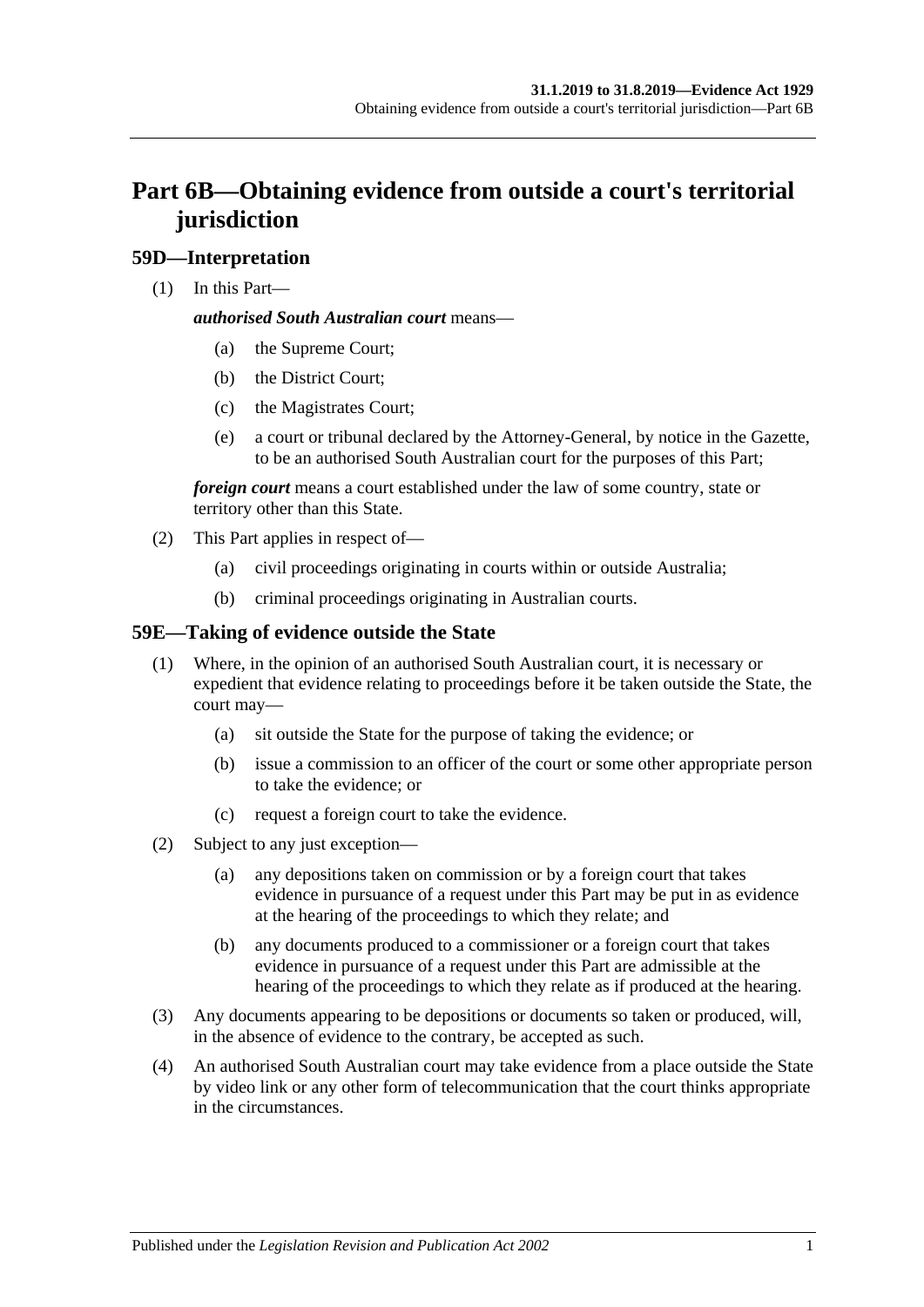Part 6B—Obtaining evidence from outside a court's territorial jurisdiction

#### **59F—Power of South Australian Court to take evidence on request**

- (1) Where a foreign court requests an authorised South Australian court to take evidence in this State for the purpose of proceedings before that foreign court the South Australian court may summon any person to appear before it for the purpose of giving evidence or for the purpose of producing documents.
- (2) A witness summoned to appear before an authorised South Australian court under this section may be examined, cross-examined or re-examined before that court.
- (3) Subject to this Part, the South Australian court in taking evidence under this section shall have the same powers as if the proceedings originated in that court.
- (4) If, while any person is being examined before an authorised South Australian court, objection is taken to any question, or to answering any question, the ground of the objection and the answer (if any) to the question shall be set out in the deposition of that person.
- (5) Subject to [subsections](#page-57-0) (6) and [\(7\),](#page-57-1) the validity of the ground of any such objection shall not be determined by the authorised South Australian court but by the foreign court at whose request the examination is being conducted.
- <span id="page-57-0"></span>(6) The authorised South Australian court may permit a witness to decline to answer a question where in the opinion of the court the answer to that question might incriminate him or where it would in the opinion of the court be unfair to the witness, or to any other person, that the answer should be given and recorded.
- <span id="page-57-1"></span>(7) A witness cannot be compelled to give evidence on a particular subject if he or she could not be compelled to give evidence on that subject in the foreign court from which the request to take evidence originated.

#### **59G—Depositions to be signed**

Where pursuant to this Part—

- (a) a witness has given evidence before an authorised South Australian court, his deposition shall be signed by him and by the person presiding over the court; or
- (b) a document has been produced before an authorised South Australian court, the person presiding over the court shall attach to that document a certificate signed by him stating the name of the person by whom the document was produced.

#### **59H—Transmission of request**

Where an authorised South Australian court receives a request from a foreign court for the examination of a witness, or the production of documents, and it appears to the court that the witness or person by whom the evidence is to be given, or the documents produced, is not in South Australia and is not proceeding to South Australia, but is in, or proceeding to, some other country or State, the South Australian court—

(a) may transmit the request to a foreign court in that other country or State together with such information as it possesses concerning the whereabouts of that person; and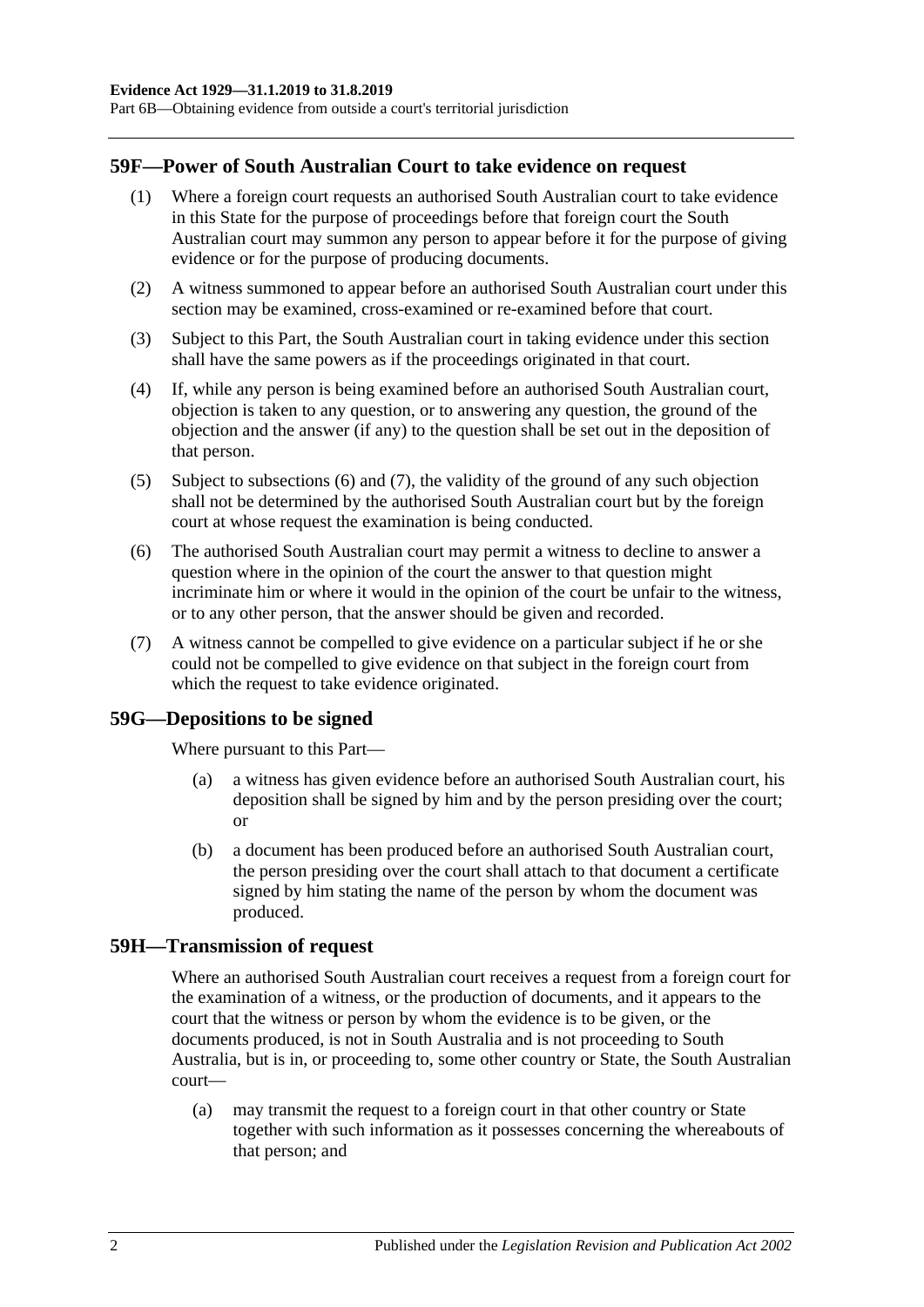(b) shall give notice to the foreign court from which it received the request of the fact that the request has been so transmitted.

## **59I—Saving provision**

- (1) Nothing in this Part limits the power of a court to require a witness to attend in person before the court.
- (2) The provisions of this Part are supplementary to, and do not derogate from, the provisions of any other Act or law.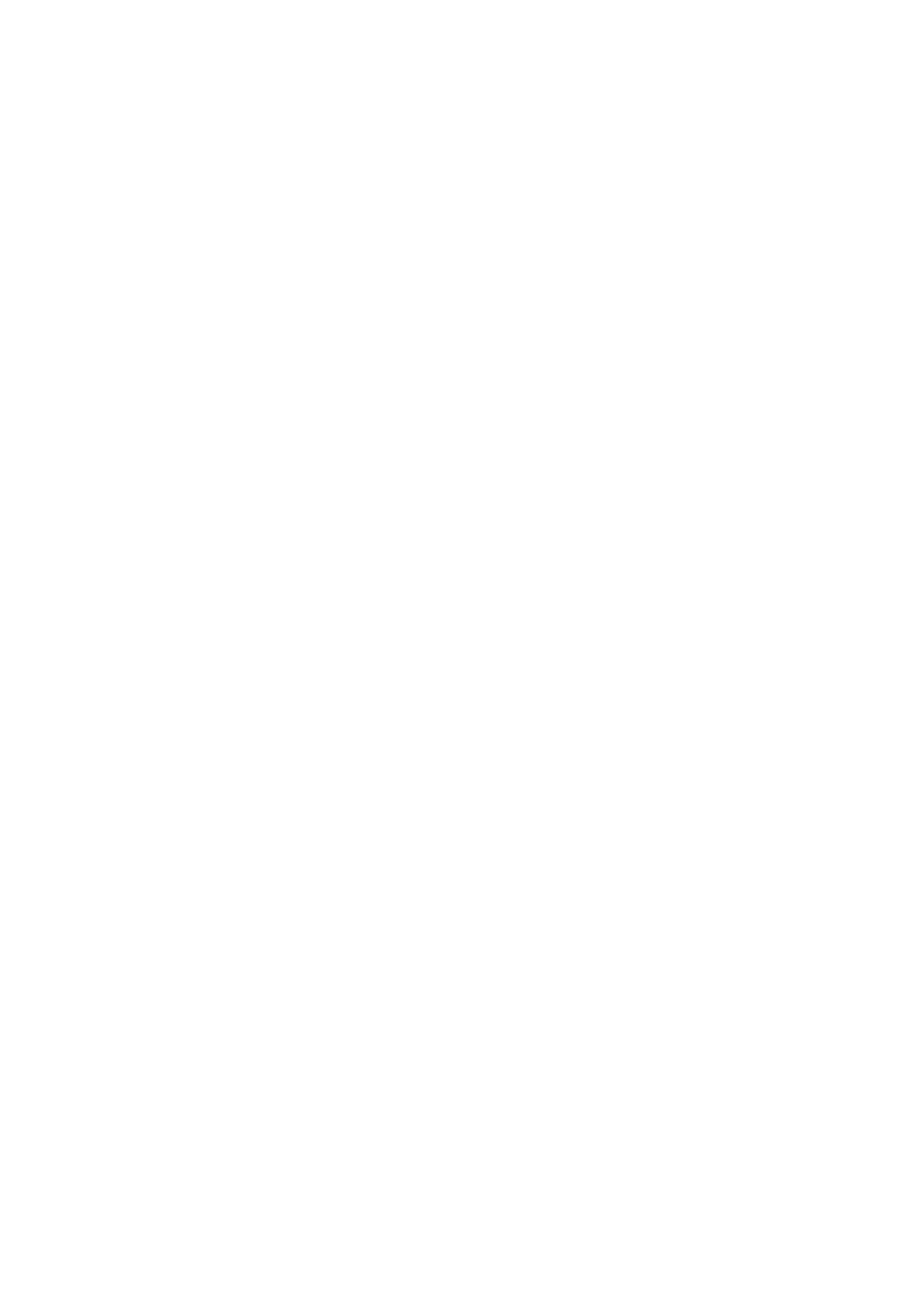# **Part 6C—Use of audio and audio visual links**

# **Division 1—Preliminary**

### **59IA—Interpretation**

In this Part—

*audio link* means a system of two-way communication linking different places so that a person speaking at any one of the places can be heard at the other;

#### **Example—**

An audio link may be established by facilities such as a two-way radio or telephone.

*audio visual link* means a system of two-way communication linking different places so that a person speaking at any one of the places can be seen and heard at the other;

#### **Example—**

An audio visual link may be established by facilities such as a closed-circuit television.

*participating State* means another State in which statutory provisions substantially corresponding to this Part are in force;

*recognised court* means a court or tribunal of a participating State that is authorised by the provisions of an Act of that State in terms substantially corresponding to this Part to direct that evidence be taken or submissions made by audio, or audio visual, link from South Australia;

*South Australian court* means—

- (a) the Supreme Court;
- (b) the District Court;
- (c) the Magistrates Court;
- (d) the Coroner's Court;
- (e) a court or tribunal prescribed by regulation to be a South Australian court for the purposes of this Part;

*State* includes Territory;

*tribunal* of a State means a person or body authorised by or under a law of the State to take evidence on oath or affirmation.

#### **59IB—Transitional**

This Part extends to proceedings whether the proceedings were commenced, or the cause of action arose, before or after the commencement of this Part.

#### **59IC—Application of Part**

This Part is in addition to, and does not derogate from, other provisions of this Act or of any other law authorising the taking of evidence, or the conduct of proceedings, outside this State.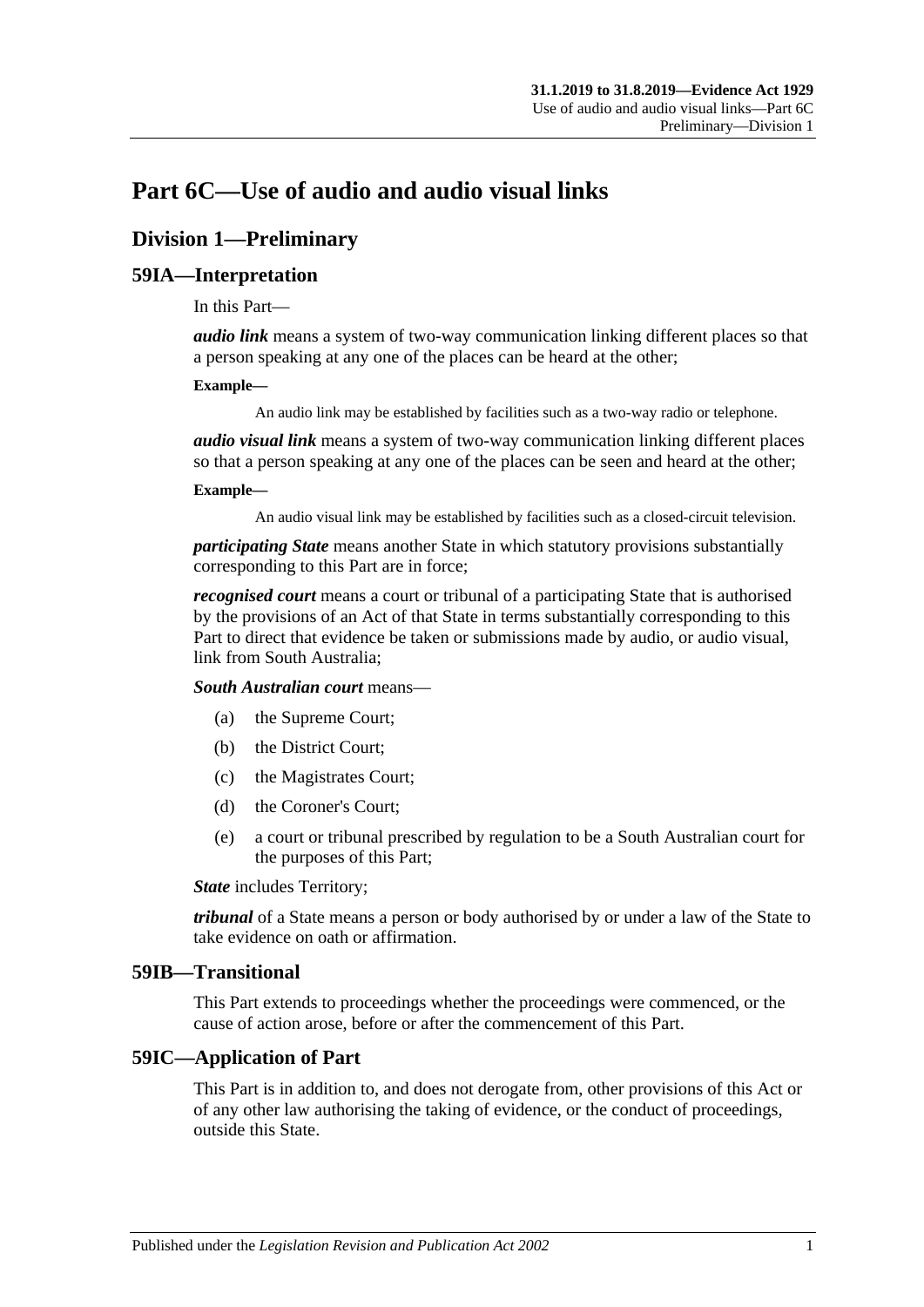# **Division 2—Use of interstate audio or audio visual link in proceedings before South Australian courts**

#### **59ID—Application of this Division**

This Division applies to any proceeding (including a criminal proceeding) before a South Australian court.

#### **59IE—State courts may take evidence and submissions from outside State**

- (1) A South Australian court may, on the application of a party to a proceeding before the court, direct that evidence be taken or submissions made by audio, or audio visual, link from a participating State.
- (2) The court must not make such a direction if—
	- (a) the necessary facilities are unavailable or cannot reasonably be made available; or
	- (b) the court is satisfied that the evidence or submission can be more conveniently given or made in this State; or
	- (c) the court is satisfied by a party opposing the making of the direction that the direction would be unfair to the party.
- (3) The court may exercise in the participating State in connection with taking evidence or receiving submissions by audio, or audio visual, link any of its powers that the court is permitted, under the law of the participating State, to exercise in the participating State.

#### **59IF—Expenses**

If a South Australian court directs evidence to be taken, or submissions to be made, by audio, or audio visual, link from a person in a participating State, the court may make such orders as it considers just for payment of expenses incurred in connection with—

- (a) taking the evidence or making the submissions; or
- (b) providing the audio, or audio visual, link.

#### **59IG—Counsel entitled to practise**

A person who is entitled to practise as a legal practitioner in a participating State is entitled to practise as a barrister, solicitor or both—

- (a) in relation to the examination-in-chief, cross-examination or re-examination of a witness in the participating State whose evidence is being given by audio, or audio visual, link in a proceeding before a South Australian court; and
- (b) in relation to the making of submissions by audio, or audio visual, link from the participating State in a proceeding before a South Australian court.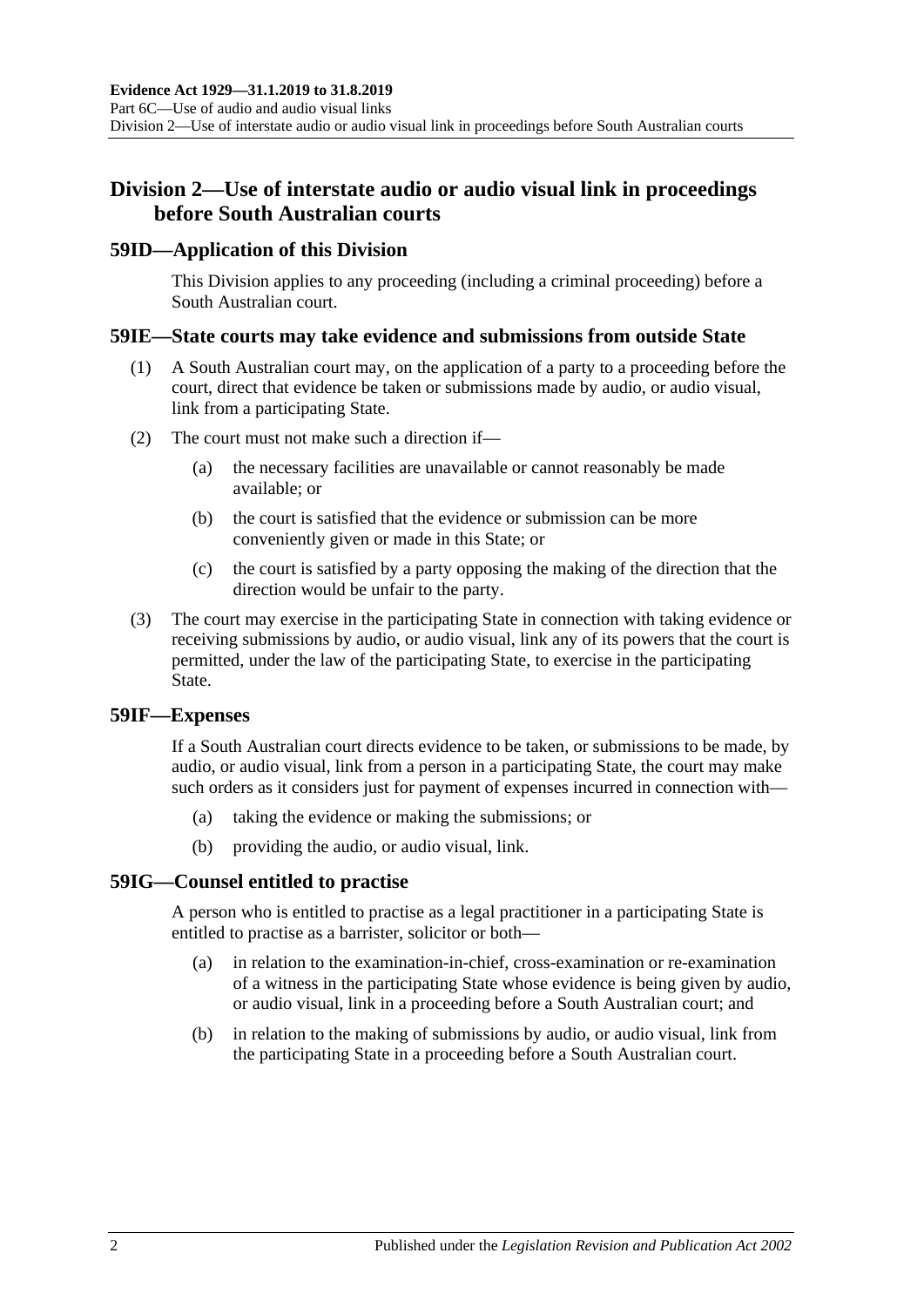# **Division 3—Use of interstate audio or audio visual link in proceedings in participating States**

### **59IH—Application of Division**

This Division applies to any proceeding (including a criminal proceeding) before a recognised court.

### **59II—Recognised courts may take evidence or receive submissions from persons in South Australia**

A recognised court may, for the purposes of a proceeding before it, take evidence or receive submissions by audio, or audio visual, link from a person in South Australia.

#### <span id="page-62-0"></span>**59IJ—Powers of recognised courts**

- (1) The recognised court may, for the purposes of the proceeding, exercise in South Australia, in connection with taking evidence or receiving submissions by audio, or audio visual, link any of its powers, except its powers—
	- (a) to punish for contempt; and
	- (b) to enforce or execute its judgments or process.
- (2) The laws of the participating State (including rules of court) that apply to the proceeding in that State also apply, by force of this subsection, to the practice and procedure of the recognised court in taking evidence or receiving submissions by audio, or audio visual, link from a person in South Australia.
- (3) For the purposes of the recognised court exercising its powers, the place in South Australia where evidence is given or submissions are made is taken to be part of the court.

### **59IK—Orders made by recognised court**

Without limiting [section](#page-62-0) 59IJ, the recognised court may, by order—

- (a) direct that the proceeding, or a part of the proceeding, be conducted in private; or
- (b) require a person to leave a place in South Australia where the giving of evidence or the making of submissions is taking place or is going to take place; or
- (c) prohibit or restrict the publication of evidence given in the proceeding or of the name of a party to, or a witness in, the proceeding.

### **59IL—Enforcement of order**

- (1) An order of a recognised court under this Division must be complied with.
- <span id="page-62-1"></span>(2) Subject to rules of court, the order may be enforced by the Supreme Court as if the order were an order of the Supreme Court.
- (3) Without limiting [subsection](#page-62-1) (2), a person who contravenes the order—
	- (a) is taken to be in contempt of the Supreme Court; and
	- (b) is punishable accordingly,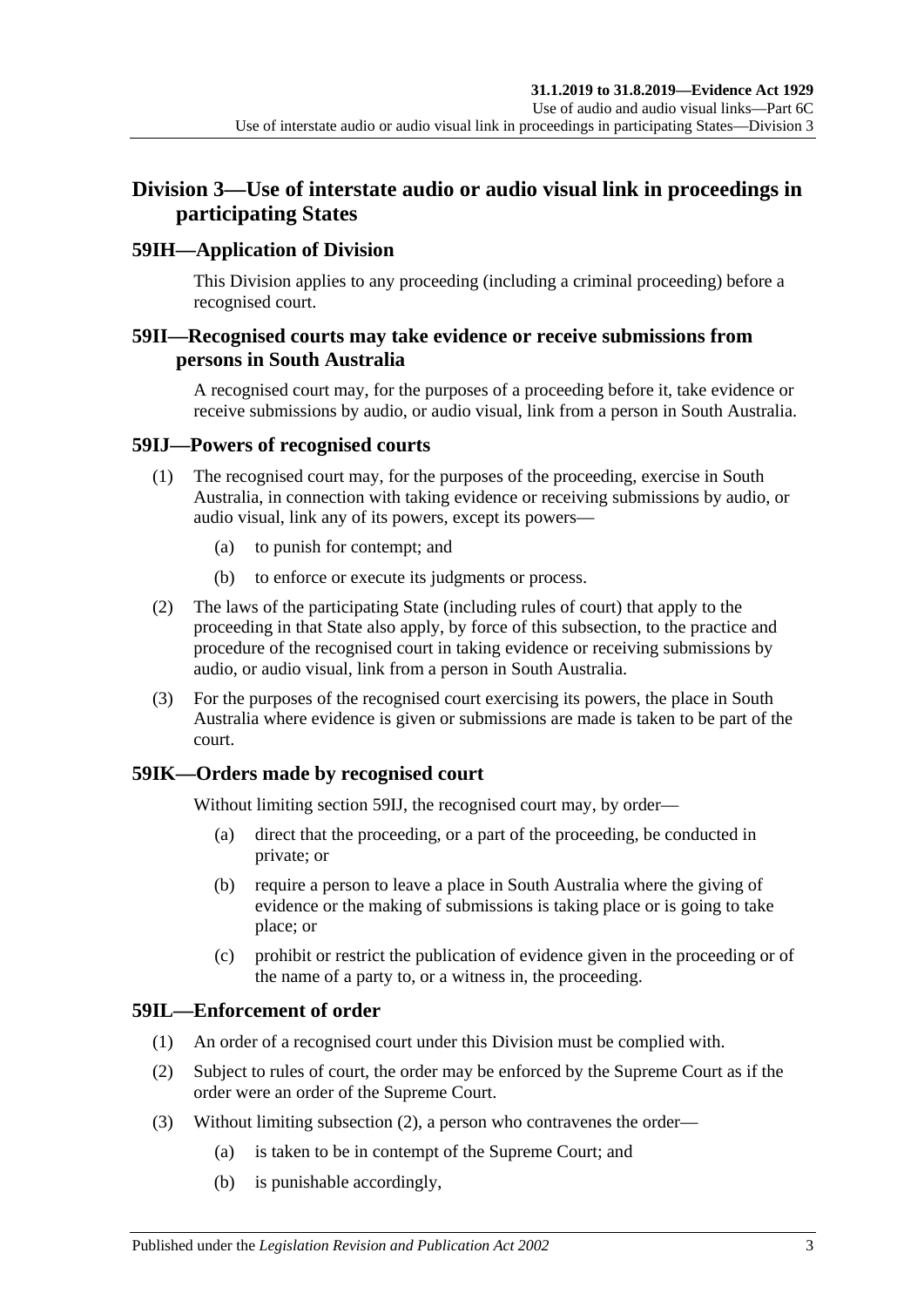unless the person establishes that the contravention should be excused.

### **59IM—Privileges, protection and immunity of participants in proceedings in courts of participating States**

- (1) A judge or other person presiding at a proceeding before a recognised court has, in connection with evidence taken or submissions received by audio, or audio visual, link from a person in South Australia, the same privileges, protection and immunity as a judge of the Supreme Court.
- (2) A person appearing as a legal practitioner in a proceeding before a recognised court has, in connection with evidence taken or submissions received by audio, or audio visual, link from a person in South Australia, the same protection and immunity as a legal practitioner has in appearing for a party in a proceeding before the Supreme Court.
- (3) A person appearing as a witness in a proceeding before a recognised court by audio, or audio visual, link from South Australia has the same protection as a witness in a proceeding before the Supreme Court.

### **59IN—Recognised court may administer oath in South Australia**

- (1) A recognised court may, for the purpose of obtaining in the proceeding by audio, or audio visual, link the testimony of a person in South Australia, administer an oath or affirmation in accordance with the practice and procedure of the recognised court.
- (2) Evidence given by a person on oath or affirmation so administered is, for the purposes of the law of South Australia, testimony given in a judicial proceeding.

#### **59IO—Assistance to recognised court**

An officer of a South Australian court may, at the request of a recognised court—

- (a) attend at the place in the State where evidence is to be or is being taken, or submissions are to be or are being made, in the proceeding; and
- (b) take such action as the recognised court directs to facilitate the proceeding; and
- (c) assist with the administering by the recognised court of an oath or affirmation.

#### <span id="page-63-0"></span>**59IP—Contempt of recognised courts**

- (1) A person must not, in relation to proceedings in South Australia for the purpose of taking of evidence or the receiving of submissions by a recognised court by audio, or audio visual, link, engage in conduct that would, if the proceeding were before the Supreme Court, constitute—
	- (a) an offence; or
	- (b) a contempt of the Supreme Court.
- (2) A person who contravenes [subsection](#page-63-0) (1) is liable to—
	- (a) if the conduct would have constituted an offence—the same penalty as if the offence had been committed in relation to proceedings before the Supreme Court; or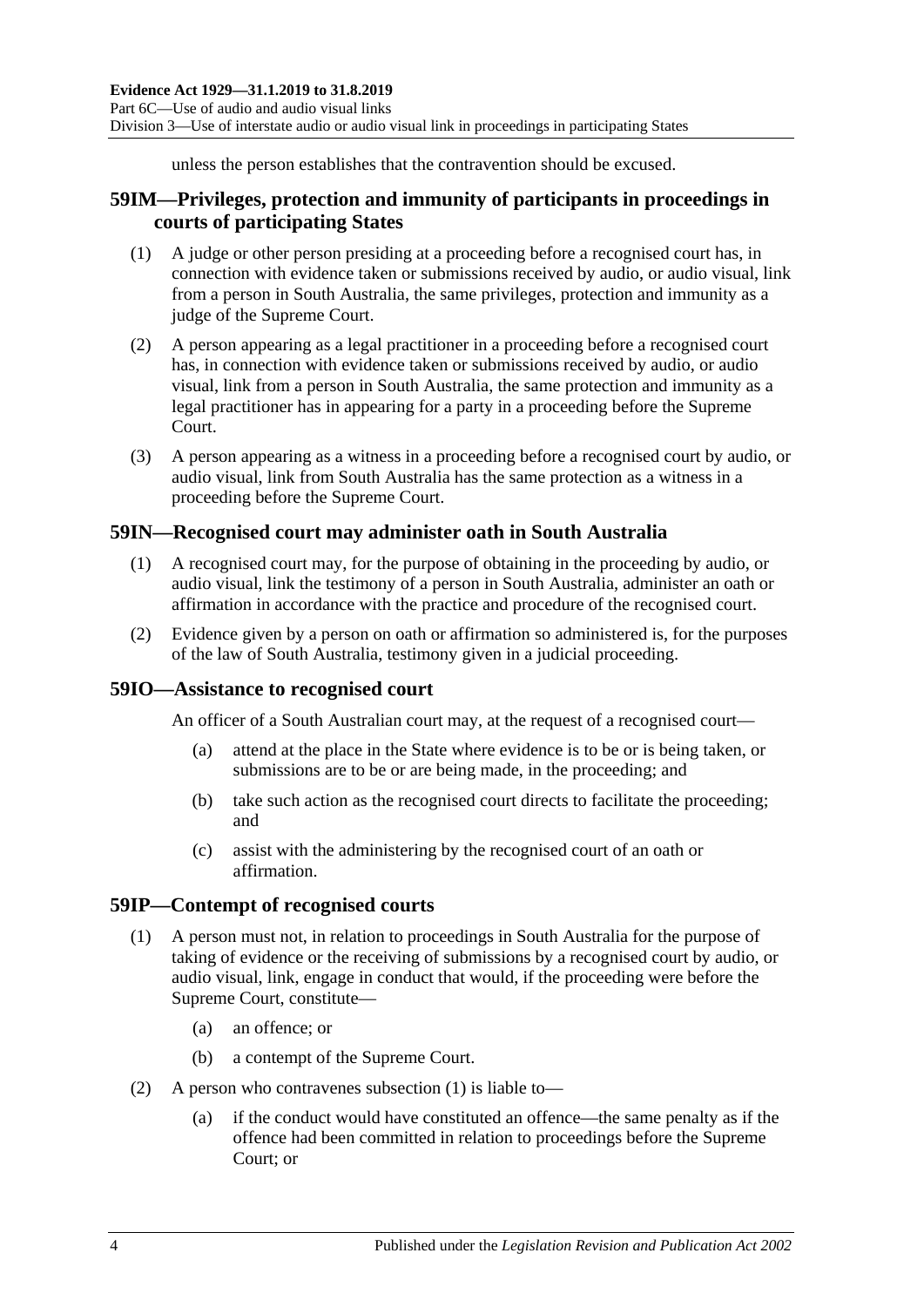(b) if the conduct would have constituted a contempt—imprisonment for 3 months.

# **Division 4—Use of audio visual link or audio link generally**

### **59IQ—Appearance etc by audio visual link or audio link**

- (1) A court may, subject to this Division and any relevant rules of court, receive evidence or submissions from a person who is in the State but not physically present in the courtroom by means of an audio visual link or an audio link.
- (2) The court may administer an oath or affirmation by means of the link for the purpose of taking evidence (and may adapt its normal practice in that regard to the extent necessary in the circumstances).
- (3) While the link is in operation the person from whom evidence or submissions are taken, and anyone else present in the place from which that person gives evidence or makes submissions, is taken to be before the court.

Any law or rule of practice relevant to contempt of the court applies accordingly.

Any law or rule of practice requiring the personal appearance of a person before the court is taken to be satisfied while the link between the court and the person remains in operation.

- <span id="page-64-0"></span>(4) Subject to any other Act and any relevant rules of court, if a defendant is in custody prior to trial and facilities exist for dealing with proceedings by means of an audio visual link or audio link, the court may, if of the opinion that it is appropriate in the circumstances to do so, deal with the proceedings by audio visual link or audio link without requiring the personal attendance of the defendant.
- (5) Without limiting the circumstances that a court may take into consideration for the purposes of [subsection](#page-64-0) (4), if the proceeding is the defendant's first appearance before a court in connection with the charge or charges for which the defendant is in custody, the court must take into consideration whether or not the defendant is represented by a legal practitioner or has had the opportunity to obtain legal advice.
- (6) The court should give the parties a reasonable opportunity to object to the use of an audio visual link or an audio link under this Division (but may, if it is convenient to do so, use the link for the purpose of hearing the objection).
- <span id="page-64-1"></span>(7) In proceedings relating to an offence (other than proceedings to which subsection (4) applies), the prosecuting authority must object to the use by the court of an audio visual link or an audio link if requested to do so by—
	- (a) an alleged victim of the offence; or
	- (b) if an alleged victim of the offence—
		- (i) is a child—a parent or guardian of the alleged victim; or
		- (ii) is deceased or unable to represent himself or herself because of some physical or medical condition—a member of the alleged victim's immediate family.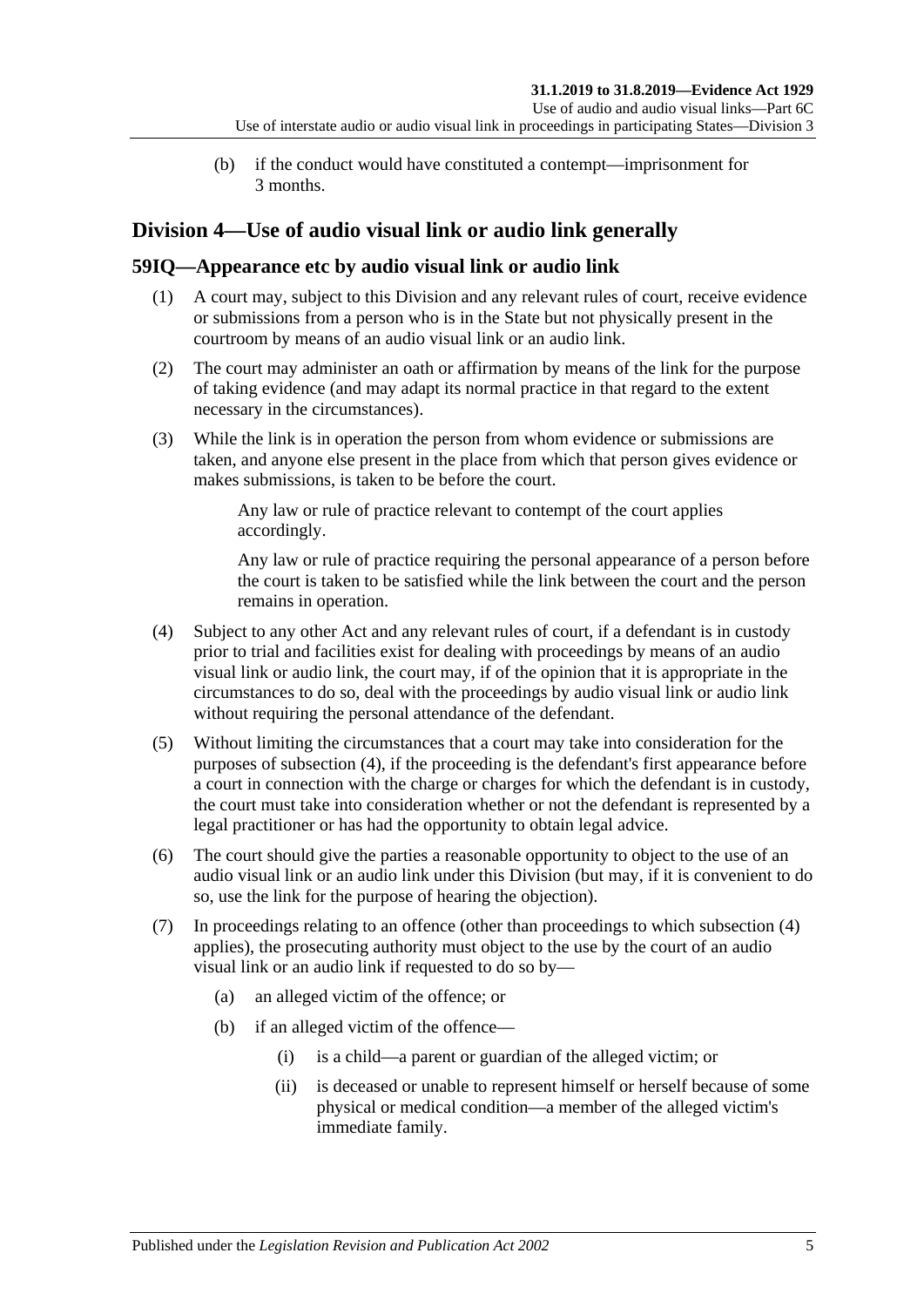(8) In [subsection](#page-64-1) (7)—

*immediate family* of an alleged victim means—

- (a) a spouse or domestic partner; or
- (b) a parent or guardian; or
- (c) a grandparent; or
- (d) an adult child; or
- (e) an adult grandchild; or
- (f) a brother or sister;

*victim*, in relation to an offence, means—

- (a) a person who suffers physical or mental injury, damage or loss as a result of the commission of the offence;
- (b) a person who suffers psychological injury as a result of being directly involved in the circumstances of the offence or in operations in the immediate aftermath of the offence to deal with its consequences.

#### **59IR—Communication between lawyer and client**

- (1) This section applies where—
	- (a) a person who is to give evidence or make submissions (or on whose behalf submissions are to be made) is represented by a lawyer; and
	- (b) the lawyer and the client are physically separated—the lawyer being in the courtroom and the client in the remote location.
- (2) Evidence or submissions are not to be taken by audio visual link or by audio link if facilities do not exist to enable private oral communication between the lawyer and the client.
- (3) The court must, at the lawyer's request, make appropriate arrangements for the private communication of a document between the lawyer and the client.
- (4) Any communication between lawyer and client is absolutely privileged.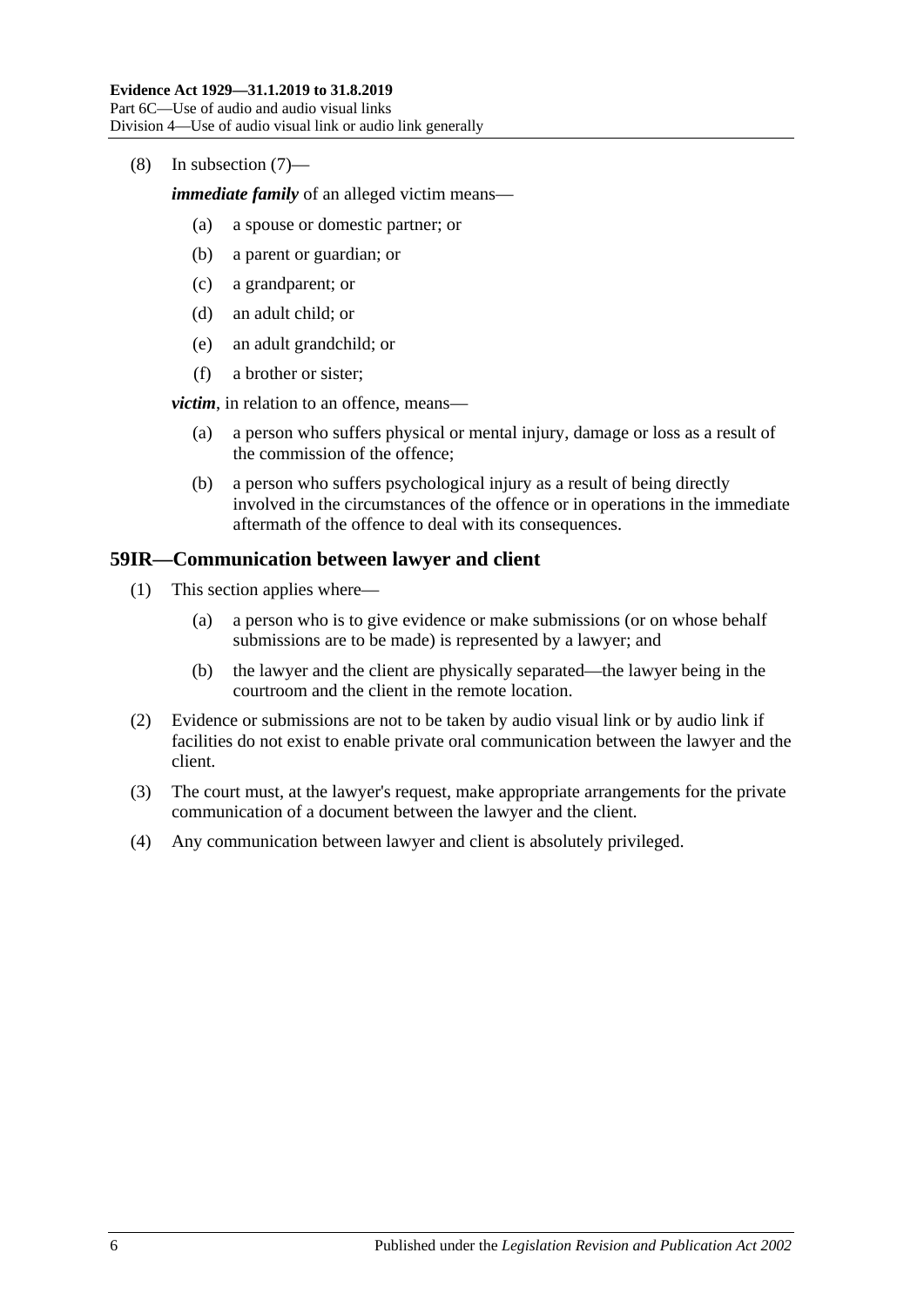# **Part 7—General provisions**

### **Division 1—Power to dispense with formal proof**

### <span id="page-66-0"></span>**59J—Court's power to dispense with formal proof**

- (1) A court may at any stage of civil or criminal proceedings—
	- (a) dispense with compliance with the rules of evidence for proving any matter that is not genuinely in dispute; or
	- (b) dispense with compliance with the rules of evidence where compliance might involve unreasonable expense or delay.
- (2) In exercising its power under [subsection](#page-66-0) (1) the court may, for example, dispense with proof of—
	- (a) a document or the execution of a document;
	- (b) handwriting;
	- (c) the identity of a party;
	- (d) the conferral of an authority to do a particular act.
- (3) A court is not bound by the rules of evidence in informing itself on any matter relevant to the exercise of its discretion under this section.

## **Division 2—Notice of action**

#### **60—Sufficiency of notice of action**

In any action or other proceeding in any court of justice in which notice of action is required, such notice shall be deemed sufficient if, in the opinion of the person presiding, such notice shall have given the defendant reasonable notice of the cause of such action, and the sufficiency of such notice shall be a question of fact and not of law; and no notice of action shall be held insufficient merely for want of form.

## **Division 3—Facilitation of proof of certain matters**

#### **62—Proof of "public place" in certain cases**

Whenever in any proceedings before justices, in respect of any offence, it is an essential ingredient of the offence that the place (where any fact or matter occurred or was done) should be a public place, an allegation, in the complaint or information, that the place (specified as that in which the fact or matter charged occurred or was done) was a public place, shall be *prima facie* evidence of that fact, but the court may, if it thinks fit, and at any stage of the proceedings, permit evidence to be called with respect to the said fact.

### **62A—Proof of place being within municipality etc**

(1) In any complaint or information an allegation that any place is within a municipality, district council district, town or township, shall be *prima facie* evidence of the fact so alleged.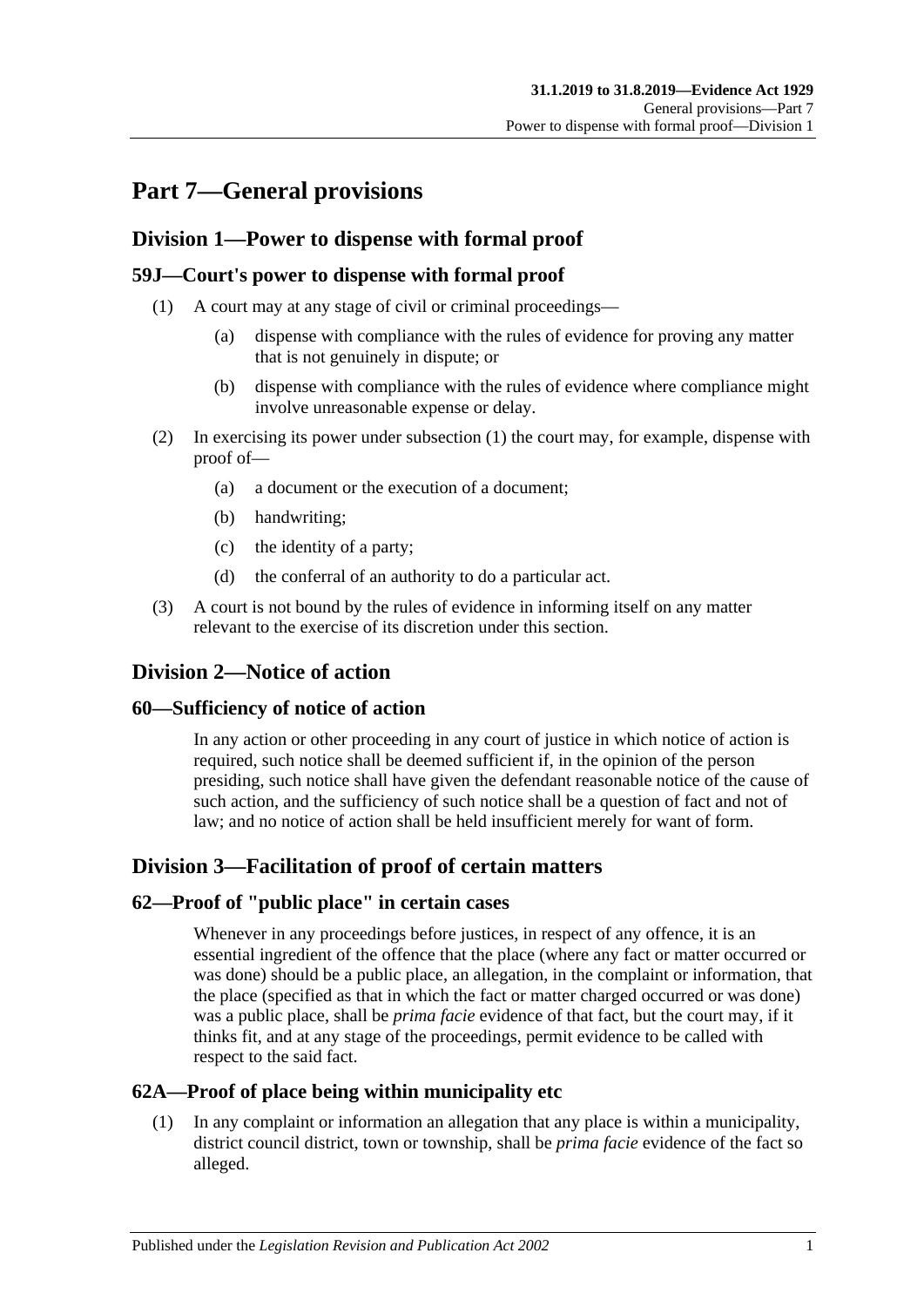(2) In this section the word *place* shall include any place, public or private, however described in the complaint or information, including any street road or other thoroughfare, or part thereof, and any building or structure or part thereof.

### **63—Proof of foreign law**

Printed books purporting to contain statutes, ordinances or other written laws in force in any country, although not purporting to have been printed or published by authority, and books purporting to contain reports of decisions of courts or judges in such country, and text books treating of the laws of such country, may be referred to by all courts for the purpose of ascertaining the laws in force in such country; but such courts shall not be bound to accept or act on the statements in any such books as evidence of such laws.

### **63A—Evidence as to foreign law**

Where upon trial of any proceedings by judge and jury it is necessary to ascertain the law of any other country or state applicable to the proceedings, any question as to the effect of evidence given with respect to that law shall, instead of being submitted to the jury, be decided by the judge.

#### **64—Proof of matters of history, science etc**

All courts may, in matters of public history, literature, science, or art, refer, for the purposes of evidence, to such published books, calendars, maps, or charts as such courts consider to be of authority on the subjects to which they respectively relate: Provided that nothing herein contained shall be deemed to require any such court to accept or act upon any such evidence when tendered, unless it thinks fit.

#### **65—Reference by court to books, official certificates etc**

- (1) In any matter relating to—
	- (a) the ordinary course of the post between any place within the Commonwealth and any other place, whether within or without the Commonwealth, or to the public business and transactions of the Australian Postal Commission; or
	- (b) the territorial limits of the area controlled by any municipal or district council or other local governing body, or of any other area designated or proclaimed or appointed by or under any statute or to the inclusion in any such area or the exclusion therefrom of any particular place; or
	- (c) the distance between any two places in the State;

every court may refer to—

- (d) any such published book, map, chart, or document as the court considers to be of authority upon the subject to which it relates; or
- (e) any certificate purporting to be signed by some person occupying any official position which, in the opinion of the court, qualifies him to certify to the fact in question.
- (2) However nothing herein contained shall be deemed to require any such court to accept or act upon any such evidence when tendered unless it thinks fit.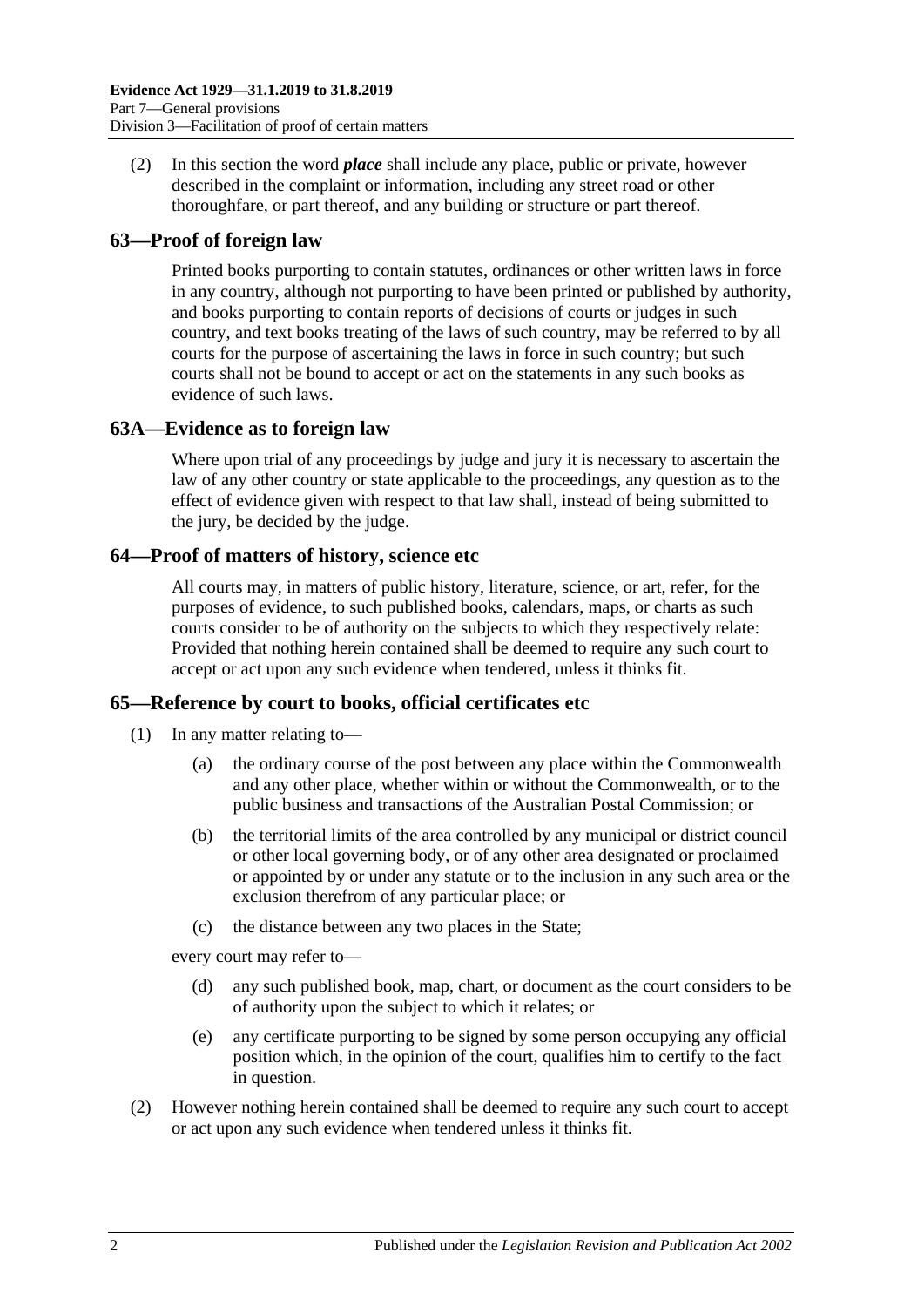#### **65A—Proof of age**

If—

- (a) the age of a person is relevant to proceedings before a court; and
- (b) a document that appears to be a certified copy of, or extract from, a register of births kept under an Australian law, or under the law of the country in which the person was born, is produced to the court; and
- (c) the name of the person to whom the document relates is the name or a former name of the person whose age is to be established,

it will be presumed, in the absence of evidence to the contrary, that the person whose age is to be established is the person named in the document produced to the court and that the date of his or her birth is the date of birth shown in that document.

### **Division 4—Taking affidavits etc outside the State**

#### <span id="page-68-4"></span><span id="page-68-3"></span>**66—Taking of affidavits out of the State**

- <span id="page-68-2"></span><span id="page-68-1"></span><span id="page-68-0"></span>(1) Any oath or affidavit required for the purpose of any court or matter in the State may be taken or made, in any place out of the State, before—
	- (a) a commissioner for taking affidavits in the Supreme Court empowered and authorised to act in that place; or
	- (b) a British diplomatic or consular agent exercising his function in that place; or
	- (ba) any person appointed to hold or act in any of the following offices of the Commonwealth in that place:
		- (i) ambassador;
		- (ii) high commissioner;
		- (iii) minister;
		- (iv) head of mission;
		- (v) commissioner;
		- (vi) charge d'affaires;
		- (vii) counsellor or secretary at an embassy, high commissioner's office, legation or other post;
		- (viii) consul-general;
		- (ix) consul;
		- (x) vice-consul;
		- (xi) trade commissioner;
		- (xii) consular agent; or
	- (bb) an employee of the Commonwealth, or the Australian Trade Commission, authorised under section 3 of the *Consular Fees Act 1955* (Commonwealth) and exercising his or her function in that place; or
	- (c) any person having authority to administer an oath in that place.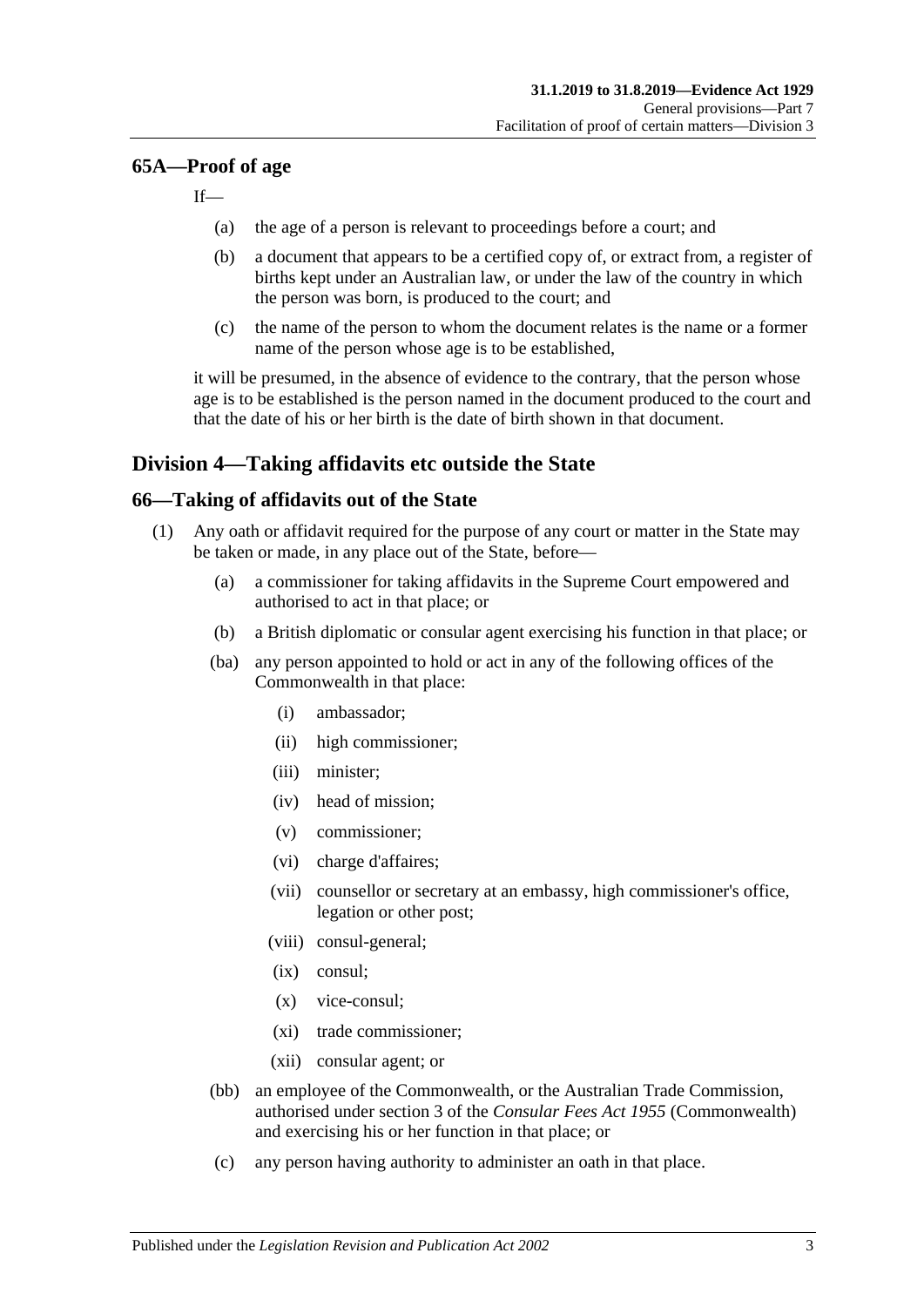- (2) Judicial and official notice may be taken—
	- (a) of the signature or seal of any such commissioner or agent or of any person appointed as aforesaid, or of any person having authority as aforesaid if he purports to have such authority, otherwise than by the law of a foreign country not under the dominion of His Majesty; and
	- (b) of the fact that any particular place is under the dominion of His Majesty.
- (3) In the case of a person purporting to have such authority by the law of a foreign country not under the dominion of His Majesty, such authority may be verified by any of the persons mentioned in [paragraphs](#page-68-0) (a), [\(b\)](#page-68-1) and [\(ba\)](#page-68-2) of [subsection](#page-68-3) (1) hereof, or by the certificate of the superior court of such place, and if such authority purports to be so verified the oath or affidavit may be admitted or received without further proof of the signature or seal, or of the judicial, official, or other character of such first mentioned person.
- (4) In this section—

*oath* includes affirmation and declaration;

*affidavit* includes any statutory or other declaration, acknowledgment, or examination;

*diplomatic agent* means ambassador, envoy, minister, charge d'affaires, or secretary of embassy or legation;

*consular agent* means consul-general, consul, vice-consul, or consular agent, or acting consul-general, acting consul, acting vice-consul, or acting consular agent.

#### <span id="page-69-1"></span><span id="page-69-0"></span>**66A—Taking of affidavits out of the State by sailors, soldiers and airmen**

- (1) Any oath or affidavit required to be made by any member of a fighting force, for the purpose of any court or matter in the State, may be taken or made in any place out of the State before any officer of any naval, military or air force of any part of His Majesty's dominions who holds a rank not below the following, namely:
	- (a) in the case of a naval officer, lieutenant;
	- (b) in the case of a military officer, captain;
	- (c) in the case of an officer of an air force, flight-lieutenant,

or before any person having authority to administer an oath in the State.

- (2) An officer administering an oath or taking an affidavit by virtue of the powers conferred by this section shall state in the jurat or attestation to the oath or affidavit the following matters, namely:
	- (a) the date on which the oath or affidavit is taken or sworn;
	- (b) the full name and rank of the officer.
- (3) An apparently genuine signature purporting to be the signature of a person administering an oath or taking an affidavit, and purporting to be the signature of an officer of a naval, military or air force of any part of His Majesty's dominions who holds a rank not below that specified in [subsection](#page-69-0) (1) of this section, may be deemed to be the signature of such an officer unless the contrary is shown.
- (5) In this section—

*affidavit* includes any statutory or other declaration, acknowledgment, or examination;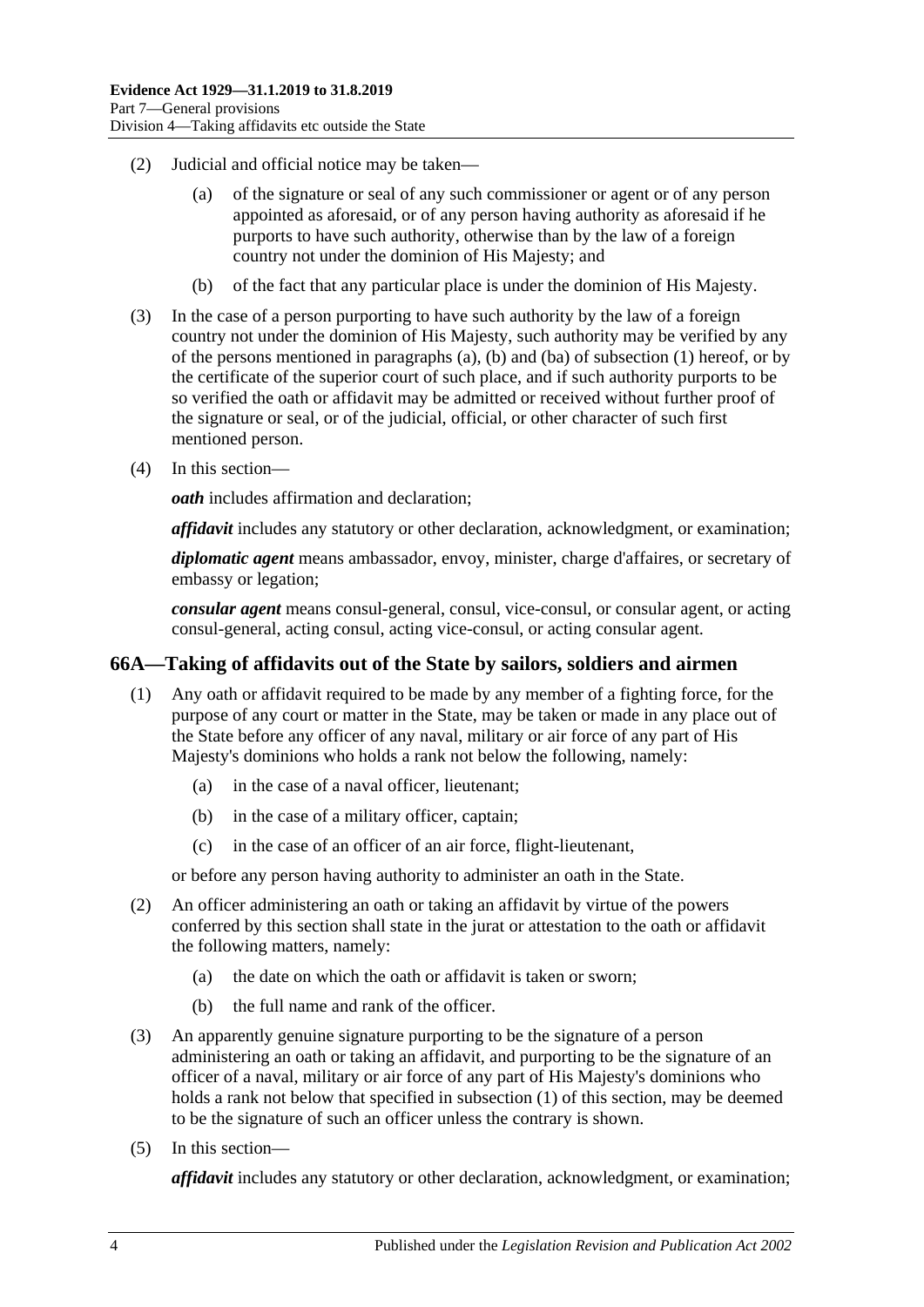*His Majesty's dominions* includes the United Kingdom of Great Britain and Northern Ireland, and all self-governing dominions, dependencies, colonies, protectorates, protected states, and mandated territories of His Majesty;

*member of a fighting force* includes any man or woman who is a member of a naval, military or air force of any country, and any person who, as a representative or employee of any charitable, religious or other organisation for promoting the welfare of members of any such force, is attached to any such force;

*oath* includes affirmation and declaration.

### **67—Extension of provisions relating to affidavits to attestation etc of other documents**

- <span id="page-70-0"></span>(1) The provisions of [section](#page-68-4) 66 and [66A](#page-69-1) shall, as far as applicable, extend to every attestation, verification, acknowledgment, or signature in relation to any document required, authorised, or permitted by or under any statute or by custom or otherwise to be attested, verified, acknowledged, or signed, and to the doing of all notarial acts as if such provisions had been re-enacted in this section, excluding words relating to the administration of oaths or affirmations and the taking of affidavits and substituting therefor words relating to attestation, verification, acknowledgment, or signature, as the case may be.
- <span id="page-70-2"></span>(1a) Notwithstanding the provisions of [section](#page-68-4) 66 of this Act as affected by [subsection](#page-70-0) (1) of this section, judicial and official notice may be taken of the signature or seal of a person who, in connection with any of the matters to which those provisions so extend, appears to have signed that signature or affixed that seal while acting in the capacity of a notary public under the law for the time being in force in any country state or territory that is declared by proclamation to be a place within the Commonwealth of Nations to which this subsection applies, whether or not his authority for so acting has been verified in accordance with the provisions of [subsection](#page-70-1) (3) of [section](#page-68-4) 66 as so extended.
- (1b) A proclamation referred to in [subsection](#page-70-2) (1a) of this section may be made, and may be varied or cancelled by subsequent proclamation, as the Governor thinks fit.
- (2) *Notarial act* includes any act, matter, or thing which in South Australia or elsewhere a notary public can attest or verify or otherwise do by or under any Act of Parliament or custom or otherwise for the purpose of being used in the State.
- <span id="page-70-1"></span>(3) The provisions of this section apply to documents required, authorised, or permitted by or under the *[Real Property Act](http://www.legislation.sa.gov.au/index.aspx?action=legref&type=act&legtitle=Real%20Property%20Act%201886) 1886*.

# **Division 5—Admission of official documents in evidence**

#### **67A—Admissibility of documents without proof of seal etc**

Every document admissible in evidence for any purpose in any court of justice in England or Wales without proof of the seal, or stamp, or signature authenticating the document, or of the judicial or official character of the person appearing to have signed it, shall be admissible in evidence for the like purpose in any court of the State or before any person acting judicially under any law of the State, without proof of the seal, or stamp, or signature authenticating the document, or of the judicial or official character of the person appearing to have signed it.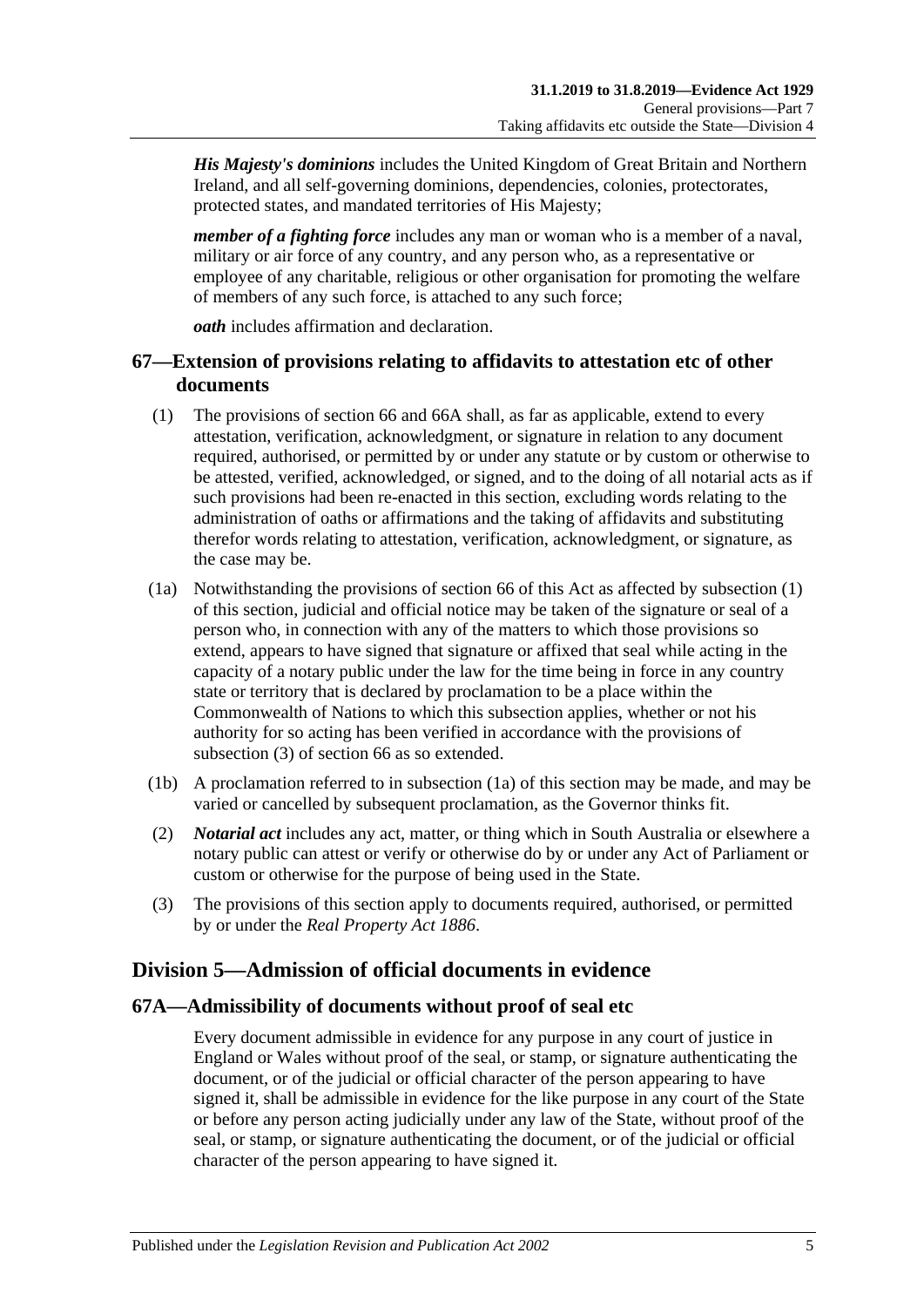# **Division 6—Power of foreign authority to take evidence**

### **67AB—Taking of evidence in this State by foreign authorities**

- (1) Subject to [subsection](#page-71-0) (2) of this section, a foreign authority may—
	- (a) take evidence; and
	- (b) administer an oath or affirmation to any witness for the purpose of taking evidence,

in this State.

- <span id="page-71-0"></span>(2) Where—
	- (a) the foreign authority is not a court constituted of a person who holds judicial office under the laws of the place in which the court is established; or
	- (b) the evidence to be taken by the foreign authority relates to criminal proceedings,

it shall not be lawful for the foreign authority to take evidence, or to administer an oath or affirmation, in this State without the authority of the Attorney-General.

(3) In this section—

*foreign authority* means—

- (a) a court established under the law of a place outside this State; or
- (b) any body or person authorised under the law of a place outside this State to take evidence; or
- (c) any person commissioned or otherwise authorised by any such court, body or person to act on its behalf in taking evidence in this State.

### **Division 7—Select Committee evidence**

### **67B—Evidence before the Parliamentary Select Committee of Inquiry into Prostitution**

- <span id="page-71-1"></span>(1) Where a person in evidence, or in a submission, to the Select Committee makes a statement tending to incriminate himself of an offence, no proceedings in respect of that offence shall be commenced against him in respect of that offence except upon the authorisation of the Attorney-General.
- (2) Notwithstanding any law to the contrary no Minister or other person shall have power to give an authorisation under [subsection](#page-71-1) (1) of this section on behalf of or in place of the Attorney-General.
- (3) An apparently genuine document purporting to be under the hand of the Attorney-General and to authorise the commencement of proceedings in respect of an offence shall be accepted, in the absence of proof to the contrary, as proof of the authorisation required by [subsection](#page-71-1) (1) of this section.
- (4) A person who, without the authority of the Select Committee, publishes—
	- (a) the name of any person who gives evidence, or makes a submission, to the Select Committee; or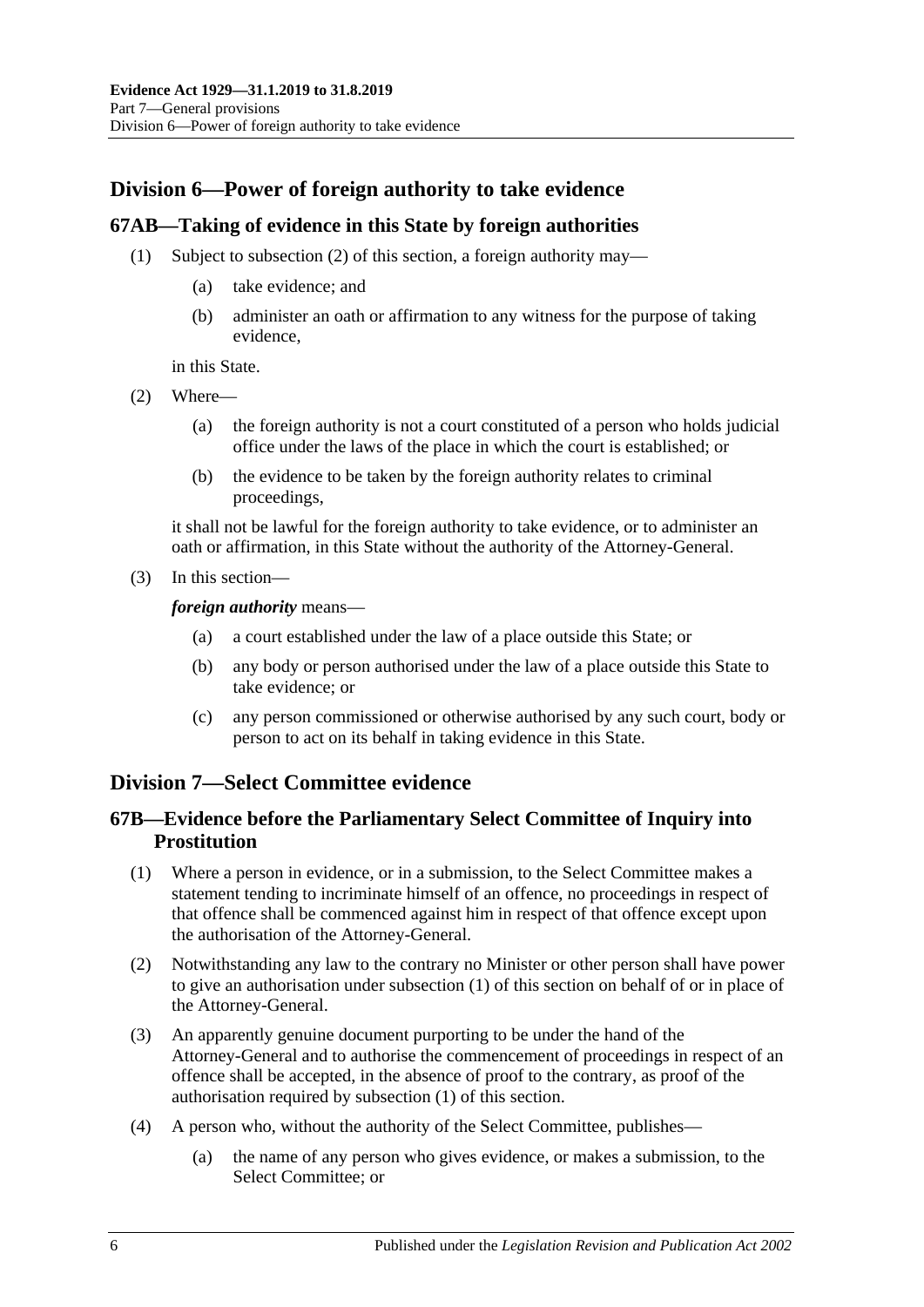(b) any information or material tending to identify any person who gives evidence, or makes a submission, to the Select Committee,

shall be guilty of an offence and liable, upon summary conviction, to a penalty not exceeding \$5 000.

(5) In this section—

*the Select Committee* means the Parliamentary Select Committee of Inquiry into Prostitution.

## **Division 8—Evidence of settlement negotiations**

### <span id="page-72-0"></span>**67C—Exclusion of evidence of settlement negotiations**

- (1) Subject to this section, evidence of a communication made in connection with an attempt to negotiate the settlement of a civil dispute, or of a document prepared in connection with such an attempt, is not admissible in any civil or criminal proceedings.
- (2) Such evidence is, however, admissible if—
	- (a) the parties to the dispute consent; or
	- (b) the substance of the evidence has been disclosed with the express or implied consent of the parties to the dispute; or
	- (c) the substance of the evidence has been partly disclosed with the express or implied consent of the parties to the dispute, and full disclosure of the evidence is reasonably necessary to—
		- (i) enable a proper understanding of the other evidence that has already been adduced; or
		- (ii) avoid unfairness to any of the parties to the dispute; or
	- (d) the communication or document included a statement to the effect that it was not to be treated as confidential; or
	- (e) the proceeding in which the evidence is to be adduced is a proceeding to enforce an agreement for the settlement of the dispute or a proceeding in which the making of such an agreement is in issue; or
	- (f) the evidence tends to contradict or to qualify evidence that has already been admitted about the course of an attempt to settle the dispute; or
	- (g) the making of the communication, or the preparation of the document, affects the rights of a party to the dispute; or
	- (h) the communication was made, or the document was prepared, in furtherance of—
		- (i) the commission of a fraud or an offence; or
		- (ii) the doing of an act that renders a person liable to a civil penalty; or
		- (iii) the abuse of a statutory power.
- (3) [Subsection](#page-72-0) (1) does not apply to parts of a document that do not concern attempts to negotiate a settlement of a dispute, if it would not be misleading to adduce evidence of only those parts of the document.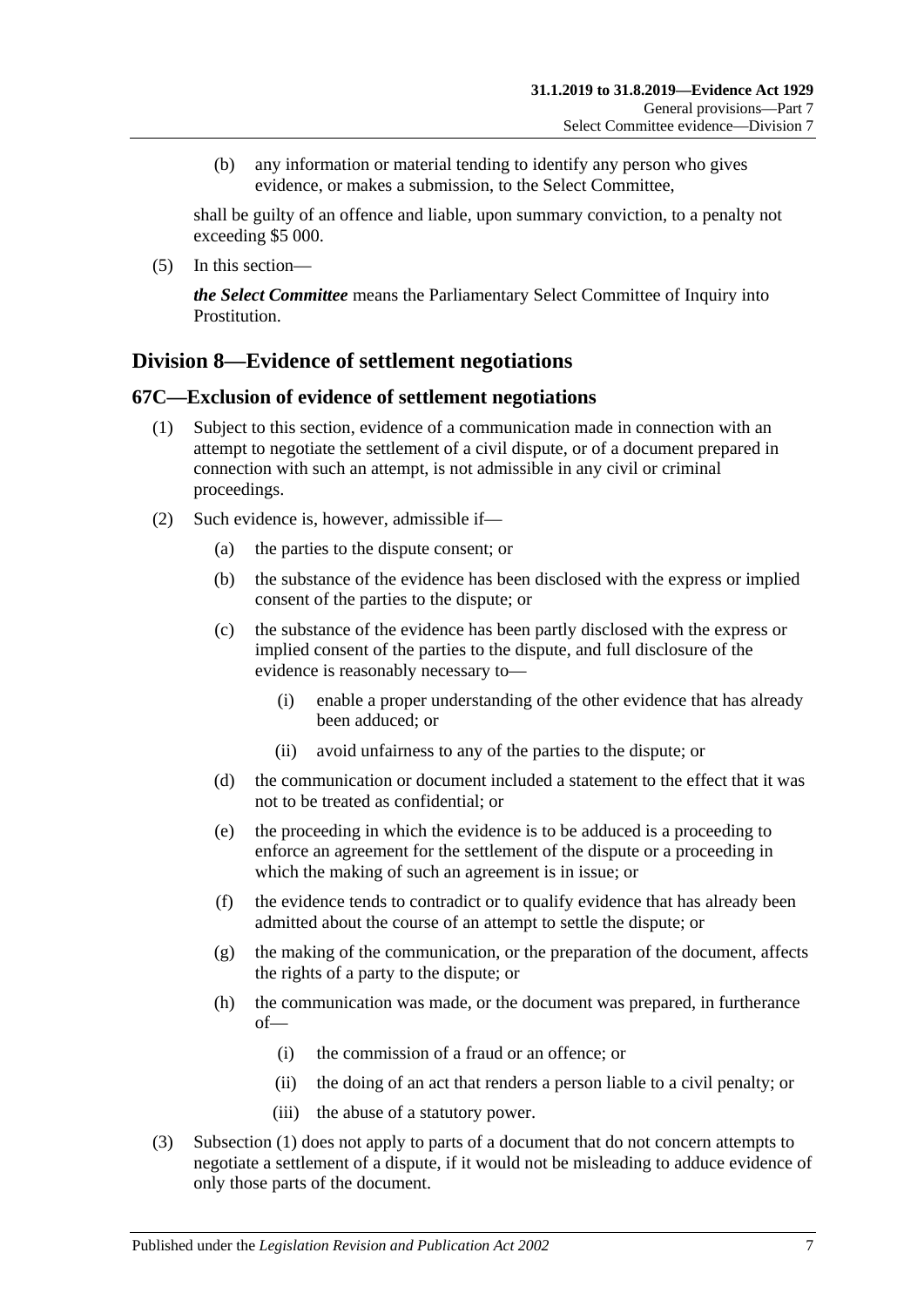# **Division 9—Protected communications**

#### **67D—Interpretation**

In this Division—

*committal proceedings*—see Part 5 Division 3 of the *[Criminal Procedure Act](http://www.legislation.sa.gov.au/index.aspx?action=legref&type=act&legtitle=Criminal%20Procedure%20Act%201921) 1921*;

*counsellor or therapist* means a person whose profession or work consists of, or includes, providing psychiatric or psychological therapy to victims of trauma (and includes a person who works voluntarily in that field);

*protected communication* means a communication that is protected by public interest immunity under [section](#page-73-0) 67E;

*psychiatric or psychological therapy* includes counselling;

*therapeutic context*—a communication relating to a victim or alleged victim of a sexual offence is made in a therapeutic context if—

- (a) the communication is made—
	- (i) to enable a counsellor or therapist to assess the nature and severity of the trauma suffered by the victim or alleged victim, or consequent psychiatric, psychological or emotional harm; or
	- (ii) for the purposes, or in the course, of psychiatric or psychological therapy provided to the victim or alleged victim; and
- (b) the communication is made in circumstances that give rise to a duty of confidentiality or a reasonable expectation of confidentiality.

### <span id="page-73-0"></span>**67E—Certain communications to be protected by public interest immunity**

- (1) A communication relating to a victim or alleged victim of a sexual offence is, if made in a therapeutic context, protected from disclosure in legal proceedings by public interest immunity.
- (2) However, the following communications are not subject to public interest immunity:
	- (a) a communication made for the purposes of, or in the course of, a physical examination of the victim or alleged victim of a sexual offence by a registered medical practitioner or registered nurse; or
	- (b) a communication made for the purposes of legal proceedings arising from the commission of the alleged offence or for commencing such legal proceedings; or
	- (c) a communication as to which reasonable grounds exist to suspect that the communication evidences a criminal fraud, an attempt to pervert the administration of justice, perjury or another offence.
- (3) A public interest immunity arising under this section cannot be waived by—
	- (a) the counsellor or therapist; or
	- (b) a party to the protected communication; or
	- (c) the victim or alleged victim of the sexual offence or the guardian of the victim or alleged victim.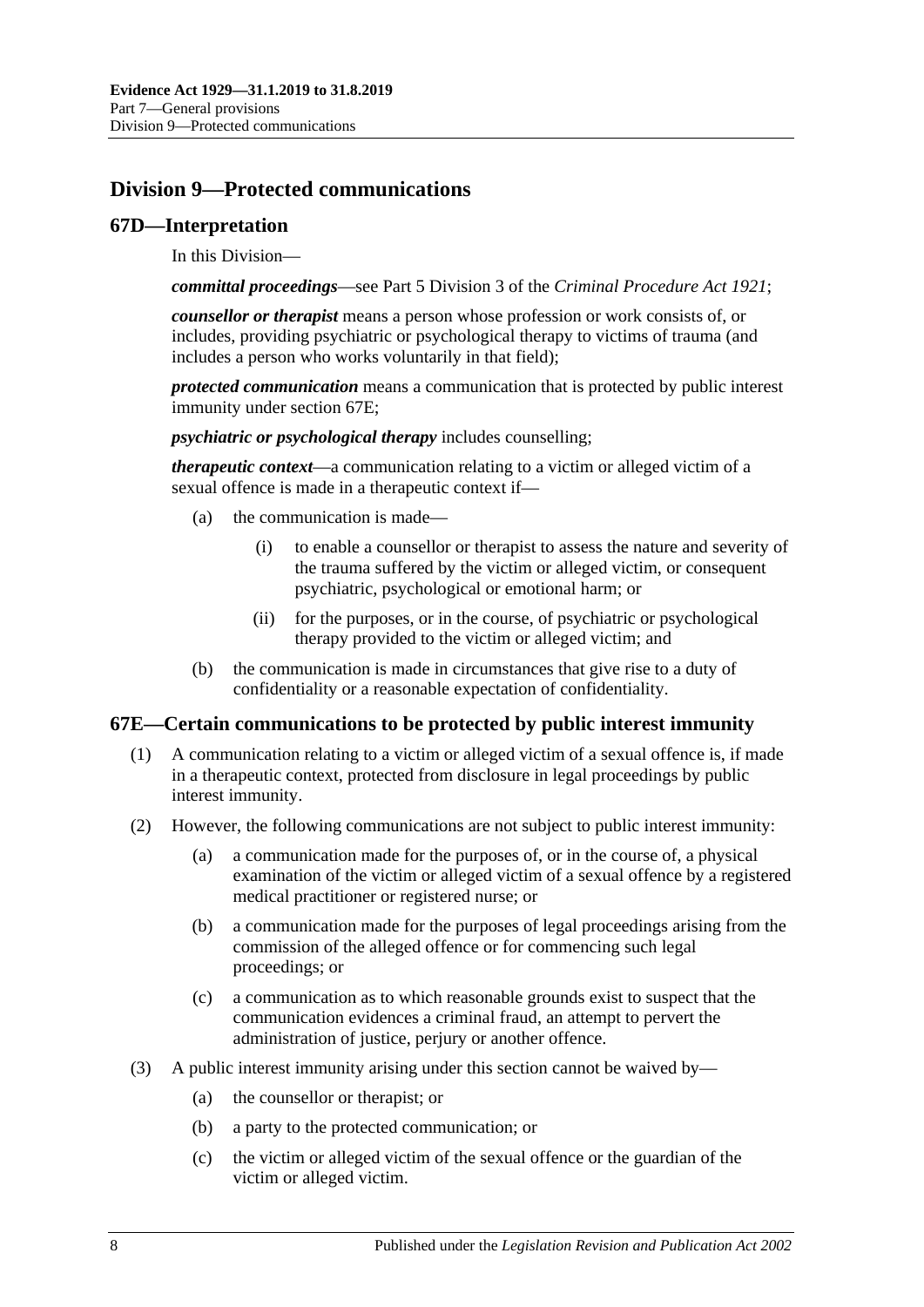#### **67F—Evidence of protected communications**

- (1) Evidence of a protected communication—
	- (a) is entirely inadmissible in committal proceedings; and
	- (b) cannot be admitted in other legal proceedings unless—
		- (i) the court gives permission to a party to the proceedings to adduce the evidence; and
		- (ii) the admission of the evidence is consistent with any limitations or restrictions fixed by the court; and
	- (c) is not liable to discovery or any other form of pre-trial disclosure.
- (2) On an application for permission to adduce evidence of a protected communication, the judge may make a preliminary examination of the relevant evidence if satisfied that—
	- (a) the applicant has a legitimate forensic purpose for seeking permission to adduce the evidence; and
	- (b) there is an arguable case that the evidence would materially assist the applicant in the presentation or furtherance of his or her case.
- (3) For the purposes of a preliminary examination of evidence, the court may order the counsellor or therapist to do one or more of the following:
	- (a) to provide written answers to questions;
	- (b) to produce written materials relating to the relevant protected communications;
	- (c) to appear for oral examination.

#### **Exceptions—**

- 1 If the counsellor or therapist who provided the counselling or therapy is an employee, answerable to another (the *principal*) in the organisation in which the counsellor or therapist is employed, an order under this subsection is to be addressed to the principal unless the court is satisfied that there are good reasons for not taking that course in the circumstances of the particular case.
- 2 An order requiring a person to appear for oral examination is not to be made unless the court is satisfied that the examination cannot otherwise be effectively conducted.
- (4) The following provisions govern the conduct of a preliminary examination:
	- (a) the preliminary examination is to be conducted—
		- (i) in the absence of the jury (if any); and
		- (ii) in a room closed to the public; and
	- (b) the evidence taken at the preliminary examination is not to be disclosed to the parties or their legal representatives except to the extent determined by the court; and
	- (c) no record of the preliminary examination is to be available for public access.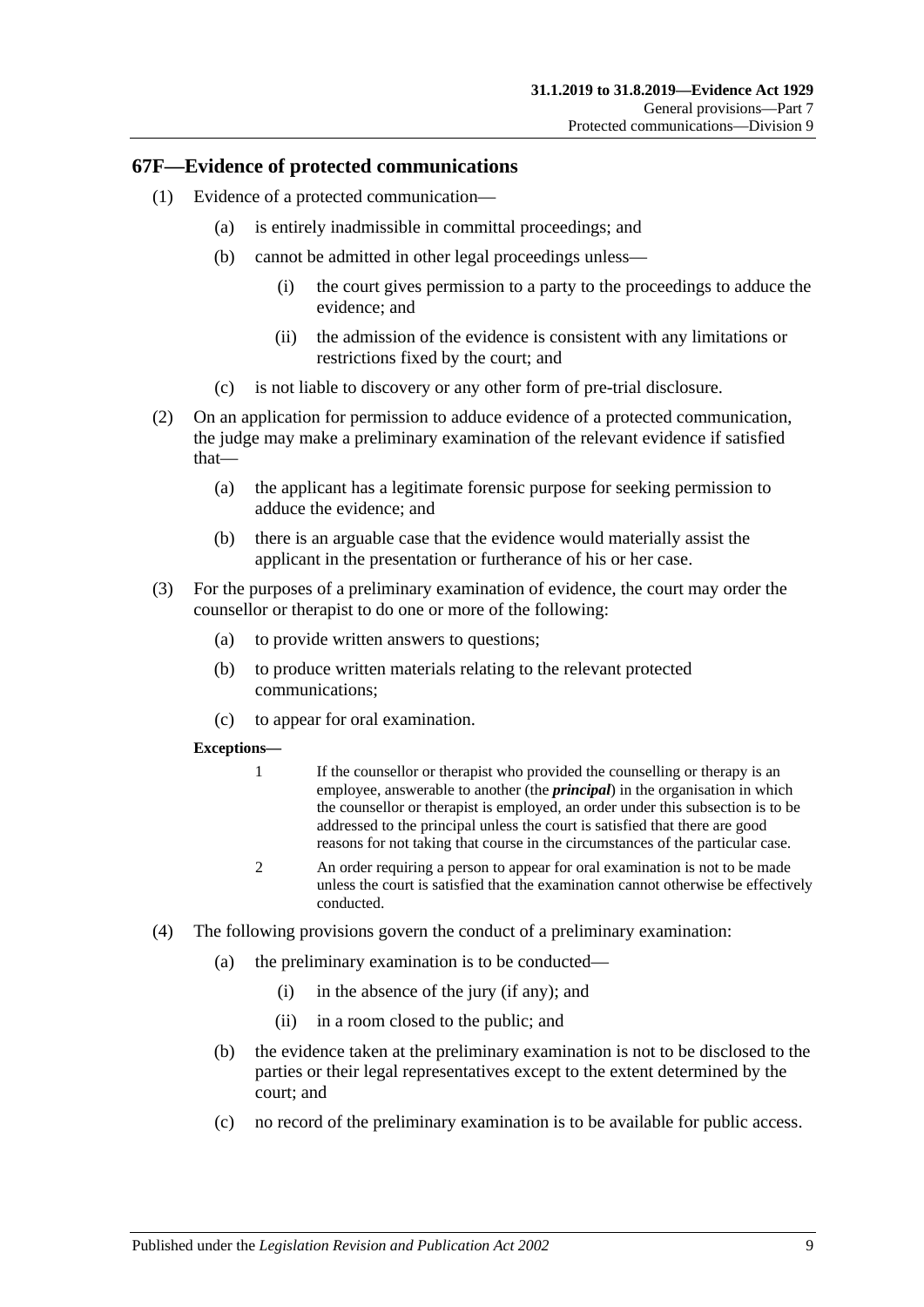- (5) In deciding whether to grant permission to adduce evidence of a protected communication, the court is to weigh—
	- (a) the public interest in preserving the confidentiality of protected communications;

against—

- (b) the public interest in preventing a miscarriage of justice that might arise from suppression of relevant evidence.
- (6) In weighing the above considerations, the court is to have regard to—
	- (a) the need to encourage victims of sexual offences to seek psychiatric or psychological therapy and the extent to which the effectiveness of such therapy is dependent on the maintenance of confidentiality between the counsellor or therapist and the victim;
	- (b) the probative value of the evidence and whether its exclusion may lead to a miscarriage of justice;
	- (c) the attitude of the victim or alleged victim to whom the communication relates (or the guardian of the victim or alleged victim) to the admission of the evidence;
	- (d) whether admission of the evidence is being sought on the basis of a discriminatory belief or bias;
	- (e) the extent to which admission of the evidence would infringe a reasonable expectation of privacy and the potential prejudice to any person who would otherwise be protected by public interest immunity.
- (7) The court is not to grant permission to adduce evidence of a protected communication unless satisfied that the public interest in preserving the confidentiality of protected communications is outweighed, in the circumstances of the case, by the public interest in preventing a miscarriage of justice that might arise from suppression of relevant evidence.
- (8) If the court decides to grant permission to adduce evidence of a protected communication, it may make ancillary orders—
	- (a) to prevent further publication or dissemination of the evidence; or
	- (b) for any other purpose the court considers appropriate.

## **Division 10—Sensitive material**

#### **67G—Interpretation and application**

- (1) In this Division
	- *access*—a person gives another person access to sensitive material if the person—
		- (a) allows the other to view the material; or
		- (b) gives the other a copy of the material; or
		- (c) gives the other a tape, disk or device from which the material may be produced or reproduced; or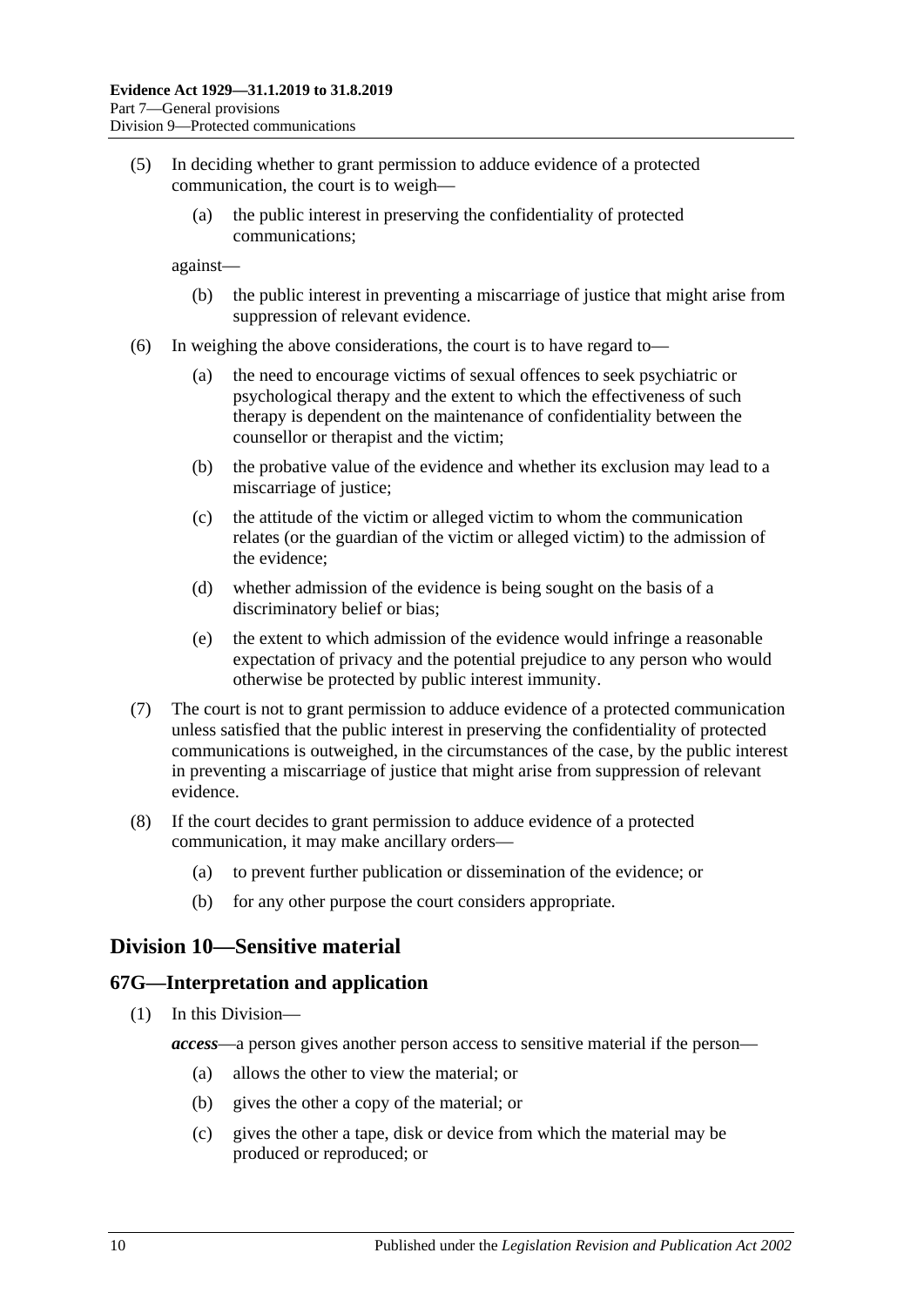(d) transmits the material, or a copy of the material, to the other in the form of computer data;

*conditions of access*—see [section](#page-78-0) 67I(4);

*criminal investigation* means the investigation of an offence, or alleged offence;

*criminal proceedings* means proceedings against a person for an offence (whether summary or indictable), including the following:

- (a) committal proceedings for an indictable offence;
- (b) proceedings relating to bail;
- (c) proceedings for the trial of an offence;
- (d) proceedings relating to sentencing;
- (e) proceedings on an appeal against conviction or sentence;

*private act* means—

- (a) a sexual act; or
- (b) an act involving an intimate bodily function such as using a toilet; or
- (c) an activity involving nudity or exposure or partial exposure of sexual organs, pubic area, buttocks or female breasts;

*prosecuting authority* means—

- (a) in relation to criminal proceedings—the Director of Public Prosecutions, a delegate of the Director of Public Prosecutions, a police officer, or any other person acting in a public official capacity, who is responsible for commencing or conducting a prosecution; and
- (b) in relation to a criminal investigation—a police officer or any other person acting in a public official capacity who is responsible for conducting a criminal investigation;

*public official* means—

- (a) a police officer; or
- (b) a person who holds an office or position in the employment of the State or an instrumentality or agency of the State; or
- (c) any person classified by regulation as a public official;

*restricted access* to sensitive material means access subject to conditions imposed under this Division;

*sensitive material* has the meaning given by [section](#page-77-0) 67H;

*sensitive material notice*—see [section](#page-77-1) 67I;

*unrestricted access* to sensitive material means access that is not subject to conditions imposed under this Division.

(2) In this Division, a reference to a *prosecuting authority* includes a reference to a legal practitioner representing the prosecuting authority.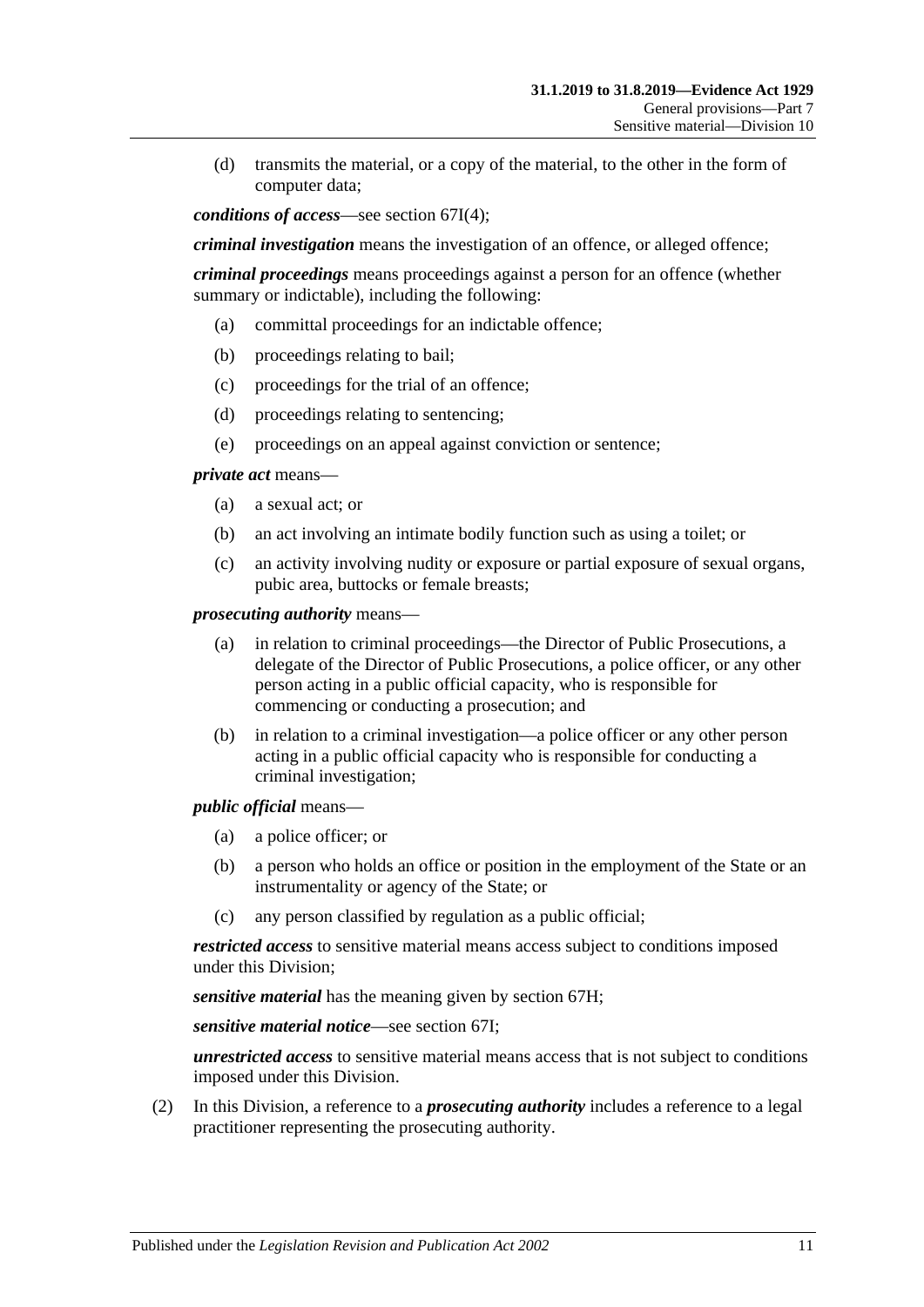## <span id="page-77-3"></span><span id="page-77-0"></span>**67H—Meaning of sensitive material**

- <span id="page-77-2"></span>(1) For the purposes of this Division, *sensitive material* includes—
	- (a) the whole or a part of—
		- (i) an audio visual record; or
		- (ii) the transcript of any such record,

of the interview of a witness to whom this paragraph applies that has been made pursuant to—

- (iii) [section](#page-12-0) 12AB; or
- (iv) Part 17 Division 3 of the *[Summary Offences Act](http://www.legislation.sa.gov.au/index.aspx?action=legref&type=act&legtitle=Summary%20Offences%20Act%201953) 1953*; and
- (b) anything that contains or displays an image of a person if—
	- (i) the image is of the person engaged or apparently engaged in a private act; or
	- (ii) the image is of the victim, or alleged victim, of a sexual offence or an offence of stalking under section 19AA of the *[Criminal Law](http://www.legislation.sa.gov.au/index.aspx?action=legref&type=act&legtitle=Criminal%20Law%20Consolidation%20Act%201935)  [Consolidation Act](http://www.legislation.sa.gov.au/index.aspx?action=legref&type=act&legtitle=Criminal%20Law%20Consolidation%20Act%201935) 1935*; or
	- (iii) the image is of the person taken or made after the person's death.
- (2) A reference to *sensitive material* extends to anything in a prosecuting authority's possession that the prosecuting authority reasonably considers to be sensitive material.
- (3) [Paragraph](#page-77-2) (a) of [subsection](#page-77-3) (1) applies to a witness—
	- (a) who is—
		- (i) a young child; or
		- (ii) a person with a disability that adversely affects the person's capacity to give a coherent account of the person's experiences or to respond rationally to questions; and
	- (b) who is the victim of a sexual offence.

## **67HA—Court may give access to certain sensitive material in certain circumstances**

A court may, if of the opinion that giving access to sensitive material of a kind referred to in section [67H\(1\)\(a\)](#page-77-2) that has been, or may be, admitted as evidence in proceedings before the court would assist a medical practitioner or psychologist—

- (a) to prepare an expert report for the court; or
- (b) to provide treatment or therapy to the witness,

make the sensitive material available to the medical practitioner or psychologist (as the case may be) subject to such conditions as the court thinks fit.

### <span id="page-77-1"></span>**67I—Procedures for giving restricted access to sensitive material**

(1) If, but for this Division, a prosecuting authority would be required to give unrestricted access to sensitive material, the prosecuting authority has a discretion to give either unrestricted or restricted access to the sensitive material.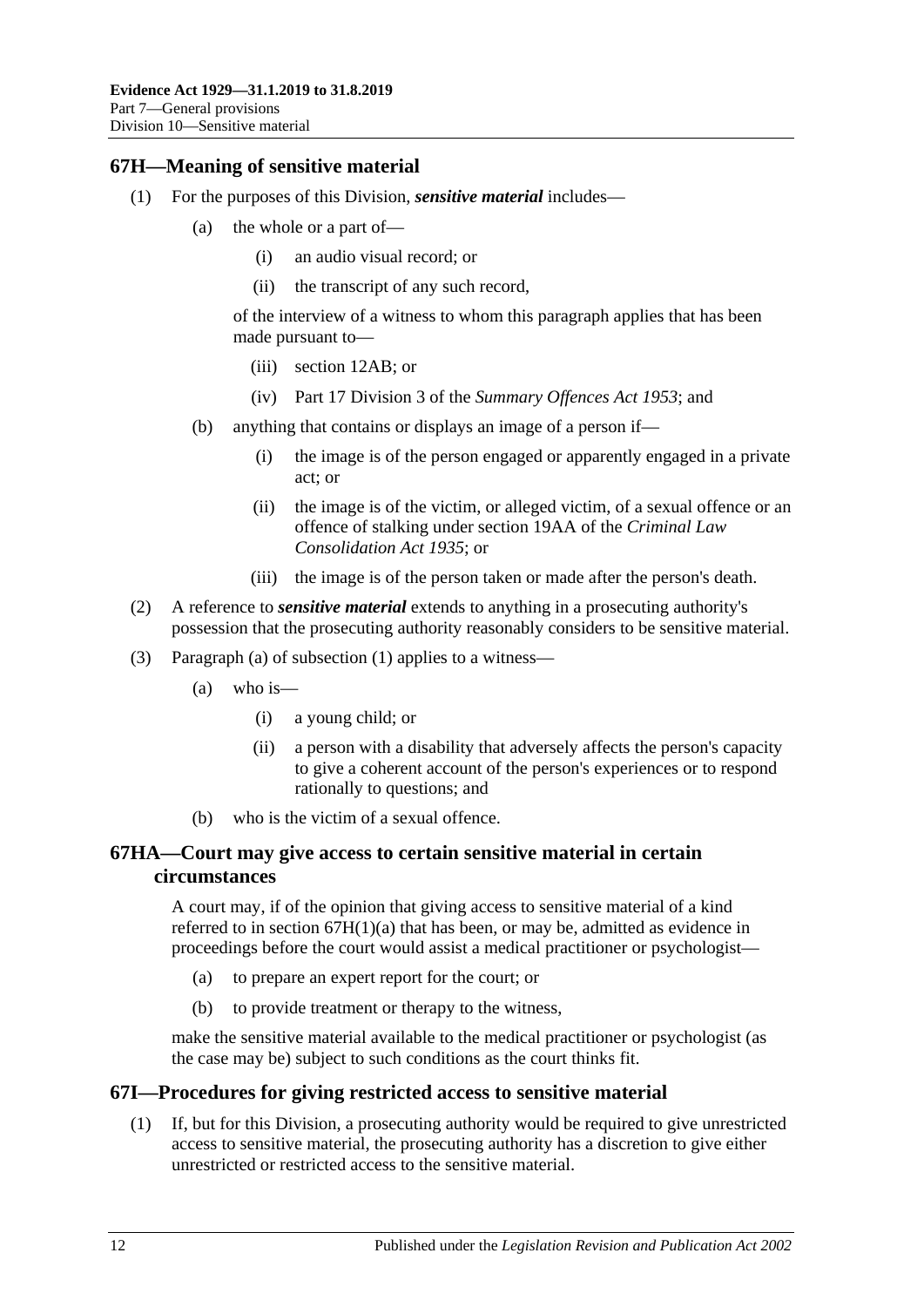- (2) A prosecuting authority cannot, however, exercise its powers under this Division to restrict access to sensitive material by—
	- (a) a court; or
	- (b) a public official who reasonably requires access to the sensitive material for purposes connected with his or her official functions.
- (3) If the prosecuting authority decides to give restricted access, the authority must give the person entitled to access a notice (a *sensitive material notice*) that complies with this section.
- <span id="page-78-0"></span>(4) The sensitive material notice must—
	- (a) describe the sensitive material; and
	- (b) indicate that the prosecuting authority has decided to exercise its powers under this section to restrict the person's access to the sensitive material; and
	- (c) state that the restricted access to the sensitive material is subject to the following conditions:
		- (i) the condition that the material will be available for examination by the person under the supervision of the prosecuting authority at a place specified in the notice and at a time to be arranged at the request of the person;
		- (ii) any other condition the prosecuting authority considers necessary or desirable to protect the integrity of the material and to prevent unauthorised reproduction or dissemination; and
	- (d) set out the name and contact details of the person who is responsible for arranging restricted access to the material on behalf of the prosecuting authority.
- (5) After receiving a sensitive material notice, the person entitled to restricted access may ask the prosecuting authority to give the person access to the sensitive material.
- (6) The prosecuting authority must, as soon as practicable after receiving such a request, give the person entitled to restricted access such opportunity or opportunities as may be reasonable in the circumstances to access the sensitive material under the conditions of access.
- (7) A decision by a prosecuting authority under this section to restrict access to sensitive material is administrative and final and not subject to any form of review.
- (8) A person who is given restricted access to sensitive material by a prosecuting authority under this section must not contravene a condition of access.

Maximum penalty: \$8 000 or imprisonment for 2 years or both.

### <span id="page-78-1"></span>**67J—Improper dissemination of sensitive material**

- (1) A person who creates sensitive material for a prosecuting authority, or who obtains possession of sensitive material on behalf of or from a prosecuting authority, in connection with a criminal investigation, or criminal or civil proceedings, must not allow access to the material except—
	- (a) for the legitimate purposes of the investigation or proceedings; or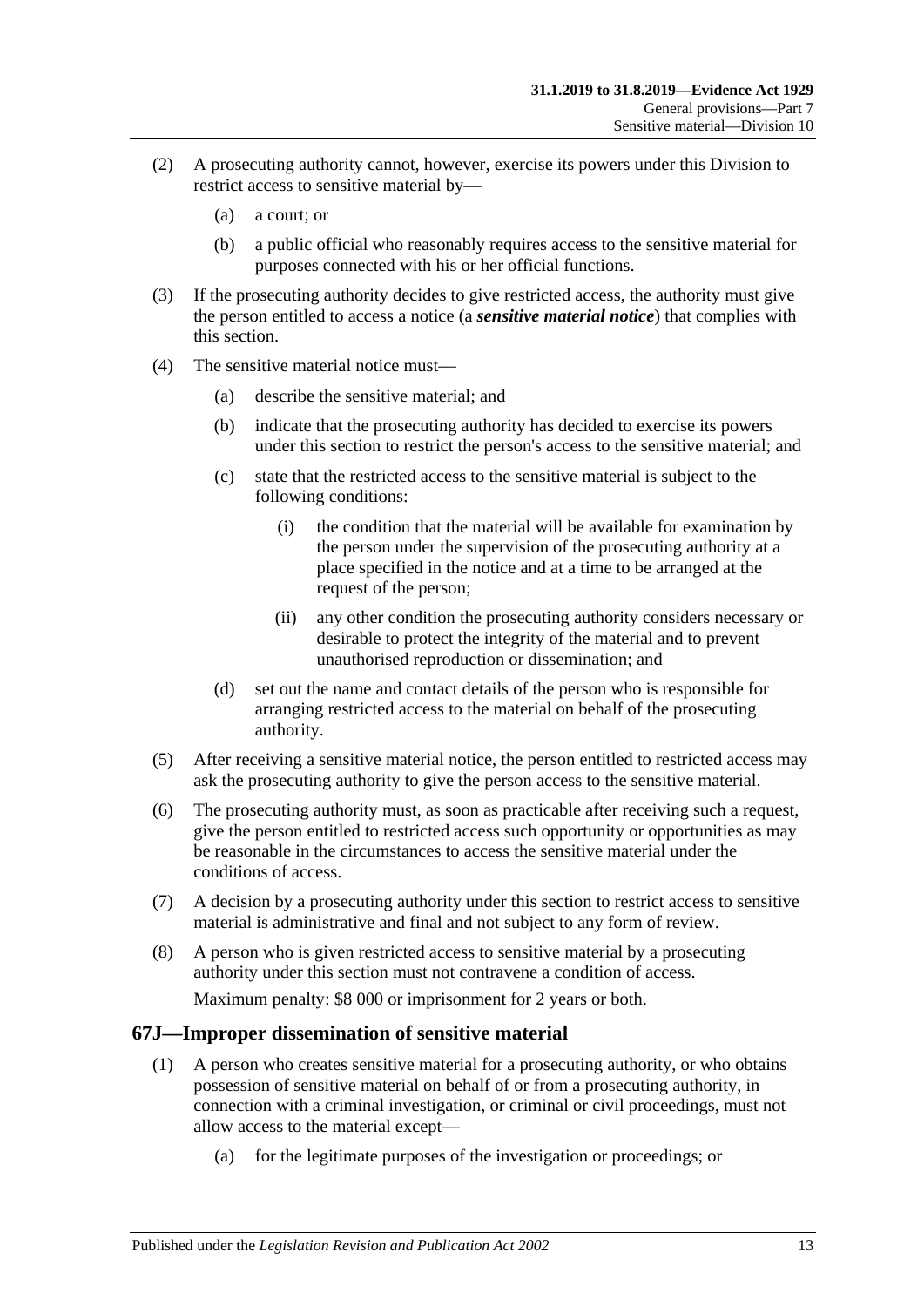(b) as may be authorised by the prosecuting authority.

Maximum penalty: \$8 000 or imprisonment for 2 years or both.

<span id="page-79-0"></span>(2) A public official who creates, or obtains possession of, sensitive material in connection with official functions must not allow access to the material except as reasonably required for purposes connected with his or her official functions (which may include functions relating to education or training).

Maximum penalty: \$8 000 or imprisonment for 2 years or both.

(3) In proceedings for an offence against [subsection](#page-78-1) (1) or [\(2\),](#page-79-0) it is a defence to prove that the act or omission constituting the offence was attributable to an honest and reasonable mistake on the defendant's part.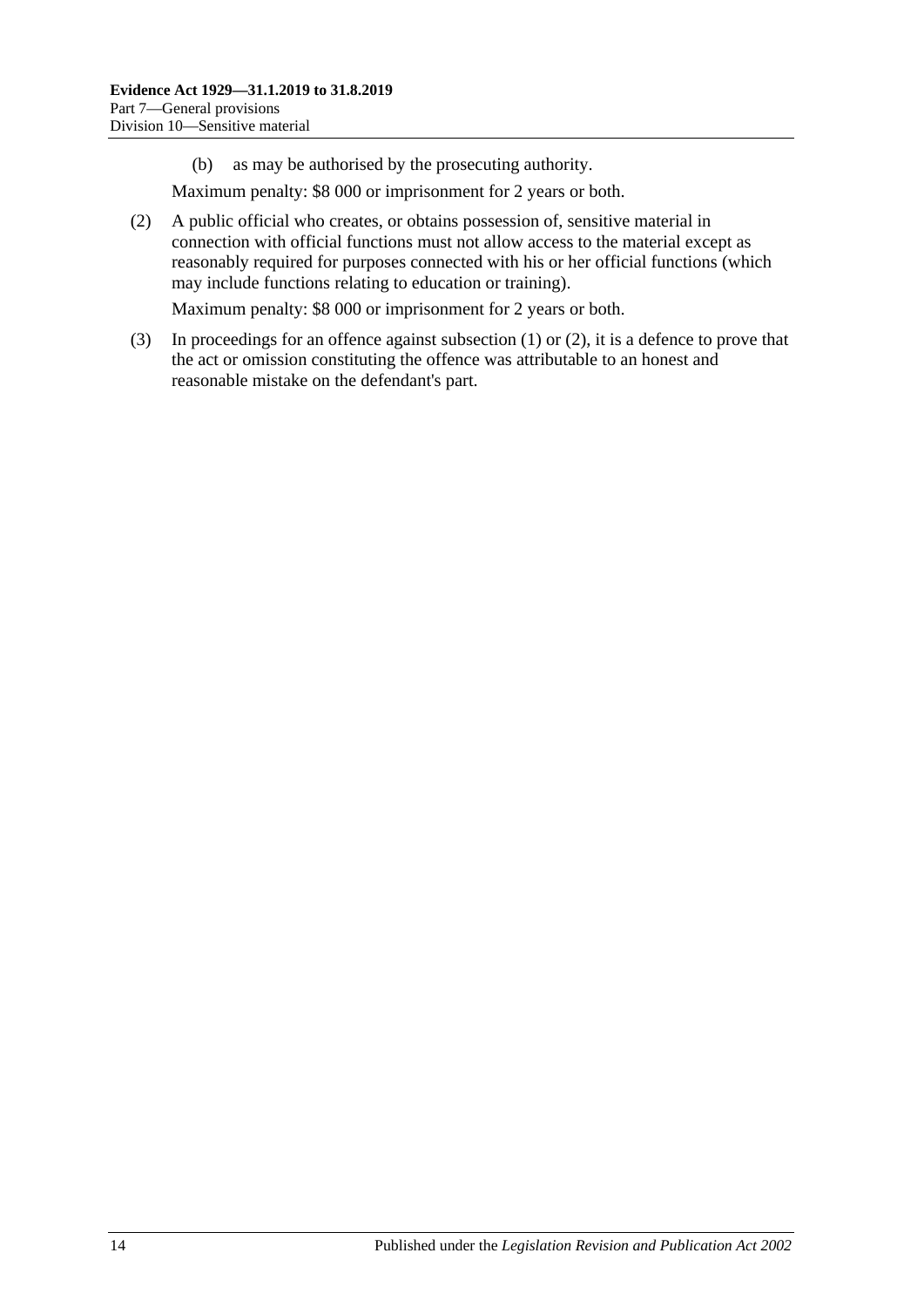# **Part 8—Publication of evidence**

# **Division 1—Preliminary**

## **68—Interpretation**

In this Part—

*court* includes any person acting judicially;

*evidence* includes any statement made before a court whether or not the statement constitutes evidence for the purposes of the proceedings before the court;

*interim suppression order* means a suppression order under section [69A\(3\);](#page-81-0)

*news media* means those who carry on the business of publishing;

*newspaper* means a newspaper, journal, magazine or other publication that is published at periodic intervals;

*primary court*, in relation to an appeal, means the court by which the decision or order subject to appeal was made;

*publish* means publish by newspaper, radio or television, or on the internet, or by other similar means of communication to the public;

*suppression order* means an order—

- (a) forbidding the publication of specified evidence or of any account or report of specified evidence; or
- (b) forbidding the publication of the name of—
	- (i) a party or witness; or
	- (ii) a person alluded to in the course of proceedings before the court,

and of any other material tending to identify any such person.

## **Division 2—Orders for clearing court or suppressing publication of evidence etc**

### <span id="page-80-0"></span>**69—Order for clearing court**

- (1) Where a court considers it desirable in the interests of the administration of justice, or in order to prevent hardship or embarrassment to any person, to exercise the powers conferred by this section, it may order specified persons, or all persons except those specified, to absent themselves from the place in which the court is being held during the whole or any part of the proceedings before the court.
- (1a) Where the alleged victim of a sexual offence is a child and is to give evidence (including evidence admitted in the form of an audio visual record) in proceedings related to the offence, an order must be made under [subsection](#page-80-0) (1) requiring all persons except—
	- (a) those whose presence is required for the purposes of the proceedings; and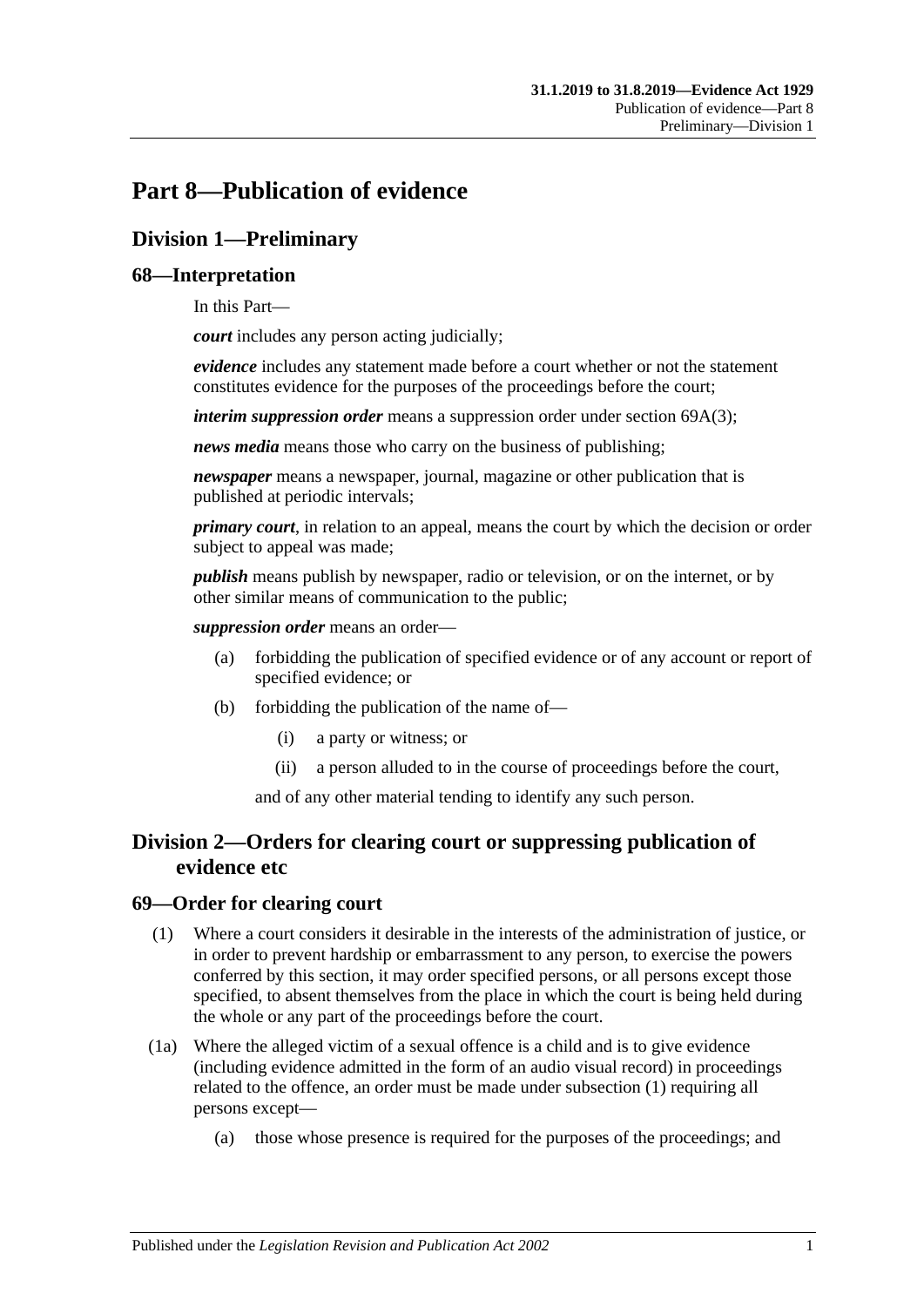- (b) a person who is present at the request or with the consent of the child to provide emotional support for the child; and
- (c) any other person who, in the opinion of the court, should be allowed to be present,

to absent themselves from the place in which the court is being held while the child is giving evidence.

- <span id="page-81-1"></span>(2) The court may, on the application of a person against whom an order under [subsection](#page-80-0) (1) operates, make available to him a transcript of evidence, and a record of proceedings, taken before the court during the operation of the order.
- (3) Where a court refuses an application under [subsection](#page-81-1) (2), the applicant may appeal against the refusal.

### **69A—Suppression orders**

- (1) Where a court is satisfied that a suppression order should be made—
	- (a) to prevent prejudice to the proper administration of justice; or
	- (b) to prevent undue hardship—
		- (i) to an alleged victim of crime; or
		- (ii) to a witness or potential witness in civil or criminal proceedings who is not a party to those proceedings; or
		- (iii) to a child,

the court may, subject to this section, make such an order.

- (2) If a court is considering whether to make a suppression order (other than an interim suppression order), the court—
	- (a) must recognise that a primary objective in the administration of justice is to safeguard the public interest in open justice and the consequential right of the news media to publish information relating to court proceedings; and
	- (b) may only make a suppression order if satisfied that special circumstances exist giving rise to a sufficiently serious threat of prejudice to the proper administration of justice, or undue hardship, to justify the making of the order in the particular case.
- <span id="page-81-0"></span>(3) Where an application is made to a court for a suppression order, the court may, without inquiring into the merits of the application, make such an order (an *interim suppression order*) to have effect, subject to revocation by the court, until the application is determined; but if such an order is made the court must determine the application as a matter of urgency and, wherever practicable, within 72 hours after making the interim suppression order.
- (4) A suppression order may be made subject to such exceptions and conditions as the court thinks fit and specifies in the order.
- <span id="page-81-2"></span>(5) Where an application is made to a court for a suppression order—
	- (a) any of the following persons, namely:
		- (i) the applicant for the suppression order;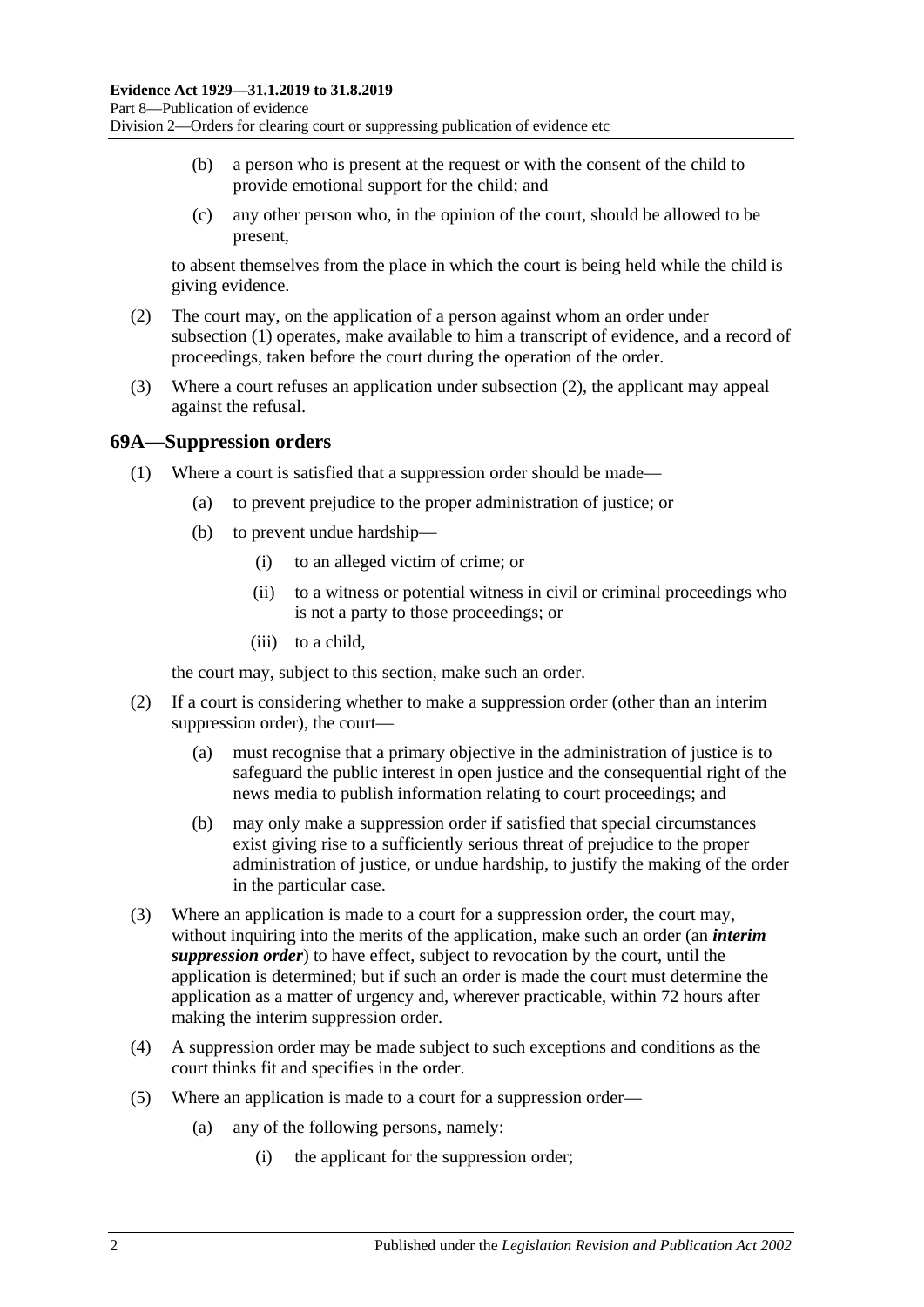- (ii) a party to the proceedings in which the suppression order is sought;
- <span id="page-82-0"></span>(iii) a representative of a newspaper or a radio or television station;
- (iv) any person who has, in the opinion of the court, a proper interest in the question of whether a suppression order should be made,

<span id="page-82-1"></span>is entitled to make submissions to the court on the application and may, with the permission of the court, call or give evidence in support of those submissions;

- (b) the court may (but is not obliged to) delay determining the application to make possible or facilitate non-party intervention in the proceedings under [paragraph](#page-82-0) (a)(iii) or [\(iv\).](#page-82-1)
- (6) A suppression order may be varied or revoked by the court by which it was made, on the application of any of the persons entitled to make submissions by virtue of [subsection](#page-81-2)  $(5)(a)$ .
- (7) On an application for the making, variation or revocation of a suppression order—
	- (a) a matter of fact is sufficiently proved if proved on the balance of probabilities;
	- (b) if there appears to be no serious dispute as to a particular matter of fact, the court (having regard to the desirability of dealing expeditiously with the application) may—
		- (i) dispense with the taking of evidence on that matter; and
		- (ii) accept the relevant fact as proved.
- (8) If a court makes a suppression order, the court must—
	- (a) as soon as reasonably practicable forward to the Registrar a copy of the order; and
	- (b) except in the case of an interim suppression order—within 30 days, forward to the Attorney-General a report setting out—
		- (i) the terms of the order; and
		- (ii) the name of any person whose name is suppressed from publication; and
		- (iii) a transcript or other record of any evidence suppressed from publication; and
		- (iv) full particulars of the reasons for which the order was made.
- (9) If a court orders the variation or revocation of a suppression order, the court must as soon as reasonably practicable forward a copy of the order to the Registrar.
- (10) The Registrar—
	- (a) will establish and maintain a register of all suppression orders; and
	- (b) will, immediately after receiving a copy of a suppression order, or an order for the variation or revocation of a suppression order, enter the order in the register; and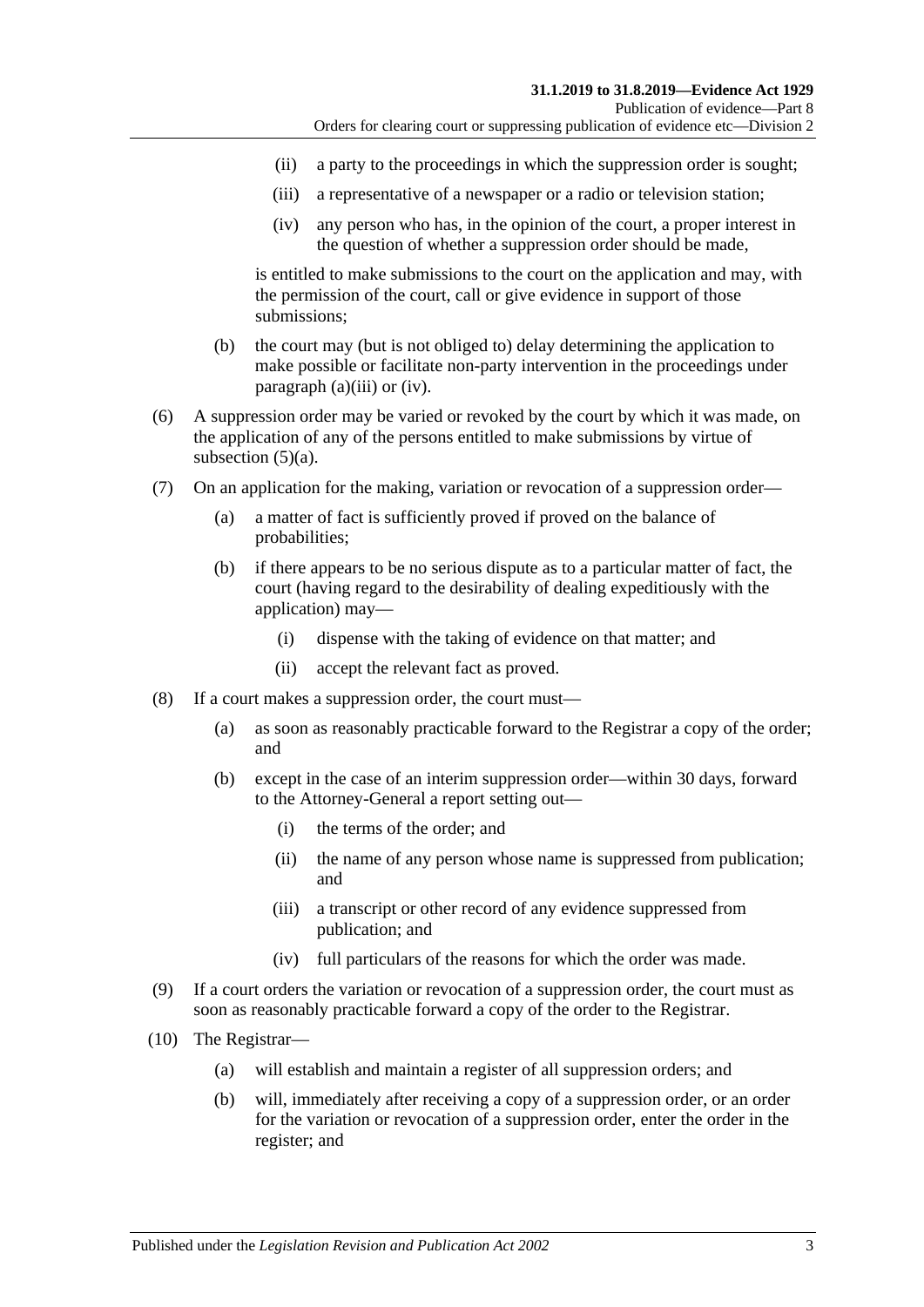- (c) will, when an order is entered in the register, immediately transmit by fax, email or other electronic means notice of the order to the nominated address of each authorised news media representative.
- <span id="page-83-0"></span>(11) The register will be made available for inspection by members of the public free of charge during ordinary office hours.
- (12) Without limiting the ways in which notice of a suppression order, or an order varying or revoking a suppression order, may be given, the entry of such an order in the register is notice to the news media and the public generally (within and outside the State) of the making and terms of the order.
- (13) In this section—

#### *authorised news media representative* means a person—

- (a) who is nominated by a member of the news media to be the member's authorised representative for the purpose of receiving notices under [subsection](#page-83-0)  $(10)(c)$ ; and
- (b) who has given the Registrar a notice specifying the representative's nominated address for the receipt of notices under [subsection](#page-83-0) (10)(c); and
- (c) who has paid the relevant fee or fees (which may consist of, or include, periodic fees) fixed by the regulations;

*nominated address* of a nominated representative means the fax number, email address or other address for the receipt of electronic communications nominated by the representative as the address to which notices may be sent to the representative by the Registrar under [subsection](#page-83-0)  $(10)(c)$ ;

*Registrar* means a person to whom the functions of the Registrar under this section are assigned by the Attorney-General.

### **69AB—Review of suppression orders**

- (1) Subject to the regulations, a suppression order becomes liable to review as follows:
	- (a) if the order relates to criminal proceedings and is in force at the time, the order becomes liable to review as follows:
		- (i) on the completion or termination of committal proceedings;
		- (ii) on the withdrawal of a charge after the completion of committal proceedings;
		- (iii) on the acquittal of the defendant;
		- (iv) when an appeal against conviction or sentence has been determined or all rights to appeal against conviction or sentence have been exhausted or expired;
		- (v) on the defendant being declared under Part 8A of the *[Criminal Law](http://www.legislation.sa.gov.au/index.aspx?action=legref&type=act&legtitle=Criminal%20Law%20Consolidation%20Act%201935)  [Consolidation Act](http://www.legislation.sa.gov.au/index.aspx?action=legref&type=act&legtitle=Criminal%20Law%20Consolidation%20Act%201935) 1935* to be liable to supervision;
		- (vi) in any other case—when the proceedings are otherwise concluded or terminated,

(and, if more than 1 such occasion for review occurs in the course of the same proceedings, the order becomes liable to review on each such occasion);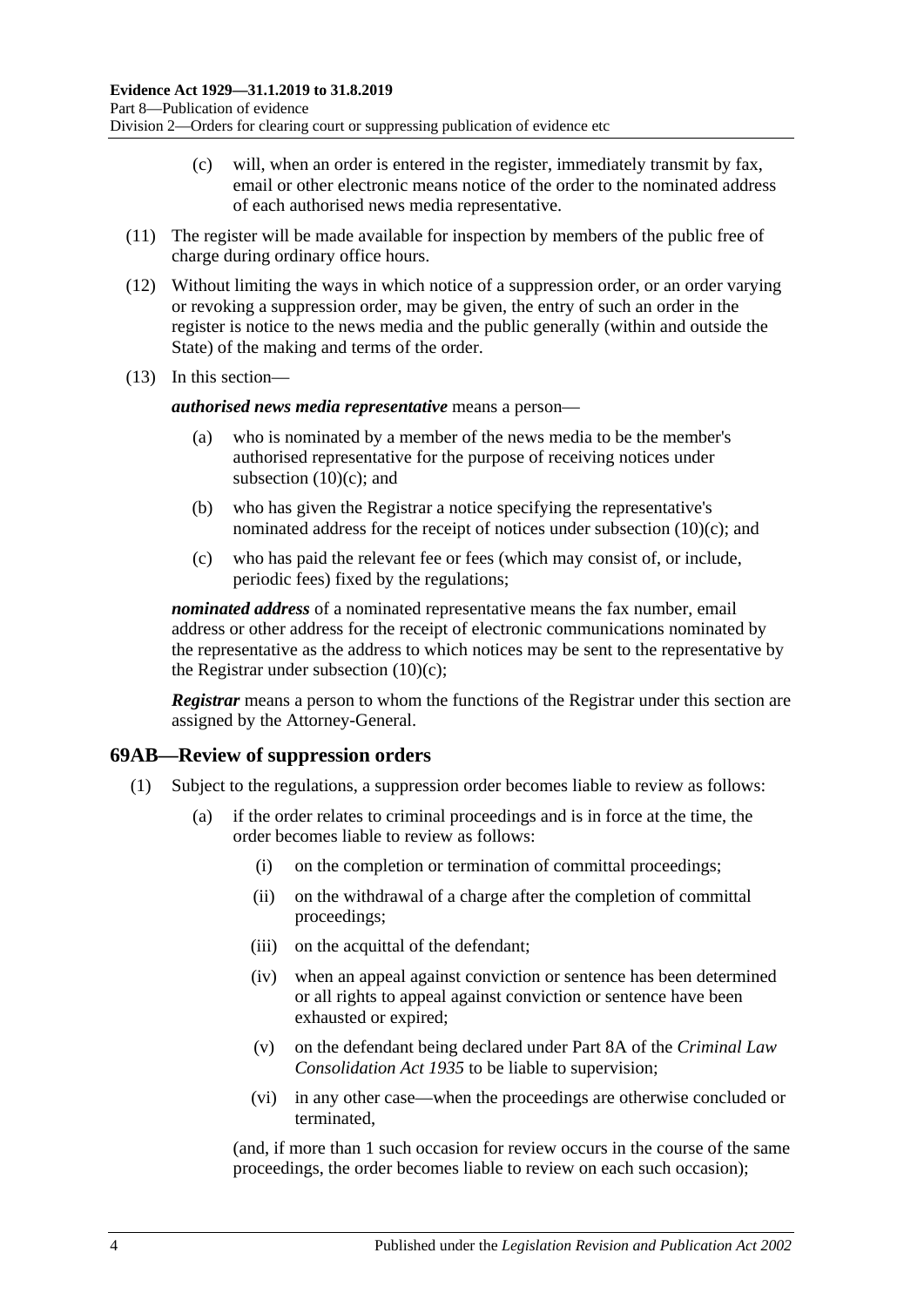- (b) if the order relates to a coronial inquest, the order becomes liable to review when the coroner gives his or her findings on the inquest;
- (c) if the order relates to civil proceedings, the order becomes liable to review when the court gives its judgment in the proceedings or the proceedings are settled or withdrawn.
- (2) When a suppression order becomes liable to review, the court that made the order must conduct a review as soon as practicable.
- (3) The following persons are entitled to be heard on a review:
	- (a) the applicant for the suppression order;
	- (b) a party to the proceedings in which the suppression order was made;
	- (c) a representative of a newspaper or a radio or television station;
	- (d) any other person who has, in the opinion of the court, a proper interest in the matters to be considered on the review.
- (4) On a review, the court may confirm, vary or revoke the suppression order.

#### **69AC—Appeal against suppression order etc**

- (1) An appeal lies against—
	- (a) a suppression order or a decision by a court not to make a suppression order; or
	- (b) the variation or revocation of a suppression order or a decision by a court not to vary or revoke a suppression order; or
	- (c) a decision by a court on the review of a suppression order.
- (2) Any of the following persons is entitled to bring, or to be heard on, an appeal under this section:
	- (a) the applicant for the suppression order;
	- (b) a party to the proceedings in which the order or decision subject to appeal was made;
	- (c) a representative of a newspaper or a radio or television station;
	- (d) a person who appeared in proceedings before the primary court related to the making or review of the suppression order;
	- (e) a person who—
		- (i) did not appear in proceedings before the primary court related to the making or review of the suppression order but has, in the opinion of the appellate court, a proper interest in the subject matter of the appeal or proposed appeal; and
		- (ii) satisfies the appellate court that the failure to appear in the proceedings before the primary court is not attributable to a lack of proper diligence.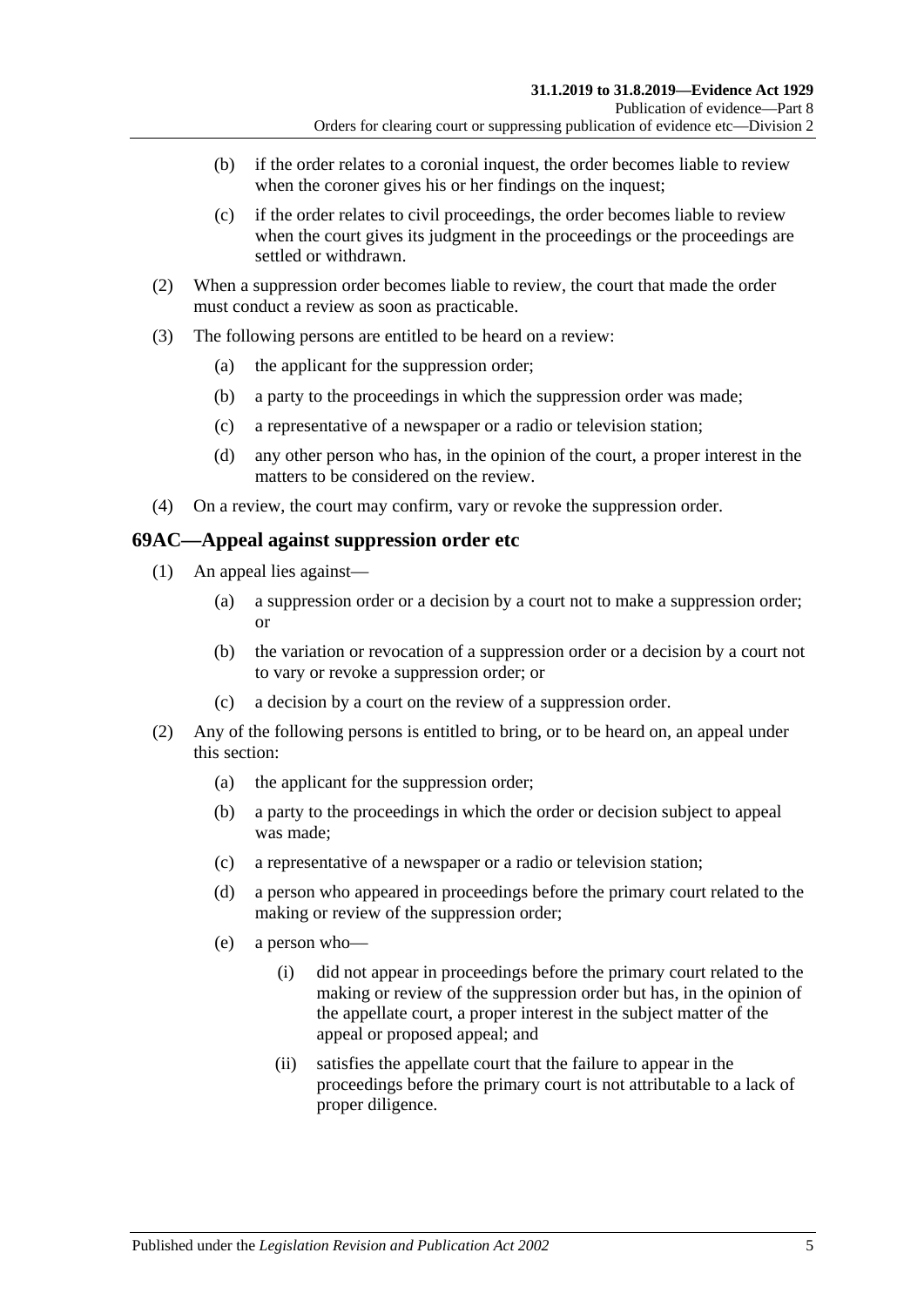## **69B—Appeals**

- (1) An appeal under this Division lies to
	- the court to which appeals lie against final judgments or orders of the primary court; and
	- (b) where there is no such court—the Supreme Court constituted of a single judge,

and where the appeal lies in accordance with the above principles to some court other than the Full Court, a further appeal lies to the Full Court from a judgment or order of the primary appellate court.

- (2) An appeal under this Division shall be heard and determined as expeditiously as possible.
- (3) Upon an appeal under this Division, the appellate court—
	- (a) may confirm, vary or revoke the order or decision subject to the appeal; and
	- (b) may make any order or decision under this Division that could have been made in the first instance; and
	- (c) may make orders for costs and orders dealing with any other incidental or ancillary matters.
- (4) Except as provided in this Division, no appeal lies against a decision or order of a court made under this Division.

### **70—Disobedience to orders under this Division**

- (1) If a person disobeys an order under this Division and the court by which the order was made has power to punish for contempt, the person is guilty of a contempt of the court.
- (1a) If a person disobeys an order under this Division, whether or not the court by which the order was made has power to punish for contempt, the person is guilty of an offence.

Maximum penalty:

- (a) in the case of a natural person—\$10 000 or imprisonment for 2 years;
- (b) in the case of a body corporate—\$120 000.
- (2) A person shall not, in respect of the same act or default, be proceeded against under this section both for a contempt of court and a summary offence.

### **71—Attorney-General to provide annual report**

- (1) The Attorney-General shall, on or before the thirty-first day of October in each year, prepare a report relating to the preceding financial year specifying—
	- (a) the total number of orders made under this Division or a corresponding previous enactment; and
	- (b) the number of such orders made by each of the various courts; and
	- (c) a summary of the reasons assigned by the courts for making such orders.
- (2) The Attorney-General shall, as soon as practicable after the report is prepared, cause a copy of the report to be laid before each House of Parliament.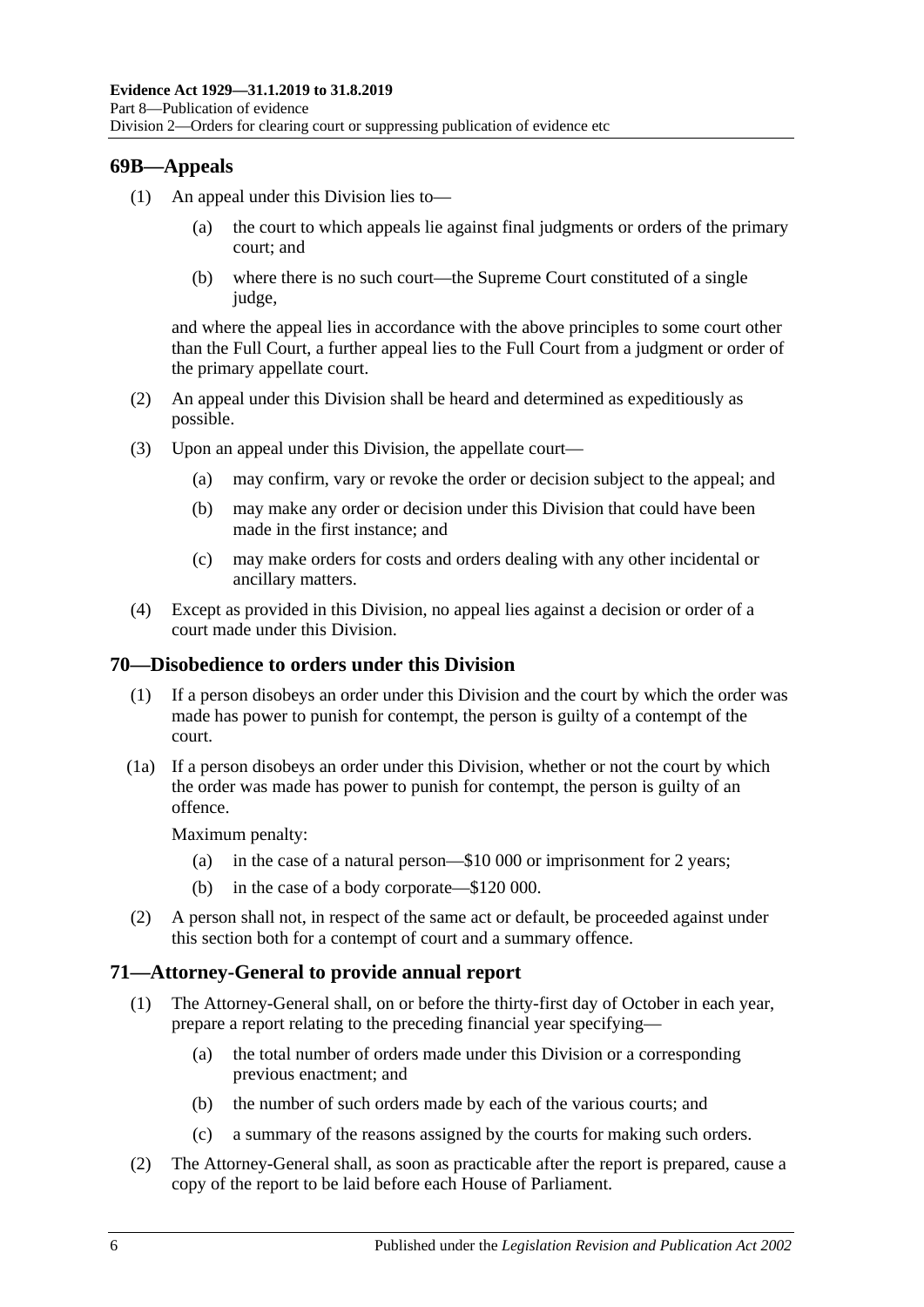## **Division 3—Sexual cases**

#### <span id="page-86-0"></span>**71A—Restriction on reporting on sexual offences**

- (1) Subject to this section, a person must not, before the relevant date, publish—
	- (a) any evidence given in proceedings against a person charged with a sexual offence (whether the evidence is given in the course of proceedings for a summary or minor indictable offence or in committal proceedings for an indictable offence); or
	- (b) any report on such proceedings; or
	- (c) any evidence given in, or report of, related proceedings in which the accused person is involved after the accused person is charged but before the relevant date,

unless the accused person consents to the publication.

Maximum penalty:

- (a) in the case of a natural person—\$10 000;
- (b) in the case of a body corporate—\$120 000.
- <span id="page-86-1"></span>(2) Subject to this section, a person must not, before the relevant date, publish any statement or representation—
	- (a) by which the identity of a person who has been, or is about to be, charged with a sexual offence is revealed; or
	- (b) from which the identity of a person who has been, or is about to be, charged with a sexual offence, might reasonably be inferred,

unless the accused person consents to the publication.

Maximum penalty:

- (a) in the case of a natural person—\$10 000;
- (b) in the case of a body corporate—\$120 000.
- (3) If an accused person has not consented to the publication of material under [subsection](#page-86-0) (1) or [\(2\),](#page-86-1) the court may, on application, make an order (a *publication order*) that the restriction on publication under the relevant subsection be varied or removed altogether, if satisfied that to do so—
	- (a) may assist in the investigation of an offence; or
	- (b) is otherwise in the public interest.
- (3a) A publication order may be subject to such exceptions and conditions as the court thinks fit and specifies in the order.
- (3b) An application for a publication order may be made, with the permission of the court, by any person who has, in the opinion of the court, a proper interest in the question of whether an order should be made.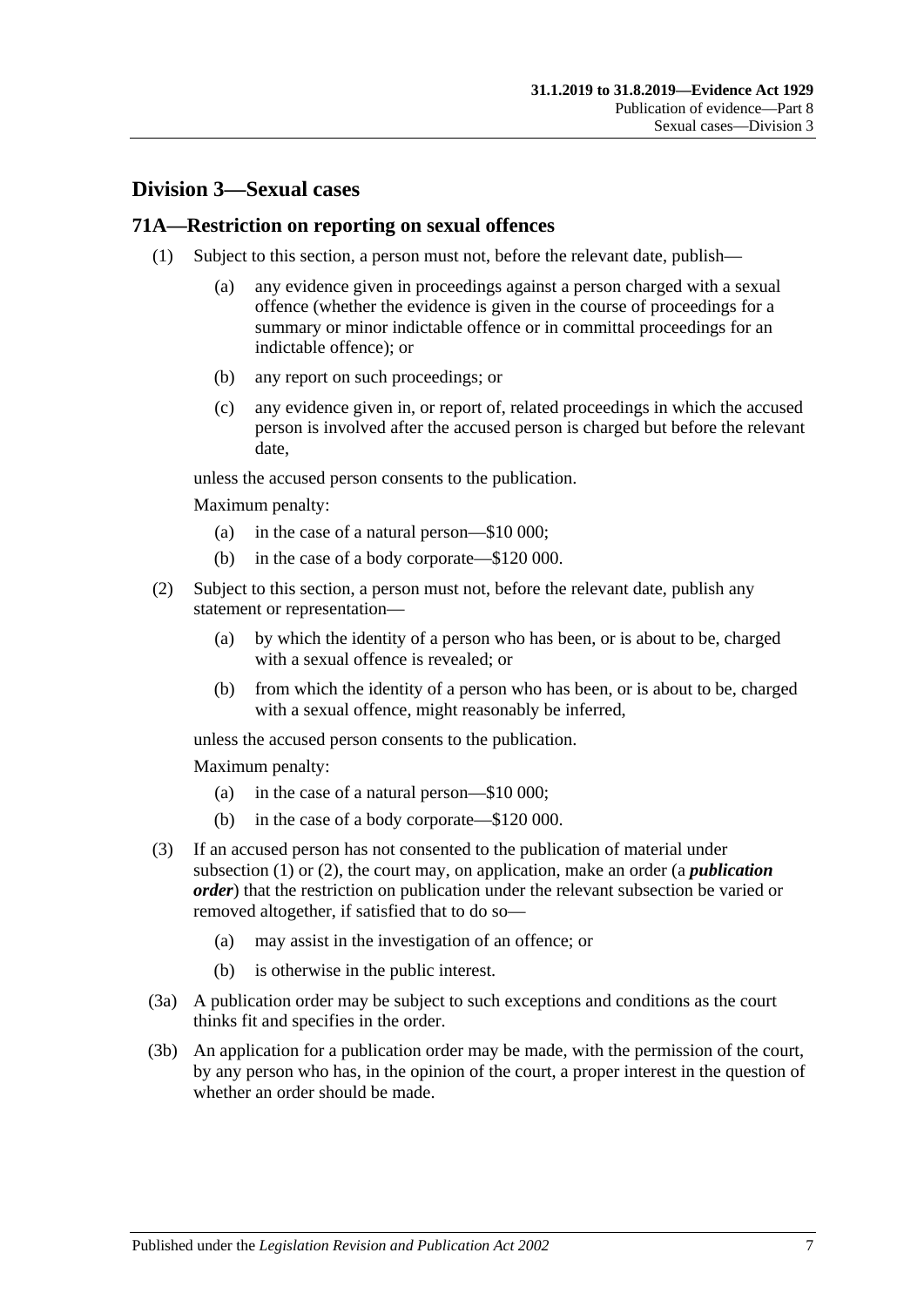- <span id="page-87-0"></span>(3c) If the court permits an application for a publication order to be made, any of the following persons may make submissions to the court on the application and, with the permission of the court, call or give evidence in support of those submissions:
	- (a) the applicant for the publication order;
	- (b) a party to the proceedings in which the order is sought;
	- (c) a representative of a newspaper or a radio or television station;
	- (d) any other person who has, in the opinion of the court, a proper interest in the question of whether an order should be made.
- (3d) A publication order may be varied or revoked by the court by which it was made, on the application of any of the persons entitled to make submissions by virtue of [subsection](#page-87-0) (3c).
- (3e) On an application for the making, variation or revocation of a publication order—
	- (a) a matter of fact is sufficiently proved if proved on the balance of probabilities; and
	- (b) if there appears to be no serious dispute as to a particular matter of fact, the court (having regard to the desirability of dealing expeditiously with the application) may—
		- (i) dispense with the taking of evidence on that matter; and
		- (ii) accept the relevant fact as proved.
- (4) A person must not publish any statement or representation—
	- (a) by which the identity of a person alleged in any legal proceedings to be the victim of a sexual offence is revealed; or
	- (b) from which the identity of a person alleged in any legal proceedings to be the victim of a sexual offence might reasonably be inferred,

unless the judge authorises, or the alleged victim consents to, the publication (but no such authorisation or consent can be given where the alleged victim is a child).

Maximum penalty:

- (a) in the case of a natural person—\$10 000;
- (b) in the case of a body corporate—\$120 000.
- (5) In this section—

#### *relevant date* means—

- (aa) in relation to a charge of a major indictable offence for which the Magistrates Court is to determine and impose sentence—the date on which a plea of guilty is entered by the accused person; or
- (a) in relation to a charge of any other major indictable offence or a charge of a minor indictable offence for which the accused person has elected to be tried by a superior court—the date on which the accused person is committed for trial or sentence; or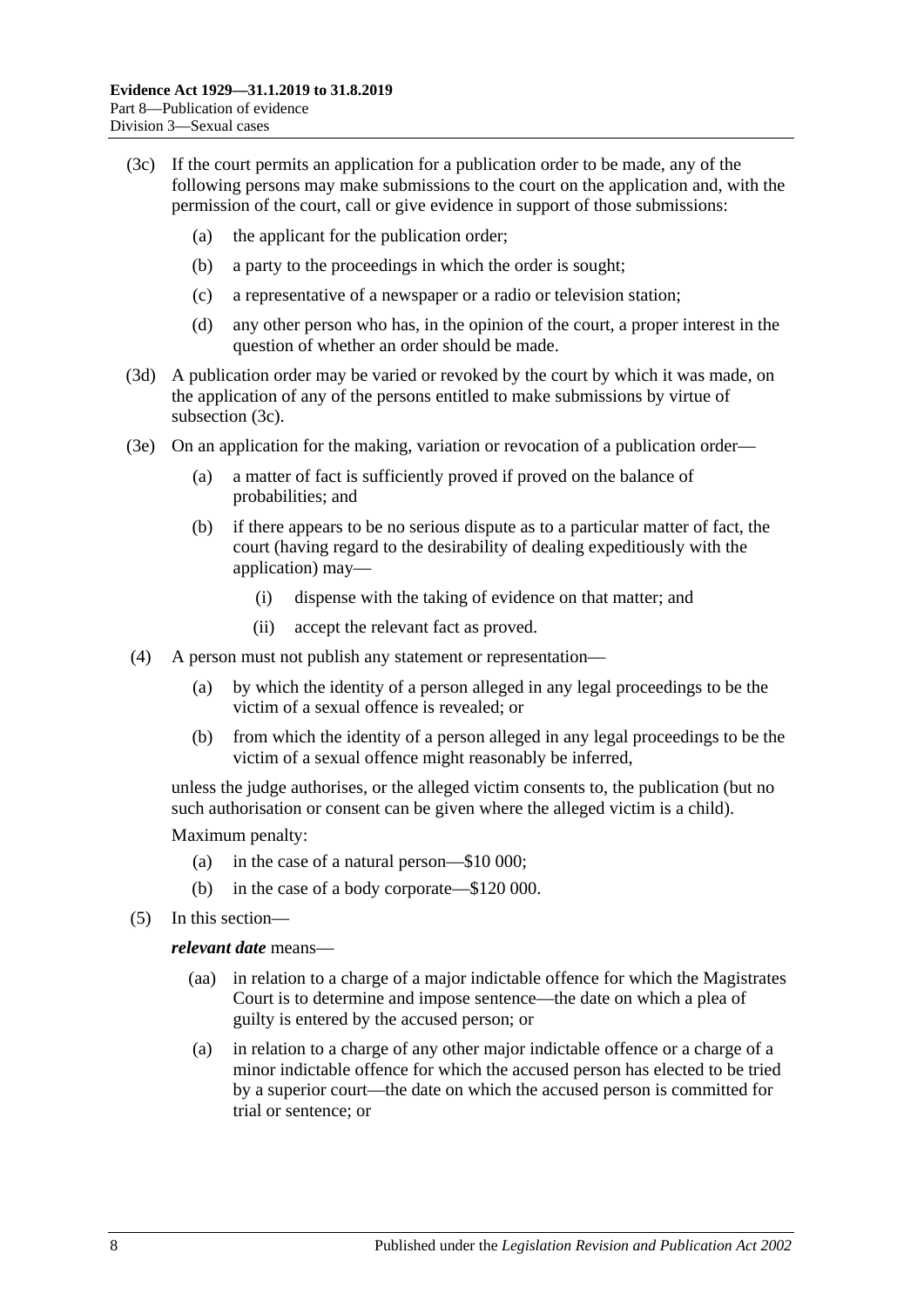- (b) in relation to a charge of any other minor indictable offence or a charge of a summary offence—the date on which a plea of guilty is entered by the accused person or the date on which the accused person is found guilty following a trial; or
- (c) in any case—the date on which the charge is dismissed or the proceedings lapse by reason of the death of the accused person, for want of prosecution, or for any other reason.

## **Division 4—Cases generally**

### <span id="page-88-0"></span>**71B—Publishers required to report result of certain proceedings**

- (1) Where—
	- (a) a report of proceedings taken against a person for an offence is published;
	- (b) the report identifies the person against whom the proceedings have been taken or contains information tending to identify that person;
	- (c) the report is published before the result of the proceedings is known;
	- (d) those proceedings do not result in conviction of the person to whom the report relates of the offence with which he was charged,

the person by whom the publication is made shall, as soon as practicable after the determination of the proceedings, publish a fair and accurate report of the result of the proceedings with reasonable prominence having regard to the prominence given to the earlier report.

Maximum penalty:

- (a) in the case of a natural person—\$10 000;
- (b) in the case of a body corporate—\$120 000.
- (2) A person required under [subsection](#page-88-0) (1) to publish a report of the result of proceedings may apply to the Supreme Court for directions in relation to the manner in which he should comply with that subsection.
- (3) Where—
	- (a) a report of proceedings taken against a person for an offence is published;
	- (b) the report identifies the person against whom the proceedings have been taken or contains information tending to identify that person;
	- (c) the report is published after the result of the proceedings is known;
	- (d) those proceedings did not result in conviction of the person to whom the report relates of the offence with which he was charged,

the person by whom the publication is made shall include prominently in the report a statement of the result of the proceedings.

Maximum penalty:

- (a) in the case of a natural person—\$10 000;
- (b) in the case of a body corporate—\$120 000.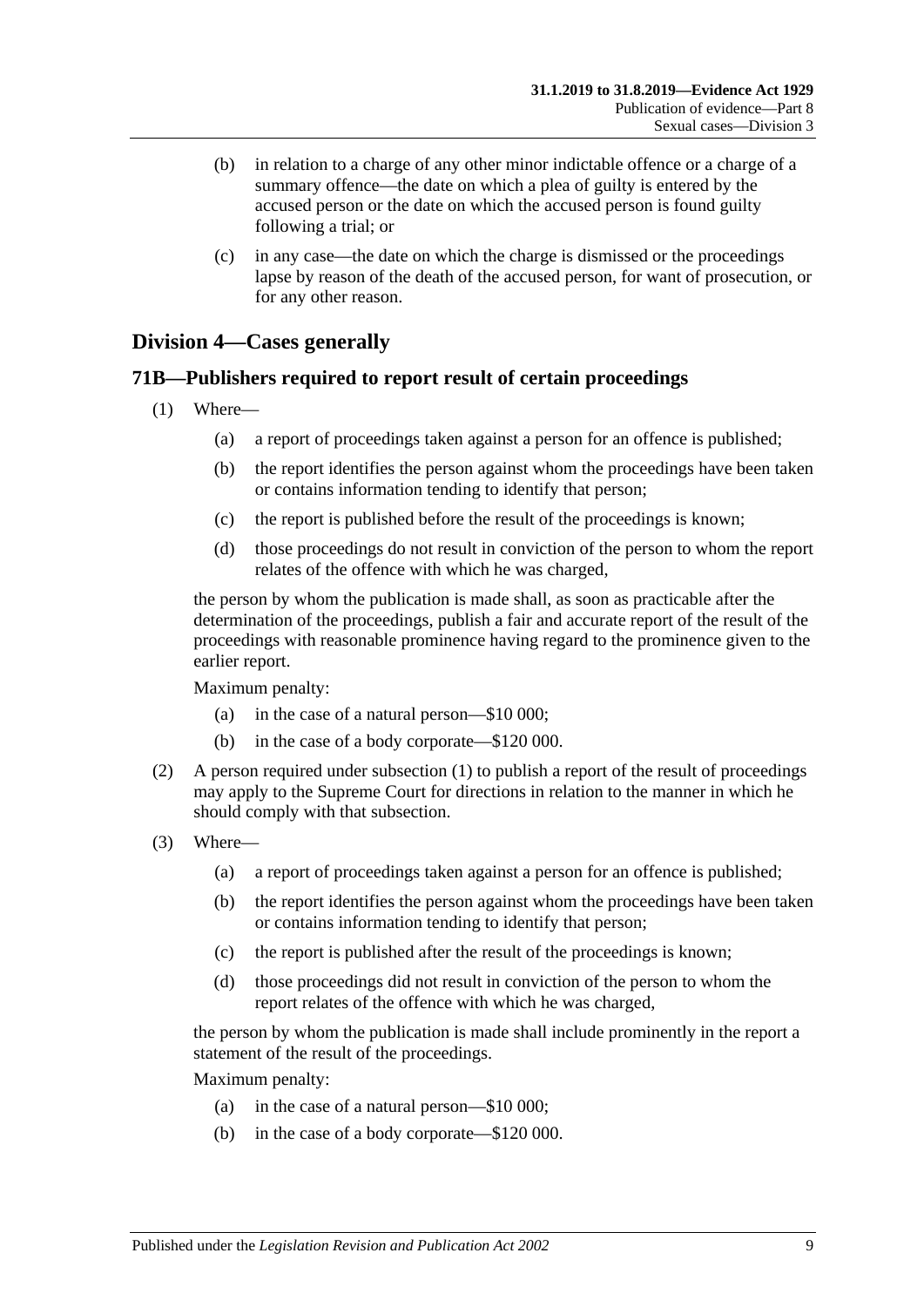(4) In this section—

*proceedings* includes, in relation to an offence, the laying of a charge of the offence.

## **71C—Restriction on reporting of proceedings following acquittals**

- (1) Where an application has been made for the reservation of a question of law arising at the trial of a person who was tried on information and acquitted, a person must not publish any report, statement or representation in relation to the application or any consequent proceedings—
	- (a) by which the identity of the acquitted person is revealed; or
	- (b) from which the identity of the acquitted person might reasonably be inferred,

unless the acquitted person consents to the publication.

Maximum penalty:

- (a) in the case of a natural person—\$10 000;
- (b) in the case of a body corporate—\$120 000.
- (2) This section does not apply to the publication in printed or electronic form of material that—
	- (a) consists solely or primarily of the reported judgements or decisions of a court or courts; or
	- (b) is of a technical nature designed primarily for use by legal practitioners.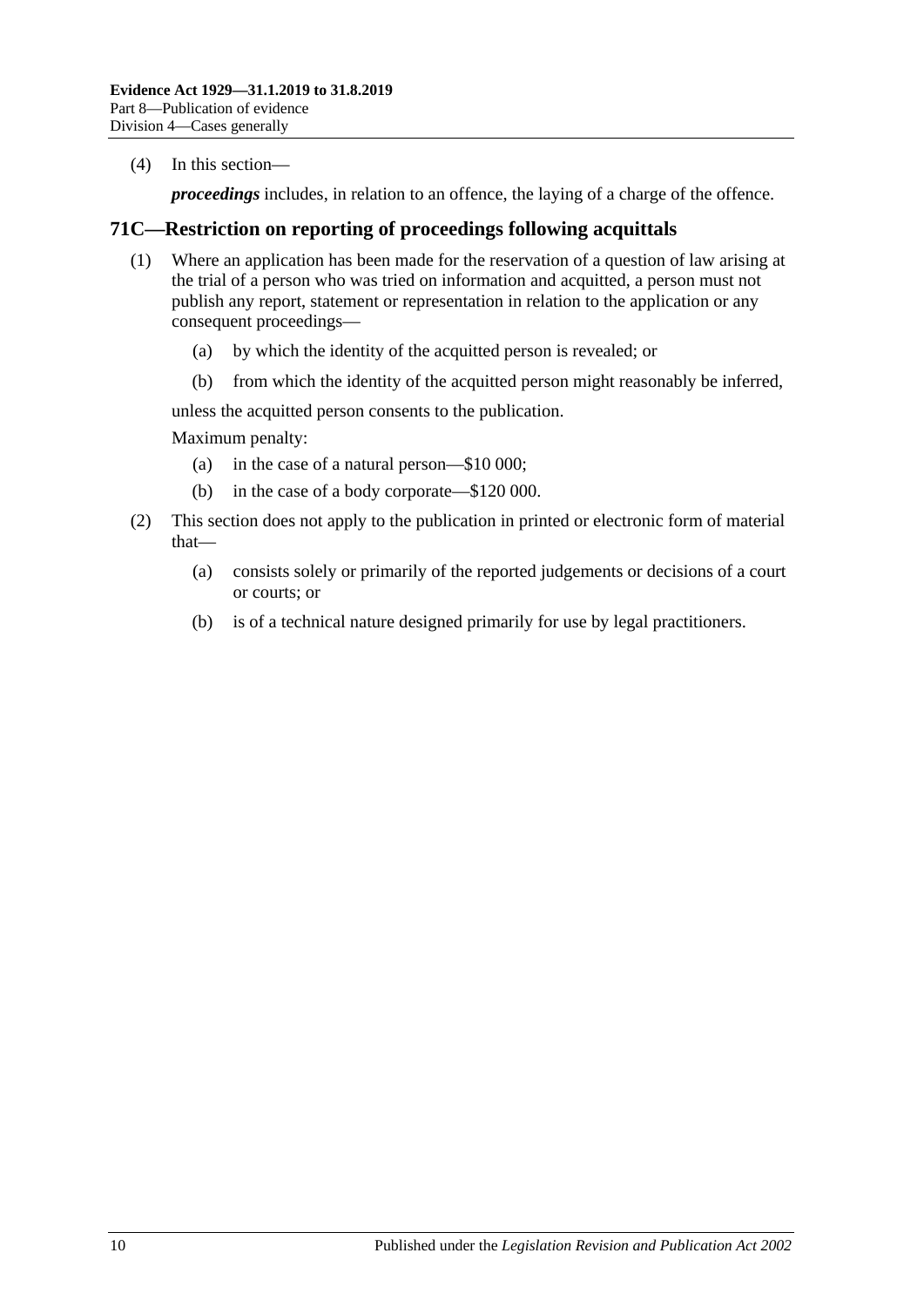# **Part 8A—Journalists**

#### **72—Interpretation**

In this Part—

*informant* means a person who gives information to a journalist in the normal course of the journalist's work;

*journalist* means a person engaged in the profession or occupation of journalism in connection with the publication of information in a news medium;

*news medium* means any medium for the dissemination to the public, or a section of the public, of news and observations on news;

*prescribed person*, in respect of a journalist, means—

- (a) an employer of the journalist; or
- (b) a person who engaged the journalist under a contract for services; or
- (c) any other person prescribed by the regulations for the purposes of this definition.

#### **72A—Application of Part**

This Part applies to any proceedings before a court commenced before or after the commencement of this Part.

#### **72B—No liability incurred for failure to disclose identity of informant in court proceedings**

- <span id="page-90-0"></span>(1) Subject to this section, but despite any other provision of this Act or any other Act or law, if, in the course of proceedings to which this Part applies, a person satisfies the court that—
	- (a) the person is—
		- (i) a journalist; or
		- (ii) a prescribed person in respect of a journalist; and
	- $(b)$ 
		- (i) in the case of a journalist—the journalist; or
		- (ii) in the case of a prescribed person—the journalist in respect of whom the person is a prescribed person,

has been given information by an informant; and

- (c) the informant gave the information to the journalist in the expectation that the information may be published in a news medium; and
- (d) the informant reasonably expected that the informant's identity would be kept confidential (whether because of an express undertaking given by the journalist or otherwise),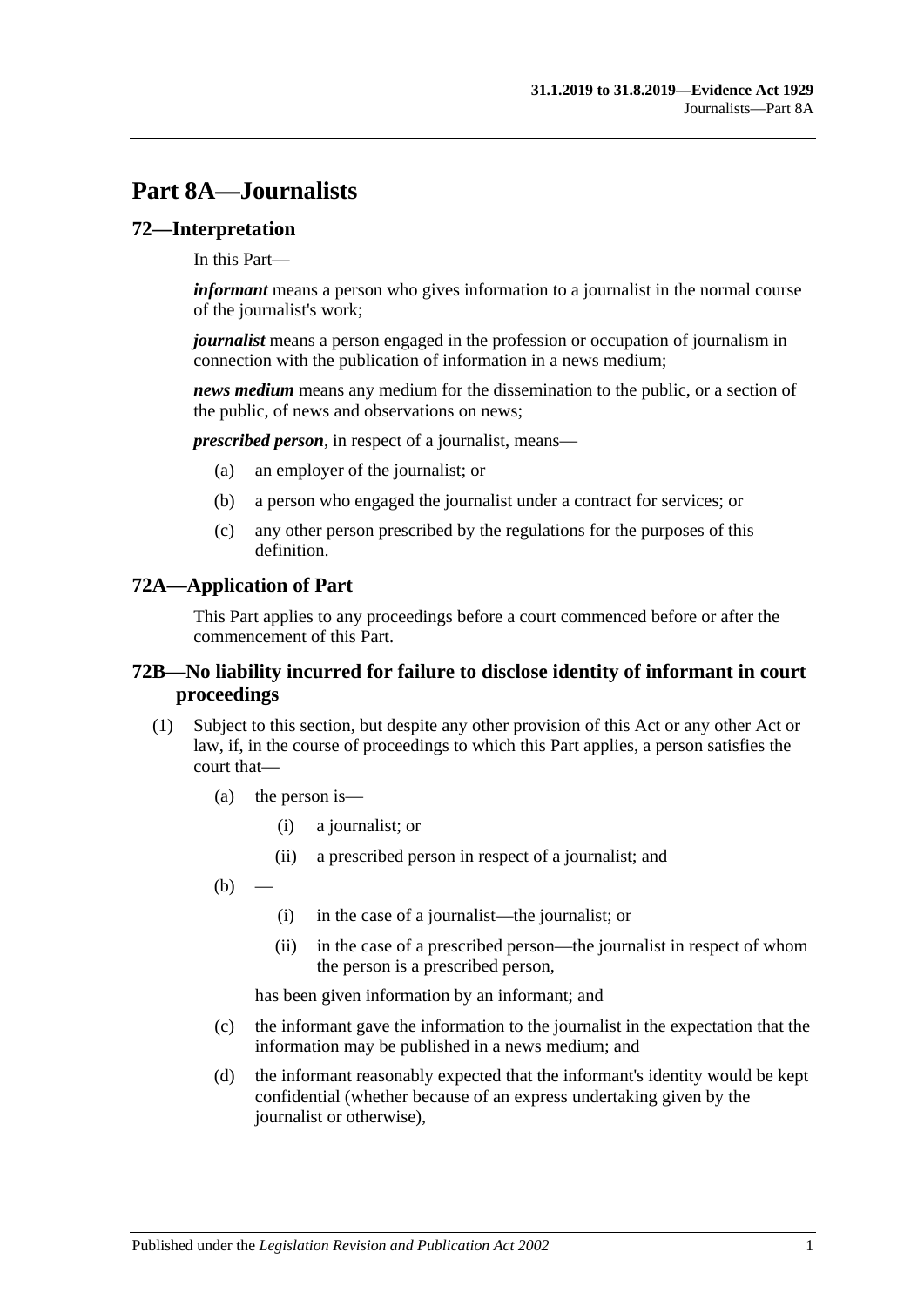then the person does not incur any criminal or civil liability for failing or refusing to answer any question, or to produce any document or other material, that may directly or indirectly disclose the identity of the informant.

- <span id="page-91-1"></span>(2) However, the court may, on the application of a party to the proceedings or (subject to [subsection](#page-91-0) (3)) on its own motion—
	- (a) order that [subsection](#page-90-0) (1) does not apply to, or in relation to, a person; and
	- (b) make any ancillary order the court thinks appropriate.
- <span id="page-91-0"></span>(3) The court may only make orders on its own motion if—
	- (a) all parties to the proceedings before the court are not legally represented; or
	- (b) the court is of a kind that does not make orders on application by parties.
- (4) The court may only make an order under [subsection](#page-91-1) (2)(a) if it is satisfied that, having regard to the circumstances of the case, the public interest in disclosing the identity of the informant—
	- (a) outweighs any likely adverse effect of the disclosure on the informant or any other person; and
	- (b) outweighs the public interest relating to the communication of information by the news media generally; and
	- (c) outweighs the need of the news media to be able to access information held by potential informants.

## <span id="page-91-2"></span>**72C—Review of Part**

- (1) The Minister must cause a review of the operation of this Part to be conducted and a report on the review to be prepared and submitted to the Minister.
- (2) The review and the report must be completed after the third but before the fourth anniversary of the commencement of this Part.
- (3) The Minister must cause a copy of the report submitted under [subsection](#page-91-2) (1) to be laid before both Houses of Parliament within 6 sitting days after receiving the report.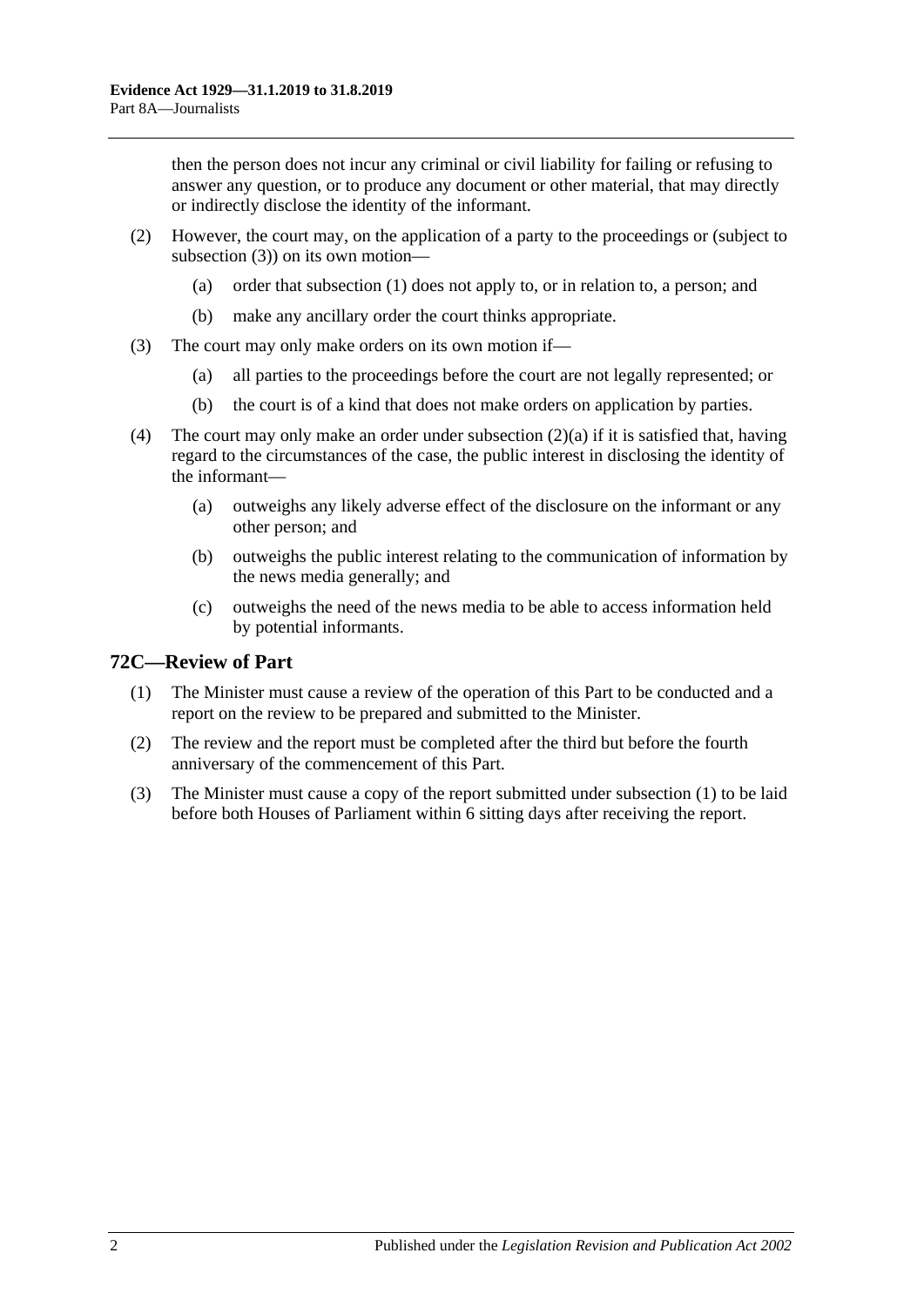# **Part 9—Miscellaneous**

## <span id="page-92-0"></span>**73—Regulations**

- (1) The Governor may make such regulations as are necessary or expedient for the purposes of, or as are contemplated by, this Act.
- (2) Without limiting the generality of [subsection](#page-92-0) (1), the regulations may—
	- (a) prescribe forms for the purposes of this Act; and
	- (b) prescribe, or provide for the calculation of, costs, fees or charges for the purposes of this Act; and
	- (c) exempt any person or class of persons from the obligation to pay any costs, fees or charges so prescribed; and
	- (d) prescribe penalties, not exceeding \$5 000, for breach of, or non-compliance with, a regulation.
- (3) The regulations may—
	- (a) be of general or limited application; and
	- (b) make different provision according to the persons, things or circumstances to which they are expressed to apply; and
	- (c) provide that a specified provision of this Act does not apply, or applies with prescribed variations, to any person, circumstance or situation (or person, circumstance or situation of a prescribed class) specified by the regulations, subject to any condition to which the regulations are expressed to be subject; and
	- (d) provide that any matter or thing is to be determined, dispensed with, regulated or prohibited according to the discretion of the Minister or another person.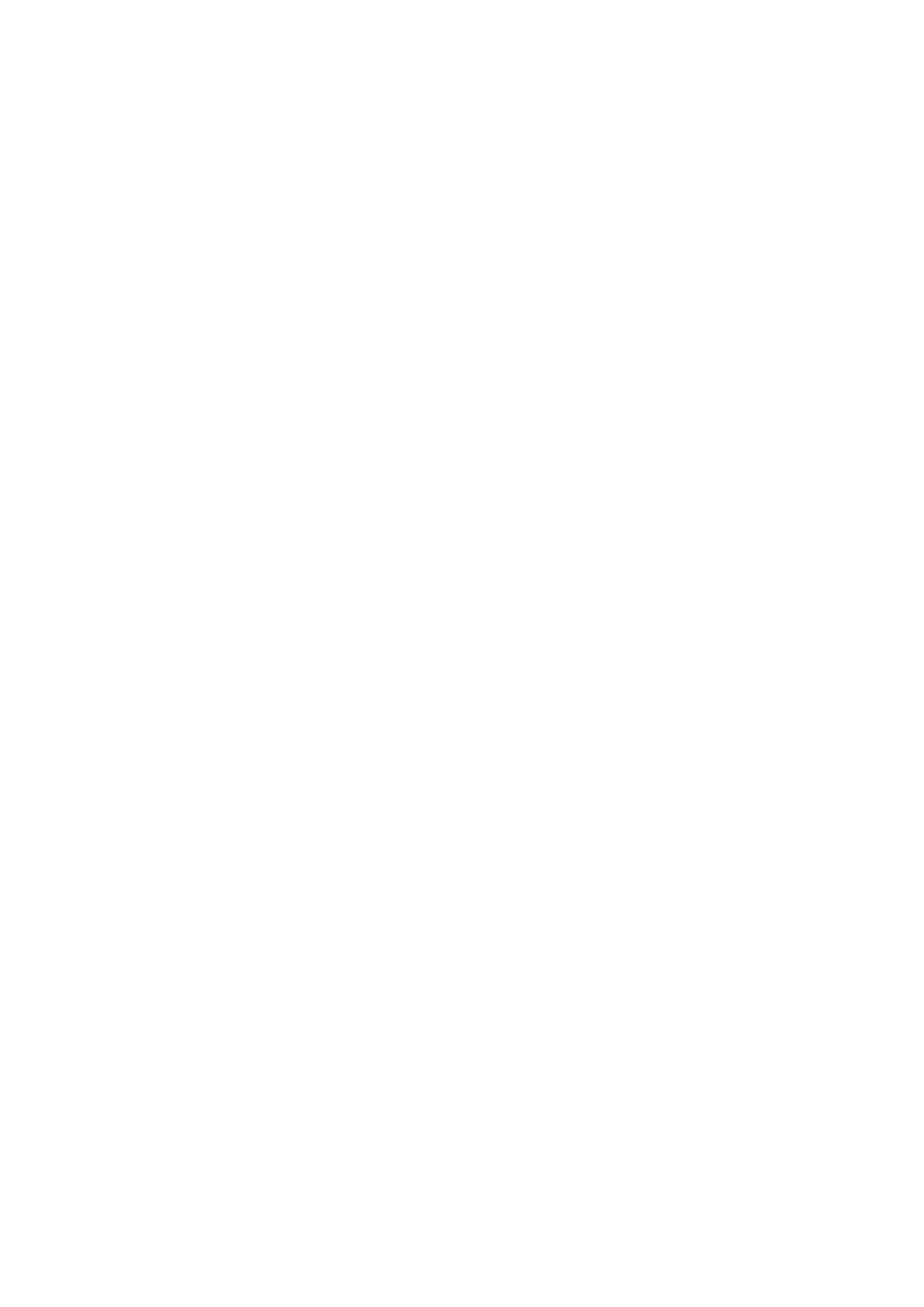# **Schedule 1—Review of identity parade evidence**

### **1—Review and report on section 34AB**

- (1) The Minister must, within 12 months after the commencement of this clause, cause a review to be carried out of any orders and directions issued by the Commissioner of Police to support the operation of section 34AB of this Act (as inserted by the *[Evidence \(Identification Evidence\) Amendment Act](http://www.legislation.sa.gov.au/index.aspx?action=legref&type=act&legtitle=Evidence%20(Identification%20Evidence)%20Amendment%20Act%202013) 2013*), including the extent to which any such orders and directions—
	- (a) reflect scientific best practice; and
	- (b) make provision for the following:
		- (i) persons with disability;
		- (ii) persons of cultural and linguistic diversity.

#### <span id="page-94-0"></span>**Example—**

Ensuring that the procedures to be followed are accessible to persons referred to in [paragraph](#page-94-0) (b).

- (2) A report on the review must be provided to the Minister within 3 months after the commencement of the review.
- (3) The Minister must, within 12 sitting days after receipt of the report under this clause, cause a copy of the report to be laid before each House of Parliament.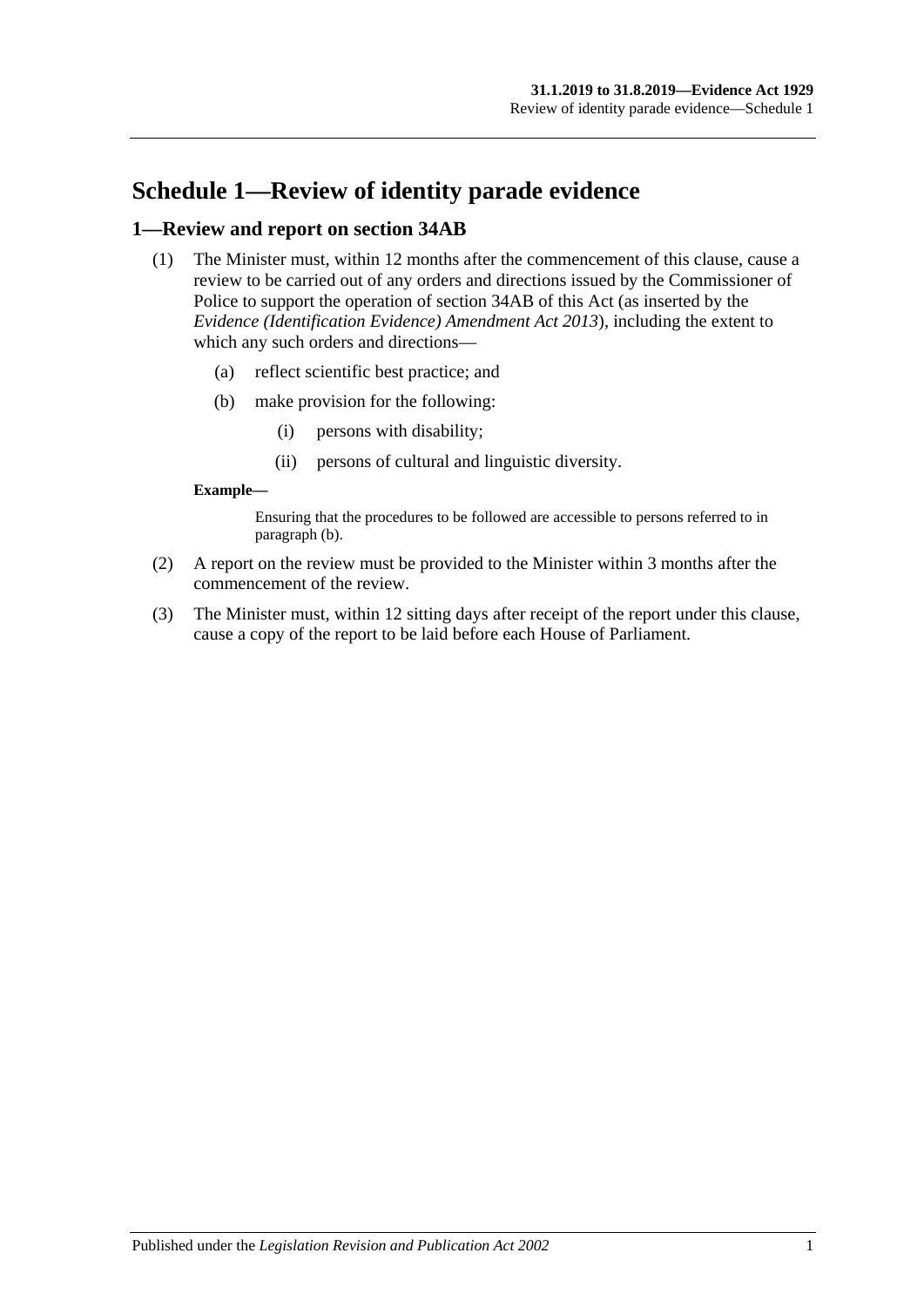Schedule 4—Affidavit about proof of identity of person convicted in another State or Territory

# **Schedule 4—Affidavit about proof of identity of person convicted in another State or Territory**

South Australia

|              | [In the]                                                              | Court]                                                                                                                                                                                                                                                                        |
|--------------|-----------------------------------------------------------------------|-------------------------------------------------------------------------------------------------------------------------------------------------------------------------------------------------------------------------------------------------------------------------------|
|              |                                                                       |                                                                                                                                                                                                                                                                               |
|              | or as the case may be]                                                |                                                                                                                                                                                                                                                                               |
|              |                                                                       | a fingerprint expert attached to the Police Department of the State [or Territory] of                                                                                                                                                                                         |
| $\mathbf{1}$ |                                                                       | I have examined the fingerprint card now produced and shown to me marked "A". The<br>fingerprints on the said card are identical with those on a fingerprint card portion of the                                                                                              |
| 2            | of the offences set out below, namely:                                | According to the said records, which I believe to be accurate, the said                                                                                                                                                                                                       |
|              | the dates of the convictions]                                         | [Here insert description of offences, the Courts in which the convictions took place and                                                                                                                                                                                      |
| 3            |                                                                       | From an examination of the said records I believe that the person referred to as having<br>been convicted, in the document(s) now shown to me and marked respectively "B" ["C",<br>"D" etc], is identical with the person whose fingerprints are on the said card marked "A". |
|              | $\begin{minipage}[c]{0.9\linewidth} \textbf{SWORN at} \end{minipage}$ |                                                                                                                                                                                                                                                                               |
|              |                                                                       |                                                                                                                                                                                                                                                                               |
|              |                                                                       |                                                                                                                                                                                                                                                                               |
| Before me    |                                                                       |                                                                                                                                                                                                                                                                               |

A person having authority to take affidavits in the State [or Territory] in which the affidavit is sworn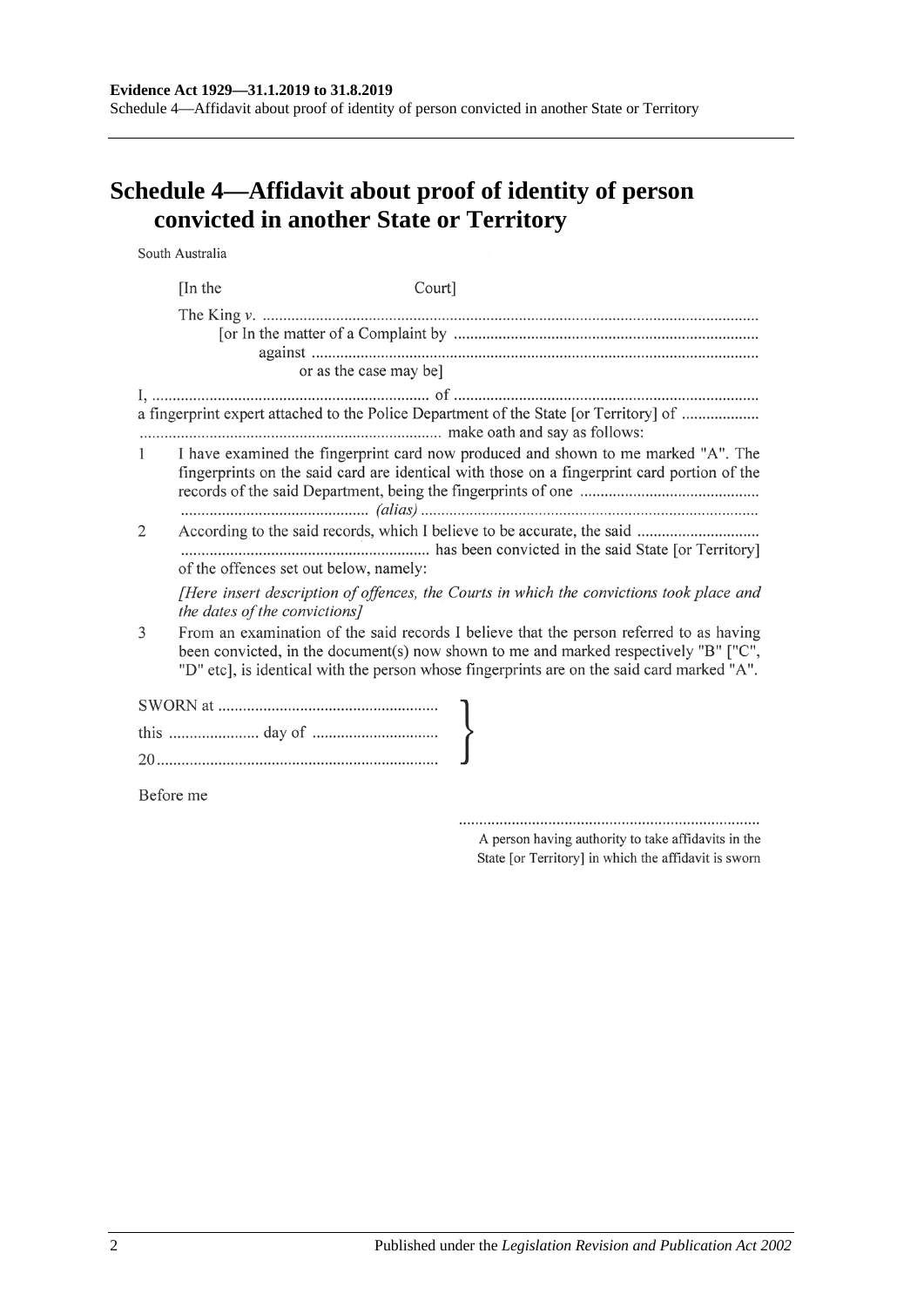# **Legislative history**

## **Notes**

• This version is comprised of the following:

| Part 1    | 1.7.2016                 |
|-----------|--------------------------|
| Part 2    | 5.3.2018                 |
| Part 3    | 5.3.2018                 |
| Part 4    | 4.4.2016                 |
| Part 6B   | 1.1.2003 (Reprint No 13) |
| Part 6C   | 8.12.2016                |
| Part 7    | 5.3.2018                 |
| Part 8    | 5.3.2018                 |
| Part 8A   | 9.8.2018                 |
| Part 9    | 31.1.2019                |
| Schedules | 7.7.2014                 |
|           |                          |

- Amendments of this version that are uncommenced are not incorporated into the text.
- Please note—References in the legislation to other legislation or instruments or to titles of bodies or offices are not automatically updated as part of the program for the revision and publication of legislation and therefore may be obsolete.
- Earlier versions of this Act (historical versions) are listed at the end of the legislative history.
- For further information relating to the Act and subordinate legislation made under the Act see the Index of South Australian Statutes or www.legislation.sa.gov.au.

# **Legislation repealed by principal Act**

The *Evidence Act 1929* repealed the following:

*An Act for Improving the Law of Evidence*

*Ordinance to Facilitate the Admission of the unsworn Testimony of the Aboriginal Inhabitants of South Australia and the parts adjacent*

*Ordinance to amend Ordinance 3 of 1848*

*An Act to amend the Law of Evidence*

*Evidence Further Amendment Act 1869*

*An Act for Shortening and Explaining the Language used in Acts of Parliament, and for other purposes*

*The Telegraphic Messages Act 1873*

*The Bankers Books Evidence Act 1879*

*Evidence Further Amendment Act 1888*

*The Oaths and Affirmations Act 1911*

*Evidence Publication Act 1917*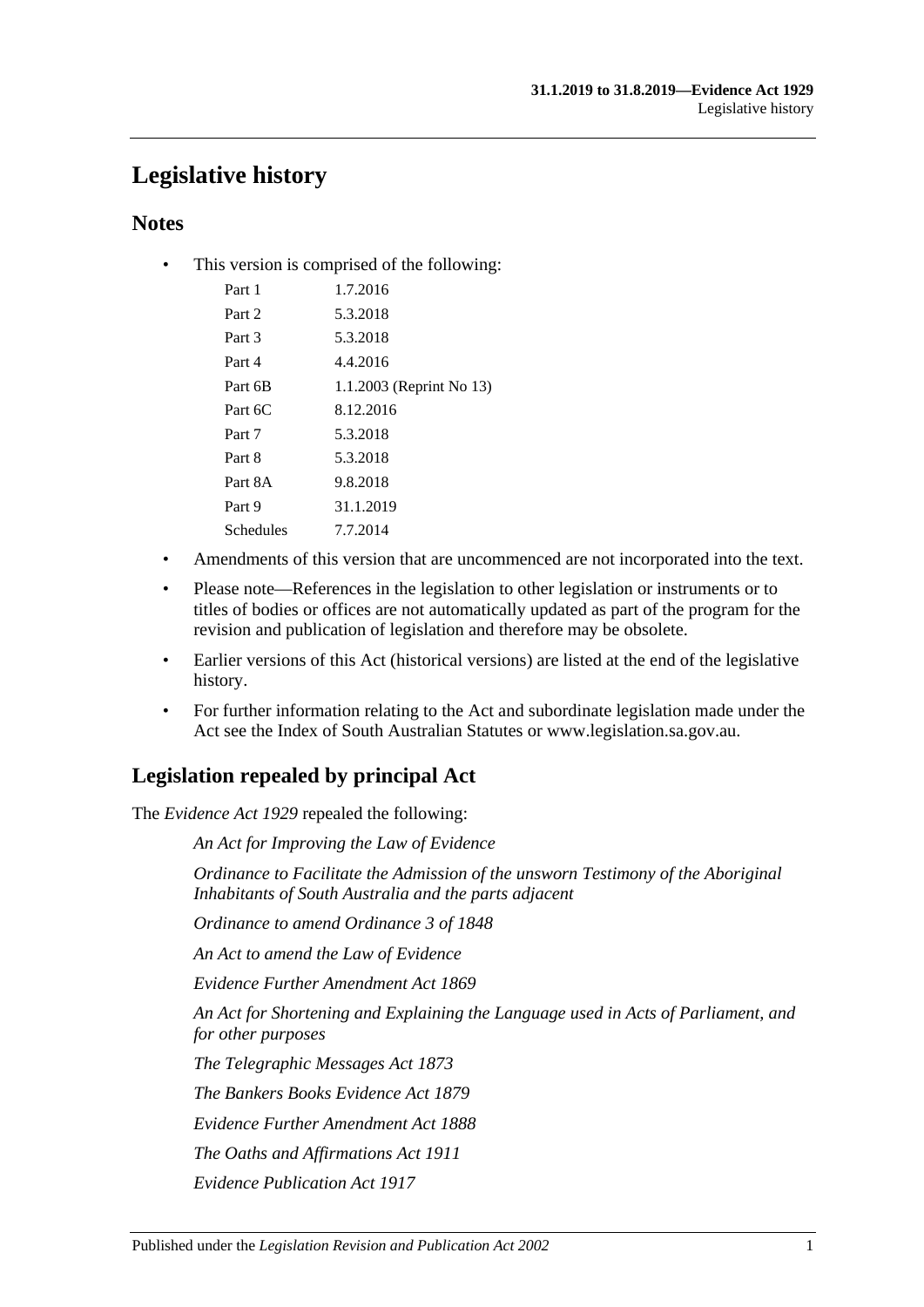*Evidence Amendment Act 1925*

## **Legislation amended by principal Act**

The *Evidence Act 1929* amended the following:

*The Supreme Court Procedure Act 1855 An Act for amending the Law of Evidence and Practice on Criminal trials Matrimonial Causes Act 1867 The Criminal Law Consolidation Act 1876*

## **Principal Act and amendments**

New entries appear in bold.

| Year | N <sub>o</sub> | Title                                                               | Assent     | Commencement                          |
|------|----------------|---------------------------------------------------------------------|------------|---------------------------------------|
| 1929 | 1907           | Evidence Act 1929                                                   | 30.10.1929 | 30.10.1929                            |
| 1933 | 2110           | Evidence Act Amendment Act 1933                                     | 31.8.1933  | 31.8.1933                             |
| 1940 | 40             | Evidence Act Amendment Act 1940                                     | 28.11.1940 | 28.11.1940                            |
| 1941 | 27             | Evidence Act Amendment Act 1941                                     | 13.11.1941 | 13.11.1941                            |
| 1945 | 29             | Evidence Act Amendment Act 1945                                     | 3.1.1946   | 3.1.1946                              |
| 1947 | 5              | Evidence Act Amendment Act 1947                                     | 2.10.1947  | 2.10.1947                             |
| 1949 | 36             | Evidence Act Amendment Act 1949                                     | 24.11.1949 | 24.11.1949                            |
| 1952 | 42             | <b>Statute Law Revision Act 1952</b>                                | 4.12.1952  | 4.12.1952                             |
| 1955 | 26             | Evidence Act Amendment Act 1955                                     | 1.12.1955  | 1.12.1955                             |
| 1957 | 36             | Evidence Act Amendment Act 1957                                     | 14.11.1957 | 14.11.1957                            |
| 1960 | 25             | Evidence Act Amendment Act 1960                                     | 27.10.1960 | 27.10.1960                            |
| 1968 | 46             | Evidence Act Amendment Act 1968                                     | 19.12.1968 | 19.12.1968                            |
| 1969 | 72             | Evidence Act Amendment Act 1969                                     | 11.12.1969 | 31.8.1970 (Gazette 20.8.1970 p701)    |
| 1972 | 53             | Evidence Act Amendment Act 1972                                     | 27.4.1972  | 1.2.1973 (Gazette 1.2.1973 p377)      |
| 1972 | 54             | <b>Local and District Criminal Courts</b><br>Act Amendment Act 1972 | 27.4.1972  | 9.11.1972 (Gazette 9.11.1972 p2252)   |
| 1974 | 71             | Evidence Act Amendment Act 1974                                     | 17.10.1974 | 28.11.1974 (Gazette 28.11.1974 p3372) |
| 1976 | 84             | Evidence Act Amendment Act 1976                                     | 9.12.1976  | 9.12.1976                             |
| 1978 | 65             | Evidence Act Amendment Act 1978                                     | 28.9.1978  | 28.9.1978                             |
| 1979 | 9              | Evidence Act Amendment Act 1979                                     | 1.3.1979   | 1.3.1979                              |
| 1982 | 40             | Evidence Act Amendment Act 1982                                     | 22.4.1982  | 6.5.1982 (Gazette 6.5.1982 p1438)     |
| 1983 | 47             | Evidence Act Amendment Act 1983                                     | 16.6.1983  | 16.6.1983                             |
| 1983 | 55             | Evidence Act Amendment Act<br>$(No. 2)$ 1983                        | 16.6.1983  | 1.8.1983 (Gazette 7.7.1983 p5)        |
| 1984 | 24             | Evidence Act Amendment Act 1984                                     | 10.5.1984  | 10.5.1984                             |
| 1984 | 56             | Statutes Amendment (Oaths and<br>Affirmations) Act 1984             | 24.5.1984  | 1.7.1984 (Gazette 28.6.1984 p1897)    |
| 1984 | 90             | Evidence Act Amendment Act<br>$(No. 2)$ 1984                        | 29.11.1984 | 1.1.1985 (Gazette 13.12.1984 p1811)   |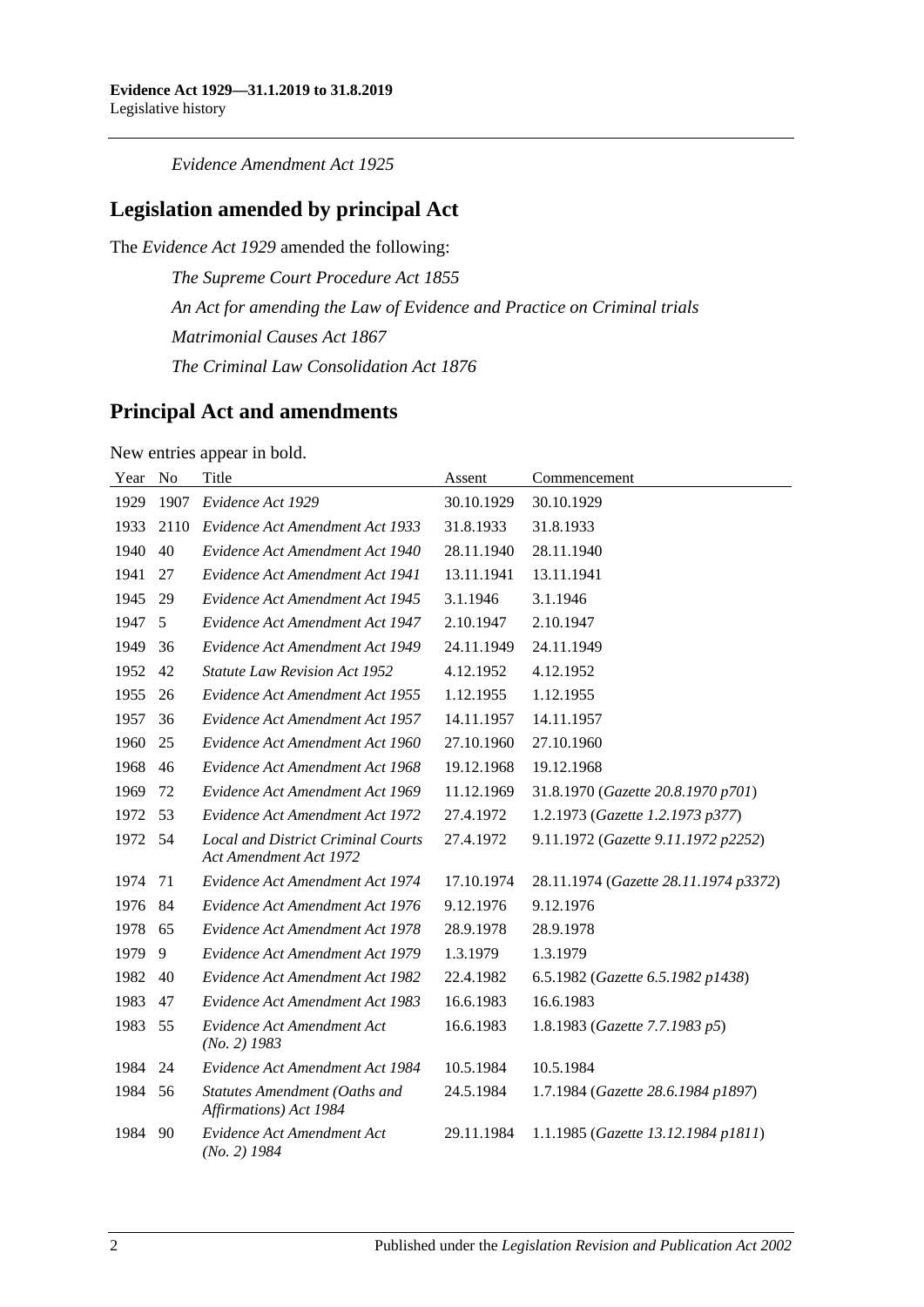| 1984 | 107 | Evidence Act Amendment Act<br>$(No. 3)$ 1984                                       | 20.12.1984 | 20.12.1984                                                                                                                                                                                                                                                |
|------|-----|------------------------------------------------------------------------------------|------------|-----------------------------------------------------------------------------------------------------------------------------------------------------------------------------------------------------------------------------------------------------------|
| 1985 | 96  | Evidence Act Amendment Act 1985                                                    | 1.11.1985  | 1.12.1985 (Gazette 7.11.1985 p1361)                                                                                                                                                                                                                       |
| 1986 | 107 | Evidence Act Amendment Act 1986                                                    | 18.12.1986 | 5.4.1987 (Gazette 26.2.1987 p434)                                                                                                                                                                                                                         |
| 1988 | 32  | Evidence Act Amendment Act 1988                                                    | 21.4.1988  | 1.5.1988 (Gazette 28.4.1988 p1066)                                                                                                                                                                                                                        |
| 1988 | 45  | Evidence Act Amendment Act<br>$(No. 2)$ 1988                                       | 5.5.1988   | 5.5.1988                                                                                                                                                                                                                                                  |
| 1989 | 43  | Evidence Act Amendment Act 1989                                                    | 4.5.1989   | 15.5.1989 (Gazette 11.5.1989 p1250)                                                                                                                                                                                                                       |
| 1990 | 72  | Evidence Act Amendment Act 1990                                                    | 20.12.1990 | 20.12.1990                                                                                                                                                                                                                                                |
| 1991 | 41  | Evidence Amendment Act 1991                                                        | 31.10.1991 | 16.7.1992 (Gazette 16.7.1992 p622)                                                                                                                                                                                                                        |
| 1991 | 49  | <b>Director of Public Prosecutions</b><br>Act 1991                                 | 21.11.1991 | 6.7.1992 (Gazette 25.6.1992 p1869)                                                                                                                                                                                                                        |
| 1992 | 26  | <b>Statutes Amendment</b><br>(Attorney-General's Portfolio)<br>Act 1992            | 14.5.1992  | 6.7.1992 (Gazette 2.7.1992 p209)                                                                                                                                                                                                                          |
| 1992 | 76  | <b>Statutes Amendment (Right of Reply)</b><br>Act 1992                             | 26.11.1992 | s 5-1.1.1993 (Gazette 10.12.1992<br>p1752)                                                                                                                                                                                                                |
| 1993 | 37  | Evidence (Miscellaneous)<br><b>Amendment Act 1993</b>                              | 13.5.1993  | 15.7.1993 (Gazette 15.7.1993 p520)                                                                                                                                                                                                                        |
| 1993 | 53  | Evidence (Vulnerable Witnesses)<br><b>Amendment Act 1993</b>                       | 27.5.1993  | 1.9.1993 (Gazette 15.7.1993 p520)                                                                                                                                                                                                                         |
| 1994 | 59  | Criminal Law Consolidation<br>(Felonies and Misdemeanours)<br>Amendment Act 1994   | 27.10.1994 | 1.1.1995 (Gazette 8.12.1994 p1942)                                                                                                                                                                                                                        |
| 1995 | 27  | <b>Statutes Amendment</b><br>(Attorney-General's Portfolio)<br>Act 1995            | 27.4.1995  | s 13-10.7.1995 (Gazette 29.6.1995<br>p2973)                                                                                                                                                                                                               |
| 1996 | 26  | Evidence (Settlement Negotiations)<br>Amendment Act 1996                           | 2.5.1996   | 2.5.1996                                                                                                                                                                                                                                                  |
| 1997 | 59  | <b>Statutes Amendment</b><br>(Attorney-General's Portfolio)<br>Act 1997            | 31.7.1997  | Pt 4 (s 6)-14.9.1997 (Gazette<br>11.9.1997 p704)                                                                                                                                                                                                          |
| 1998 | 9   | Evidence (Use of Audio and Audio<br>Visual Links) Amendment Act 1998               | 2.4.1998   | 27.6.1999 (Gazette 17.6.1999 p3090)                                                                                                                                                                                                                       |
| 1999 | 17  | Evidence (Confidential<br>Communications) Amendment<br>Act 1999                    | 1.4.1999   | 27.6.1999 (Gazette 17.6.1999 p3090)                                                                                                                                                                                                                       |
| 1999 | 18  | Evidence (Miscellaneous)<br>Amendment Act 1999                                     | 1.4.1999   | 27.6.1999 (Gazette 17.6.1999 p3090)                                                                                                                                                                                                                       |
| 1999 | 33  | <b>Financial Sector Reform (South</b><br>Australia) Act 1999                       | 17.6.1999  | Sch (item $21$ )—1.7.1999 being the date<br>specified under s 3(16) of the Financial<br>Sector Reform (Amendments and<br>Transitional Provisions) Act (No. 1)<br>1999 of the Commonwealth as the<br>transfer date for the purposes of that<br>Act: $s(2)$ |
| 2000 | 57  | <b>Statutes Amendment and Repeal</b><br>(Attorney-General's Portfolio)<br>Act 2000 | 20.7.2000  | Pt 11 (s 25)-14.8.2000 (Gazette<br>10.8.2000 p444)                                                                                                                                                                                                        |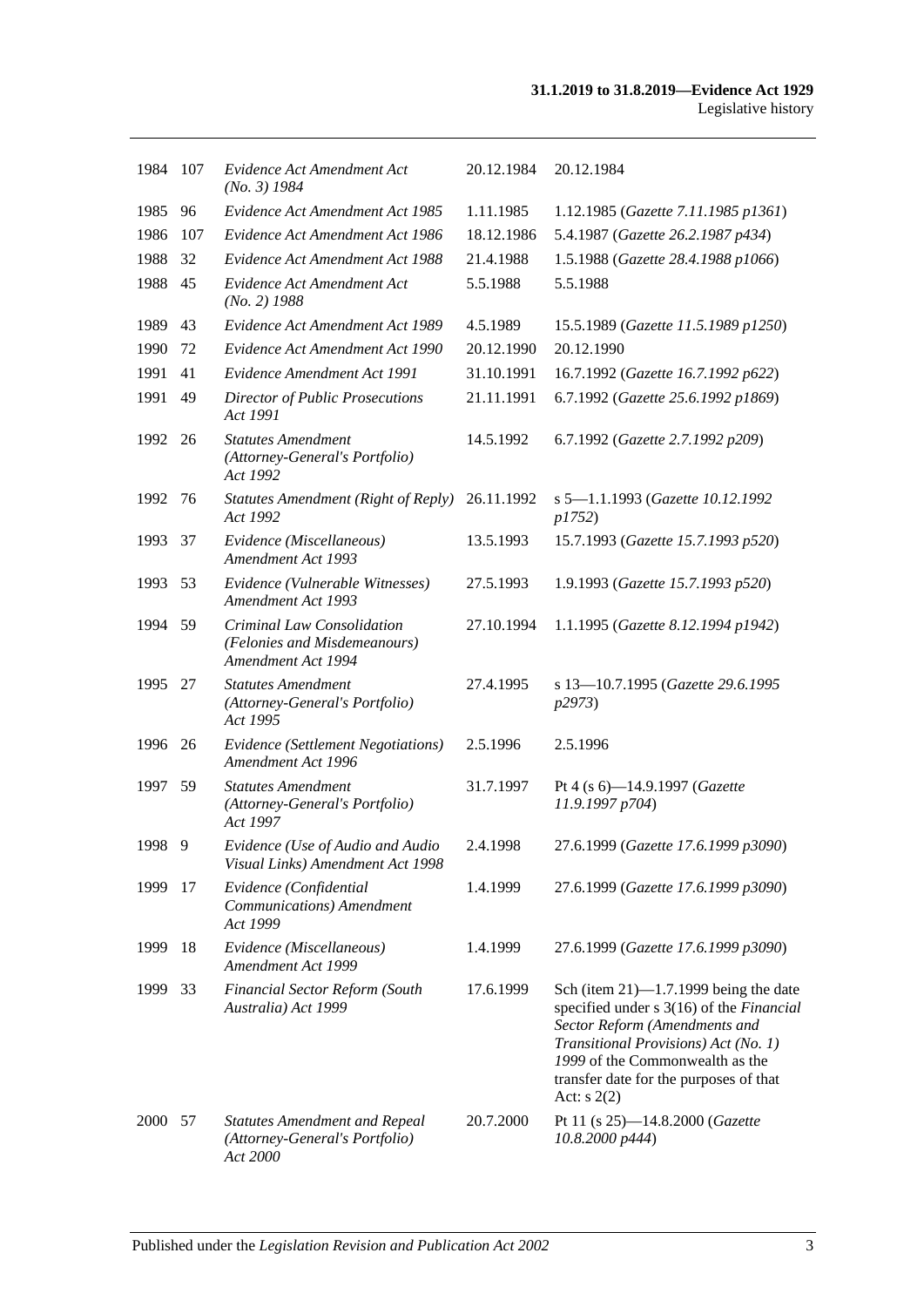# **Evidence Act 1929—31.1.2019 to 31.8.2019**

Legislative history

| 2002    | 32 | Legislation Revision and Publication 28.11.2002<br>Act 2002                    |            | Sch (cl 2)-1.1.2003 (Gazette<br>19.12.2002 p4735)                                                                                                        |
|---------|----|--------------------------------------------------------------------------------|------------|----------------------------------------------------------------------------------------------------------------------------------------------------------|
| 2002    | 33 | <b>Statutes Amendment</b><br>(Attorney-General's Portfolio)<br>Act 2002        | 28.11.2002 | Pt 6 (ss 8 & 9)-3.3.2003 (Gazette<br>27.2.2003 p807)                                                                                                     |
| 2003    | 33 | Coroners Act 2003                                                              | 31.7.2003  | Sch (cll 10-12)-1.7.2005 (Gazette<br>23.6.2005 p1899)                                                                                                    |
| 2003    | 44 | <b>Statute Law Revision Act 2003</b>                                           | 23.10.2003 | Sch 1-24.11.2003 (Gazette 13.11.2003)<br>p4048)                                                                                                          |
| 2005    | 50 | Defamation Act 2005                                                            | 27.10.2005 | Sch 1 (cl 5)-1.1.2006: s 2                                                                                                                               |
| 2006    | 17 | <b>Statutes Amendment (New Rules of</b><br>Civil Procedure) Act 2006           | 6.7.2006   | Pt 31 (ss 113-118)-4.9.2006 (Gazette<br>17.8.2006 p2831)                                                                                                 |
| 2006    | 30 | Evidence (Suppression Orders)<br>Amendment Act 2006                            | 23.11.2006 | 1.4.2007 (Gazette 29.3.2007 p929)                                                                                                                        |
| 2006    | 33 | Evidence (Use of Audio and Audio<br>Visual Links) Amendment Act 2006           | 30.11.2006 | 1.4.2007 (Gazette 22.3.2007 p864)                                                                                                                        |
| 2006    | 43 | <b>Statutes Amendment (Domestic</b><br>Partners) Act 2006                      | 14.12.2006 | Pt 33 (s 97)-1.6.2007 (Gazette<br>26.4.2007 p1352)                                                                                                       |
| 2006    | 44 | <b>Statutes Amendment (Justice</b><br>Portfolio) Act 2006                      | 14.12.2006 | Pt 13 (s 21)-18.1.2007 (Gazette<br>18.1.2007 p234)                                                                                                       |
| 2007    | 48 | <b>Statutes Amendment (Victims of</b><br>Crime) Act 2007                       | 8.11.2007  | Pt 4 (s 6)-17.7.2008 (Gazette<br>17.7.2008 p3372)                                                                                                        |
| 2008    | 7  | Statutes Amendment (Evidence and<br>Procedure) Act 2008                        | 17.4.2008  | Pt 4 (ss 10-22)-23.11.2008 (Gazette<br>20.11.2008 p5171) except new ss 13A,<br>13C & 13D (as inserted by s<br>12)-4.10.2009 (Gazette 1.10.2009<br>p4764) |
| 2008    | 10 | Criminal Law Consolidation (Rape<br>and Sexual Offences) Amendment<br>Act 2008 | 17.4.2008  | Sch 1 (cl 5)-23.11.2008 (Gazette<br>20.11.2008 p5171)                                                                                                    |
| 2009    | 85 | Intervention Orders (Prevention of<br>Abuse) Act 2009                          | 10.12.2009 | Sch 1 (cl 14)-9.12.2011 (Gazette<br>20.10.2011 p4269)                                                                                                    |
| 2011    | 34 | Evidence (Discreditable Conduct)<br>Amendment Act 2011                         | 22.9.2011  | Pt 2 (s 4) & Sch 1-1.6.2012 (Gazette<br>31.5.2012 p2637)                                                                                                 |
| 2012 12 |    | <b>Statutes Amendment (Serious and</b><br>Organised Crime) Act 2012            | 10.5.2012  | Pt 8 (ss 40-42)-17.6.2012 (Gazette<br>14.6.2012 p2756)                                                                                                   |
| 2012    | 44 | Evidence (Reporting on Sexual<br>Offences) Amendment Act 2012                  | 22.11.2012 | 11.2.2013 (Gazette 7.2.2013 p262)                                                                                                                        |
| 2013    | 11 | <b>Statutes Amendment</b><br>(Attorney-General's Portfolio)<br>Act 2013        | 18.4.2013  | Pt 6 (s 14)-9.6.2013 (Gazette 6.6.2013<br>p2498)                                                                                                         |
| 2013    | 26 | Magistrates (Miscellaneous)<br>Amendment Act 2013                              | 27.6.2013  | Sch 1 (cl 2)-4.7.2013 (Gazette<br>4.7.2013 p2970)                                                                                                        |
| 2013    | 47 | <b>Statutes Amendment</b><br>(Attorney-General's Portfolio No 2)<br>Act 2013   | 24.10.2013 | Pt 5 (ss 7 & 8)-17.5.2014 (Gazette<br>8.5.2014 p1630)                                                                                                    |
| 2013    | 50 | Evidence (Discreditable Conduct)<br>Amendment Act 2013                         | 24.10.2013 | 25.11.2013 (Gazette 21.11.2013 p4276)                                                                                                                    |
| 2013    | 58 | Evidence (Identification Evidence)<br>Amendment Act 2013                       | 7.11.2013  | 7.7.2014 (Gazette 3.7.2014 p3127)                                                                                                                        |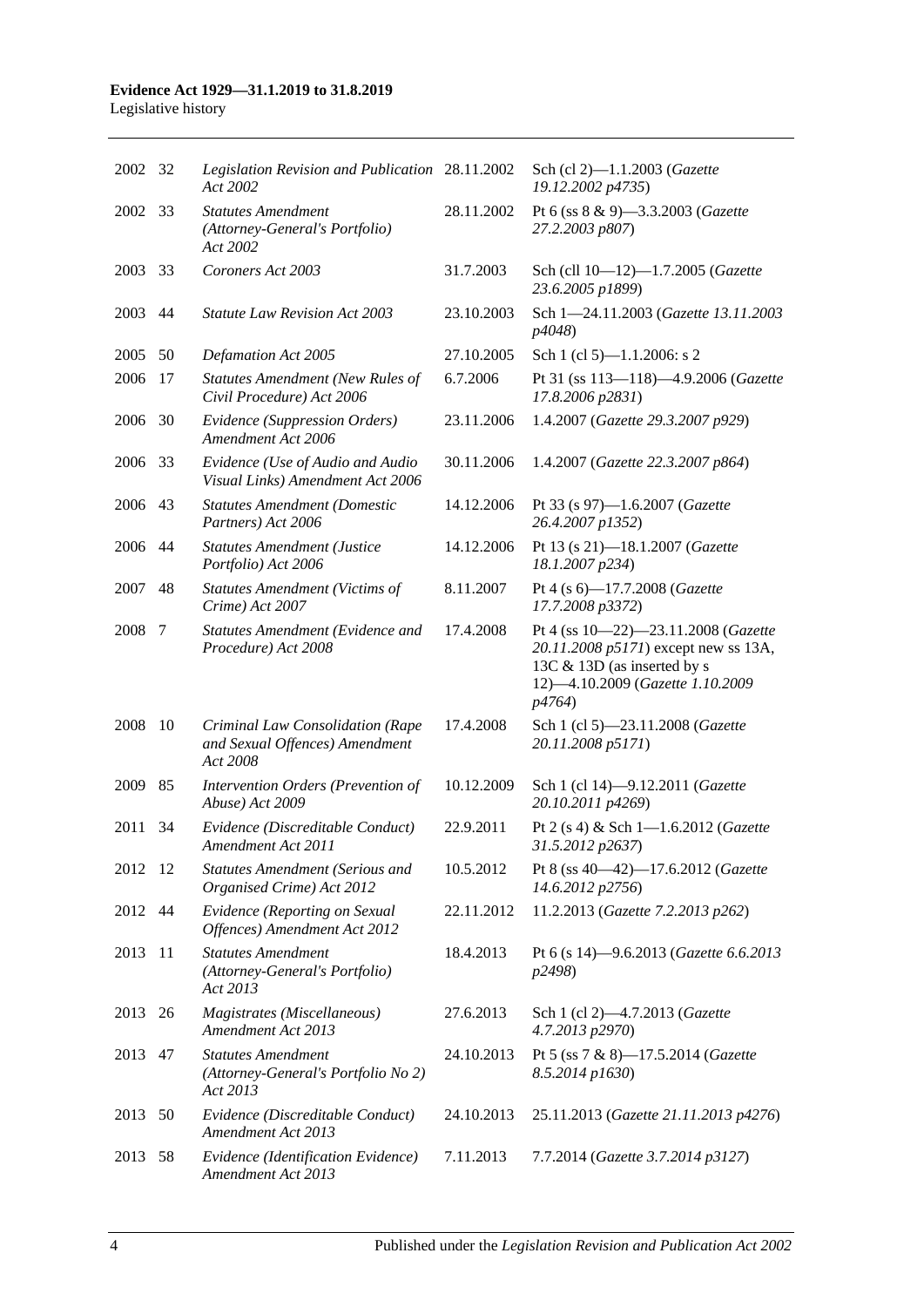| 2015    | 14  | Intervention Orders (Prevention of<br>Abuse) (Miscellaneous) Amendment<br>Act 2015          | 9.7.2015   | Sch 1 (cl 4)-1.12.2015 (Gazette<br>19.11.2015 p4975)                                        |
|---------|-----|---------------------------------------------------------------------------------------------|------------|---------------------------------------------------------------------------------------------|
| 2015    | 16  | Statutes Amendment (Vulnerable<br>Witnesses) Act 2015 as amended by<br>28/2016              | 6.8.2015   | Pt $3$ (ss $5 - 20$ ) & Sch 1<br>(cl 1)-1.7.2016 (Gazette 23.6.2016)<br>p2618               |
| 2015    | -39 | Evidence (Records and Documents)<br>Amendment Act 2015                                      | 26.11.2015 | 4.4.2016 (Gazette 4.2.2016 p366)                                                            |
| 2016    | 28  | <b>Statutes Amendment</b><br>(Attorney-General's Portfolio)<br>Act 2016                     | 16.6.2016  | Pt $8$ (s 21)-1.7.2016 immediately after<br>s 5 of $16/2015$ : s 2(4)                       |
| 2016    | 35  | <b>Statutes Amendment (Gender</b><br>Identity and Equity) Act 2016                          | 4.8.2016   | Pt 7 (s 32)-8.9.2016 (Gazette 8.9.2016)<br><i>p</i> 3676)                                   |
| 2016 62 |     | <b>Statutes Amendment (Courts and</b><br>Justice Measures) Act 2016                         | 8.12.2016  | Pt 5 (ss $8 \& 9$ )-8.12.2016: s 2(1)                                                       |
| 2017    | 7   | <b>Statutes Amendment and Repeal</b><br>(Simplify) Act 2017                                 | 15.3.2017  | Pt 10 (s 53)—15.3.2017: s 2(1)                                                              |
| 2017    | 18  | Summary Procedure (Indictable<br>Offences) Amendment Act 2017                               | 14.6.2017  | Sch 2 (cll 19-26 & 41)-5.3.2018<br>(Gazette 12.12.2017 p4961)                               |
| 2018    | 13  | Evidence (Journalists) Amendment<br>Act 2018                                                | 9.8.2018   | 9.8.2018                                                                                    |
| 2018 38 |     | <b>Statutes Amendment (Domestic</b><br>Violence) Act 2018                                   | 6.12.2018  | Pt 4 (s 8)-31.1.2019 (Gazette<br>24.1.2019 p272); s 7-1.9.2019<br>(Gazette 18.7.2019 p2744) |
| 2019    | 13  | <b>Statutes Amendment (Child</b><br><b>Exploitation and Encrypted</b><br>Material) Act 2019 | 11.7.2019  | Pt 4 (ss $9 < 10$ )—uncommenced                                                             |

## **Provisions amended since 3 February 1976**

• Legislative history prior to 3 February 1976 appears in marginal notes and footnotes included in the consolidation of this Act contained in Volume 3 of The Public General Acts of South Australia 1837-1975 at page 790.

New entries appear in bold.

Entries that relate to provisions that have been deleted appear in italics.

| Provision       | How varied                                                            | Commencement |
|-----------------|-----------------------------------------------------------------------|--------------|
| Pt <sub>1</sub> |                                                                       |              |
| s <sub>2</sub>  | amended by $40/1982$ s 3                                              | 6.5.1982     |
|                 | omitted under Legislation Revision and<br>Publication Act 2002        | 1.1.2003     |
| s <sub>3</sub>  | omitted under Legislation Revision and<br><b>Publication Act 2002</b> | 7.7.2014     |
| s <sub>4</sub>  |                                                                       |              |
| s(4(1))         | s 4 redesignated as $s$ 4(1) by 28/2016 s 21                          | 1.7.2016     |
| bank            | deleted by $40/1982$ s 4                                              | 6.5.1982     |
| banker          | deleted by $40/1982$ s 4                                              | 6.5.1982     |
| banker's book   | deleted by $40/1982$ s 4                                              | 6.5.1982     |
| child           | inserted by $32/1988$ s $3(a)$                                        | 1.5.1988     |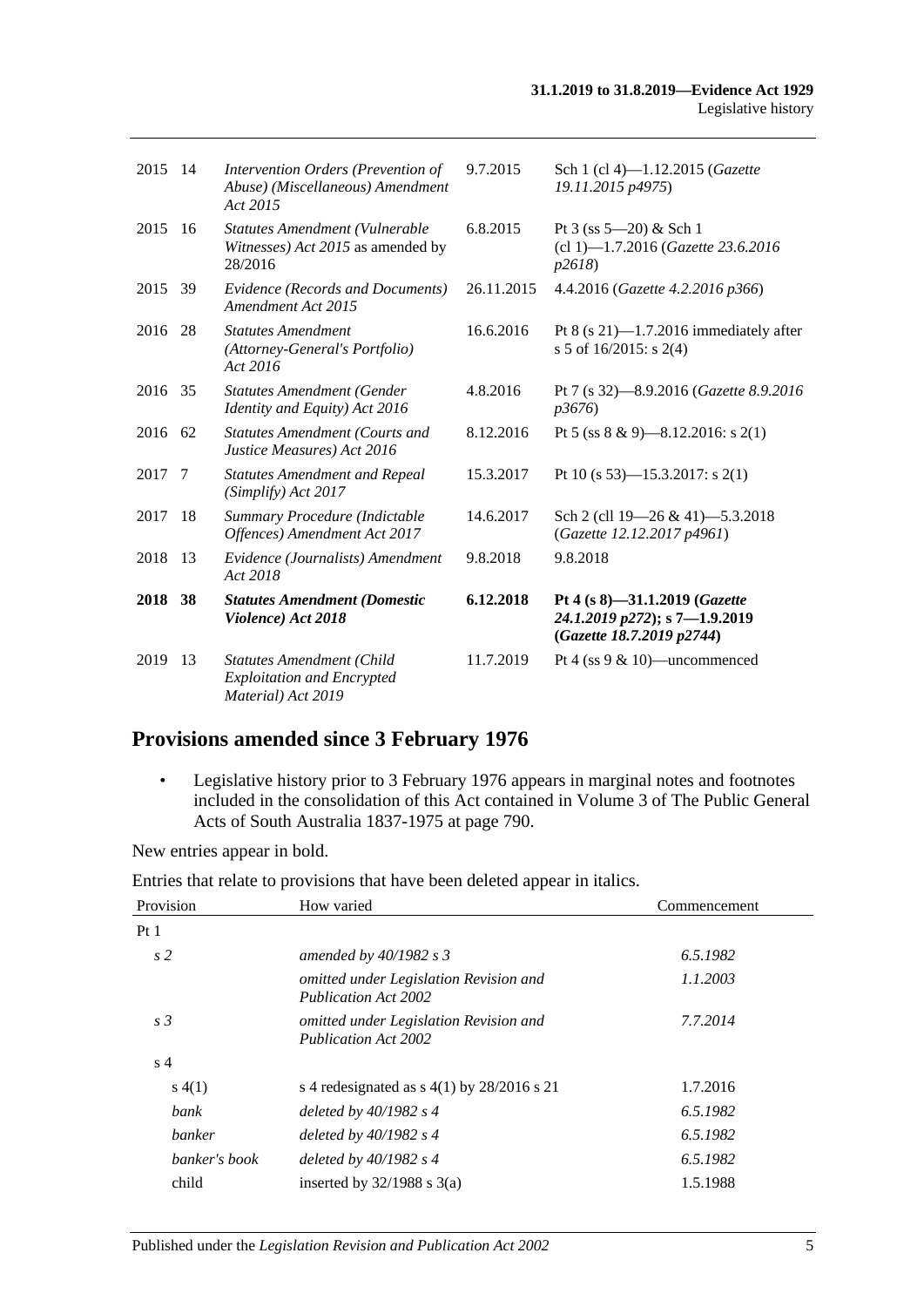#### **Evidence Act 1929—31.1.2019 to 31.8.2019** Legislative history

| cognitive<br>impairment               | inserted by $16/2015$ s $5(1)$    | 1.7.2016   |
|---------------------------------------|-----------------------------------|------------|
| communication<br>partner              | inserted by $16/2015$ s $5(1)$    | 1.7.2016   |
| court                                 | substituted by $56/1984$ s $3(a)$ | 1.7.1984   |
| domestic partner                      | inserted by $7/2008$ s $10(1)$    | 23.11.2008 |
| electric telegraph                    | amended by 9/1979 s 2             | 1.3.1979   |
| mental disability                     | inserted by $7/2008 s 10(2)$      | 23.11.2008 |
|                                       | deleted by $16/2015$ s $5(2)$     | 1.7.2016   |
| serious offence<br>against the person | inserted by $7/2008$ s $10(2)$    | 23.11.2008 |
| sexual offence                        | inserted by 84/1976 s 2           | 9.12.1976  |
|                                       | amended by 26/1992 s 7            | 6.7.1992   |
|                                       | amended by 10/2008 Sch 1 cl 5     | 23.11.2008 |
|                                       | amended by 16/2015 s 5(3)         | 1.7.2016   |
| spouse                                | inserted by $7/2008$ s $10(3)$    | 23.11.2008 |
| statement                             | inserted by $12/2012$ s $40(1)$   | 17.6.2012  |
| sworn evidence                        | inserted by 18/1999 s 3           | 27.6.1999  |
| telegraph station                     | amended by 9/1979 s 2             | 1.3.1979   |
| vulnerable witness                    | inserted by $7/2008$ s $10(4)$    | 23.11.2008 |
|                                       | amended by 12/2012 s 40(2)        | 17.6.2012  |
|                                       | amended by $16/2015$ s $5(4)$     | 1.7.2016   |
| young child                           | inserted by $32/1988$ s $3(b)$    | 1.5.1988   |
|                                       | amended by $16/2015$ s $5(5)$     | 1.7.2016   |
| $s(4(2)$ and $(3)$                    | inserted by 28/2016 s 21          | 1.7.2016   |
| Pt 2                                  |                                   |            |
| s 6                                   | substituted by $56/1984$ s $3(b)$ | 1.7.1984   |
| s(6(3))                               | substituted by 18/1999 s 4        | 27.6.1999  |
| s(4)                                  | substituted by 33/2002 s 8        | 3.3.2003   |
| s 7                                   | substituted by $56/1984$ s $3(b)$ | 1.7.1984   |
| $s\,8$                                | deleted by $56/1984 s 3(b)$       | 1.7.1984   |
| s 9                                   | amended by 32/1988 s 4            | 1.5.1988   |
|                                       | substituted by 18/1999 s 5        | 27.6.1999  |
| $s \, 9(4)$                           | amended by 7/2008 s 11            | 23.11.2008 |
| $s \, 9(6)$                           | inserted by 16/2015 s 6           | 1.7.2016   |
| s 12                                  | substituted by 32/1988 s 5        | 1.5.1988   |
| s $12(1)$ —(3)                        | deleted by 18/1999 s 6            | 27.6.1999  |
| s 12A                                 | inserted by 37/1993 s 3           | 15.7.1993  |
|                                       | substituted by 18/1999 s 7        | 27.6.1999  |
|                                       | substituted by 7/2008 s 12        | 23.11.2008 |
| $s$ 12AB                              | inserted by 16/2015 s 7           | 1.7.2016   |
| s 13 before<br>substitution by        | deleted by 32/1988 s 5            | 1.5.1988   |

*substitution by 7/2008*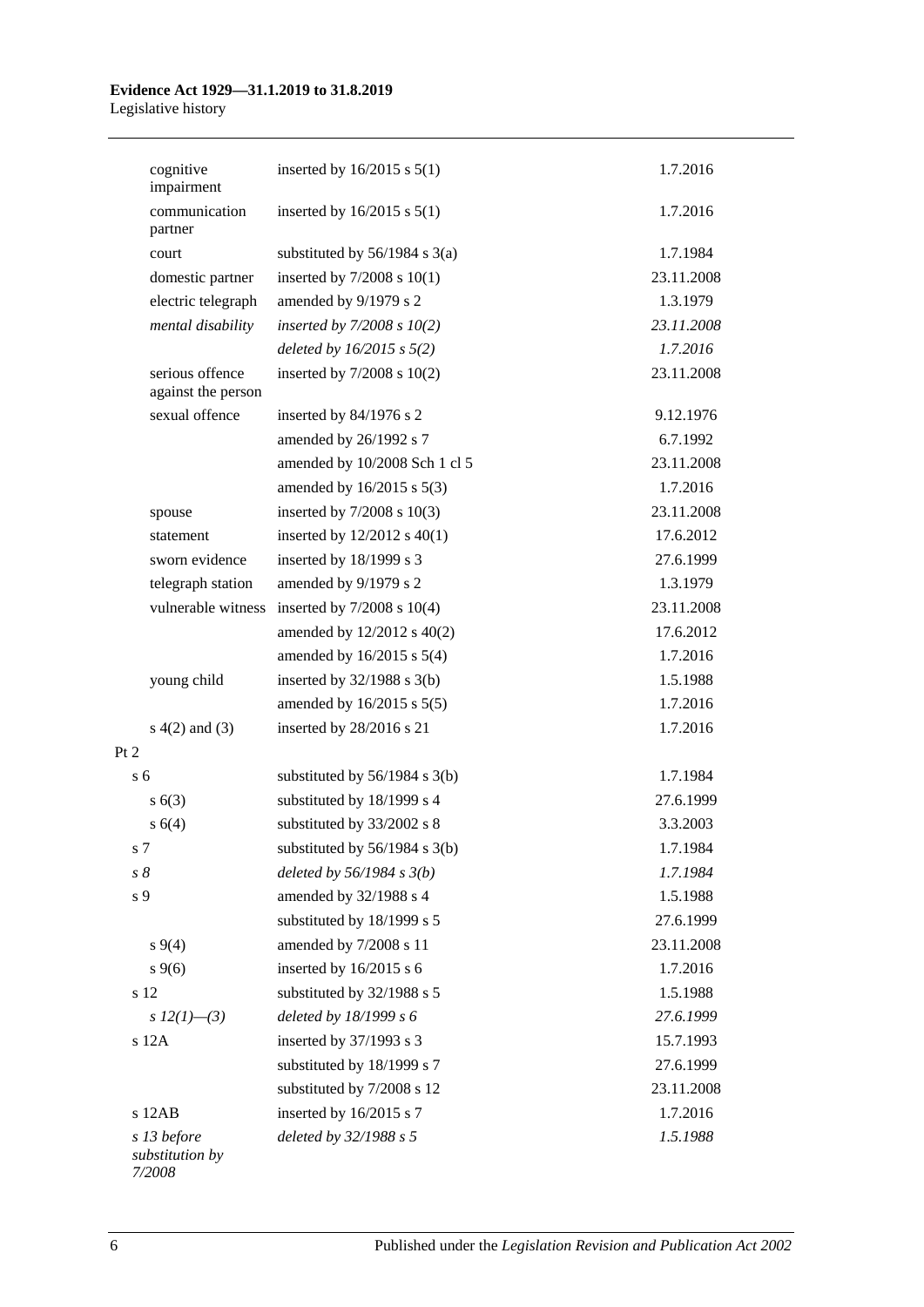#### **31.1.2019 to 31.8.2019—Evidence Act 1929** Legislative history

|                                          | inserted by $53/1993$ s 3                             | 1.9.1993                        |
|------------------------------------------|-------------------------------------------------------|---------------------------------|
| s 13(4)                                  | amended by 18/1999 s 8                                | 27.6.1999                       |
| s 13                                     | substituted by 7/2008 s 12                            | 23.11.2008                      |
| s 13(2)                                  | amended by 16/2015 s 8                                | 1.7.2016                        |
| $s$ 13 $A$                               | inserted by 7/2008 s 12                               | 4.10.2009                       |
| s 13A(2)                                 | amended by 16/2015 s 9(1)                             | 1.7.2016                        |
|                                          | (f) deleted by $16/2015$ s $9(1)$                     | 1.7.2016                        |
| s 13A(5)                                 | amended by 16/2015 s 9(2)                             | 1.7.2016                        |
|                                          | s $13A(5a)$ and $(5b)$ inserted by $16/2015$ s $9(3)$ | 1.7.2016                        |
| $s$ 13 $B$                               | inserted by 7/2008 s 12                               | 23.11.2008                      |
| s 13B(1)                                 | amended by 85/2009 Sch 1 cl 14(1)                     | 9.12.2011                       |
|                                          | amended by 62/2016 s 8(1)                             | 8.12.2016                       |
| $s$ 13B(2)                               | deleted by 85/2009 Sch 1 cl 14(2)                     | 9.12.2011                       |
| s 13B(5)                                 |                                                       |                                 |
| offence to which<br>this section applies | amended by 85/2009 Sch 1 cl 14(3)                     | 9.12.2011                       |
|                                          | amended by 14/2015 Sch 1 cl 4                         | 1.12.2015                       |
|                                          | amended by $62/2016$ s $8(2)$                         | 8.12.2016                       |
| s 13BA                                   | inserted by 16/2015 s 10                              | 1.7.2016                        |
| s 13BB                                   | inserted by 38/2018 s 7                               | uncommenced—not<br>incorporated |
| s 13C                                    | inserted by 7/2008 s 12                               | 4.10.2009                       |
| s $13C(1)$                               | amended by 16/2015 s 11(1)                            | 1.7.2016                        |
| $s \ 13C(2)$                             | amended by 11/2013 s 14(1)                            | 9.6.2013                        |
|                                          | amended by 16/2015 s 11(2)                            | 1.7.2016                        |
| s $13C(2a)$                              | inserted by 11/2013 s 14(2)                           | 9.6.2013                        |
| s 13D                                    | inserted by 7/2008 s 12                               | 4.10.2009                       |
| s 14                                     | inserted by 107/1986 s 3                              | 5.4.1987                        |
| s 14(1a)                                 | inserted by 18/1999 s 9                               | 27.6.1999                       |
| s 14A                                    | inserted by 16/2015 s 12                              | 1.7.2016                        |
| s 18                                     |                                                       |                                 |
| s 18(1)                                  | s 18 amended by 47/1983 s 2(a)–(d)                    | 16.6.1983                       |
|                                          | s 18 redesignated as s $18(1)$ by $47/1983$ s $2(e)$  | 16.6.1983                       |
|                                          | amended by $55/1983$ s $3(a)$ , (b)                   | 1.8.1983                        |
|                                          | III and IV deleted by $55/1983$ s $3(c)$              | 1.8.1983                        |
|                                          | amended by 44/2003 s 3(1) (Sch 1)                     | 24.11.2003                      |
| s $18(2)$ and $(3)$                      | inserted by $47/1983$ s $2(e)$                        | 16.6.1983                       |
|                                          | amended by 44/2003 s 3(1) (Sch 1)                     | 24.11.2003                      |
| s 18A                                    | inserted by 47/1983 s 3                               | 16.6.1983                       |
|                                          | substituted by 96/1985 s 3                            | 1.12.1985                       |
|                                          | substituted by 18/1999 s 10                           | 27.6.1999                       |
| ss 19 and 20                             | deleted by 76/1992 s 5                                | 1.1.1993                        |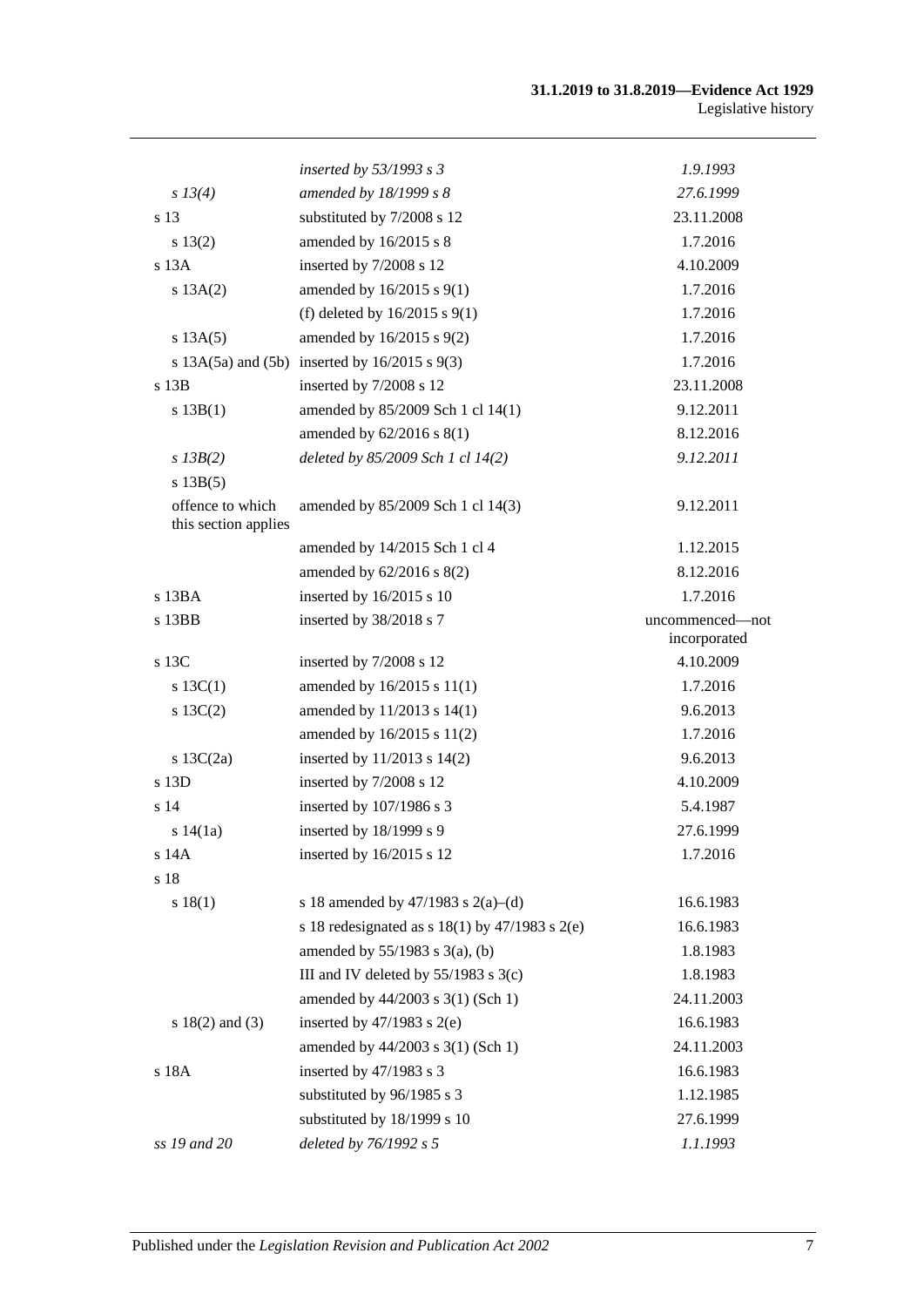#### **Evidence Act 1929—31.1.2019 to 31.8.2019** Legislative history

| s 21 before<br>substitution by<br>16/2015 | substituted by $55/1983$ s 4                                                                                                             | 1.8.1983   |
|-------------------------------------------|------------------------------------------------------------------------------------------------------------------------------------------|------------|
| $s$ 21(3a)                                | inserted by $37/1993$ s 4                                                                                                                | 15.7.1993  |
| $s$ 2 $I(5)$                              | substituted by 27/1995 s 13                                                                                                              | 10.7.1995  |
| $s \, 2I(7)$                              |                                                                                                                                          |            |
| close relative                            | amended by 43/2006 s 97(1)                                                                                                               | 1.6.2007   |
| domestic partner                          | inserted by $43/2006$ s $97(2)$                                                                                                          | 1.6.2007   |
|                                           | deleted by 7/2008 s 13                                                                                                                   | 23.11.2008 |
| spouse                                    | substituted by $43/2006$ s $97(2)$                                                                                                       | 1.6.2007   |
|                                           | deleted by 7/2008 s 13                                                                                                                   | 23.11.2008 |
| s 21                                      | substituted by 16/2015 s 13                                                                                                              | 1.7.2016   |
| $s \, 21(7)$                              | amended by 18/2017 Sch 2 cl 19                                                                                                           | 5.3.2018   |
| s 23                                      | amended by 44/2003 s 3(1) (Sch 1)                                                                                                        | 24.11.2003 |
| s <sub>25</sub>                           | substituted by 7/2008 s 14                                                                                                               | 23.11.2008 |
| s 25(1)                                   | amended by 16/2015 s 14(1), (2)                                                                                                          | 1.7.2016   |
| s 25(2)                                   | amended by 16/2015 s 14(3)                                                                                                               | 1.7.2016   |
| $s\,25(3)$                                | amended by 16/2015 s 14(4)                                                                                                               | 1.7.2016   |
| s 25(4)                                   | amended by 16/2015 s 14(5), (6)                                                                                                          | 1.7.2016   |
| s25A                                      | inserted by 7/2017 s 53                                                                                                                  | 15.3.2017  |
| s <sub>26</sub>                           | amended by 59/1994 Sch 2                                                                                                                 | 1.1.1995   |
| s <sub>27</sub>                           | amended by 17/2006 s 113                                                                                                                 | 4.9.2006   |
| s 29A                                     | inserted by 48/2007 s 6                                                                                                                  | 17.7.2008  |
| $Pt\,3$                                   |                                                                                                                                          |            |
| Pt 3 Div 1                                |                                                                                                                                          |            |
| heading                                   | inserted by 7/2008 s 15                                                                                                                  | 23.11.2008 |
| s <sub>32</sub>                           | deleted by 9/1979 s 3                                                                                                                    | 1.3.1979   |
| s 33                                      | substituted by 50/2005 Sch 1 cl 5                                                                                                        | 1.1.2006   |
| $s \, 33(1)$                              | amended by $47/2013$ s $7(1)$ —(3)                                                                                                       | 17.5.2014  |
| $s \, 33(2)$                              | amended by 47/2013 s 7(4)                                                                                                                | 17.5.2014  |
| s 34A                                     | substituted by 33/2002 s 9                                                                                                               | 3.3.2003   |
| $s$ 34 $AB$                               | inserted by 58/2013 s 4                                                                                                                  | 7.7.2014   |
| $s\,34B$                                  | deleted by 18/1999 s 11                                                                                                                  | 27.6.1999  |
| s 34C                                     |                                                                                                                                          |            |
| $s \, 34C(1)$                             | amended by 44/2003 s 3(1) (Sch 1)                                                                                                        | 24.11.2003 |
| s $34C(1a)$                               | contents commencing "Provided that" amended<br>and designated as $s \frac{34C(1a)}{y} \frac{44}{2003} \frac{s \cdot 3(1)}{y}$<br>(Sch 1) | 24.11.2003 |
| $s\,34CA$                                 | inserted by $32/1988 s 6$                                                                                                                | 1.5.1988   |
|                                           | substituted by $7/2008 s 16$                                                                                                             | 23.11.2008 |
|                                           | deleted by 16/2015 s 15                                                                                                                  | 1.7.2016   |
| s 34CB                                    | inserted by 7/2008 s 16                                                                                                                  | 23.11.2008 |
| s 34H                                     | deleted by 35/2016 s 32                                                                                                                  | 8.9.2016   |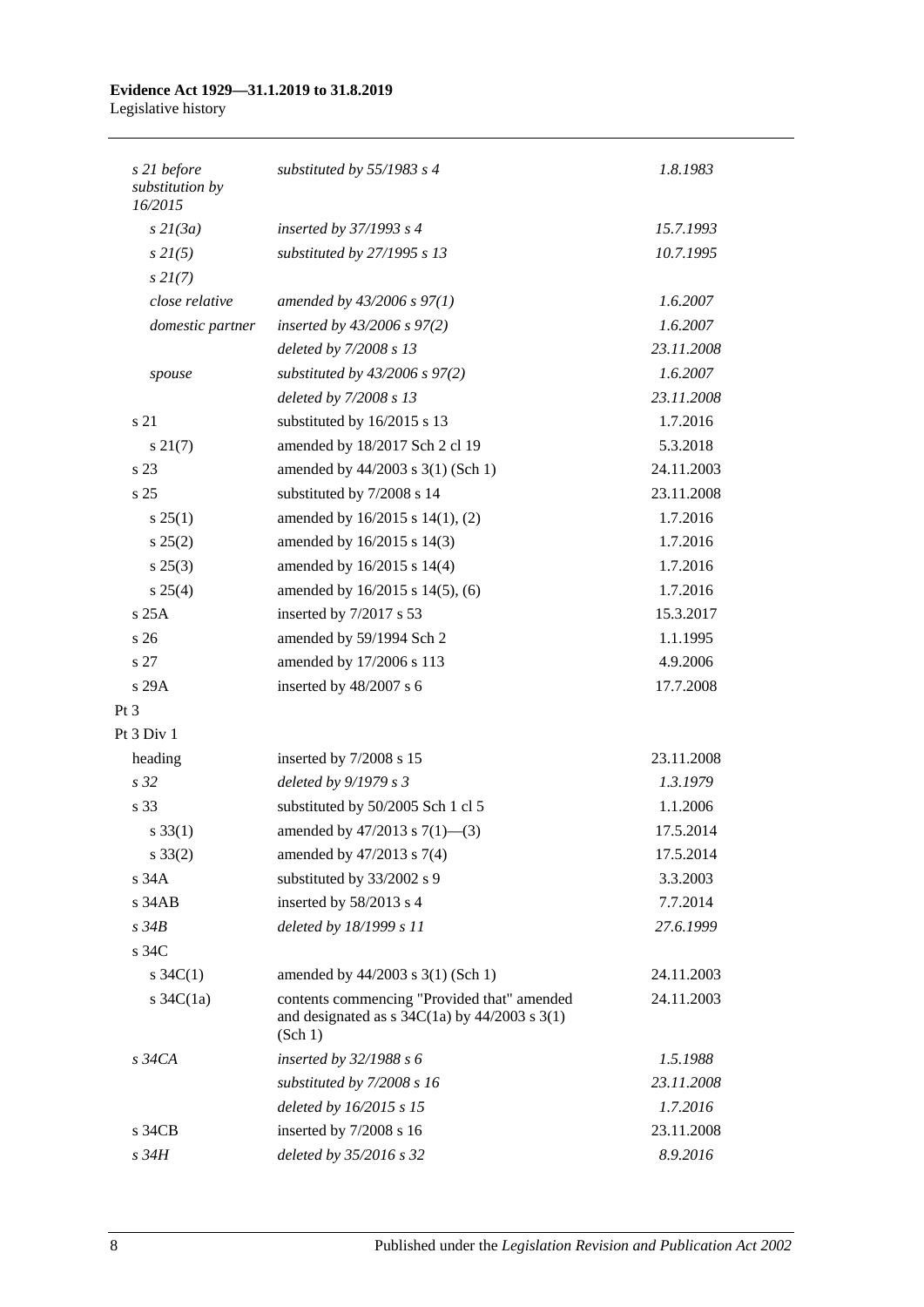#### **31.1.2019 to 31.8.2019—Evidence Act 1929** Legislative history

| s 34I before deletion<br>by 7/2008 | inserted by $84/1976$ s 3              | 9.12.1976  |
|------------------------------------|----------------------------------------|------------|
|                                    | amended by $47/1983$ s 4               | 16.6.1983  |
|                                    | substituted by $90/1984 s 3$           | 1.1.1985   |
| $s \, 34I(1)$                      | amended by 17/2006 s 114(1)            | 4.9.2006   |
| $s \, 34I(2)$                      | amended by 17/2006 s 114(2)            | 4.9.2006   |
| $s \, 34I(3)$                      | amended by 17/2006 s 114(3)            | 4.9.2006   |
| $s \, 34I(4)$                      | amended by 17/2006 s 114(4)            | 4.9.2006   |
| $s\,34I(6a)$                       | inserted by 18/1999 s 12               | 27.6.1999  |
| $s\,34I$                           | deleted by 7/2008 s 17                 | 23.11.2008 |
| s <sub>34J</sub>                   | inserted by 41/1991 s 3                | 16.7.1992  |
| s $34J(2)$                         | substituted by 18/1999 s 13            | 27.6.1999  |
| s $34J(3)$                         | amended by 18/2017 Sch 2 cl 20         | 5.3.2018   |
| s 34K                              | inserted by 41/1991 s 3                | 16.7.1992  |
| s $34K(1)$                         | amended by 17/2006 s 115(1)            | 4.9.2006   |
|                                    | amended by 18/2017 Sch 2 cl 21(1), (2) | 5.3.2018   |
| $s \, 34K(2)$                      | amended by 17/2006 s 115(2)            | 4.9.2006   |
| ss 34KA-34KD                       | inserted by 12/2012 s 41               | 17.6.2012  |
| Pt 3 Div 2                         | inserted by 7/2008 s 18                | 23.11.2008 |
| $s$ 34LA                           | inserted by 16/2015 s 16               | 1.7.2016   |
| s <sub>34M</sub>                   |                                        |            |
| s $34M(4)$                         | amended by 16/2015 s 17                | 1.7.2016   |
| Pt 3 Div 3                         | inserted by 34/2011 s 4                | 1.6.2012   |
| s <sub>34P</sub>                   |                                        |            |
| s $34P(4)$                         | amended by 50/2013 s 4                 | 25.11.2013 |
| Pt 4                               |                                        |            |
| heading                            | substituted by 39/2015 s 4             | 4.4.2016   |
| Pt 4 Div 1                         |                                        |            |
| heading                            | inserted by 39/2015 s 5                | 4.4.2016   |
| s 35                               | substituted by 72/1990 s 2             | 20.12.1990 |
| $s \; 35(2)$                       |                                        |            |
| legislative<br>instrument          | amended by 32/2002 Sch cl 2            | 1.1.2003   |
| s 37                               | amended by 9/1979 s 4                  | 1.3.1979   |
|                                    | substituted by 72/1990 s 3             | 20.12.1990 |
| s 37C                              | inserted by 9/1979 s 5                 | 1.3.1979   |
| s 41                               | amended by 59/1994 Sch 2               | 1.1.1995   |
|                                    | amended by 44/2006 s 21                | 18.1.2007  |
| Pt 4 Div 2                         |                                        |            |
| heading                            | inserted by 39/2015 s 6                | 4.4.2016   |
| s 42                               |                                        |            |
| $s\ 42(1)$                         | amended by 33/2002 s 10                | 3.3.2003   |
| Pt 4 Div 3                         |                                        |            |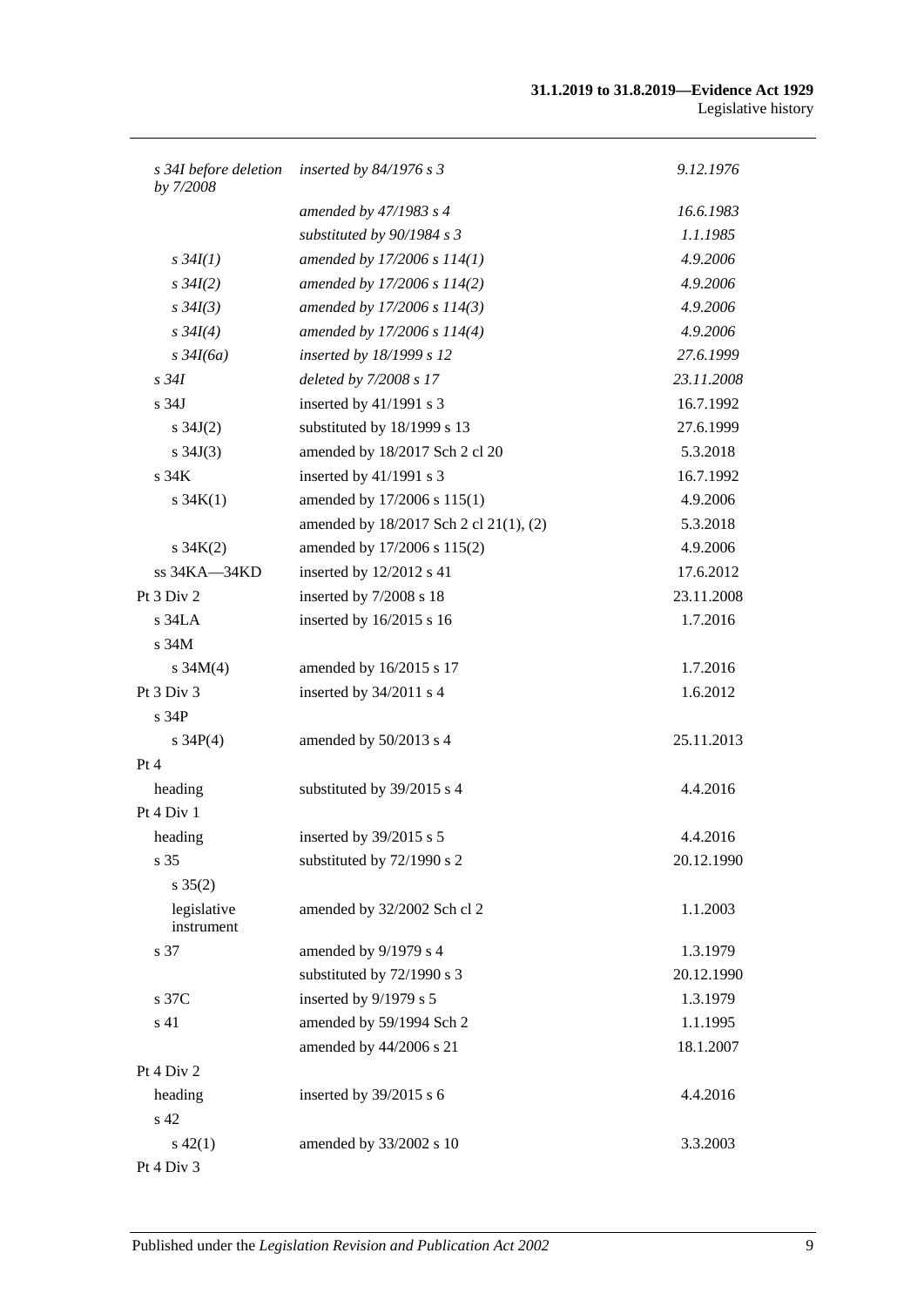# **Evidence Act 1929—31.1.2019 to 31.8.2019**

Legislative history

| heading                             | inserted by 39/2015 s 7                                                | 4.4.2016   |
|-------------------------------------|------------------------------------------------------------------------|------------|
| s 45A before deletion<br>by 39/2015 |                                                                        |            |
| $s\,45A(2)$                         | amended by $9/1979 s 6$                                                | 1.3.1979   |
| $s\,45A$                            | deleted by 39/2015 s 8                                                 | 4.4.2016   |
| s 45B before deletion<br>by 39/2015 |                                                                        |            |
| $s\,45B(3)$                         | amended by 9/1979 s 7                                                  | 1.3.1979   |
| $s\,45B$                            | deleted by $39/2015$ s $8$                                             | 4.4.2016   |
| by 39/2015                          | s 45C before deletion inserted by 24/1984 s 2                          | 10.5.1984  |
|                                     | substituted by $72/1990 s 4$                                           | 20.12.1990 |
| $s$ 45 $C$                          | deleted by $39/2015$ s $8$                                             | 4.4.2016   |
| Pt 4 Div 4                          | Pt 5 heading amended by 40/1982 s 5                                    | 6.5.1982   |
|                                     | Pt 5 heading deleted and Pt 4 Div 4 heading<br>inserted by 39/2015 s 9 | 4.4.2016   |
| s 46                                | substituted by 40/1982 s 6                                             | 6.5.1982   |
|                                     | amended by 39/2015 s 10                                                | 4.4.2016   |
| bank                                | (b) and (c) deleted by $33/1999$ Sch (item 21)                         | 1.7.1999   |
| ss 47 and 48                        | substituted by 40/1982 s 6                                             | 6.5.1982   |
| $ss$ 48A and 48B                    | deleted by $40/1982 s 6$                                               | 6.5.1982   |
| s 49                                |                                                                        |            |
| $s\,49(1)$                          | amended by $40/1982$ s $7(a)$                                          | 6.5.1982   |
| $s\,49(1a)$                         | inserted by $40/1982$ s $7(b)$                                         | 6.5.1982   |
|                                     | amended by 37/1993 s 5                                                 | 15.7.1993  |
| $s\,49(2)$                          | amended by $40/1982$ s $7(c)$                                          | 6.5.1982   |
| $s\ 49(3)$ (9)                      | inserted by $40/1982$ s $7(d)$                                         | 6.5.1982   |
| s <sub>50</sub>                     | amended by 40/1982 s 8                                                 | 6.5.1982   |
| s 51                                |                                                                        |            |
| s 51(1)                             | substituted by 40/1982 s 9                                             | 6.5.1982   |
| s <sub>52</sub>                     | deleted by 40/1982 s 10                                                | 6.5.1982   |
| Pt 4 Divs 5-7                       | inserted by 39/2015 s 11                                               | 4.4.2016   |
| Pt 5-see Pt 4 Div 4                 |                                                                        |            |
| Pt 6 before deletion by<br>39/2015  |                                                                        |            |
| s <sub>55</sub>                     | amended by 18/1999 s 14                                                | 27.6.1999  |
| s 56                                |                                                                        |            |
| $s\,56(1)$                          | amended by $44/2003$ s $3(1)$ (Sch 1)                                  | 24.11.2003 |
| $s\,56(2)$                          | amended by 49/1991 Sch 2                                               | 6.7.1992   |
| s 59                                | amended by 59/1994 Sch 2                                               | 1.1.1995   |
| $Pt\,6$                             | deleted by 39/2015 s 12                                                | 4.4.2016   |
| Pt 6A before deletion by<br>39/2015 |                                                                        |            |

*s 59B*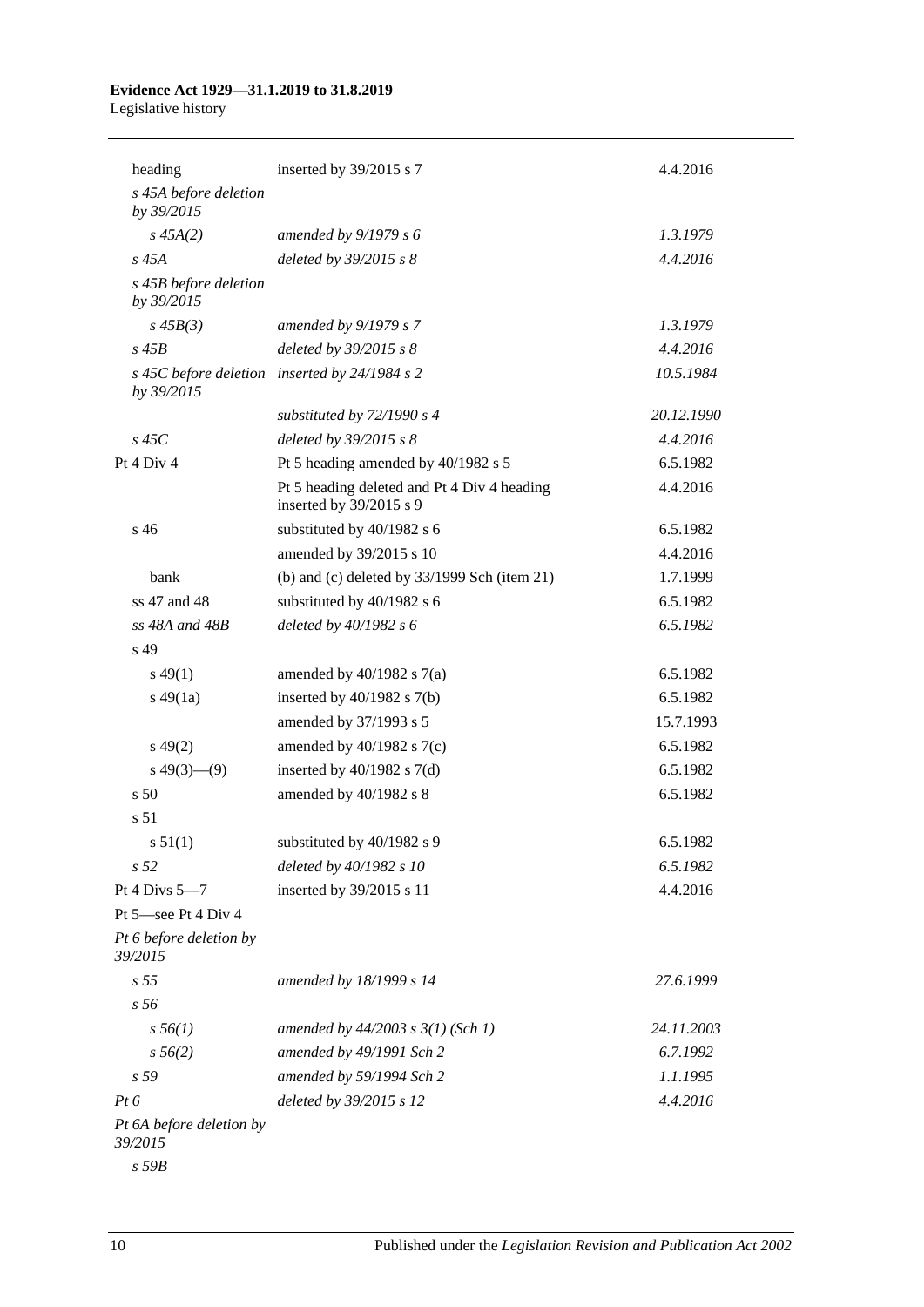| $s$ 59 $B(1)$                        | amended by $9/1979 s 8$                                                                                                                               | 1.3.1979   |
|--------------------------------------|-------------------------------------------------------------------------------------------------------------------------------------------------------|------------|
| $Pt\,6A$                             | deleted by 39/2015 s 12                                                                                                                               | 4.4.2016   |
| Pt 6B                                | heading substituted by 45/1988 s 2                                                                                                                    | 5.5.1988   |
| s 59D                                | substituted by 45/1988 s 3                                                                                                                            | 5.5.1988   |
| $s$ 59D(1)                           |                                                                                                                                                       |            |
| authorised South<br>Australian court | amended by $37/1993$ s $6(a)$                                                                                                                         | 15.7.1993  |
|                                      | (d) deleted by $37/1993$ s $6(a)$                                                                                                                     | 15.7.1993  |
| foreign court                        | amended by 37/1993 s 6(b)                                                                                                                             | 15.7.1993  |
| s 59D(2)                             | substituted by 72/1990 s 5                                                                                                                            | 20.12.1990 |
| s 59E                                | substituted by 45/1988 s 4                                                                                                                            | 5.5.1988   |
| s 59E(4)                             | inserted by 37/1993 s 7                                                                                                                               | 15.7.1993  |
| s 59F                                |                                                                                                                                                       |            |
| s 59F(1)                             | amended by 45/1988 s 5                                                                                                                                | 5.5.1988   |
| s 59F(5)                             | amended by 45/1988 s 5                                                                                                                                | 5.5.1988   |
|                                      | amended by $72/1990$ s $6(a)$                                                                                                                         | 20.12.1990 |
| s 59F(7)                             | inserted by $72/1990$ s $6(b)$                                                                                                                        | 20.12.1990 |
| $s$ 59H                              | amended by 45/1988 s 6                                                                                                                                | 5.5.1988   |
| Pt 6C                                | inserted by 9/1998 s 3                                                                                                                                | 27.6.1999  |
| Pt 6C Div 1                          |                                                                                                                                                       |            |
| s 59IA                               |                                                                                                                                                       |            |
| South Australian<br>court            | amended by 33/2003 Sch (cl 10)                                                                                                                        | 1.7.2005   |
| Pt 6C Div 4                          | inserted by 33/2006 s 4                                                                                                                               | 1.4.2007   |
| s 59IQ                               |                                                                                                                                                       |            |
| s $59IQ(4)$                          | substituted by 62/2016 s 9                                                                                                                            | 8.12.2016  |
| $s$ 59IQ(5)                          | substituted by 62/2016 s 9                                                                                                                            | 8.12.2016  |
|                                      | amended by 18/2017 Sch 2 cl 22 (The<br>purported amendment to s 59IQ(5)(a) made by<br>Sch 2 is of no effect because the provision does<br>not exist.) |            |
| $s$ 59IQ(8)                          |                                                                                                                                                       |            |
| immediate family                     | amended by 7/2008 s 19                                                                                                                                | 23.11.2008 |
| Pt 7                                 |                                                                                                                                                       |            |
| Pt 7 Div 1                           | heading inserted by 17/1999 s 3(a)                                                                                                                    | 27.6.1999  |
| s 59J                                | inserted by 26/1992 s 8                                                                                                                               | 6.7.1992   |
| Pt 7 Div 2                           | heading inserted by 17/1999 s 3(b)                                                                                                                    | 27.6.1999  |
| s 60                                 | amended by 17/2006 s 116                                                                                                                              | 4.9.2006   |
|                                      | amended by 26/2013 Sch 1 cl 2                                                                                                                         | 4.7.2013   |
| $s \omega$                           | deleted by 9/1979 s 9                                                                                                                                 | 1.3.1979   |
| Pt 7 Div 3                           | heading inserted by $17/1999$ s $3(c)$                                                                                                                | 27.6.1999  |
| s <sub>65</sub>                      |                                                                                                                                                       |            |
| s 65(1)                              | s 65 amended by 9/1979 s 10                                                                                                                           | 1.3.1979   |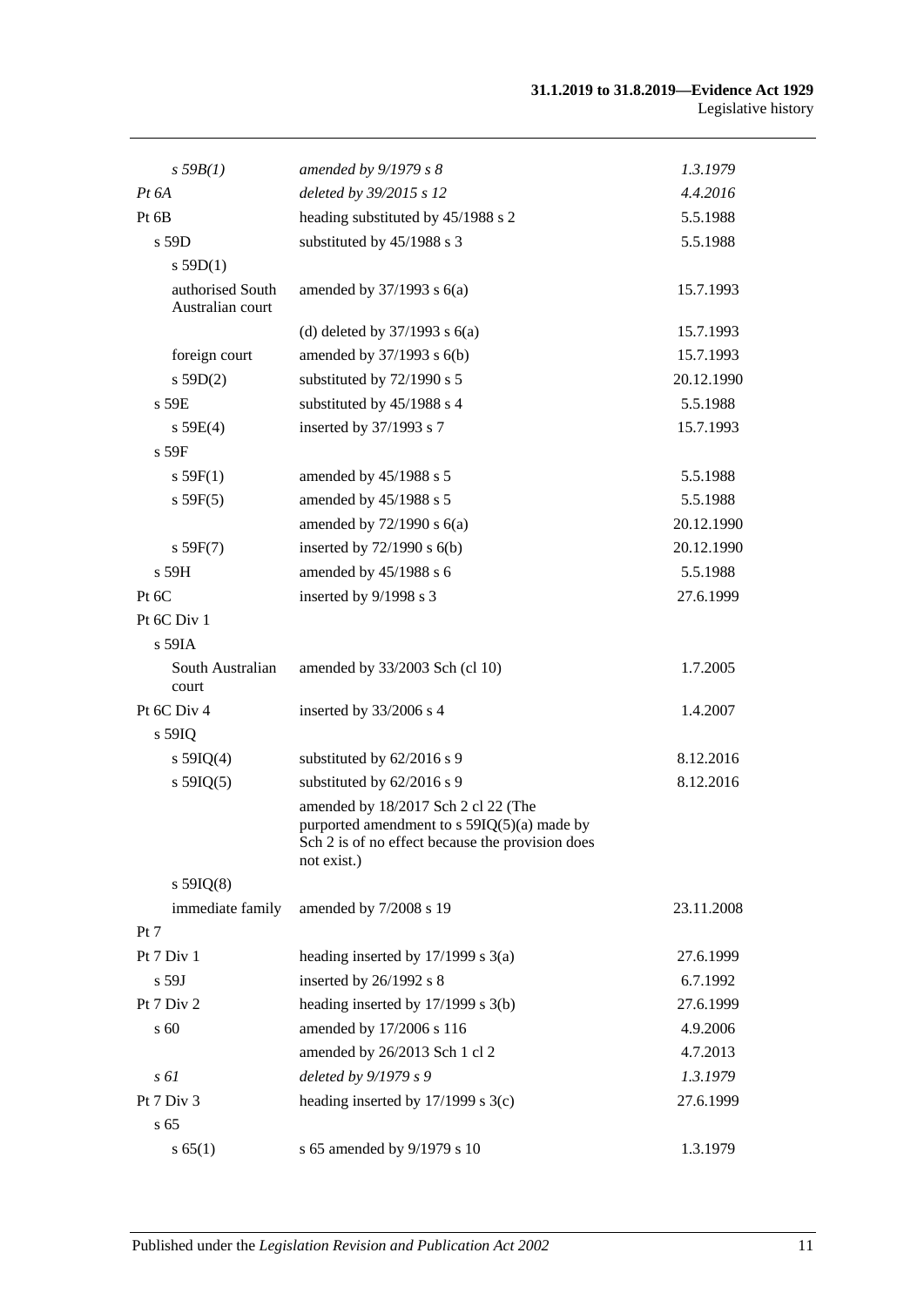|                                     | s 65 amended and redesignated as $s$ 65(1) by<br>$44/2003$ s 3(1) (Sch 1) | 24.11.2003           |
|-------------------------------------|---------------------------------------------------------------------------|----------------------|
| s 65(2)                             | s 65 amended and redesignated as s 65(2) by<br>$44/2003$ s 3(1) (Sch 1)   | 24.11.2003           |
| $s$ 65A                             | inserted by 32/1988 s 7                                                   | 1.5.1988             |
| Pt $7$ Div $4$                      | heading inserted by $17/1999$ s $3(d)$                                    | 27.6.1999            |
| s 66                                |                                                                           |                      |
| s 66(1)                             | amended by 57/2000 s 25                                                   | 14.8.2000            |
|                                     | amended by 44/2003 s 3(1) (Sch 1)                                         | 24.11.2003           |
| $s\,66(3)$                          | amended by 44/2003 s 3(1) (Sch 1)                                         | 24.11.2003           |
| s 67                                |                                                                           |                      |
| s 67(1)                             | amended by 18/1999 s 15                                                   | 27.6.1999            |
| Pt 7 Div 5                          | heading inserted by $17/1999$ s $3(e)$                                    | 27.6.1999            |
| Pt 7 Div 6                          | heading inserted by $17/1999$ s 3(f)                                      | 27.6.1999            |
| $s$ 67AB                            | inserted by 9/1979 s 11                                                   | 1.3.1979             |
| $s$ 67AB $(1)$                      | amended by $18/1999$ s $16(a)$                                            | 27.6.1999            |
| $s$ 67AB $(2)$                      | amended by 18/1999 s 16(b)                                                | 27.6.1999            |
| Pt 7 Div 7                          | heading inserted by $17/1999$ s $3(g)$                                    | 27.6.1999            |
| $s$ 67B                             | inserted by 65/1978 s 2                                                   | 28.9.1978            |
| Pt 7 Div 8                          | heading inserted by $17/1999$ s $3(h)$                                    | 27.6.1999            |
| s 67C                               | inserted by 37/1993 s 8                                                   | 15.7.1993            |
| s 67C(2)                            | amended by 26/1996 s 2                                                    | 2.5.1996             |
| Pt 7 Div 9                          | inserted by 17/1999 s 4                                                   | 27.6.1999            |
| s 67D                               |                                                                           |                      |
| committal<br>proceedings<br>$s$ 67F | amended by 18/2017 Sch 2 cl 23                                            | 5.3.2018             |
|                                     |                                                                           |                      |
| s 67F(1)<br>s 67F(2)                | amended by 17/2006 s 117(1)                                               | 4.9.2006<br>4.9.2006 |
|                                     | amended by 17/2006 s 117(2)                                               | 4.9.2006             |
| $s$ 67F(5)<br>$s$ 67F(7)            | amended by 17/2006 s 117(3)<br>amended by 17/2006 s 117(4)                | 4.9.2006             |
| $s$ 67F(8)                          | amended by 17/2006 s 117(5)                                               | 4.9.2006             |
| Pt 7 Div 10                         |                                                                           |                      |
| s 67G                               | inserted by 7/2008 s 20                                                   | 23.11.2008           |
| s 67G(1)                            |                                                                           |                      |
| criminal                            |                                                                           |                      |
| proceedings                         | amended by 18/2017 Sch 2 cl 24                                            | 5.3.2018             |
| s 67H                               |                                                                           |                      |
| s 67H(1)                            | substituted by $16/2015$ s $18(1)$                                        | 1.7.2016             |
| s 67H(3)                            | inserted by 16/2015 s 18(2)                                               | 1.7.2016             |
| s 67HA                              | inserted by 16/2015 s 19                                                  | 1.7.2016             |
| Pt 8                                |                                                                           |                      |
| Pt 8 Div 1                          | heading inserted by 107/1984 s 2                                          | 20.12.1984           |
| s 68                                | substituted by 47/1983 s 5                                                | 16.6.1983            |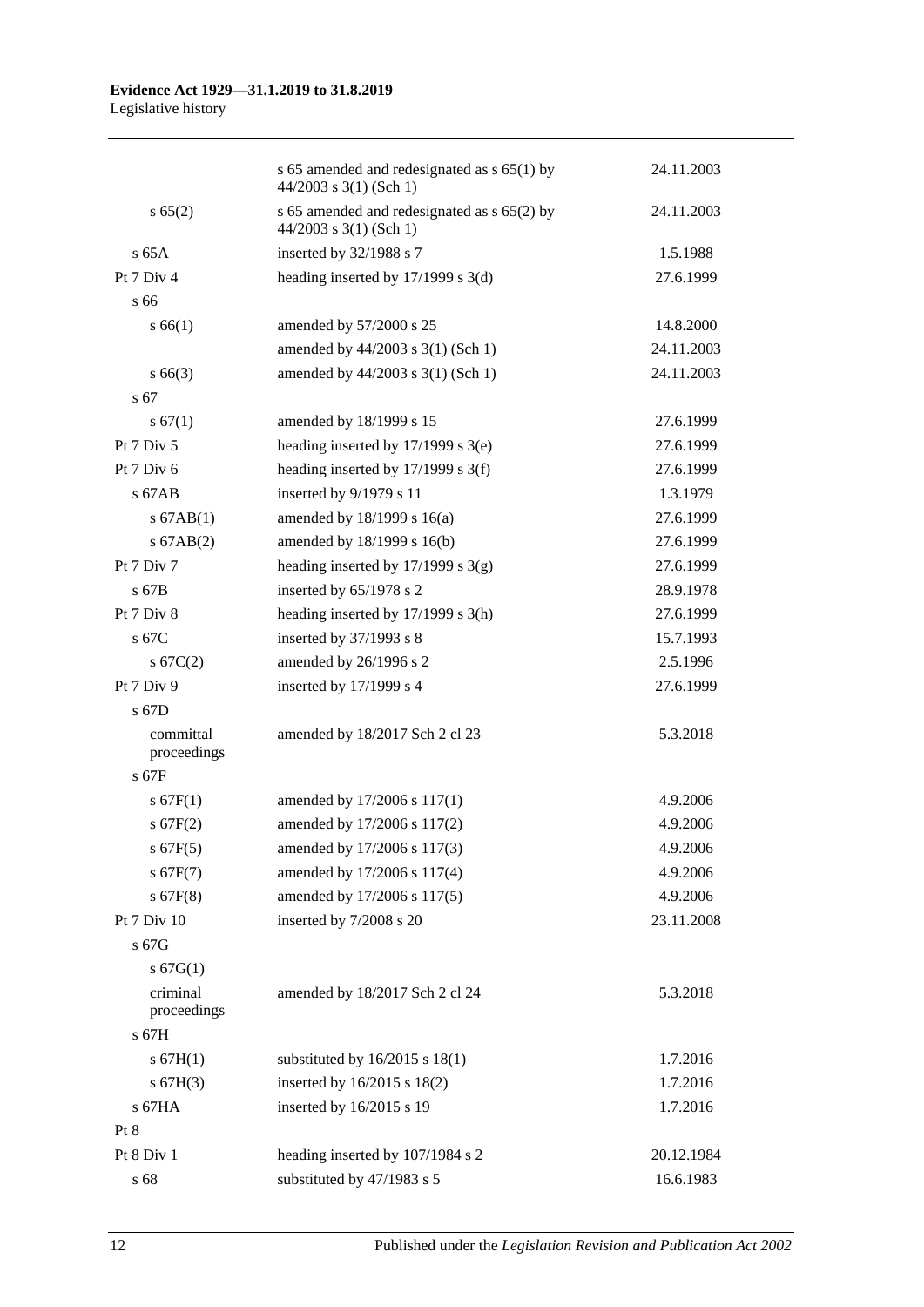#### **31.1.2019 to 31.8.2019—Evidence Act 1929** Legislative history

| court                            | substituted by 33/2003 Sch (cl 11)  | 1.7.2005   |
|----------------------------------|-------------------------------------|------------|
| court of summary<br>jurisdiction | inserted by $107/1984$ s $3(a)$     | 20.12.1984 |
|                                  | deleted by 33/2003 Sch (cl 11)      | 1.7.2005   |
| interim<br>suppression order     | inserted by $107/1984$ s $3(b)$     | 20.12.1984 |
| news media                       | inserted by $43/1989$ s $3(a)$      | 15.5.1989  |
|                                  | substituted by $18/1999$ s $17(a)$  | 27.6.1999  |
| newspaper                        | inserted by $18/1999$ s $17(a)$     | 27.6.1999  |
| primary court                    | inserted by $107/1984$ s $3(b)$     | 20.12.1984 |
| publish                          | inserted by 18/1999 s 17(b)         | 27.6.1999  |
| suppression order                | inserted by $107/1984$ s $3(b)$     | 20.12.1984 |
|                                  | substituted by $43/1989$ s $3(b)$   | 15.5.1989  |
| Pt 8 Div 2                       | heading inserted by 107/1984 s 4    | 20.12.1984 |
| s 69                             | substituted by 9/1979 s 12          | 1.3.1979   |
|                                  | substituted by 107/1984 s 4         | 20.12.1984 |
| s 69(1a)                         | inserted by 32/1988 s 8             | 1.5.1988   |
|                                  | amended by 16/2015 s 20             | 1.7.2016   |
| s 69A                            | inserted by 107/1984 s 4            | 20.12.1984 |
|                                  | substituted by 43/1989 s 4          | 15.5.1989  |
| s 69A(1)                         | amended by 72/1990 s 7              | 20.12.1990 |
|                                  | amended by 18/1999 s 18             | 27.6.1999  |
| s 69A(2)                         | substituted by $30/2006$ s $4(1)$   | 1.4.2007   |
| s 69A(5)                         | amended by 17/2006 s 118(1)         | 4.9.2006   |
| s 69A(8)                         | substituted by $30/2006$ s $4(2)$   | 1.4.2007   |
| s 69A(9)                         | amended by 17/2006 s 118(2)         | 4.9.2006   |
|                                  | substituted by $30/2006$ s $4(2)$   | 1.4.2007   |
| s $69A(10)$ (13)                 | substituted by $30/2006$ s $4(2)$   | 1.4.2007   |
| $s\,69A(14)$                     | deleted by $30/2006 s 4(2)$         | 1.4.2007   |
| s 69AB                           | inserted by 30/2006 s 5             | 1.4.2007   |
| $s$ 69AB $(1)$                   | amended by 18/2017 Sch 2 cl 25      | 5.3.2018   |
| $s$ 69AC                         | inserted by 30/2006 s 5             | 1.4.2007   |
| s 69B                            | inserted by 107/1984 s 4            | 20.12.1984 |
| $s$ 69B(1)                       | amended by $43/1989$ s $5(a)$       | 15.5.1989  |
| s69B(3)                          | amended by $43/1989$ s $5(b)$ , (c) | 15.5.1989  |
| s 70                             | substituted by 107/1984 s 4         | 20.12.1984 |
| 570(1)                           | substituted by 30/2006 s 6          | 1.4.2007   |
| 570(1a)                          | inserted by 30/2006 s 6             | 1.4.2007   |
| $s \, 70(3)$                     | deleted by 33/2003 Sch (cl 12)      | 1.7.2005   |
| s 71                             | amended by 9/1979 s 13              | 1.3.1979   |
|                                  | amended by 40/1982 s 11             | 6.5.1982   |
|                                  | substituted by 107/1984 s 4         | 20.12.1984 |
| Pt 8 Div 3                       | heading inserted by 107/1984 s 5    | 20.12.1984 |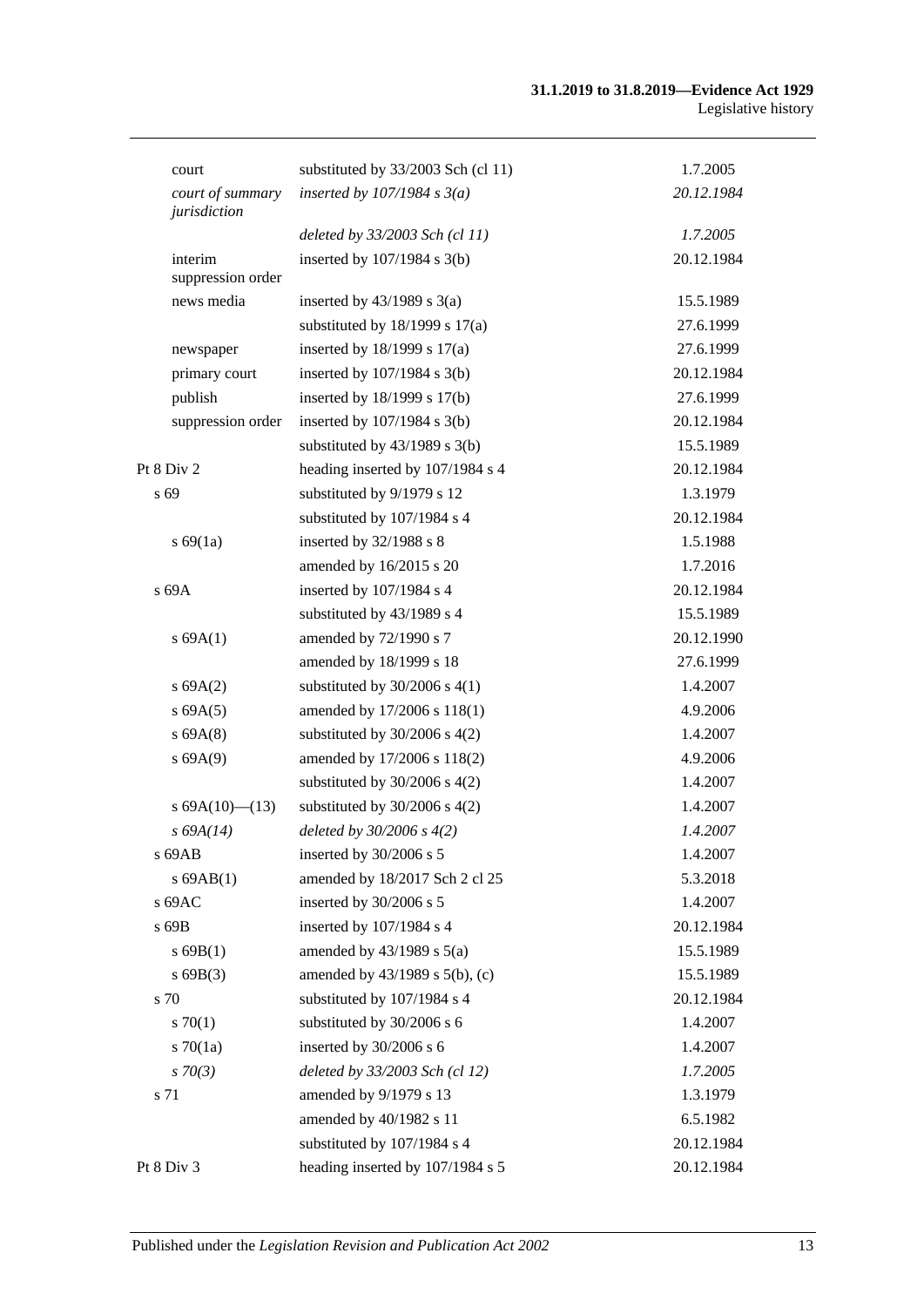#### **Evidence Act 1929—31.1.2019 to 31.8.2019** Legislative history

| s73(1)              | s 73 redesignated as s 73(1) by 38/2018 s 8                 | 31.1.2019              |
|---------------------|-------------------------------------------------------------|------------------------|
| s 73                |                                                             |                        |
| Pt 9                | inserted by 72/1990 s 8                                     | 20.12.1990             |
| Pt 8A               | inserted by 13/2018 s 3                                     | 9.8.2018               |
|                     | deleted by $44/2003$ s $3(1)$ (Sch 1)                       | 24.11.2003             |
| Pt 8 Div 5          | amended by 107/1984 s 8                                     | 20.12.1984             |
| $s \, 71C(2)$       | substituted by $18/1999$ s $21(b)$                          | 27.6.1999              |
|                     | amended by 30/2006 s 9                                      | 1.4.2007               |
| s $71C(1)$          | amended by 18/1999 s 21(a)                                  | 27.6.1999              |
| s 71C               | inserted by 37/1993 s 10                                    | 15.7.1993              |
|                     | amended by 30/2006 s 8(2)                                   | 1.4.2007               |
| $s \, 71B(3)$       | amended by 18/1999 s 20(b)                                  | 27.6.1999              |
|                     | amended by 7/2008 s 21(2)                                   | 23.11.2008             |
| $s$ 71B(2)          | amended by 30/2006 s 8(1)                                   | 1.4.2007               |
|                     | amended by $7/2008$ s $21(1)$                               | 23.11.2008             |
| s 71B(1)            | amended by 18/1999 s 20(a)                                  | 27.6.1999              |
| $s$ 71 $B$          | inserted by 107/1984 s 7                                    | 20.12.1984             |
| Pt 8 Div 4          | heading inserted by 107/1984 s 7                            | 20.12.1984             |
|                     | amended by 47/2013 s 8(1), (2)                              | 17.5.2014              |
| relevant date       | substituted by $59/1997$ s $6(b)$                           | 14.9.1997              |
| newspaper           | deleted by $18/1999 s 19(d)$                                | 27.6.1999              |
| acquittal           | deleted by $107/1984 s 6(b)$                                | 20.12.1984             |
| s 71A(5)            |                                                             |                        |
|                     | amended by 44/2012 s 4(5)                                   | 11.2.2013              |
|                     | amended by 30/2006 s 7(3)                                   | 1.4.2007               |
|                     | amended by 18/1999 s 19(c)                                  | 27.6.1999              |
|                     | amended by 32/1988 s 9                                      | 1.5.1988               |
| s 71A(4)            | amended by 40/1982 s 12                                     | 6.5.1982               |
| s $71A(3)$ — $(3e)$ | inserted by $44/2012$ s $4(4)$                              | 11.2.2013              |
|                     | deleted by $107/1984 s 6(a)$                                | 20.12.1984             |
| $s$ 71A(3)          | amended by 40/1982 s 12                                     | 6.5.1982               |
|                     | amended by 44/2012 s 4(3)                                   | 11.2.2013              |
|                     | amended by 30/2006 s 7(2)                                   | 1.4.2007               |
|                     | amended by 18/1999 s 19(b)                                  | 27.6.1999              |
| s 71A(2)            | amended by 40/1982 s 12                                     | 6.5.1982               |
|                     | amended by 18/2017 Sch 2 cl 26                              | 5.3.2018               |
|                     | amended by 44/2012 s 4(1), (2)                              | 11.2.2013              |
|                     | amended by 30/2006 s 7(1)                                   | 1.4.2007               |
|                     | amended by $59/1997$ s $6(a)$<br>amended by 18/1999 s 19(a) | 14.9.1997<br>27.6.1999 |
|                     | amended by 37/1993 s 9                                      | 15.7.1993              |
| s 71A(1)            | amended by 40/1982 s 12                                     | 6.5.1982               |
| $s$ 71 $A$          | inserted by 84/1976 s 4                                     | 9.12.1976              |
|                     |                                                             |                        |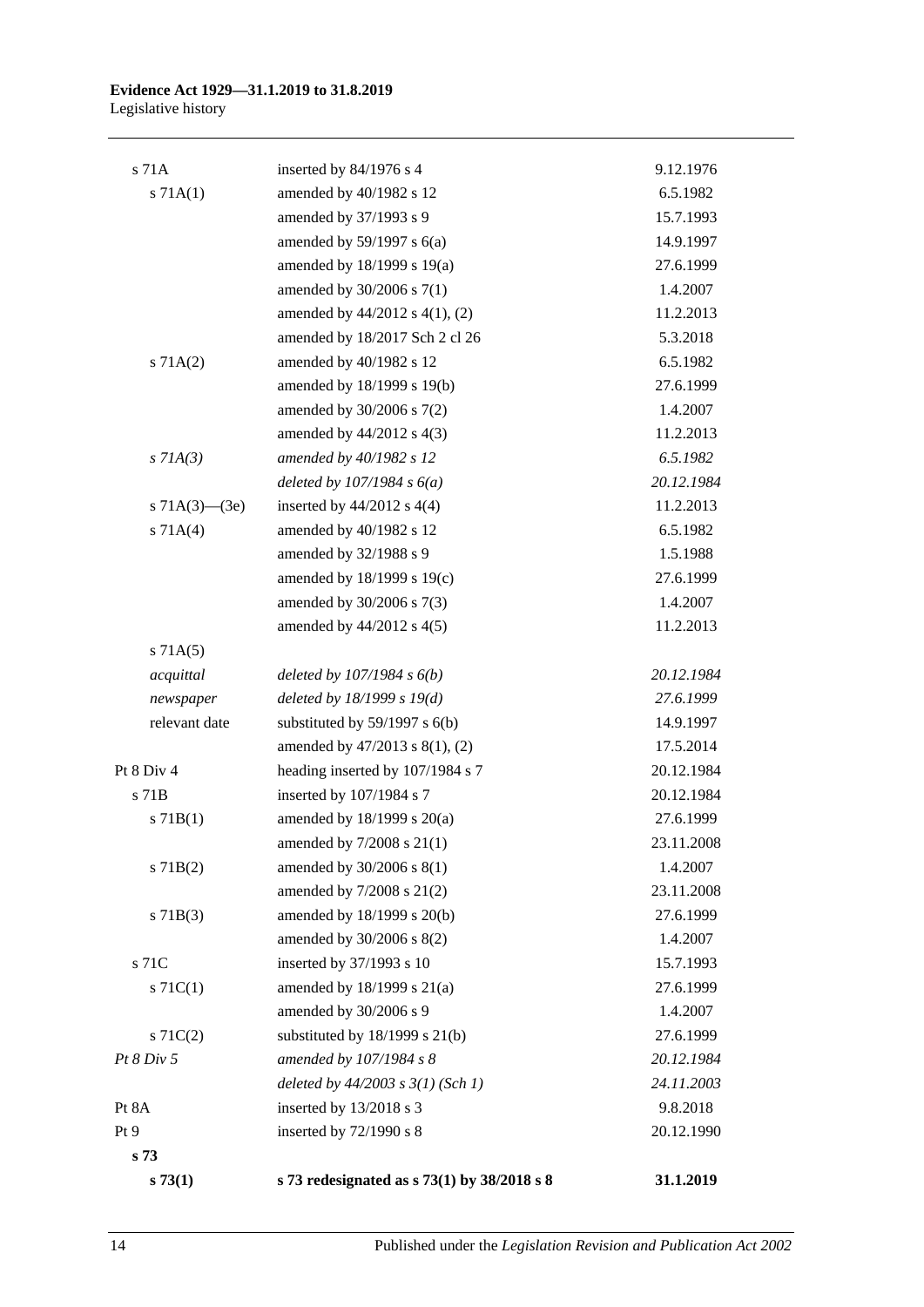| $s 73(2)$ and (3)                       | inserted by $38/2018$ s 8                       | 31.1.2019  |
|-----------------------------------------|-------------------------------------------------|------------|
| Sch 1 before<br>substitution by 58/2013 |                                                 |            |
| heading                                 | substituted by $44/2003$ s $3(1)$ (Sch 1)       | 24.11.2003 |
| Sch 1                                   | substituted by 58/2013 s 5                      | 7.7.2014   |
| Sch <sub>3</sub>                        | deleted by 55/1983 s 5                          | 1.8.1983   |
| Sch 4                                   | heading substituted by $44/2003$ s 3(1) (Sch 1) | 24.11.2003 |

# **Transitional etc provisions associated with Act or amendments**

### *Evidence (Settlement Negotiations) Amendment Act 1996*

## **3—Application of amendment**

The amendment made by this Act applies to proceedings commenced before or after the commencement of this Act, but does not affect any order made before the commencement of this Act.

### *Statutes Amendment (Evidence and Procedure) Act 2008*

### **22—Transitional provision**

The amendments made by Part 4 of this Act to the *[Evidence Act](http://www.legislation.sa.gov.au/index.aspx?action=legref&type=act&legtitle=Evidence%20Act%201929) 1929* apply to proceedings commenced after the commencement of that Part.

#### *Evidence (Discreditable Conduct) Amendment Act 2011, Sch 1*

### **1—Transitional provision**

- (1) The amendments made by Part 2 of this Act to the *[Evidence Act](http://www.legislation.sa.gov.au/index.aspx?action=legref&type=act&legtitle=Evidence%20Act%201929) 1929* are intended to apply in respect of—
	- (a) proceedings for an offence commenced but not determined before the commencement of this clause; and
	- (b) proceedings for an offence commenced after the commencement of this clause.
- (2) An order made by a court under the *[Evidence Act](http://www.legislation.sa.gov.au/index.aspx?action=legref&type=act&legtitle=Evidence%20Act%201929) 1929* as in force immediately before the commencement of this clause will remain in force according to its terms.

#### *Statutes Amendment (Serious and Organised Crime) Act 2012*

## **42—Transitional provision**

Sections 34KA, 34KB, 34KC and 34KD of the *[Evidence Act](http://www.legislation.sa.gov.au/index.aspx?action=legref&type=act&legtitle=Evidence%20Act%201929) 1929* as inserted by section 41 of this Act only apply in relation to proceedings commenced after the commencement of section 41.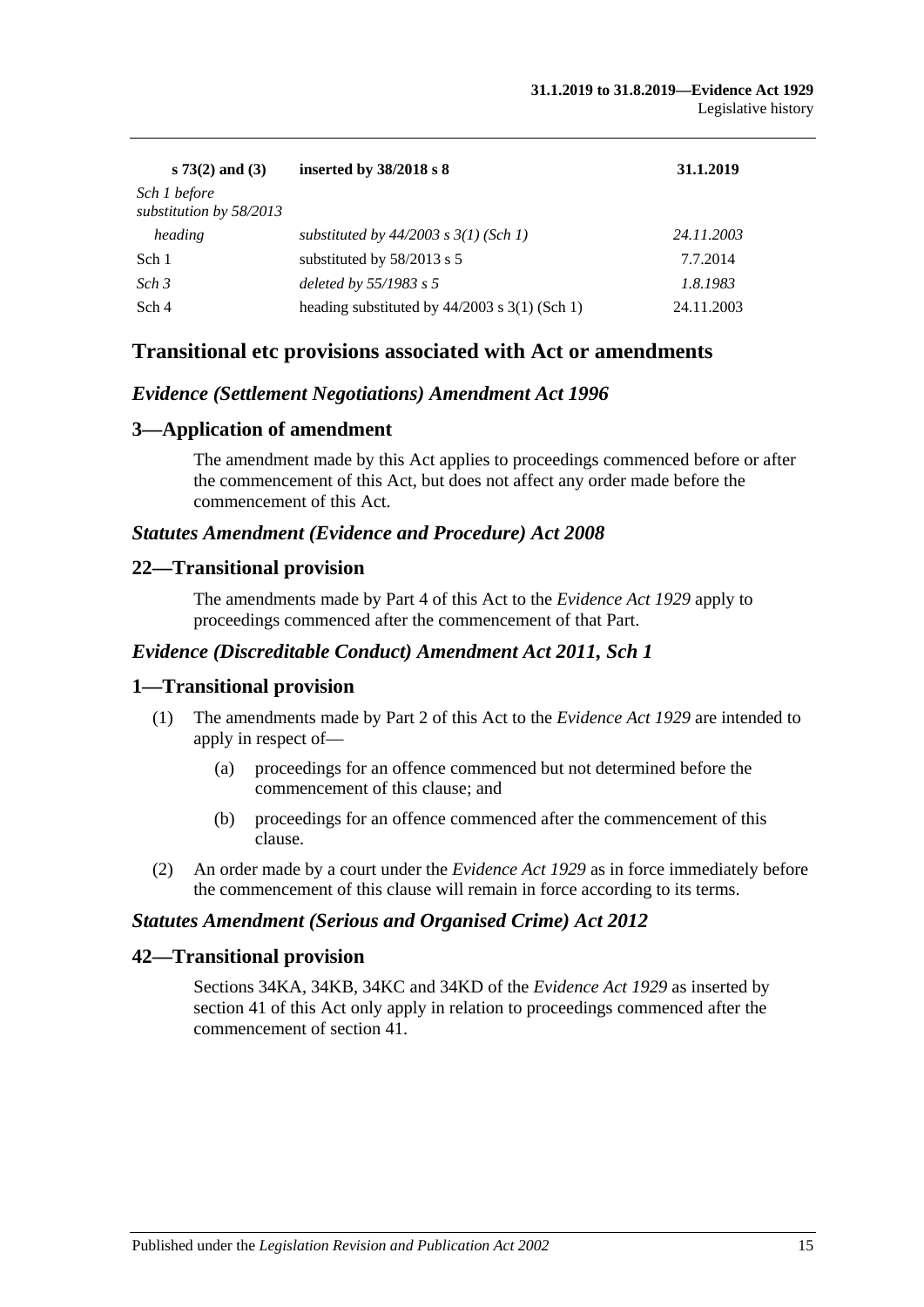# *Statutes Amendment (Vulnerable Witnesses) Act 2015, Sch 1 as amended by Statutes Amendment (Attorney-General's Portfolio) Act 2016, s 27*

# **1—Transitional provision**

- (1) The amendments made by Part 3 of this Act to the *[Evidence Act](http://www.legislation.sa.gov.au/index.aspx?action=legref&type=act&legtitle=Evidence%20Act%201929) 1929* are intended to apply in respect of—
	- (a) proceedings for an offence commenced but not determined before the commencement of this clause; and
	- (b) proceedings for an offence commenced after the commencement of this clause.
- <span id="page-111-0"></span>(2) An audio visual record of the statement of a witness to whom this subclause applies made to an investigating or other authority before the commencement of section 10 of this Act as part of a formal interview process in relation to the investigation of an alleged offence may, after the commencement of that section, be admitted under section 13BA of the *[Evidence Act](http://www.legislation.sa.gov.au/index.aspx?action=legref&type=act&legtitle=Evidence%20Act%201929) 1929* as evidence in the trial of a charge of the offence as if the recording had been made pursuant to Division 3 of Part 17 of the *[Summary Offences Act](http://www.legislation.sa.gov.au/index.aspx?action=legref&type=act&legtitle=Summary%20Offences%20Act%201953) 1953* in accordance with the requirements of that Division.

#### **Note—**

Section 10 of this Act inserts section 13BA into the *[Evidence Act](http://www.legislation.sa.gov.au/index.aspx?action=legref&type=act&legtitle=Evidence%20Act%201929) 1929*.

- (3) [Subclause \(2\)](#page-111-0) applies—
	- (a) to a witness who is—
		- (i) a child of or under the age of 14 years; or
		- (ii) a person with a disability that adversely affects the person's capacity to give a coherent account of the person's experiences or to respond rationally to questions; and
	- (b) despite section 34LA(2)(c) of the *[Evidence Act](http://www.legislation.sa.gov.au/index.aspx?action=legref&type=act&legtitle=Evidence%20Act%201929) 1929*.

# *Summary Procedure (Indictable Offences) Amendment Act 2017, Sch 2 Pt 14*

# **41—Transitional provision**

The amendments made by this Act apply to proceedings relating to an offence that are commenced after the commencement of this Act, regardless of when the offence occurred (and the Acts amended by this Act, as in force before the commencement of this Act, continue to apply to proceedings that were commenced before the commencement of this Act).

# **Historical versions**

Reprint No 1—1.7.1991 Reprint No 2—16.7.1992 Reprint No 3—1.1.1993 Reprint No 4—15.7.1993 Reprint No 5—1.9.1993 Reprint No 6—1.1.1995 Reprint No 7—10.7.1995